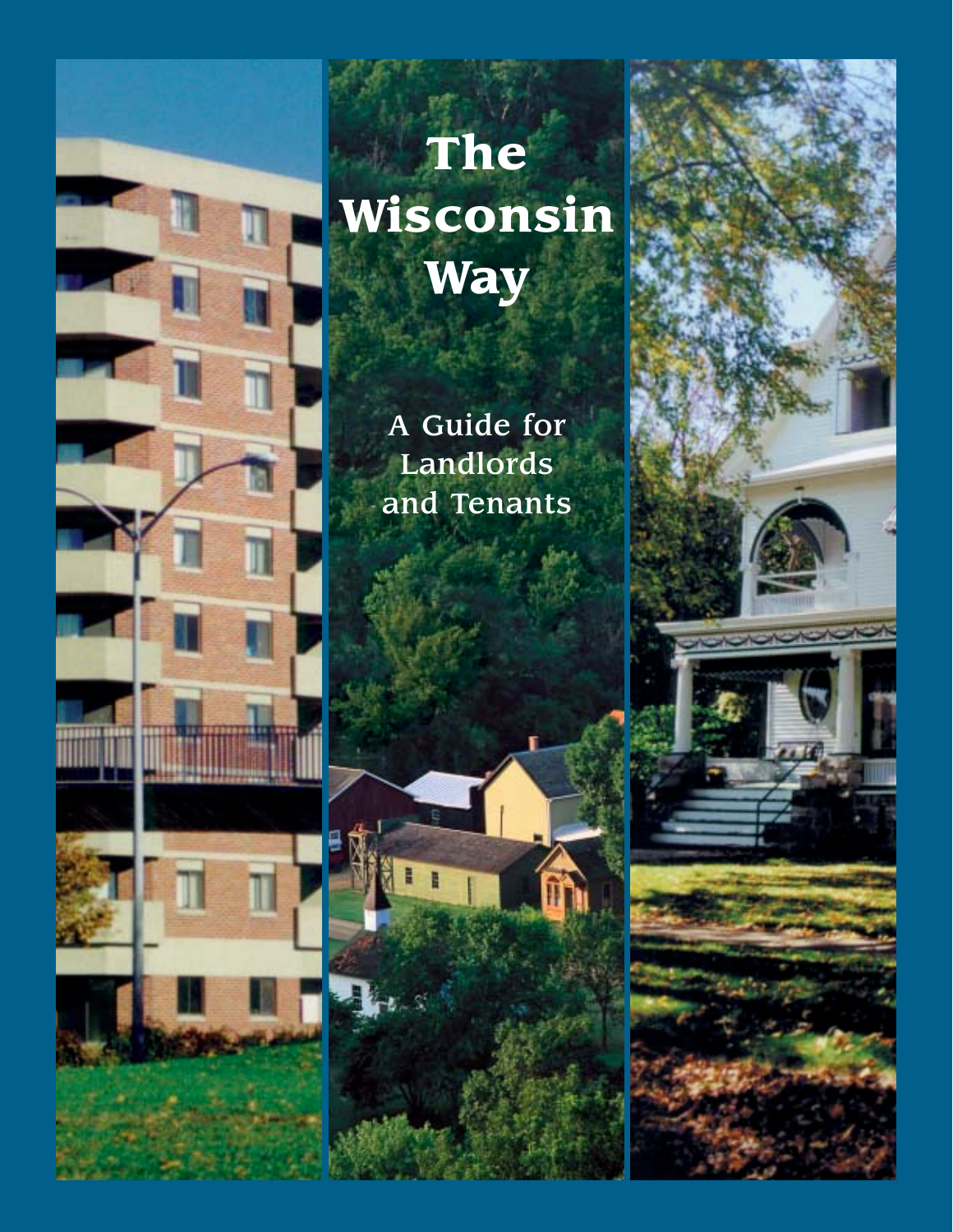More than 1.5 million Wisconsin residents live in rental housing. In some of the State's larger cities, more than half of the residents live in rental housing.

The Wisconsin rental housing industry is an important part of the Wisconsin economy and provides a vital housing option for consumers.

With hundreds of rentals occurring annually, it is important to both tenants and landlords that rules ensure these transactions are conducted fairly.

We hope this edition of the Wisconsin Way provides you with the information you need to be an informed tenant or landlord.

If you have any questions, please contact Consumer Protection at:

Department of Agriculture, Trade & Consumer Protection 2811 Agriculture Drive Madison WI 53718-6777

Mailing address: PO Box 8911 Madison WI 53708-8911

Fax: 608 224-4939

Toll - free in Wisconsin only: 1 (800) 422-7128

Website: www.datcp.state.wi.us

E-mail: datcphotline@datcp.state.wi.us

# **The Wisconsin Way**

A Guide for Landlords and Tenants

cp-127.qxd (rev 01/05)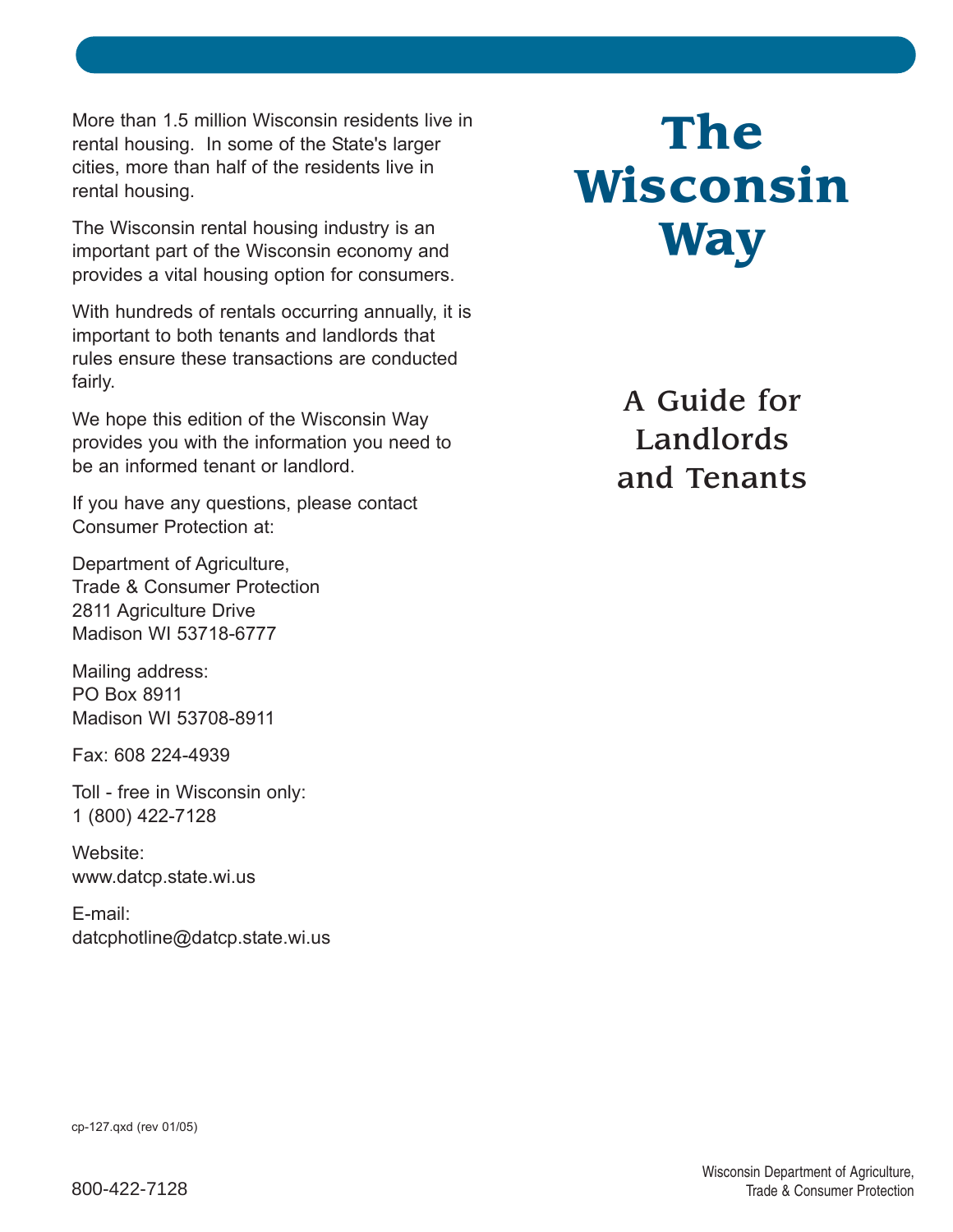| <b>Section I: Brief Overview</b>                                                                                                                                       | 1              |
|------------------------------------------------------------------------------------------------------------------------------------------------------------------------|----------------|
| A. Things You Should Know Before Renting                                                                                                                               |                |
| B. Responsibilities of Landlords and Tenants When Renting                                                                                                              | $\overline{2}$ |
| C. Terminating a Tenancy                                                                                                                                               | 3              |
| D. Contract with a Minor                                                                                                                                               | 4              |
| E. Eviction                                                                                                                                                            | 4              |
| F. Foreclosure                                                                                                                                                         | 5              |
| Section II: Analysis of the "Residential Rental Practices" Rules<br>(Wisconsin Administrative Code, Chapter ATCP 134)<br>Commonly known as the "Landlord-Tenant" Rules | 6              |
| A. Changes to the Rules, Effective January 1, 1999                                                                                                                     | 6              |
| B. What Living Arrangements Are Covered by the Rules?                                                                                                                  | 6              |
| C. Analysis of the Rules                                                                                                                                               | $\overline{7}$ |
| C1. ATCP 134.03 Rental Agreements and Receipts                                                                                                                         | $\overline{7}$ |
| C2. ATCP 134.04 Disclosure Requirements                                                                                                                                | 8              |
| C3. ATCP 134.05 Earnest Money Deposits and Credit Check Fees                                                                                                           | 10             |
| C4. ATCP 134.06 Security Deposits                                                                                                                                      | 12             |
| C5. ATCP 134.07 Promises to Repair                                                                                                                                     | 16             |
| C6. ATCP 134.08 Prohibited Rental Agreement Provisions                                                                                                                 | 17             |
| C7. ATCP 134.09 Prohibited Practices                                                                                                                                   | 18             |
| C8. ATCP 134.10 Effect of Rules on Local Ordinances                                                                                                                    | 21             |
| D. Penalties for Violating the Residential Practice Rules                                                                                                              | 22             |
| E. Private Remedy for Violations of the Rules                                                                                                                          | 22             |
| Section III: Text of Wisconsin Administrative Code, Chapter ATCP 134<br>Residential Rental Practices (revised, effective 1/1/99)                                       | 23             |
| Section IV: Text of Wisconsin Statutes, Chapter 704<br>Landlord and Tenant (Wisconsin Statutes 1997-98)                                                                | 30             |
| Section V: Analysis of Wisconsin Act 317<br>Relating to the Removal and Storage of a Tenant's Property Upon Eviction<br>(1997 Wisconsin Act 317)                       | 43             |
| Section VI: Wisconsin Statutes, Chapter 799 (Sections 799.40 to 799.45)<br>"Evictions" (Wisconsin Statutes, 1997-98)                                                   | 47             |
| Section VII: Tenants' Guide to Waste Reduction and Recycling                                                                                                           | 51             |
| Section VIII - Sample Disclosure Form for Landlords<br>This Checklist is for Landlords to use when renting residential dwelling units.                                 | 52             |
| Tenants' Rights & Responsibilities                                                                                                                                     | 54             |
| <b>Contact Us</b>                                                                                                                                                      | 59             |
| <b>Index</b>                                                                                                                                                           | 61             |
|                                                                                                                                                                        |                |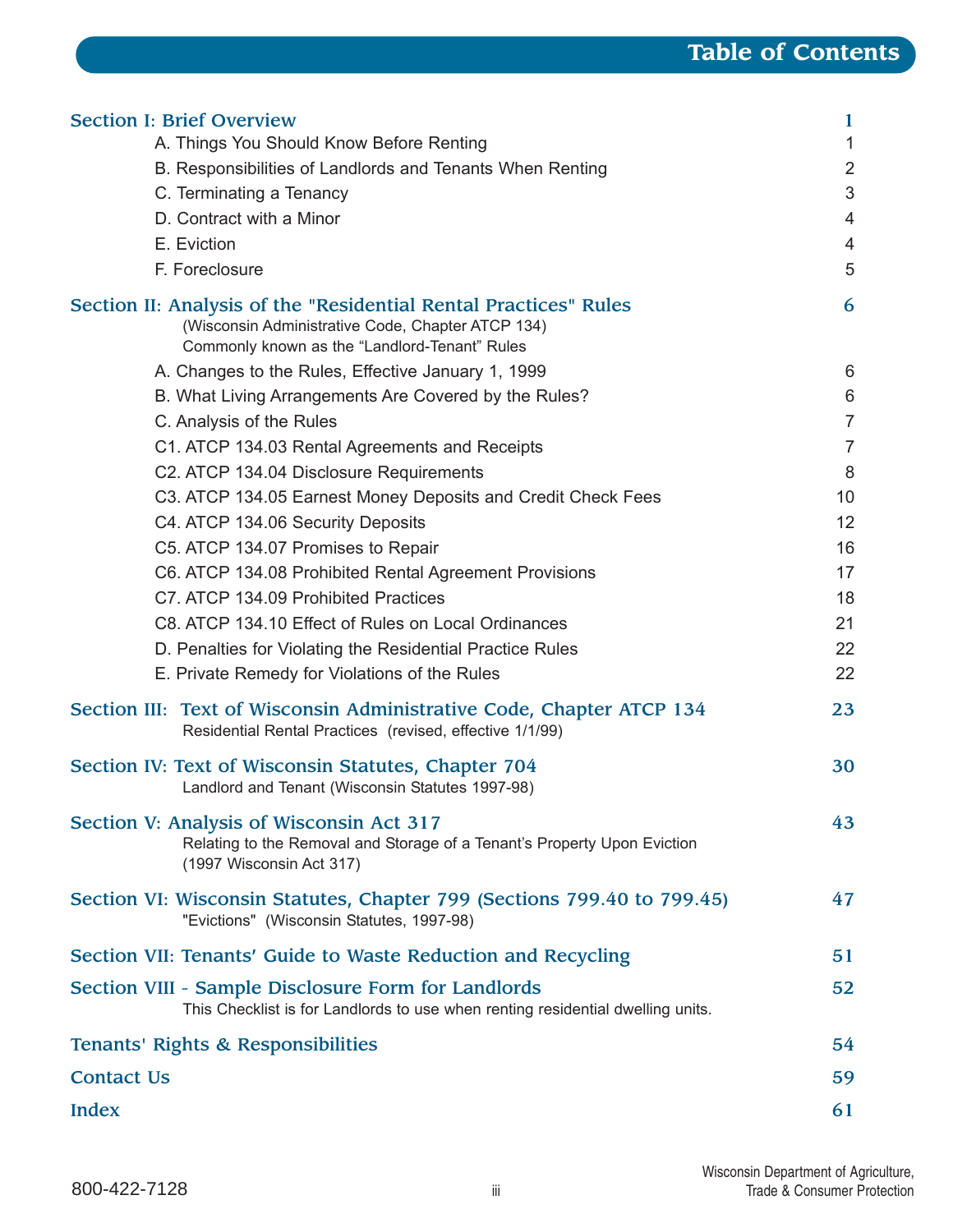# **Section I - Brief Overview**

**This section provides a general overview of key parts of Wisconsin's "Landlord-Tenant law." (Wisconsin Administrative Code, ATCP 134)**

# **Section I: Brief Overview**

#### **A. Things You Should Know Before Renting**

## **Landlords:**

Landlords may not advertise or rent condemned property.

Landlords may not engage in "bait and switch" of dwelling units. That is, the landlord may not show you one unit and rent you a completely different kind of unit.

Landlords *must disclose* the following information to prospective tenants:

- Housing code violations they know about, but have not yet corrected;
- Structural defects in the dwelling unit;
- If the unit doesn't have hot or cold running water;
- Serious plumbing or electrical problems;
- Whether the heating system can keep the unit at a temperature of at least 67° F;
- Whether tenants are required to pay utilities;
- How utility charges will be divided, if the dwelling unit is not individually metered.

Rental agreements do not have to be in writing. However, if the rental agreement is in writing, the landlord must let the tenants read it before they decide to rent and then the landlord must give the tenants a copy.

If the landlord requires the tenant to pay an earnest money deposit (which includes "application fees") with the rental application, the landlord has three (3) business days after accepting the deposit to accept the tenant or return the earnest money deposit. A prospective tenant and landlord can agree to a longer period to consider the application. This agreement must be in writing and cannot be for more than 21 days after the landlord first accepted the earnest money.

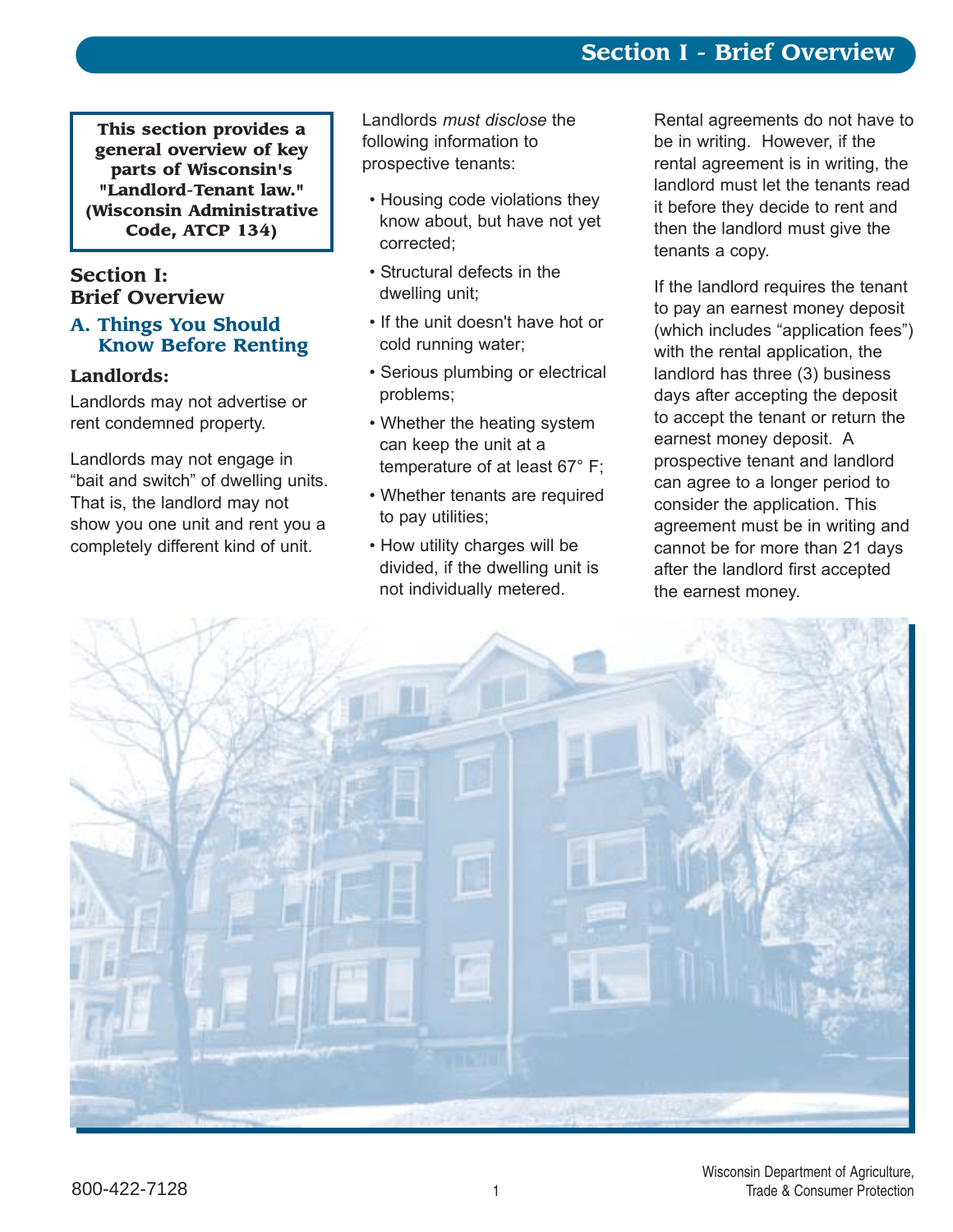If the landlord rejects the rental application, the landlord must return the entire earnest money deposit to the applicant by the end of the next business day after rejecting the application. If the applicants decide not to rent after the landlord accepts their application, the landlord may withhold actual costs or damages from the deposit.

A landlord may charge a prospective tenant the actual cost, up to \$20, to obtain a consumer credit report on the prospective tenant, *if* the report comes from a national consumer reporting agency. Generally, these reports come from Credit Bureaus in major cities in Wisconsin. (This new provision does *not* allow landlords to charge tenants for credit reports from credit information "resellers." The landlord must: notify the tenant of this charge before requesting the report, give the tenant a copy of the report, and allow the tenant to provide his or her own report, if the tenant's report is less than 30 days old.

#### **Tenants:**

Tenants have the right to inspect the unit before they rent it.

Before tenants agree to rent the property, it is a good idea to ask the landlord for a *written* list of the repairs the landlord promised to make and the date the landlord will complete the repairs.

If the tenant pays a security deposit, the tenant has 7 days from the first rental date to inspect the premises and notify the landlord of any pre-existing defects or damages to the dwelling unit.

To protect their security deposits, tenants should make a *written* list of the pre-existing defects and damages, keep a copy of the list for themselves and provide the original list to the landlord as a permanent record. This written list will help avoid disputes over damages later, when the tenants leave.

If tenants pay a security deposit, the tenants may request a list of damages or defects for which the landlord withheld money from the previous tenant's security deposit.

#### **B. Responsibilities of Landlords and Tenants When Renting**

#### **Landlords:**

At the start of a tenancy, the landlord must give the tenants the names and addresses of: (1) the person who collects or receives rent and (2) the person who manages and maintains the premises. The landlord must also give the tenants the name and address (in Wisconsin) where the tenant can deliver any legal papers or notices required by the rental agreement.

The landlord is responsible for making any repairs necessary to comply with local housing codes and to keep the premises safe. If the landlord refuses to repair major building defects, tenants may report the defects to the local building or health inspector. If the tenant makes such a report, the landlord may not retaliate by evicting the tenant.

A landlord has the right to inspect, repair, and show the premises at reasonable times. Generally, the landlord must give the tenants at least 12-hours advance notice before he or she may enter a dwelling unit. The landlord may enter with less notice in the case of an emergency or if the tenants agree to a shorter notice. The landlord must knock or ring the doorbell before entering and must identify himself or herself upon request.

*To protect their security deposits, tenants should make a written list of the pre-existing defects and damages*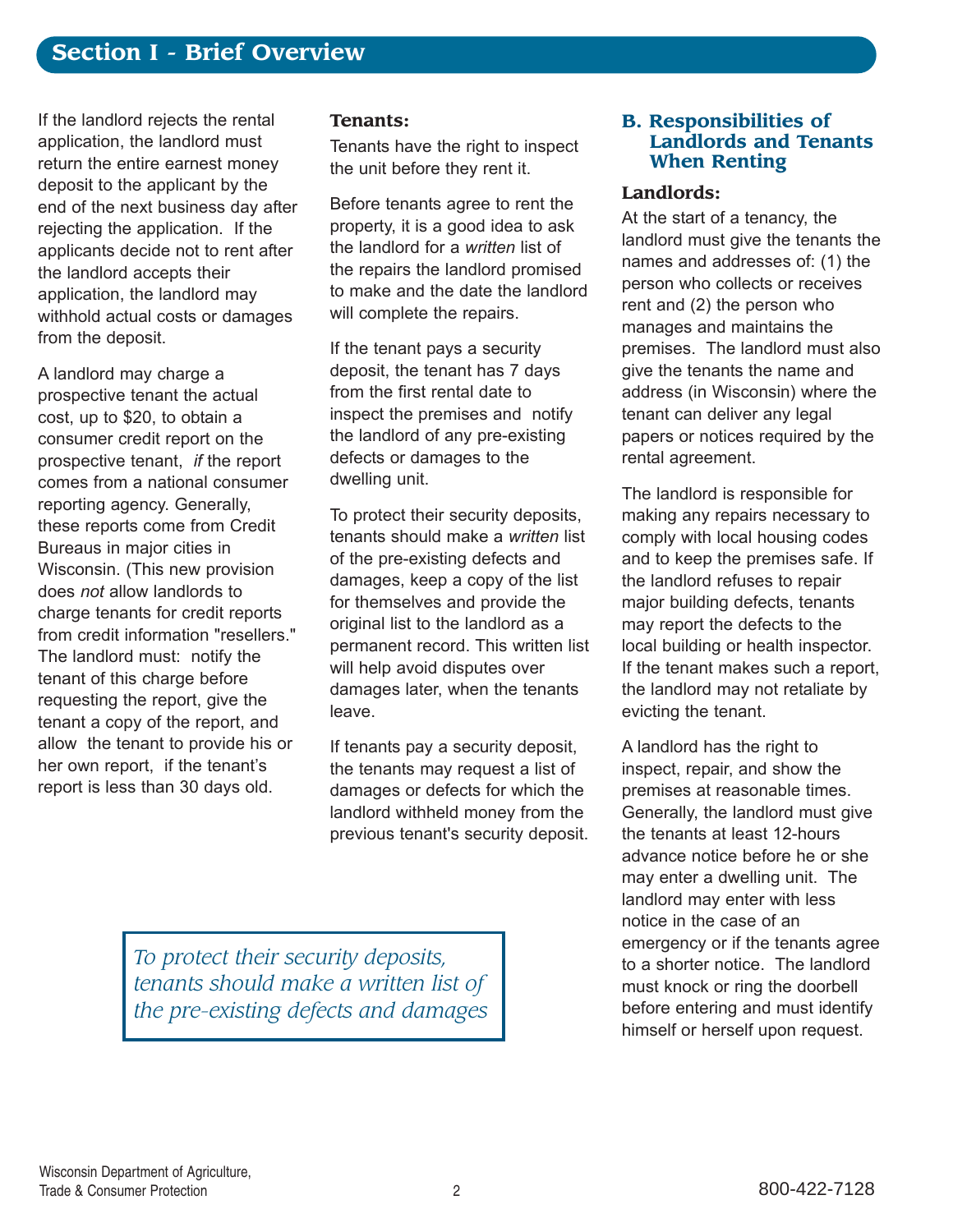A frequently asked question is "Can landlords raise the rent of month-to-month tenants if they give the tenants a written notice at least 28 days before the next rent due date?" (For example, the landlord may tell the tenants on March 25 that the rent will increase beginning on May 1.) The answer is: Yes, **there is no state law limiting the amount of a rent increase.**

If tenants have a lease -- for example, a six-month or one-year lease -- the landlord may not increase the rent during the lease term, unless the lease specifically states otherwise.

#### **Tenants:**

Unless otherwise agreed, tenants are usually responsible for routine minor repairs. Tenants also must meet any maintenance and sanitation standards required by local housing codes.

Tenants are financially responsible for any damages that they or their guests cause.

# **C. Terminating a Tenancy**

*If there is no written lease and tenants rent on a month-to-month basis: The landlord may terminate* the rental agreement by giving the tenants a written termination notice at least 28 days before the next rent due date.

*The tenants may terminate* the rental agreement by giving the landlord a written termination notice at least 28 days before the next rent due date, unless they agreed to give a longer notice (that is, more than 28 days). Tenants may serve the written notice in person or by certified or registered mail.

*If tenants have a lease:* Usually the lease *ends automatically* at the end of the lease period, unless the lease states otherwise.

Some longer term leases include an *"automatic renewal" provision.* That is, the lease automatically renews for another term, unless the tenants tell the landlord they do not want to renew the lease. The landlord must "remind" the tenants of this provision at least 15-30 days before the deadline for the tenants to tell the landlord whether they are leaving. If the landlord does not give the tenants this "reminder," the landlord may not enforce the automatic renewal provision.

*If there is no written lease and tenants rent on a month-to-month basis, the landlord may terminate the rental agreement by giving the tenants a written termination notice at least 28 days before the next rent due date*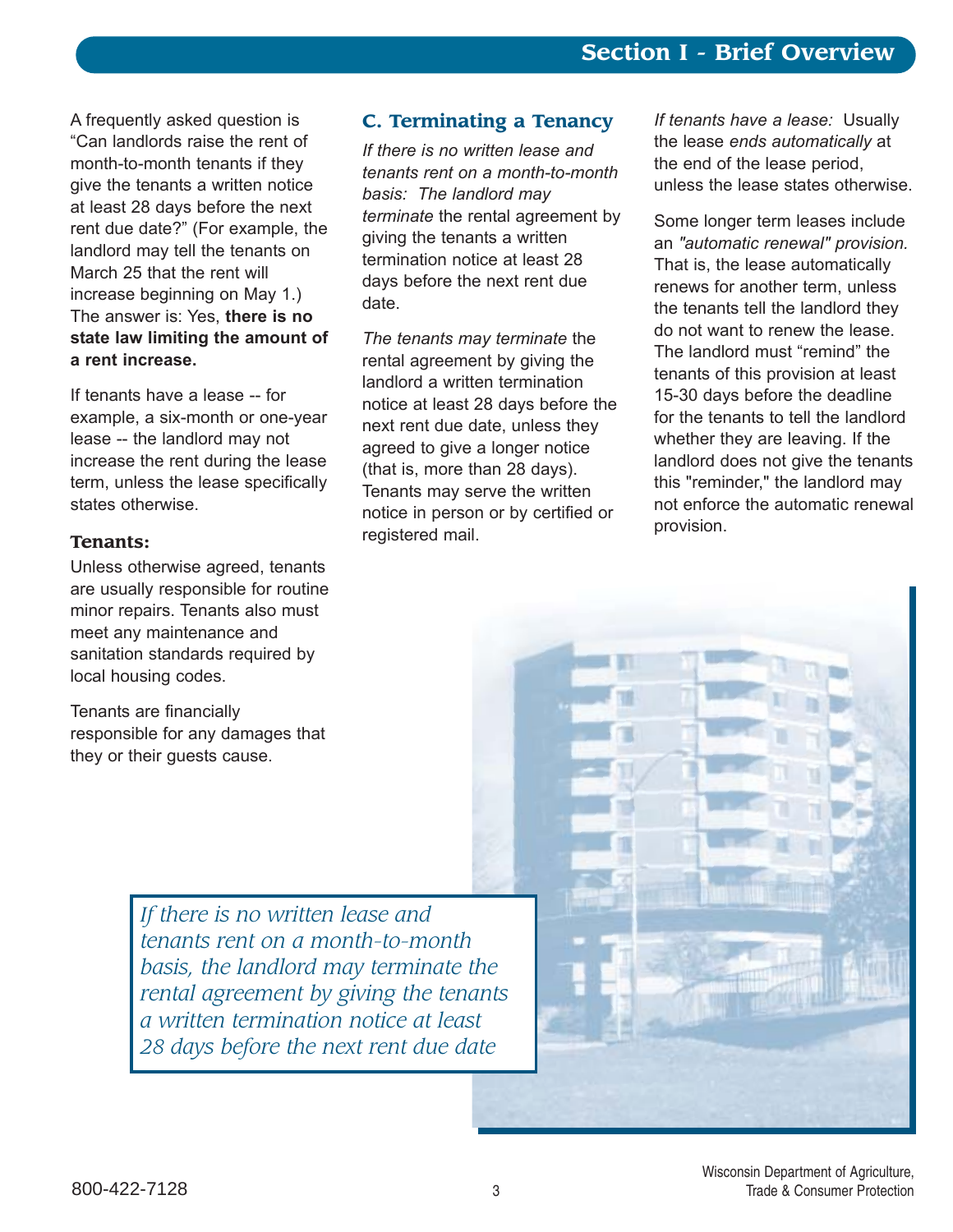If tenants paid a security deposit, the landlord must return it within 21 days after the tenants leave. If tenants vacate the premises before the last day of the lease, the tenants must notify the landlord in writing that they have left, in order to start the "21 day clockî for return of the security deposit. (For more information on determining when the 21 days for return of the security deposit begins, see the Security Deposit Section.) The tenants may have to pay the rent for the rest of the lease term, or at least until the landlord finds another suitable tenant. The landlord must make reasonable efforts to find a new tenant and minimize any rent losses.

The landlord may deduct money from the security deposit for unpaid rent, damages for which tenants are responsible ("tenant damage, waste or neglect"), and utility bills paid by the landlord. However, the landlord may not deduct money from the security deposit for routine carpet cleaning or painting, unless the carpet or walls show "tenant damage, waste or neglect."

If the landlord makes any deductions from the security deposit, the landlord must give the tenants a written statement itemizing the amounts withheld and why. **State law does not require landlords to pay interest on security deposits.**

# **D. Contract with a Minor**

The general rule in Wisconsin is that contracts with minors are void or voidable, at the option of the minor, regardless of whether the minor is emancipated or not. The only exceptions to this general rule are contracts involving duties imposed by law.

The minor can void a contract by any act which clearly shows the minor's intentions to do so. No particular form words are required.

The general rule in Wisconsin is that a minor who is unable to return a purchased item need not do so in order to void the contract. When purchased item is used, depreciated, consumed, wasted or otherwise disposed of, the minor is not responsible for it's value and the adult party who contracted with the minor must bear the loss.

# **E. Eviction**

Landlords may evict tenants who don't pay their rent, pay only part of their rent, or pay the rent late (even one day late). Landlords may also evict tenants who break the rules or terms of the rental agreement or cause damage to the property. Also, a landlord who receives written notice from a law enforcement agency that the dwelling unit has been declared a nuisance under Wisconsin Statutes, sections 823.113(1) or (1m)(b) may evict the tenant.

1. Month-to-month tenants may be given *either* a 5-day written notice or a 14-day written notice of termination.

- 5-Day Notice. This notice gives the tenant 5 days to either pay the rent or move out. If the tenant pays the rent within the 5 days, the tenant can stay and the tenancy continues.
- 14-Day Notice. This notice states that the tenancy has ended because the tenant failed to pay the rent, broke the rental agreement, or damaged the property. Now the tenant has 14 days to leave. (This notice does *not* give the tenant a chance to pay the rent and stay in the rental unit.)

*Landlords may evict tenants who don't pay their rent, pay only part of their rent, or pay the rent late (even one day late). Landlords may also evict tenants who break the rules or terms of the rental agreement or cause damage to the property*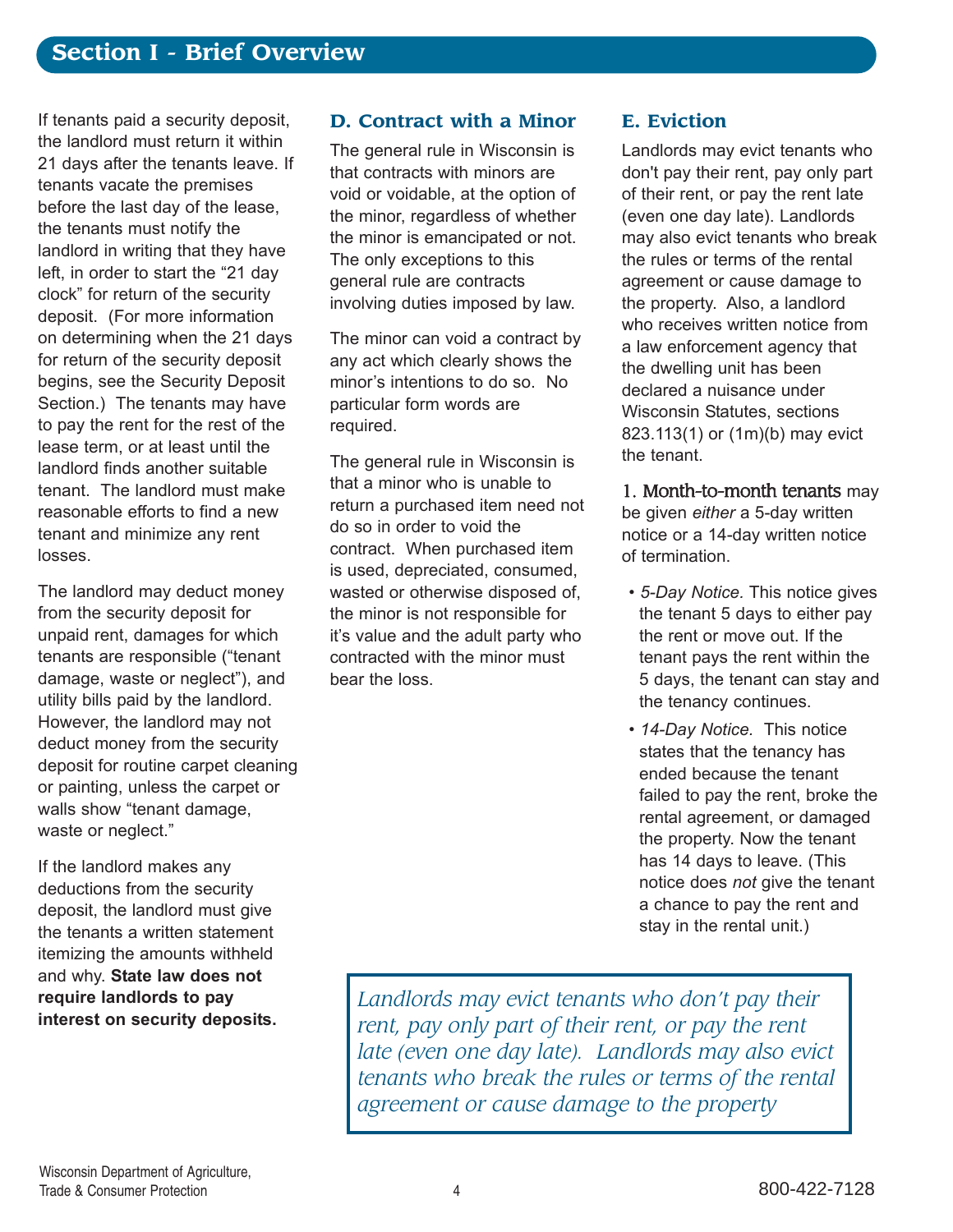# 2. Tenants with leases;

termination notices. When landlords don't receive the rent on time, believe the tenant has broken the rental agreement or caused property damage, the landlord must give the tenant a *5 day written notice.* 

• Non-payment of rent: If the tenant pays the rent within 5 days, the tenant stays and the tenancy continues.

However, within the next 12 months, if the tenant fails to pay the rent again, then the landlord may give the tenant a *14-day termination notice* for failure to pay rent. The landlord does not have to give the tenant another chance to pay the rent to continue the tenancy.

ï *Other violations of the lease agreement:* If a tenant receives a 5-day notice for breaking the rental agreement, the tenant may stay in the rental unit, if the tenant makes a correction and complies with the rental agreement.

.

However, within the next 12 months, if the tenant breaks any rules or causes any property damage, the landlord may give the tenant a *final 14-day termination notice.* This notice will say how the tenant broke the rental agreement or what damage the tenant caused, or is responsible for.

If a tenant refuses to leave the premises after receiving the proper notice, the landlord may start an eviction action in Small Claims Court. Tenants have the right to appear in court to contest the eviction. If the tenant fails to appear in court, the landlord will automatically obtain the eviction order. The landlord may not confiscate personal belongings or use force to remove tenants from the rental unit, until the judge orders an eviction. The sheriff enforces the court eviction order. However, if the court decides that the tenants wrongfully stayed in the rental unit, the court can order the tenants to pay the landlord twice the amount of rent owed (prorated on a daily basis) for each day the tenants stayed in the rental unit unlawfully.

# **F. Foreclosure**

If you suspect that your rental property is in foreclosure or is going into foreclosure, continue to make your rental payments as required by your rental agreement unless you are otherwise directed by the court or by the agent handling the foreclosure.

You can determine whether your rental property is in foreclosure by contacting the Clerk of Court for your county. You can also check on the Internet at the Wisconsin Circuit Court access site, wcca.wicourts.gov/index.xsl. If you find that your rental property is in foreclosure, you can contact the party foreclosing to determine how the foreclosure might affect your rental agreement.

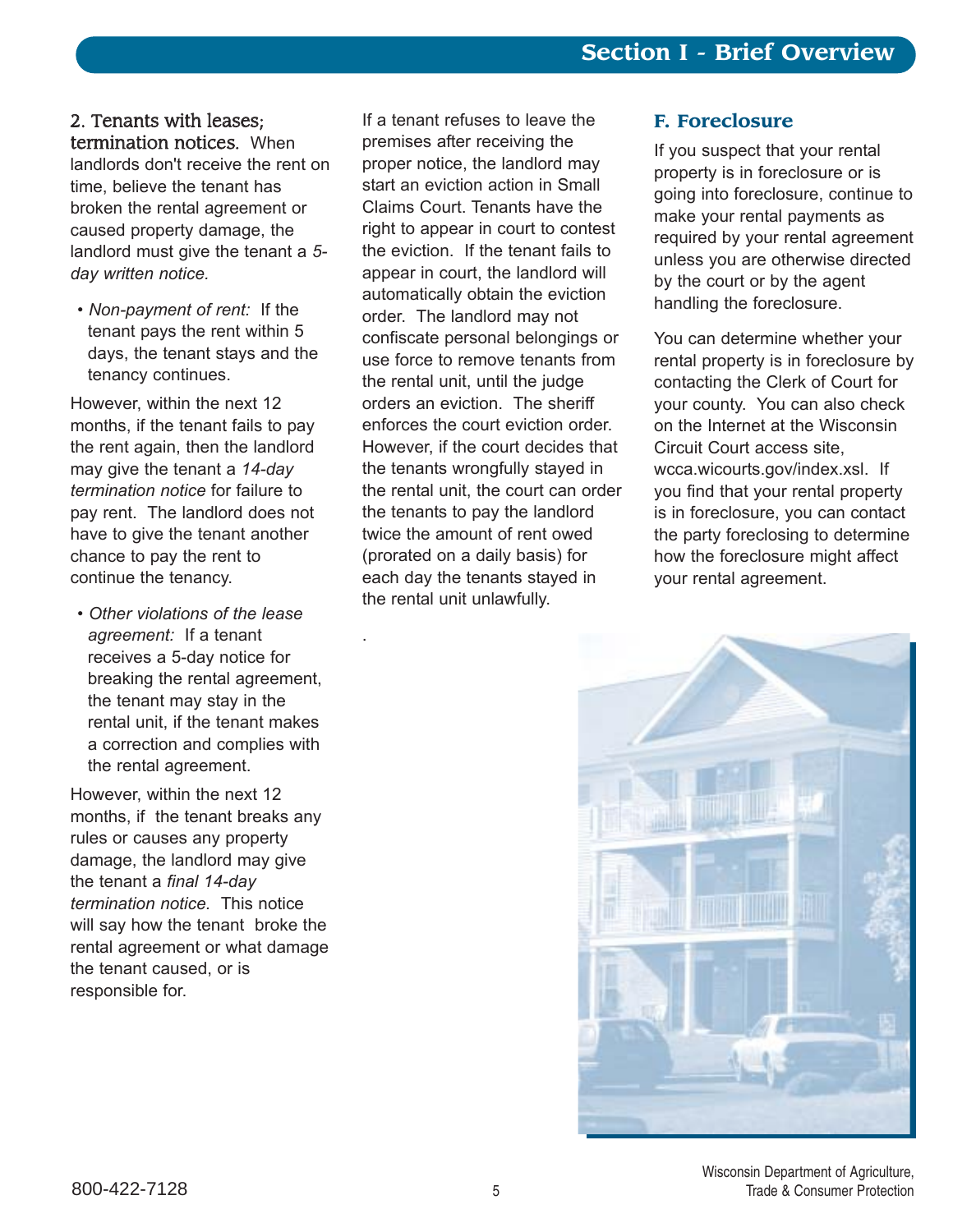# **Section II: Analysis of the "Residential Rental Practices" Rules**

*(Wisconsin Administrative Code, Chapter ATCP 134)*

*Commonly known as the ìLandlord-Tenantî Rules*

#### **A. Changes to the Rules, Effective January 1, 1999**

From 1996 -1998, the department met with many people, representing the interests of both landlords and tenants, to decide how to update and improve the existing landlord-tenant rules. The department had not changed the rules since 1979. After many hours of meetings, work and discussion, and with the help of many groups and individuals, the department revised the rules to clarify parts of the existing law and to add some new provisions. The changes apply to all rental agreements entered into, renewed or extended on or after January 1, 1999.

## **B. What Living Arrangements Are Covered by the Rules?**

The Residential Rental Practices Rules apply to business practices related to the rental of most residential dwelling units in this state.

[NOTE: Mobile home park operator-tenant relations are regulated by these rules and also by Wisconsin Administrative Code, Chapter ATCP 125, "Mobile Home Parks." DATCP administers both sets of rules.]

The Residential Rental Practices rules do not cover the following kinds of living arrangements:

• When a person lives in premises operated by a public or private institution and the person lives there to receive medical, educational, counseling, religious, or similar services. (For example, the rules do not apply to residences at hospitals, nursing homes, or university-owned dormitories).

- When a person lives in a hotel, motel, boarding house, rooming house, or similar lodging for less than 60 days and the person is traveling away from his/her permanent place of residence.
- When a person lives in premises owned and operated by the government or an agency of government. However, these rules *do* apply to federally subsidized rental housing, if the housing is privately owned or operated. (This includes HUD "Section 8" housing.)
- When a member of a fraternal or social organization (for example, a fraternity or sorority) lives in premises operated by that organization. (However, if the organization rents rooms to non-members, these rules do apply to those rental agreements.)
- When a person does commercial agricultural work and lives on the premises where he or she is working.
- When a person operates and maintains the premises and the person lives on the premises free of charge as part of the employment arrangement (for example, a "resident manager.")
- When a person lives in a dwelling unit that the person is in the process of buying under a contract of sale.

*The Residential Rental Practices Rules apply to business practices related to the rental of most residential dwelling units in this state*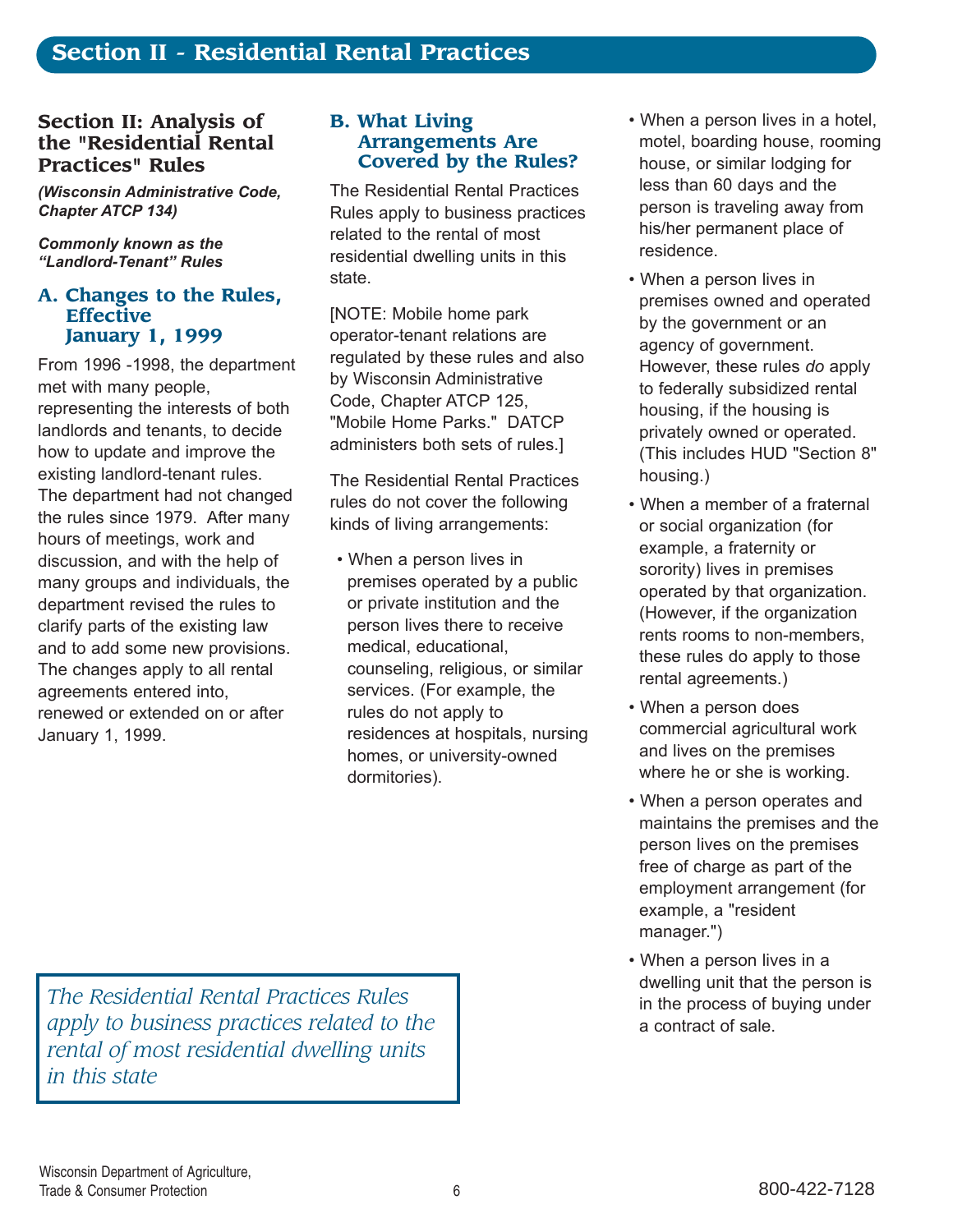# **C. Analysis of the Rules**

The department has over twenty years of experience handling landlord-tenant issues and has documented the most common problems and industry practices which create problems in the rental housing industry. The Residential Rental Practices Rules seek to address the main problems to help stop the problems from developing. Generally, the rules reinforce existing statutory rights given to tenants and incorporate court decisions from landlord-tenant cases in Wisconsin. The following discussion analyzes the individual provisions of the rules.

# **C1. ATCP 134.03 Rental Agreements and Receipts**

#### **(1) Copies of Rental Agreements and Rules; "Entering Into a Rental Agreement"**

If a rental agreement (usually called a "lease") or any of the landlord's rules or regulations are in writing, this section requires the landlord to give the tenant a chance to read them *before* the tenant signs the lease. This gives the tenant a chance to find out what *all* the rental terms and conditions are before deciding whether to rent from that landlord. The landlord and tenant must agree on the essential terms of the tenancy, such as the total rent, including any nonrefundable fees, the amount of the security deposit and the specific dwelling unit the tenant will occupy.

Once the parties sign a written agreement, the tenant must receive a copy of the entire agreement.

The landlord also *must give the tenant a receipt* for any earnest money or security deposit the tenant pays in cash.

By approving an individual as a prospective tenant, a landlord does not necessarily enter into a rental agreement with that person until they agree on the essential terms of tenancy. (See Wisconsin Administrative Code, section ATCP 134.02(10), definition of "Rental agreement" and the "Note.")

For example, when the landlord is considering a person's application for a number of vacancies, there is no "rental agreement" yet, because the tenant and landlord have not decided and agreed on:

- $\cdot$  (a) the specific apartment the tenant will rent,
- $\cdot$  (b) what the total rent will be,
- (c) what charges, fees or penalties the tenant must pay in addition to the rent, and
- $\cdot$  (d) the tenant has not yet had a chance to review the lease and any non-standard rental provisions.

The rules do not require rental agreements to be in writing. Verbal rental agreements are traditional in many parts of the rental industry. About half of all Wisconsin renters currently live under verbal rental agreements. Existing statutes allow verbal rental agreements and it does not appear that the rental industry, as a whole, abuses these agreements.

# **(2) Receipts for Tenant Payments**

The landlord is required to give the tenant a written receipt any time the landlord accepts an earnest money deposit, a security deposit, or rent paid in cash. If the tenant pays by check, the rules do not require the landlord to provide a receipt, unless the tenant asks for a receipt.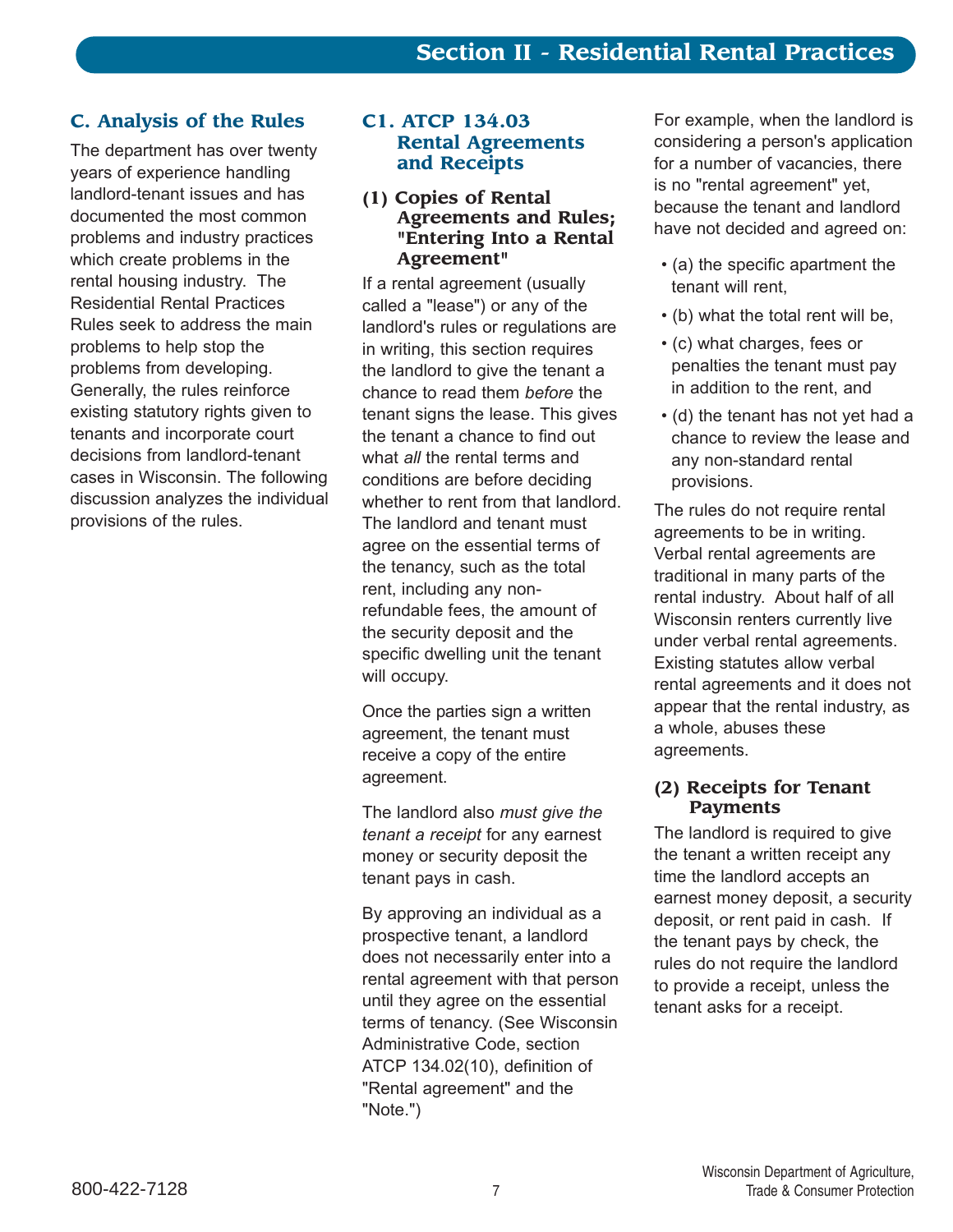#### **C2. ATCP 134.04 Disclosure Requirements**

#### **(1) Identification of Landlord or Authorized Agents**

In many disputes about building maintenance, tenants indicate that part of the problem is that the tenants are not able to contact the landlord about a pressing problem. This issue comes up most often with absentee landlords (landlords who live outside the community). According to housing code officials, properties owned by these landlords have maintenance problems more often than other properties. In addition, even housing code enforcement officials have problems finding the address and identity of property owners who live outside of the community.

To help address these problems, this subsection requires landlords to disclose, in writing, the name and address of the person or persons authorized to collect rent and the person or persons who manage and maintain the premises. Tenants must be able to contact these people relatively easily. In addition, the landlord must identify an owner of the premises or a person authorized to accept legal papers on behalf of the owner. The rule requires that this address (not a Post Office Box) be located within the State of Wisconsin, and that the landlord must provide notice of any change of the person's address within 10 business days of the change occurring.

These disclosure requirements do not apply to owner-occupied structures containing up to four dwelling units, since, in such cases, the landlord is living in the building and the tenant knows whom to contact.

### **(2) Disclosure of Code Violations and Living Conditions**

#### *(a) Uncorrected building and housing code violations*

Local housing codes generally establish the standards which rental housing must meet. Approximately three-fourths  $(3/4)$ of all renters in Wisconsin live in cities and towns which have local housing codes. Landlords must maintain their rental properties under the requirements of local housing codes. In addition, under existing state law, landlords must provide tenants with premises that are fit and habitable and free of substantial health and safety hazards.

The landlord's duty to provide fit and habitable premises includes a corresponding duty to disclose existing hazards or conditions that affect habitability. If housing code violations do exist, the rules require the landlord to tell prospective tenants about any uncorrected problems before the tenants make a final decision whether to rent the premises.

(Once the landlord corrects a violation, the landlord still must report the corrections to the local housing code enforcement authorities.) If a landlord keeps his or her rental property in compliance with local housing codes, or the landlord promptly corrects any violations, the rules do not require the landlord to make any disclosures under this subsection.

# *(b) Conditions affecting health or safety*

Local housing codes do not protect all rental housing in Wisconsin. About one-fourth  $(\frac{1}{4})$ of all Wisconsin tenants live in areas or municipalities that have no local housing codes. Even in municipalities that have housing codes, individual rental units may not be inspected regularly.

To address this problem, Wisconsin Administrative Code, section ATCP 134.04(2)(b), requires landlords to disclose conditions that affect the habitability of the rental unit that the landlord knows about or should know about, based on the landlord's reasonable and periodic inspections of the premises. The landlord must disclose these conditions, even if the landlord has not received a notice from enforcement authorities (building inspectors).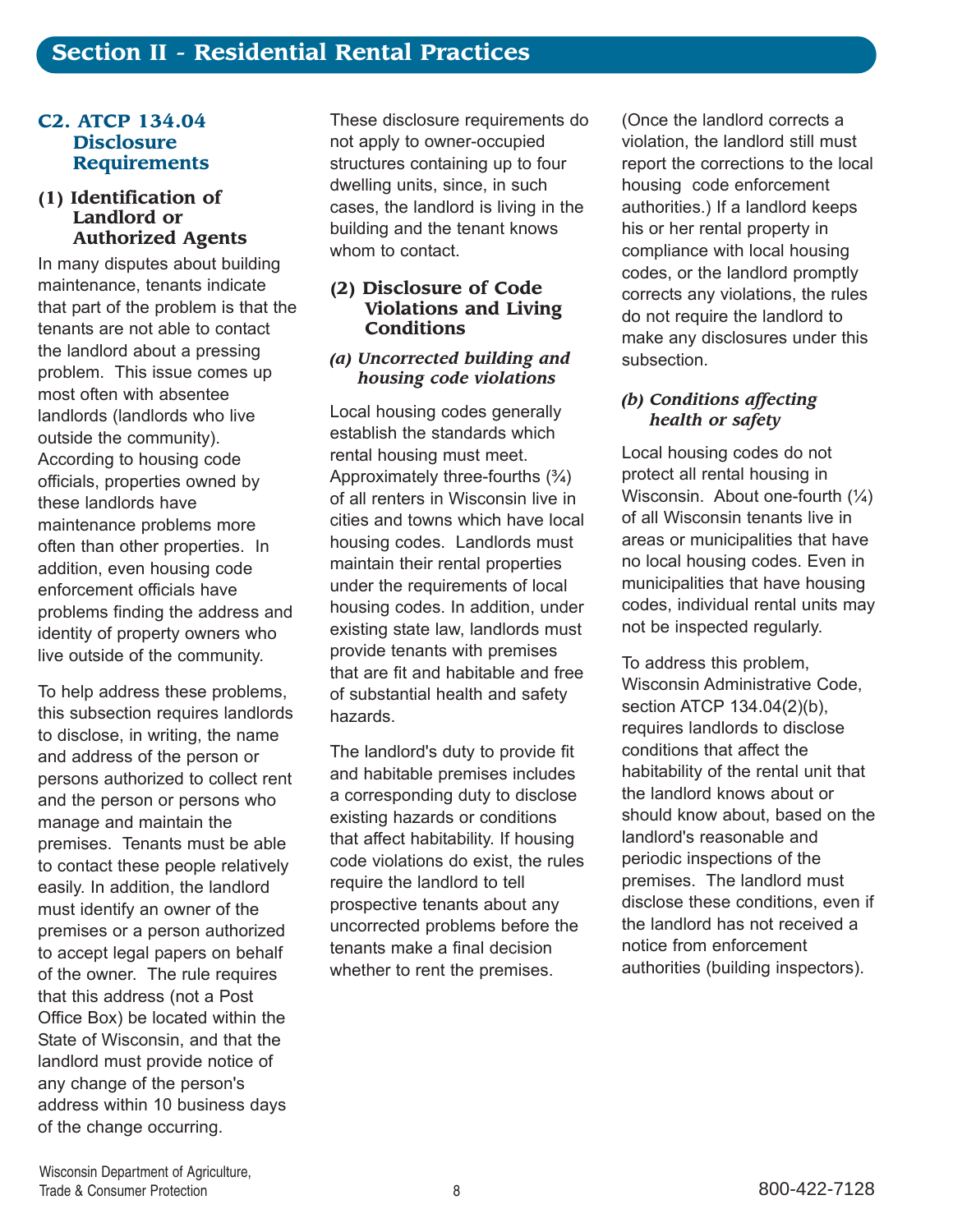Specifically, the landlord must tell prospective tenants whether any of the following conditions exists:

- The dwelling unit lacks hot or cold running water;
- The heating system is not safe or cannot keep the unit heated to at least 67°F. (To eliminate confusion, the updated rule specifies that one measures the temperature in living areas of the dwelling unit, at the approximate center of the room, midway between floor and ceiling. The rules do not require that the dwelling unit must be able to maintain 67°F in all seasons of the year, only that the landlord must tell the prospective tenant if the unit cannot maintain that temperature. Lastly, 67°F is a minimum temperature requirement. The rules do not establish a maximum temperature, since the rules do not require dwelling units to have air conditioning).
- The dwelling unit does not have electricity, or the electrical wiring system or any part of it is not in safe operating condition;
- The dwelling unit has structural or other conditions which create a substantial health or safety hazard for the tenant or an unreasonable risk of personal injury;
- The dwelling unit does not have plumbing facilities or the plumbing is not in good operating condition;
- The dwelling unit does not have sewage disposal facilities or the sewage disposal system is not in good operating condition.

#### **(3) Utility Charges; Charges for Water, Heat and Electricity**

Rising utility costs are of great concern to landlords and tenants alike. As a result of increased utility costs, landlords often require tenants to pay the utility charges, separate from the rent. Before deciding to rent a specific unit, it is important for tenants to know whether or not the utility charges are included in the rent. Tenants need this information so they can accurately determine the total cost of renting the unit.

Wisconsin Administrative Code, section ATCP 134.04(3), provides that the landlord must tell prospective tenants if utility charges are not included in the rent. The tenant must receive this information before signing a lease or paying any money for an earnest money deposit or security deposit.

If utility charges are not included in the rent, and individual dwelling units and common areas of the building are not separately metered, the landlord must tell tenants how the costs for utility services will be allocated among the individual dwelling units. This requirement has been in the rules since 1980 to address complaints from tenants who found out, after they signed the lease, that they were paying utility charges for common areas in the building and other dwelling units.

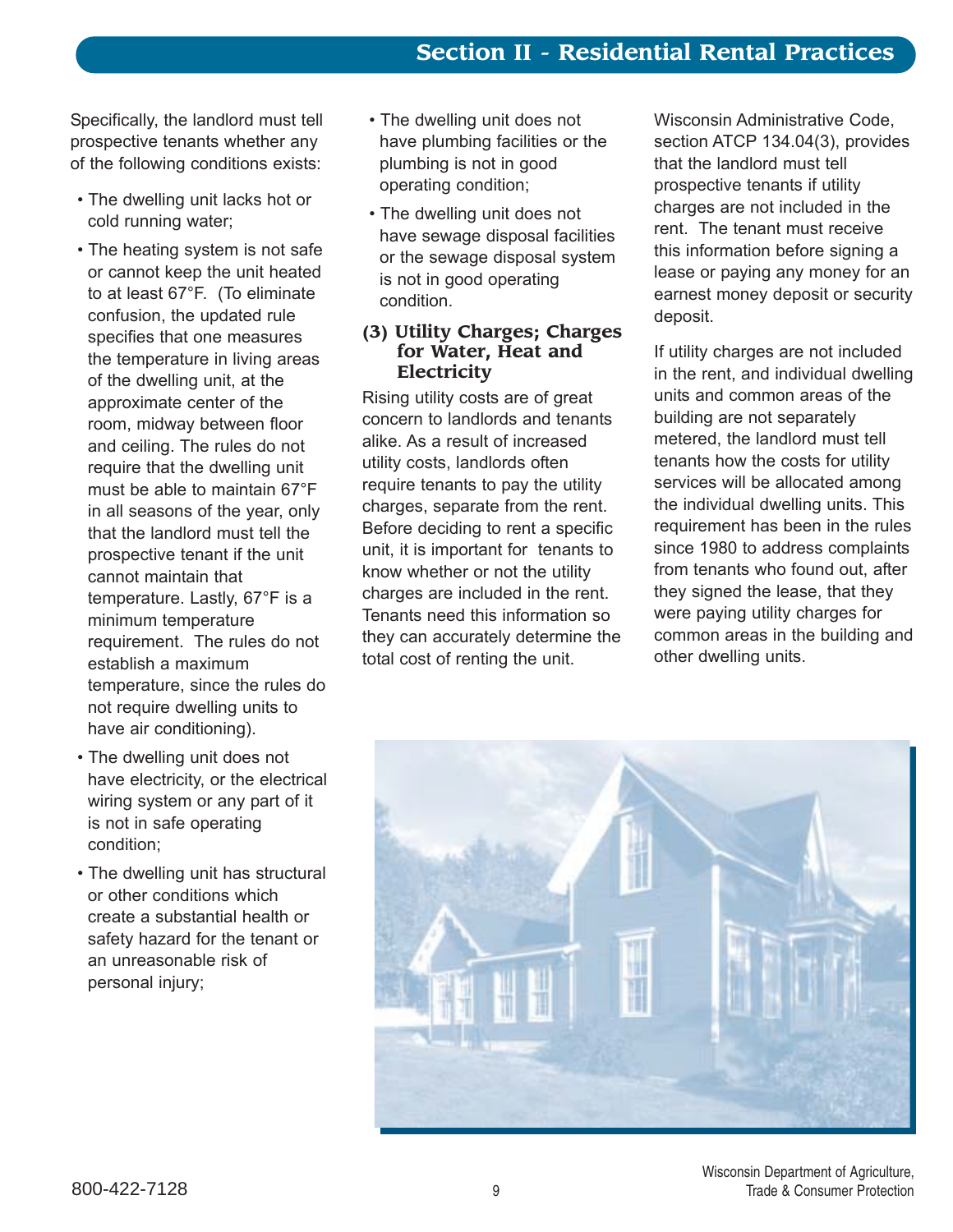#### **C3. ATCP 134.05 Earnest Money Deposits and Credit Check Fees**

Earnest Money Deposits. The term "earnest money deposit" means the money a prospective tenant gives a landlord so the landlord will temporarily "hold" a dwelling unit off the market or so the landlord will consider the person's application (application fees). The purpose of these deposits is to protect the landlord from possible costs or losses if the prospective tenant decides not to rent from the landlord. The rules do not prohibit earnest money deposits, nor do they set any limit on the maximum amount of the deposit.

Earnest money deposits are a common source of problems and disputes. Tenants complain that landlords wrongfully withheld their earnest money deposits, sometimes amounting to several hundred dollars, even though the landlords apparently suffered no monetary losses.

Most landlords return the earnest money deposits to the prospective tenant if the landlord rejected the person's rental application or the landlord had no "out-of-pocket" costs. The rules incorporate these fair business practices into the law.

# **(1) Accepting Earnest Money Deposits**

Under the 1999 revisions to the rules, landlords may not accept earnest money deposits until the landlord identifies the specific dwelling unit(s) for which the prospective tenant is being considered. The landlord also must comply with the disclosure requirements under Wisconsin Administrative Code, sections ATCP 134.04(2) and (3), for each identified dwelling unit before accepting an earnest money deposit. (Note: Credit check fees are not "earnest money deposits".)

### **(2) Returning Earnest Money Deposits**

*(a) When no lease agreement is made* the landlord must return the full earnest money deposit to the applicant by the end of the first business day after:

- The landlord rejects the tenant's application or refuses to rent to the tenant.
- The applicant withdraws their application before the landlord accepts or rejects it. (In cases where disputes arise regarding whether the tenant withdrew the application before the landlord accepted it, courts will analyze the material facts of the case. The department encourages landlords and tenants to keep good records of any documents or notices they sent to the other party, especially documents that show the postmark date.)

• The landlord does not approve the rental application within 3 business days after taking the earnest money deposit. (The landlord and applicant may agree, in writing, to a longer time for the landlord to consider the application, up to 21 days. If a landlord needs more than 21 days to process an application, the landlord has a couple of options. The landlord can decide not to take the earnest money deposit until later in the application process, or the landlord can refund the applicant's original deposit and accept a new deposit. Taking a new deposit would "restart" the "3-day or 21-day clock", as agreed to by the tenant.)

The landlord may return the deposit money to the applicant by first-class mail or by delivering it to the applicant.

*(b) If the prospective tenant is accepted by the landlord, but does not enter into a lease agreement.*

• If the landlord approves the person to be a tenant, but the person decides not to sign the lease, the landlord *may withhold* money from the earnest money deposit.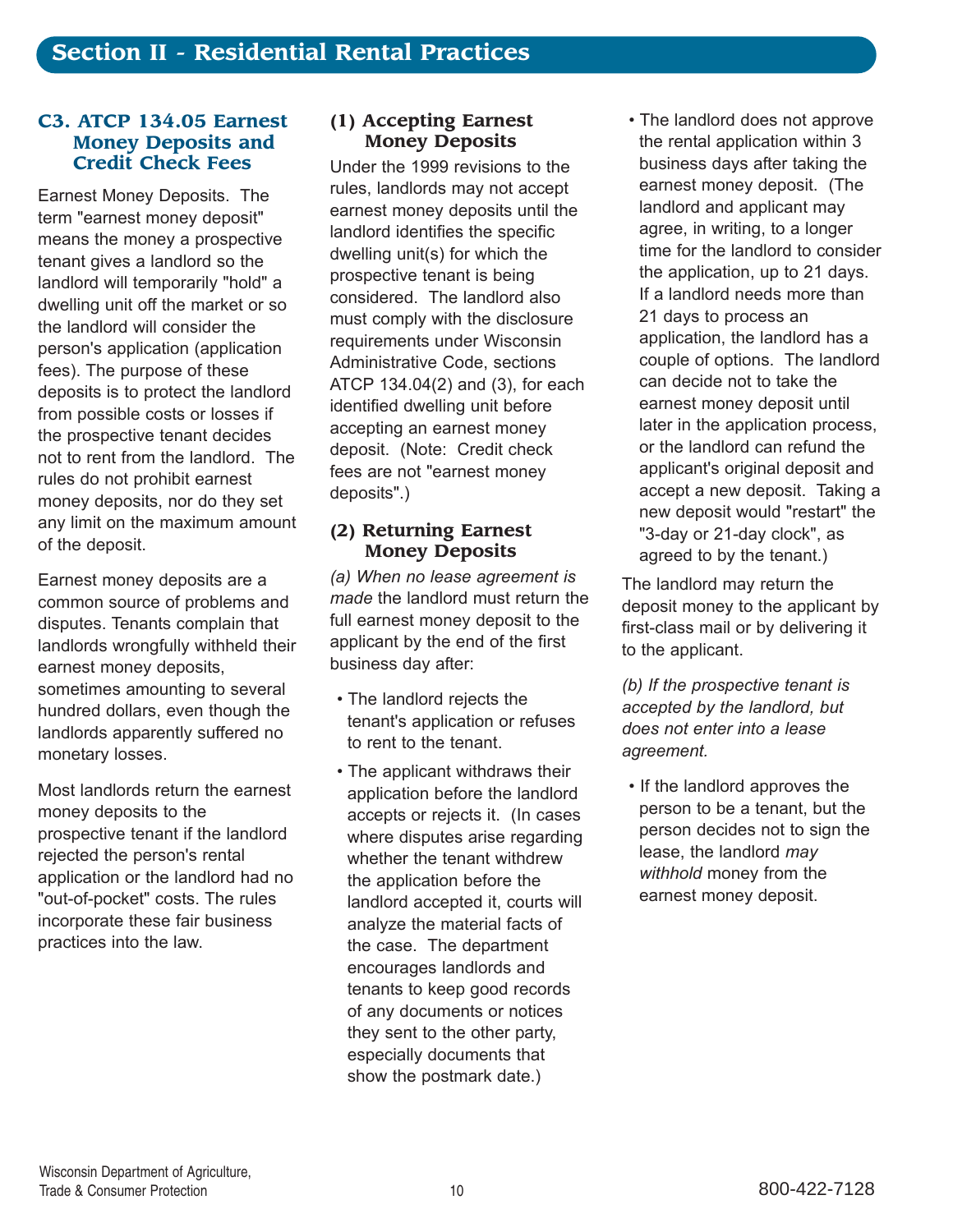- However, if the landlord significantly changed the rental terms previously discussed with the tenants and that is why the tenants withdrew their application, then the landlord *may not withhold* money from the earnest money deposit.
- If the landlord withholds money from the earnest money deposit for "lost rent," the landlord must make reasonable efforts to rerent the premises to "mitigate damages."
- If the landlord returns less than the full amount of the earnest money deposit and the prospective tenant accepts the partial amount, the prospective tenant still has the right to claim the landlord owes him/her the full amount of the deposit.

# *(c) When a lease agreement is signed.*

If the landlord and tenant sign a lease, then the landlord must either apply the earnest money deposit to the rent, apply it to the security deposit, or return it to the tenant.

*Credit Check Fees.* The 1999 revision to the rules allows, for the first time, a landlord to charge a prospective tenant the actual cost, up to twenty dollars (\$20) for a "consumer credit report." (The term "consumer credit report" is defined in the federal Fair Credit Reporting Act, Title 15 USC 1681a(d) of the United States Code.) This allows the landlord to check the creditworthiness of the prospective tenant. (The landlord's actual cost is usually much less than \$20.00.)

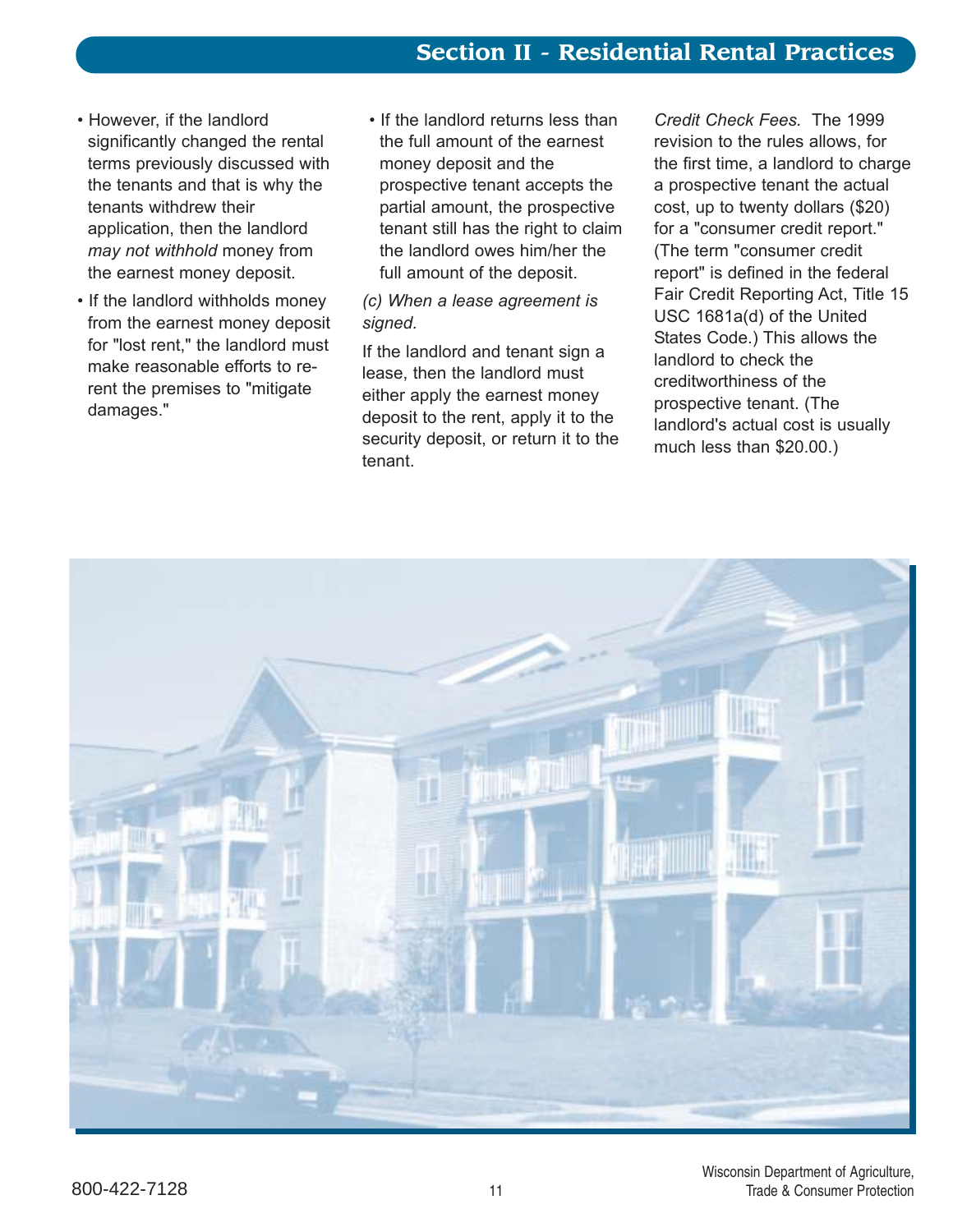# **Section II - Residential Rental Practices**

In order for the landlord to charge for a credit report, the landlord must:

- Notify the tenant of the charge before requesting the report.
- Give the tenant a copy of the report.
- Obtain the report from a "consumer reporting agency that compiles and maintains files on consumers on a nationwide basis" or a contract affiliate.

This means that if a landlord requests a credit report from one of the current "big three" national credit data repositories (TRW, Experian, Equifax) or a credit bureau, the landlord may charge the prospective tenant the actual

cost of that report, up to \$20. The rule does not allow landlords to charge applicants for credit reports obtained from local or regional consumer information databases, credit brokers, resellers, criminal background checks, reference checks, and sources of other personal information not contained in one of the three listed national credit repositories.

• If the tenant presents a copy of a consumer credit report that is less than 30 days old, the landlord may not charge the tenant for a credit check. If the landlord wishes to obtain a more recent report, then the landlord must pay for the report himself/herself and cannot charge the tenant for that report.



# **C4. ATCP 134.06 Security Deposits**

Most Wisconsin landlords require a security deposit at the beginning of a tenancy to protect themselves from tenant damage or default. Tenants generally agree that landlords are entitled to a security deposit. However, problems involving the return of security deposits continue to rank as the main source of landlordtenant disputes reported to the department.

The main problems cited by tenants include whether the landlord fairly withheld money from the security deposit, long delays in returning deposits, and the lack of any accounting for amounts the landlord withheld from the security deposit.

# *Q&A…*

#### *Question:*

*Can landlords require tenants to pay "cleaning" and other fees or deposits, in addition to the security deposit?*

#### *Answer:*

Any type of "up front" deposit or refundable fee becomes part of the total security deposit and therefore, is subject to the limitations in Wisconsin Administrative Code, chapter ATCP 134 for withholding from the security deposit. Although the landlord *may* withhold a security deposit for tenant "damage, waste or neglect," the landlord *may not* withhold a deposit for "normal wear and tear."

Wisconsin Department of Agriculture, Trade & Consumer Protection **12** 12 300-422-7128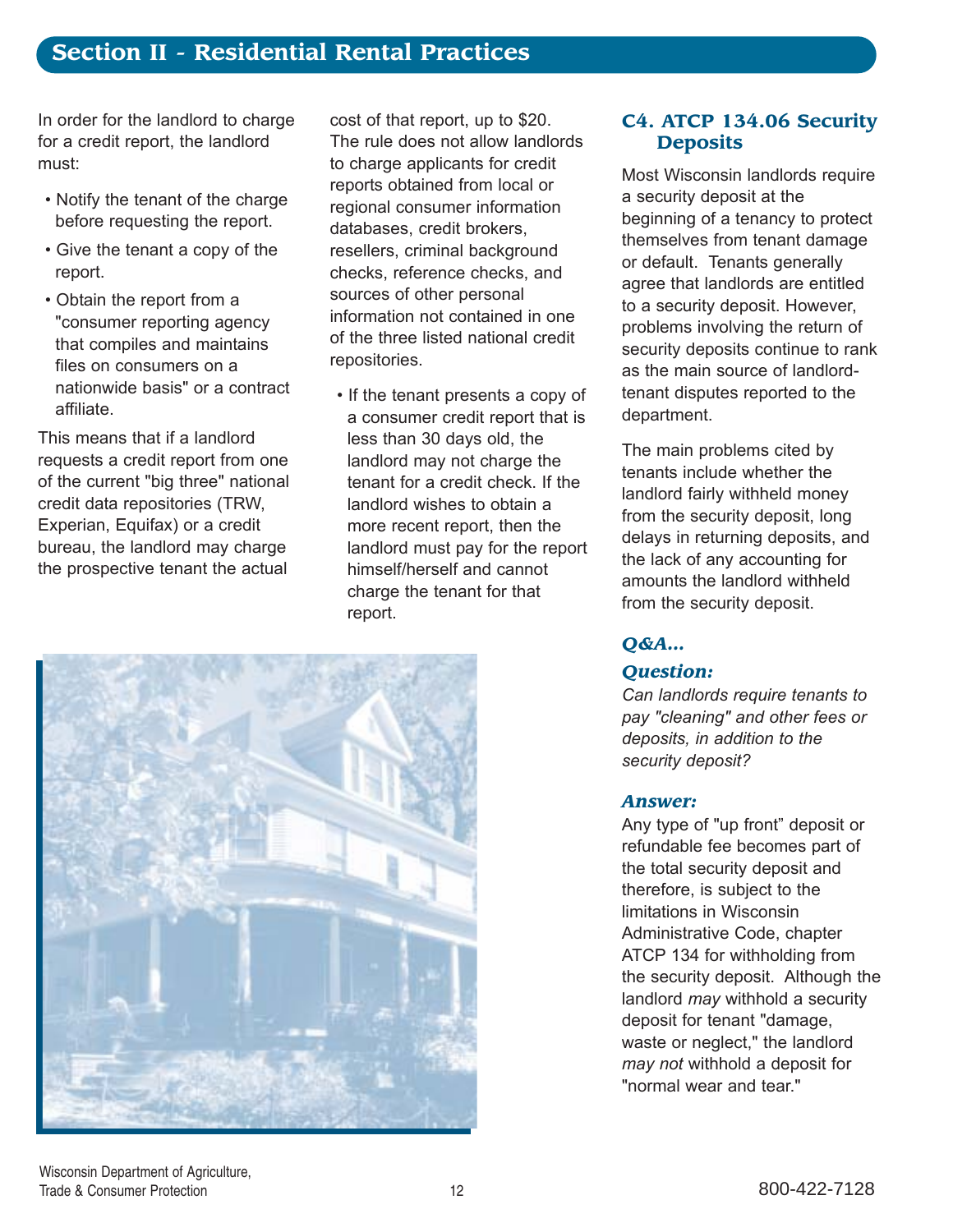If a landlord withholds any part of the security deposit for *routine cleaning or carpet cleaning* that is related to "normal wear and tear" this violates Wisconsin Administrative Code, chapter 134. The landlord cannot deduct cleaning costs, painting costs or carpet cleaning costs from a security deposit unless there was tenant "damage, waste or neglect."

#### **(1) Check-In Procedures; Pre-existing Damages**

People generally agree that a landlord should not withhold money from a tenant's security deposit for damages that occurred before the tenant rented the premises. As a practical matter though, tenants and landlords often do not keep records of the "pre-existing" damages and this causes problems later when it comes time to return the security deposit.

When the landlord requires a security deposit, the rules establish certain basic elements of a "check-in" procedure. First, the tenant must have at least 7 days to inspect and document any preexisting conditions. This 7-day period gives tenants at least one weekend to make an inspection.

Second, landlords must tell tenants they have a right to receive a list or description of any physical damages for which the landlord withheld money from the previous tenant's security deposit. The landlord must provide this list before he/she accepts a security deposit or converts an earnest money deposit to a security deposit. The landlord may require the prospective tenant to request this list of damages in writing. If the tenant requests a list of previous damages, the landlord must provide the list within 30 days after receiving the request, or within 7 days after charging the previous tenant for damages, whichever is later. The rules do not require the landlord to disclose the amount of the charges or the identity of the previous tenant. If the landlord repaired the damages, the landlord may note this on the list.

# **(2) Security Deposit Return; Requirements**

The rules provide that the landlord must return the security deposit, less any amounts withheld by the landlord, in person or by mail to the last known address of the tenant within 21 days after the tenant surrenders the premises.

The 1999 rule revision clarifies three areas regarding return of security deposits:

- Any rent payment that is more than one month's prepaid rent is considered to be a security deposit. Nothing in the rules prevents a landlord from collecting more than one month's rent as security. However, when the tenant surrenders the premises, the landlord must treat any rent prepayment in excess of one month's rent as a security deposit and must account for it as such.
- If there are multiple tenants to a rental agreement and the landlord returns the security deposit by check or money order, the landlord shall make the check or money order payable to all the tenants who were parties to the rental agreement. Multiple tenants may designate in writing a specific person(s) to be the "payee", at any time during the rental agreement.
- When a landlord returns less than the full security deposit and the tenant accepts this partial amount, this still does not prevent the tenant from claiming that the landlord owes the tenant more or all of the security deposit.

*If the landlord deducts any money from the security deposit, the landlord must give the tenant an itemized statement that describes each item*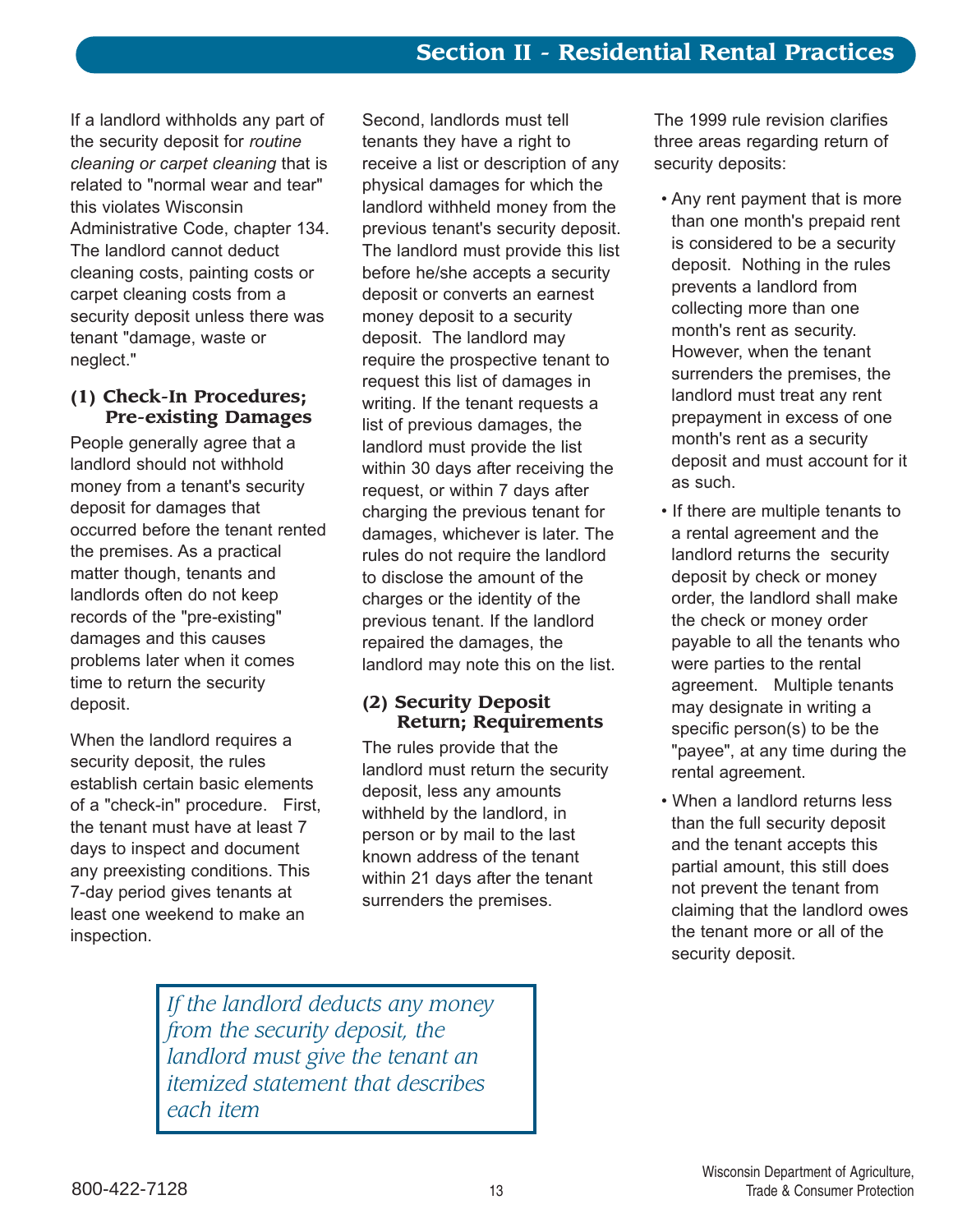#### **(3) "Surrender of the Premises" Defined**

Under current rules, a landlord must return or account for a tenant's security deposit within 21 days after the tenant "surrenders" the premises to the landlord. The 1999 rule revision clarifies that a tenant "surrenders" the premises on the last day of tenancy specified under the rental agreement, except that:

• If the tenant gives the landlord a written notice that the tenant has vacated before the last day of tenancy specified in the rental agreement, "surrender" occurs when the landlord receives the written notice that the tenant has vacated. Thus, *if a tenant vacates early, the tenant must notify the landlord, in writing, that he/she has vacated the premises. This written notice is necessary to show when the tenant "surrendered" the premises.*

When the tenant mails this notice, the rule presumes that the landlord received the notice on the 2nd day after the tenant mailed it. So, if the tenant mails the notice to the landlord on Tuesday, under the rule, the premises were "surrendered" on Thursday.

• If the tenant vacates the premises after the last day of tenancy specified in the rental agreement, "surrender" occurs when the landlord learns that the tenant has vacated.

- If the tenant is evicted. "surrender" occurs when the sheriff executes the writ of restitution or the landlord learns that the tenant has vacated, whichever occurs first.
- If the tenant vacates but gives no written notice. In these situations the department looks at when the landlord became aware or should have become aware that the tenant had vacated, to determine when surrender of the premises occurs.

#### **(4) Limitations on Security Deposit Withholding**

*(a) Generally, the landlord may withhold money from the security deposit ONLY for the following reasons:*

- Tenant damage, waste or neglect of the premises;
- Nonpayment of rent;
- Nonpayment of actual amounts the tenant owes the landlord for utility services provided by the landlord, and;
- Nonpayment of government utility charges or mobile home parking fees.

(b) *The rule allows landlords and tenants to mutually agree, in* "Nonstandard Rental Provision," *to permit the landlord to withhold the security deposit for other reasons than those listed in paragraph (a), above, with some very important exceptions.* Specifically, the landlord may not negotiate a *"Nonstandard Rental Provision"* with the tenant to withhold the security deposit for any costs related to "normal wear and tear." For example, the rules prohibit routine across-the board deductions from the security deposit for cleaning, painting, or carpet cleaning, that result from only "normal wear and tear."

# **(5) Nonstandard Rental Provisions**

The 1999 rule revisions clarify that if the landlord wants to include any additional provisions to the rental agreement, the landlord and the prospective tenant must separately negotiate those provisions. Under the rules, a rental agreement may include the following provisions only if the landlord and tenant separately negotiate them and include them in a separate written document entitled, *"Nonstandard Rental Provision"*:

- 1. Expanded landlord right of entry into the dwelling unit.
- 2. Authorized deductions from a tenant's security deposit.
- 3. Lien agreements.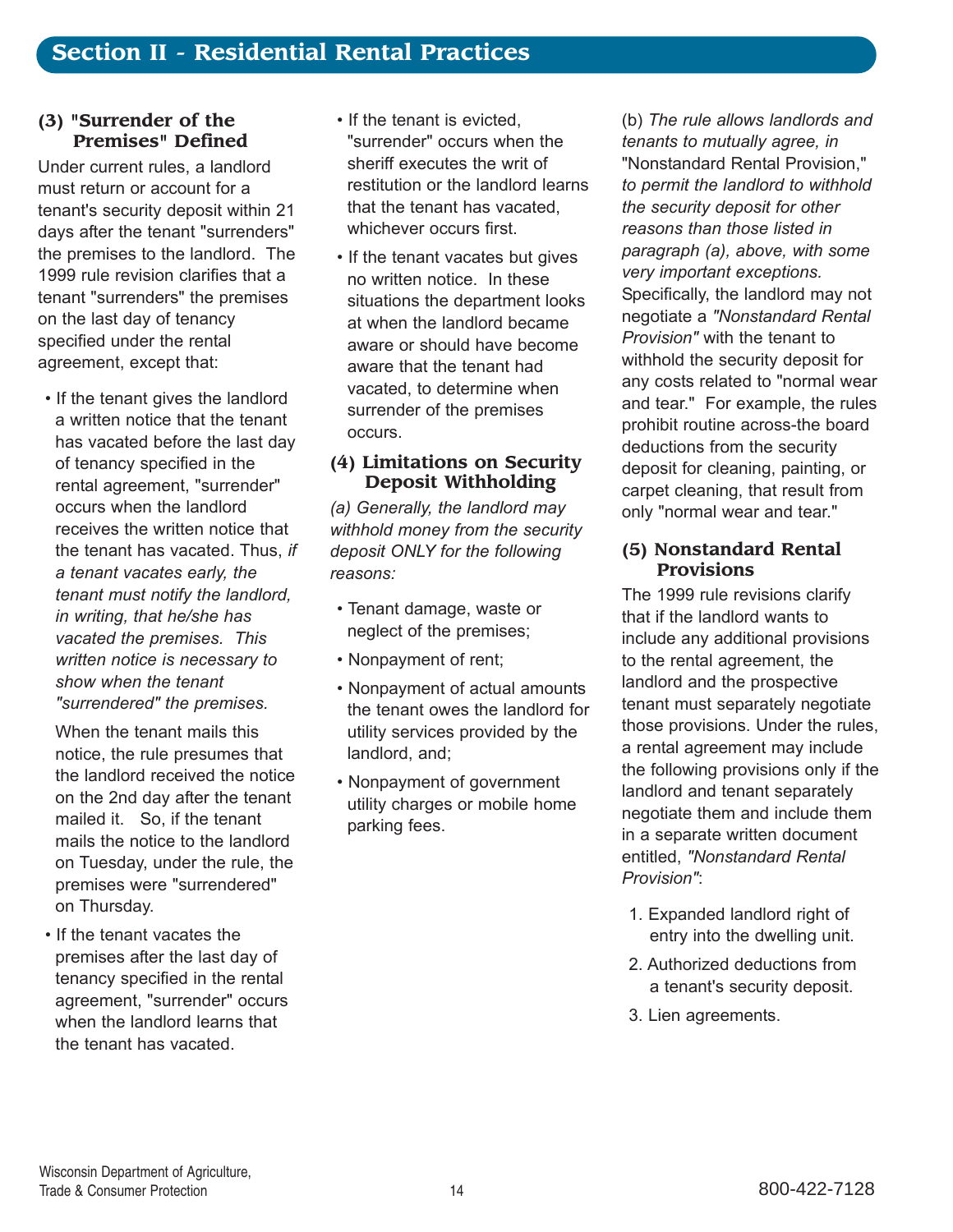# *Q&A…*

# *Question:*

*Can landlords use* "Nonstandard Rental Provision," *for provisions other than security deposit deductions, lien agreements, and expanded rights to enter the unit?*

#### *Answer:*

Although *"Nonstandard Rental Provision"* may cover subjects other than those listed above, the department cautions landlords about the use of *"Nonstandard Rental Provision"* since their use may result in unintentional violations of Wisconsin Administrative Code, chapter ATCP 134.

*"Nonstandard Rental Provision"* cannot include provisions that are prohibited by Wisconsin Administrative Code, chapter 134, by Wisconsin Statutes, chapters 704 and 799, or other state, municipal or federal laws (such as Fair Housing Laws). For example, provisions allowing deductions from the security deposit for normal wear and tear are prohibited.

In any case where a landlord presents a rental agreement that contains a *Nonstandard Rental Provision*, the landlord must specifically identify and discuss each nonstandard provision with the tenant before the tenant enters into any rental agreement. The tenant must sign or initial each nonstandard provision. If the tenant signs or initials a *Nonstandard Rental Provision*, then a court will presume that the landlord discussed each provision with the tenant and the tenant agreed to each provision before signing the form.

There may be more than one *Nonstandard Rental Provision* contained within a single document, and the document may be pre-printed. If there are multiple provisions contained within a single document, the tenant must sign or initial each provision contained within the document.

Since the landlord is obligated to provide habitable premises under Wis. Stat. ß704.07(2), any attempt to waive this obligation of the landlord is void.

# *Q&A…*

# *Question:*

Can a lease or "Nonstandard Rental Provision," include a provision about carpet cleaning?

#### *Answer:*

Neither a lease nor a *"Nonstandard Rental Provision"* may include a provision that claims to authorize an "automatic deduction" from the security deposit for cleaning or other maintenance that is caused by "normal wear and tear."

A provision to authorize a routine withholding from the security deposit for "normal wear and tear" violates Wisconsin Administrative Code, chapter ATCP 134.

The landlord may make deductions from the security deposit only when there is tenant "damage, waste or neglect" or other damages for which the tenant is legally responsible.

Landlords are cautioned to ensure that any non-refundable or "up-front" fees or costs are clearly disclosed as part of the total rent payable in any advertising for the dwelling unit.

*Rental agreements do not have to be in writing. However, if the rental agreement is in writing, the landlord must let the tenants read it before they decide to rent and then the landlord must give the tenants a copy*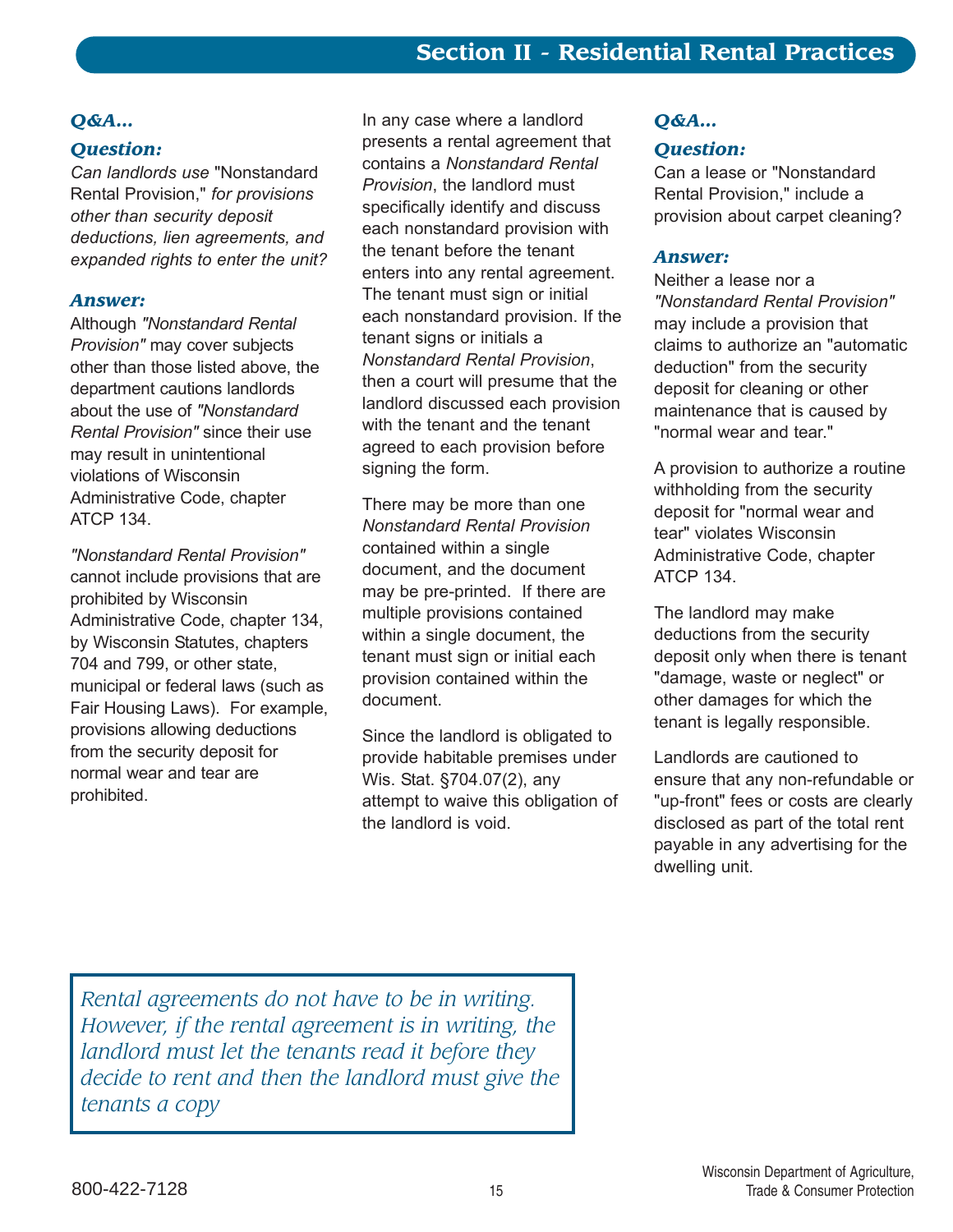#### **(6) Security Deposit Withholding; Statement of Claims**

If the landlord deducts any money from the security deposit, the landlord must give the tenant an itemized statement that describes each item of damages, or other claim against the deposit, and states the amount of money withheld for each claim. The rules prohibit landlords from intentionally falsifying any security deposit claim.

### **(7) Tenant Failure to Leave Forwarding Address**

The rules require the landlord to mail the security deposit or an accounting for the security deposit to the *tenant's last known address.* The landlord does not violate the rules if the postal service is unable to complete mail delivery. This rule applies even if the last known address is the dwelling unit the tenant rented under the rental agreement. Tenants should notify the postal service and the landlord, or the landlord's agent, of their change of address as soon as possible to insure they timely receive their security deposits. However, if a tenant fails to leave a forwarding address, this does not affect the tenant's rights to demand that the landlord return more or all of the security deposit.

# **C5. ATCP 134.07 Promises to Repair**

Often people agree to rent a dwelling unit based upon the landlord's promises to make certain repairs or improvements to the premises. Such promises may unfairly induce a person to rent a dwelling unit. Considering the complaints the department receives, it is clear that many landlords make promises to repair, but only a little more than half of the landlords actually carry out those promises. Although promises to repair are theoretically binding on the landlord, they are difficult to enforce, especially when the promises are not in writing.

### **(1) Specific date of completion required**

For every "promise to repair," the landlord must specify the date or time period when the landlord will complete the repairs or improvements. This requirement applies to promises to clean, repair or improve any furnishings, facilities or parts of the premises.

# **(2) Initial promises must be in writing**

If the landlord makes any promises to repair before the parties sign the initial (first) rental agreement, the landlord must put the promises to repair in writing. The landlord must give the tenant a copy of these promises. By requiring the landlord to put these promises to repair in writing, the department's goal is to increase the landlord's accountability with respect to promises that directly affected the tenant's decision to enter into a rental agreement.

# **(3) Repairs must be completed on time**

The landlord must complete the promised repairs or improvements within the time period stated in writing. The only excuses the rules "accept" for the landlord not completing the repairs on time is if: there is a labor stoppage, supplies are not available, there are unavoidable casualties, or there are other causes clearly beyond the landlord's control. If something happens to delay the completion of the repairs, the landlord must tell the tenant what has happened that is beyond the landlord's control and give the tenant a new date when the repairs will be completed.

*If the landlord withholds money from the earnest money deposit for "lost rent," the landlord must make reasonable efforts to re-rent the premises*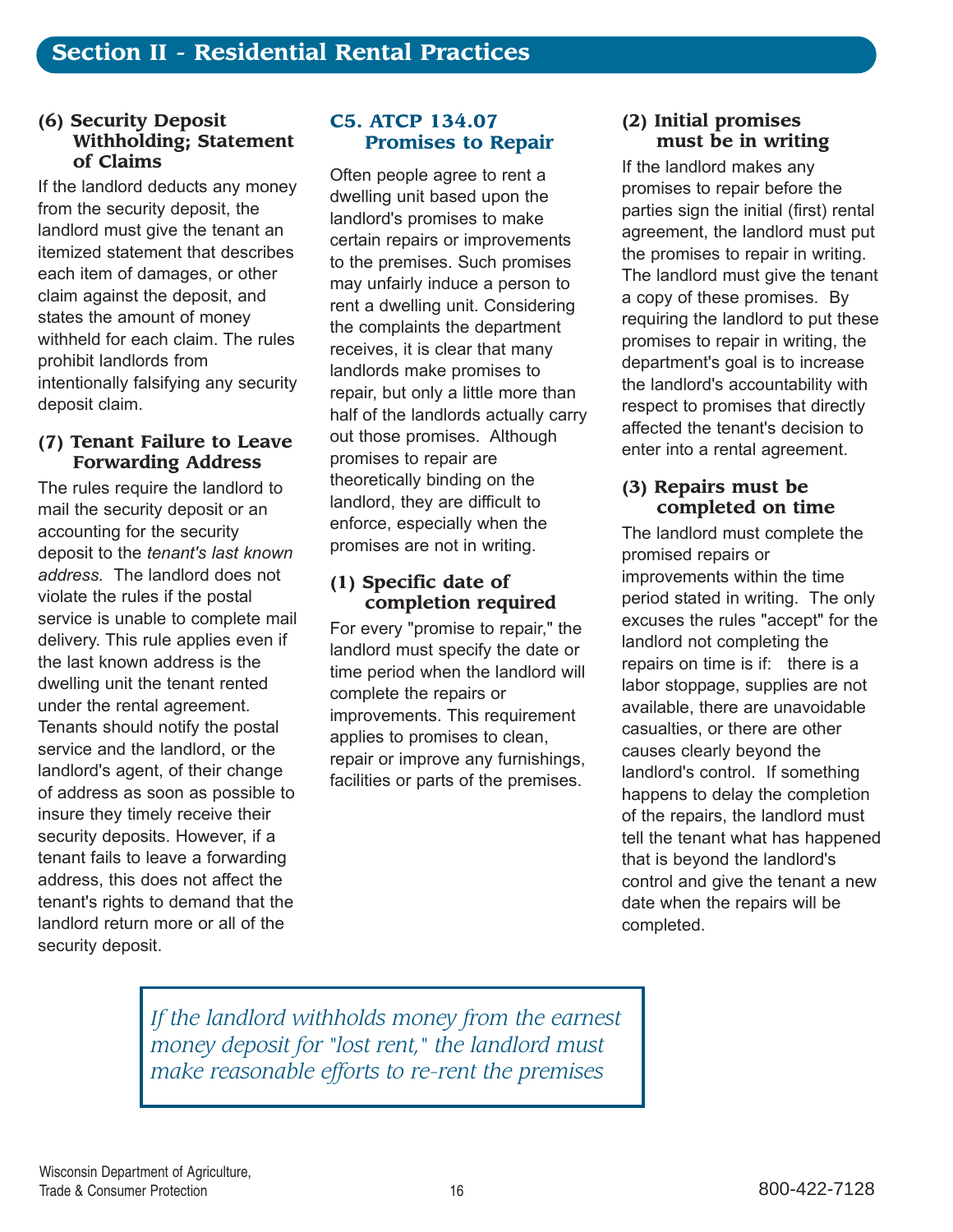# **Section II - Residential Rental Practices**

### **C6. ATCP 134.08 Prohibited Rental Agreement Provisions**

Many written rental agreements today contain "boilerplate" paragraphs which landlords use in all of their leases and which often are unfair to the consumer. Although our courts have decided that many of these "boilerplate" provisions are void and unenforceable, these same provisions continue to show up in rental agreements.

Under the rules, rental agreements *may not include* any provision which:

- **(1) Authorizes the landlord to evict or exclude the tenant from the premises,** unless the landlord has followed the statutory eviction process and has a court order.
- **(2) Provides for the acceleration of rent payments.** If the tenant breaches the lease or defaults on the lease, or in any way tries to waive the landlord's obligation to mitigate damages and re-rent the premises as required under Wisconsin Statutes, section 704.29.
- **(3) Requires the tenant to agree to pay any attorney's fees or costs the landlord may incur in any legal action or dispute arising out of the rental agreement.** (However, this does not prohibit landlords or tenants from recovering attorney's fees and costs through a court proceeding or hearing.)
- **(4) Authorizes the landlord to "confess judgment" against the tenant.** If a tenant "confesses judgment," this means the tenant admits 'guilt' and that he/she owes the landlord whatever amounts the landlord says. The court can then order the tenant to pay the landlord without ever notifying the tenant or giving the tenant a chance to give his/her side of the story in court.

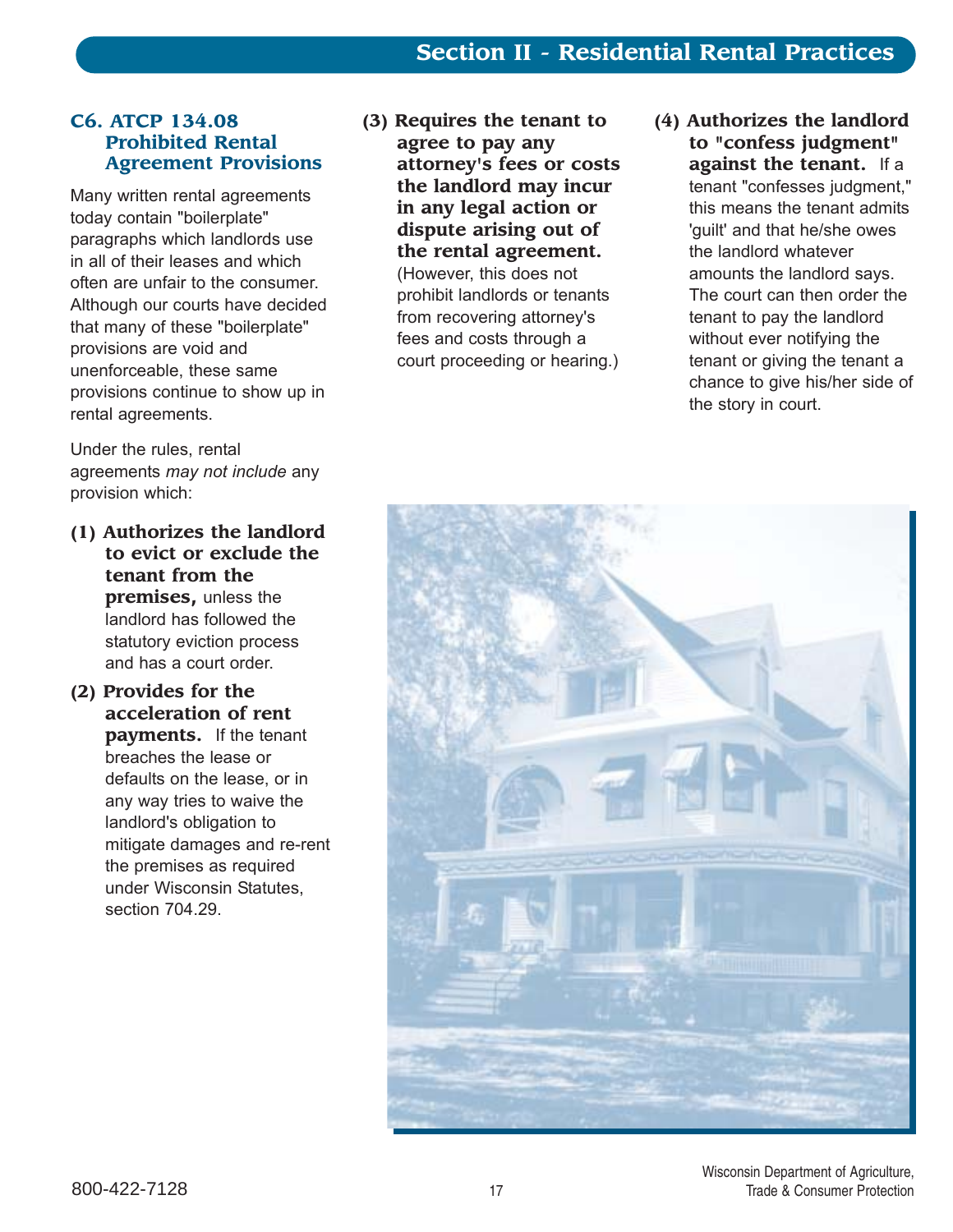- **(5) Says the landlord is not liable for or responsible for any property damage or personal injury** caused by the landlord's negligent acts or omissions.
- **(6) Says the tenant is liable for personal injuries arising from causes clearly outside the tenant's control,** or for property damage caused by natural disasters or persons other than the tenant, the tenant's guests, or persons the tenant has invited to the premises**.**
- **(7) Waives any statutory or other legal obligation that requires the landlord to deliver the premises in a fit or habitable condition,** or maintain the premises during tenancy.

Although landlords and tenants may agree that the tenants will be responsible for some maintenance duties, tenants cannot legally give up their legal rights, such as the right to safe and habitable housing.

Routine across-the-board deductions from the tenant's security deposit for charges or fees for cleaning, painting or carpet cleaning, unrelated to any abuse, waste or neglect by the tenant, are strictly prohibited.



# **C7. ATCP 134.09 Prohibited Practices**

#### **(1) Advertising or Rental of Condemned Premises**

Landlords may not advertise or rent condemned or placarded premises. If the premises do not meet minimum requirements for human habitation, the landlord may not try to rent the premises. After the landlord completes the necessary repairs and the premises comply with local building and safety ordinances, the landlord may advertise the premises for rent.

# **(2) Unauthorized Entry**

Current Landlord-Tenant law provides that tenants have the right to exclusive possession of the dwelling unit during the tenancy, unless the landlord and tenant have a written agreement that provides differently. [See Wisconsin Statutes, section 704.05(2)] Although the landlord has no general right to enter the dwelling unit without the tenant's permission, state law does authorize the landlord to enter the premises without advance approval under certain circumstances.

Wisconsin Department of Agriculture, Trade & Consumer Protection **18** 800-422-7128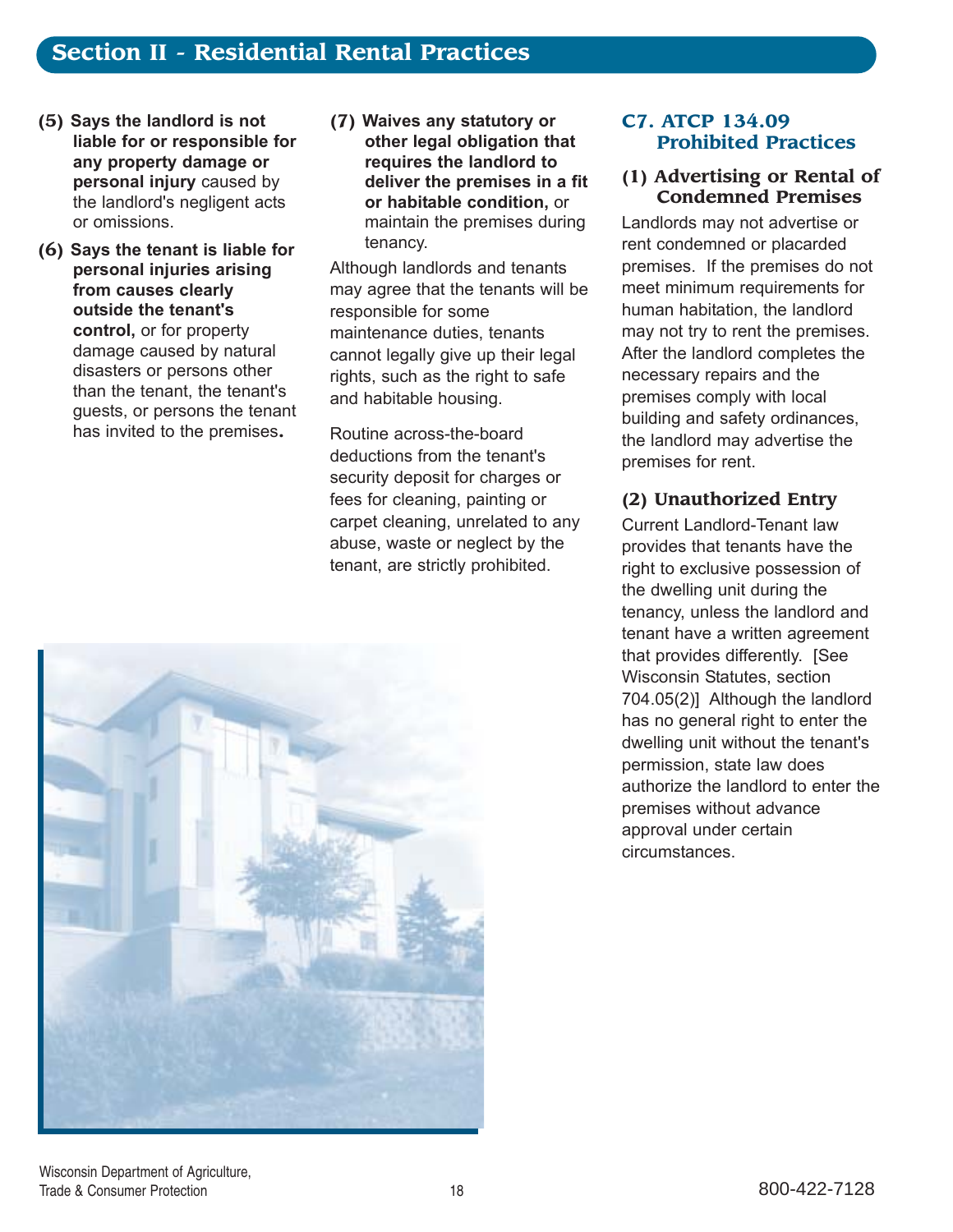# *Advance Notice Required:*

Landlords *may* enter the premises (1) after giving the tenant at least 12 hours advance notice and (2) during reasonable hours, to do any of the following:

- Inspect the premises,
- Make repairs, or
- Show the premises to prospective tenants or purchasers.

#### *Advance Notice Not Required:*

Landlords may enter the premises *without advance notice* if:

- The tenant requests or consents, in advance, to the time the landlord plans to enter the dwelling unit;
- A health or safety emergency exists;
- The tenant is absent and the landlord reasonably believes that entry is necessary to preserve or protect the premises;
- The tenant and landlord have a written agreement in a "Nonstandard Rental Provision<sup>"</sup>, which identifies other reasonable times the landlord may enter the dwelling unit.

These provisions are an important statement of public policy. Their purpose is to safeguard tenants' basic rights to privacy and freedom from unannounced intrusions, while at the same time protecting the landlord's legitimate property interests.

Landlords' unannounced or unauthorized entry into dwelling units is a frequent source of landlord-tenant complaints and disputes.

If a landlord enters a dwelling unit while it is rented, the landlord must first announce his or her presence to any persons who may be present in the dwelling unit. That is, the landlord must knock on the door or ring the doorbell. If anyone is present when the landlord enters, the landlord must identify himself/herself, if anyone so requests.

#### **(3) Automatic Lease Renewal Without Notice**

State statutes currently provide that an "automatic renewal" clause in a lease is not enforceable against a tenant unless the landlord reminds the tenant of the clause, *in writing*, between 15-30 days prior to the date in the lease by which the tenants must notify the landlord whether they intend to stay or leave. (Landlords should review the language in Wisconsin Statutes, section 704.15 for the notice requirements.) Some landlords try to automatically renew a lease without giving the tenant the required notice.

A tenant who does not know about the notice requirements may feel pressured into agreeing to renew the lease. (The statute makes the automatic renewal clause unenforceable, unless the landlord gave the tenant the required "reminder.")

# *Example:*

The lease has an automatic renewal clause. the lease will expire on December 31, 2000. The lease provides that the tenant must give the landlord 30 days' notice if the tenant does not plan to renew the lease.

# *Notice Requirements:*

- The tenant must notify the landlord by December 1, 2000, whether the tenant plans to renew the lease.
- The landlord must give the tenant a written notice, reminding the tenant of the automatic renewal clause, between November 1, 2000 and November 15, 2000.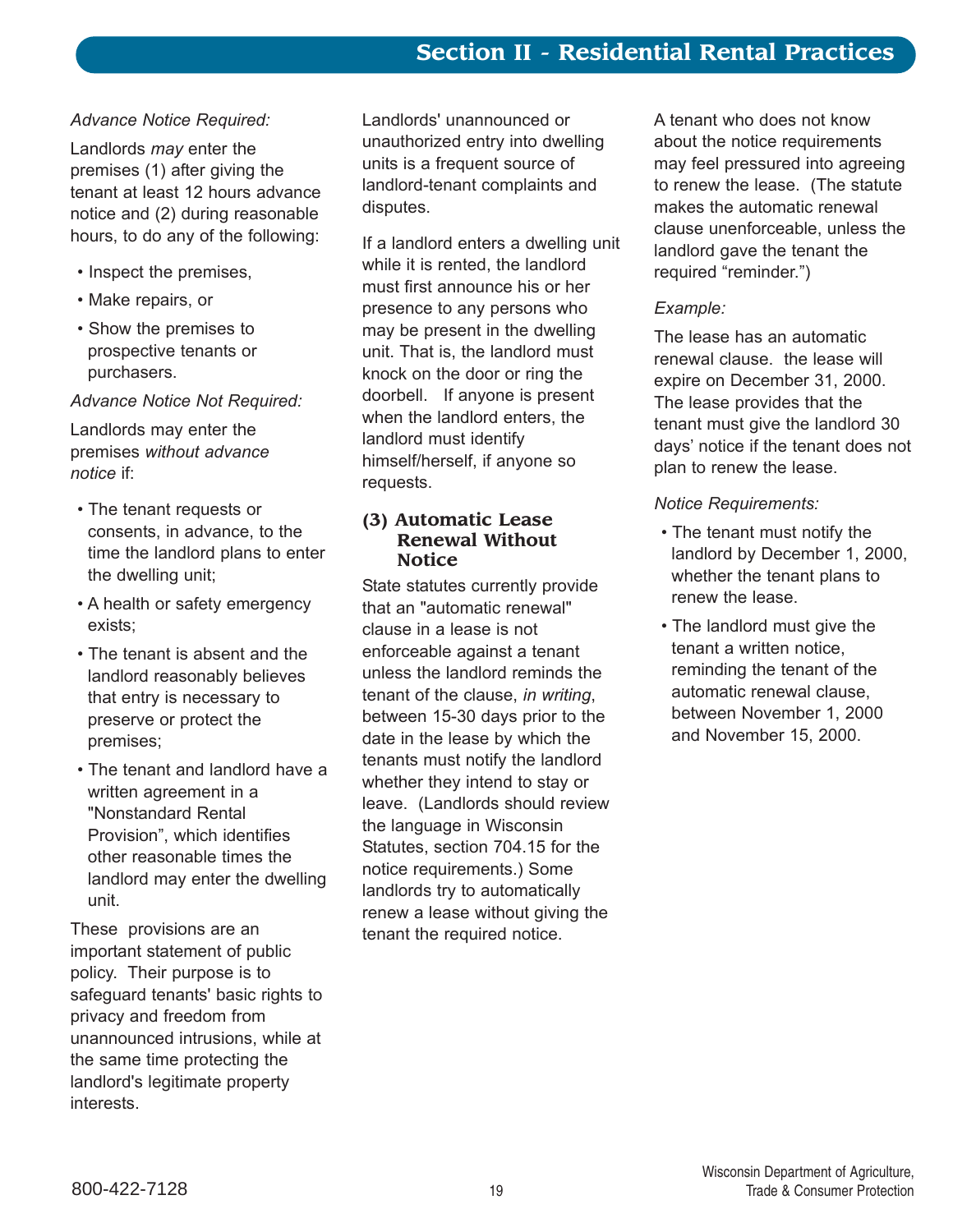### **(4) Confiscating Personal Property**

The rules prohibit landlords from taking a tenant's personal property or preventing a tenant from taking possession of their personal property, unless authorized by statute [Wisconsin Statutes, section 704.05(5)] or by a lien agreement entered into in writing by the parties in a *"Nonstandard Rental Provision*." This prohibition reinforces the statutory policy in Wisconsin Statutes, section 704.11, which abolishes the landlord's common law right to distrain for rent. ("Distrain for rent" is an old legal term that means the landlord could take any of the tenants' personal property and keep it until the tenant paid the rent. Years ago, the landlord would keep things like the tenant's cows or sheep. Today, personal property includes items like couches, beds, stereo equipment, television sets, computers, etc.)

# **(5) Retaliatory Eviction**

Landlords may not evict or retaliate against a tenant (by doing things like turning off the heat, water or electricity to the dwelling unit) because the tenant has:

- Reported a building or housing code violation to government authorities;
- Joined or tried to organize a tenants' union or association;
- Asserted or attempted to assert his/her legal rights as a tenant.

Although the laws protect tenants from a retaliatory eviction for joining a tenants' union, this section does not protect a tenant who participates in a rent strike or other activities that are not specifically authorized by state or local law.

#### **(6) Failure to Deliver Possession**

Landlords must give the tenant access to the dwelling unit at the time agreed upon in the rental agreement. The only time it is permissible for the landlord not to "deliver possession" of the dwelling unit on the agreed date is when something happens which is beyond the landlord's control. For example, if the furnace for the dwelling unit suddenly quit working the night before the tenant was scheduled to move in and all the water pipes froze, the landlord might not be able to turn over possession of the dwelling unit the next day.

# **(7) Self-Help Eviction**

Landlords may not exclude, forcibly evict, or constructively evict a tenant from a dwelling unit unless the landlord follows the eviction procedures established by law (Wisconsin Statutes, chapter 799). "Constructive eviction" includes, for example, when the landlord disconnects or terminates utility services, changes the locks, removes the doors from the dwelling unit, or harasses the tenants in other ways.

*Landlords may not exclude, forcibly evict, or constructively evict a tenant from a dwelling unit unless the landlord follows the eviction procedures established by law*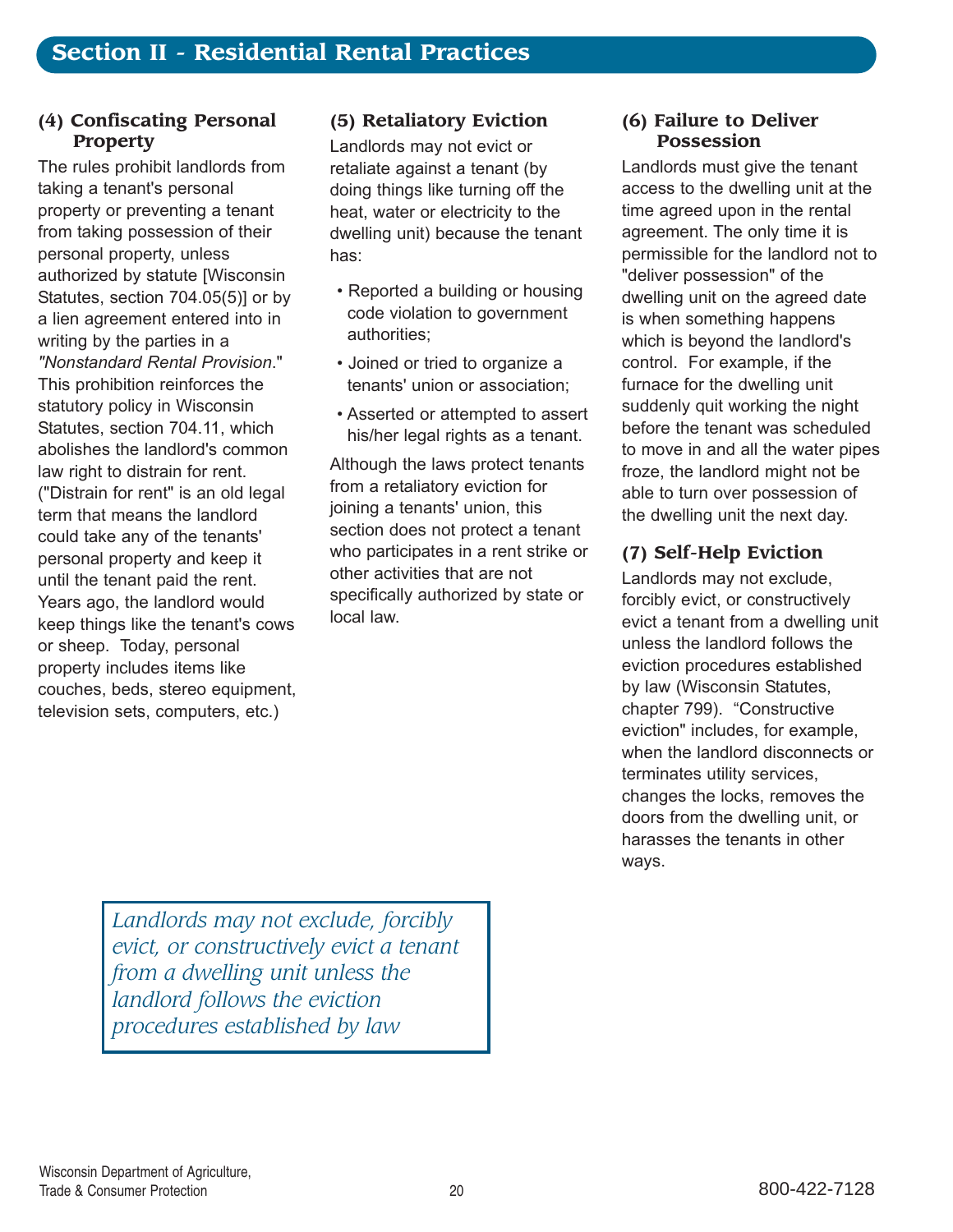#### **(8) Late Rent Fees and Penalties**

Landlords may not charge tenants a "late rent fee" or "late rent penalty," unless the rental agreement specifically provides for such a penalty.

If the tenant has given the landlord a rent prepayment, the landlord must first apply that prepayment to any rent that is past due, before the landlord may charge the tenant a late rent fee or penalty.

Landlords may not charge tenants a fee or penalty for not paying a late rent fee or late fee penalty. For example, the tenant's rent of \$500 for April was late and the landlord charged the tenant a \$50 late rent fee. In May, the tenant paid the \$500 rent on time, but the tenant did not pay the \$50 late rent fee from April. In this situation, the landlord cannot deduct the \$50 April late fee "off the top", and then claim that the tenant only paid \$450 for rent, adding another \$50 late fee in May.

# **(9) Misrepresentations**

The rule prohibits landlords from making misrepresentations about the rental property or the rental agreement in order to get a prospective tenant to agree to rent from the landlord.

Under this rule, no landlord may:

- Misrepresent the location, characteristics or equivalency of dwelling units owned or offered by the landlord.
- Misrepresent or fail to disclose the total amount of rent and other non-refundable fees the tenant must pay. For example, a landlord may not advertise a unit for \$600 a month in the newspaper or on a sign and then charge a first month's rent which is more than \$600 or charge non-refundable fees which, when added to the rent, cause the total payment due in any month to exceed \$600. The highest amount payable during any rent paying period must be disclosed in any form of advertising.
- Fail to tell a prospective tenant about any non-rent charges that will increase the total amount the tenant must pay during their tenancy.

**Engage in "bait and switch"** practices. For example, the landlord may not tell a prospective tenant that the landlord is considering the person for an apartment in an 8-plex on 25th Street, when the landlord really plans to rent a smaller apartment in a very large apartment complex on 2nd Street, in an industrial area. Also, the landlord may not show a fancy "model" apartment and then rent a unit which is dirty, or in poor repair.

# **C8. ATCP 134.10 Effect of Rules on Local Ordinances**

The Residential Rental Practices rules do not prohibit or nullify any local government ordinances that do not directly conflict with the requirements of these rules. If there is a direct conflict between the Residential Rental Practices rules and a local ordinance and if a person complies with the ordinance he or she would violate the rules, then the rules control. For example, if a town ordinance allows landlords to rent condemned property, that ordinance conflicts with the Residential Rental Practices rules [Wisconsin Administrative Code, section ATCP 134.09(1)] and the rules would control. So, in this case it would still be illegal for a landlord to try to rent the condemned property. Landlords and tenants must comply with both the local ordinances and the Residential Rental Practices rules.

*Landlords may not accept earnest money deposits until the landlord identifies the specific dwelling unit(s) for which the prospective tenant is being considered*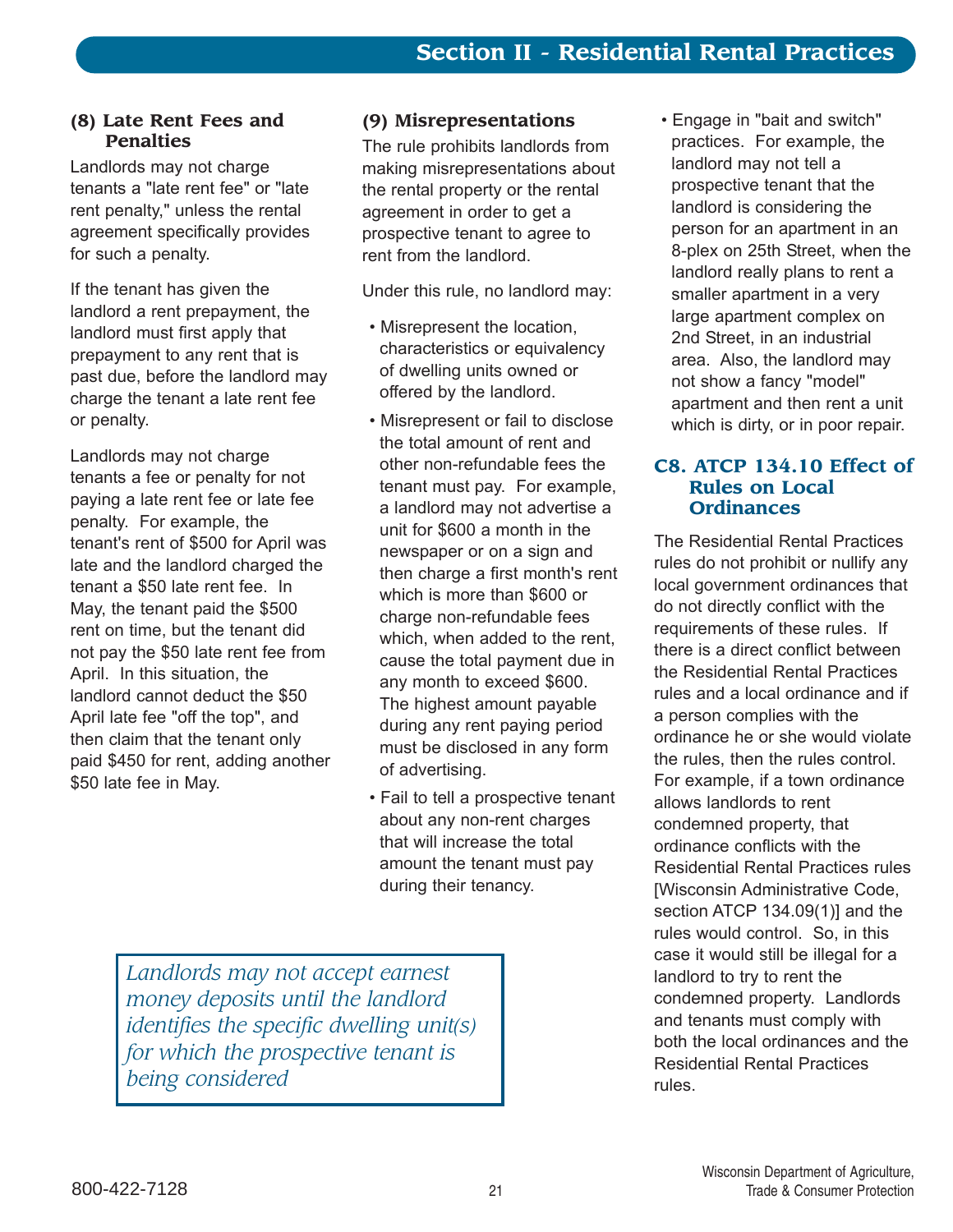#### **D. Penalties for Violating the Residential Practice Rules**

The department believes that most landlords comply with the rules voluntarily, just as they do with other laws. When the department finds violations, it tries to obtain voluntary compliance from the appropriate party whenever possible. However, if enforcement action becomes necessary, violations of the rules may result in significant penalties. These penalties are part of the state statutes that the state legislature enacted. (Wisconsin Statutes, section 100.26) They also apply to other administrative rules the department administers, such as rules on auto repairs, home improvements, sweepstakes, and telemarketing. In individual cases, either the department and the person who violated the rules will mutually agree to a penalty amount, or a court will ultimately decide what the penalty will be.

*A rental agreement may not include a provision which says a tenant is liable for personal injuries arising from causes clearly outside the tenant's control, or for property damage caused by natural disasters or persons other than the tenant, the tenant's guests or persons the tenant has invited to the premises*

The actual penalties imposed by a court will depend on the seriousness of the violations and the damages or harm that resulted. In unusually serious cases, the maximum penalty is a civil forfeiture (which is basically the same as a "fine") of up to \$10,000 for each violation. If a court finds that the person intentionally violated the rules, the penalty may be a fine up to \$5,000 for each violation or a year in the county jail, or both. Of course, courts do not impose these maximum penalties for minor or technical violations. Less serious violations will ordinarily result in smaller penalties.

Minimum statutory penalties are a civil forfeiture of \$100 for each violation or for intentional violations, a criminal fine of \$25 for each violation. In addition to any other penalties, the court may issue an injunction telling the person not to violate the rules again in the future and may order the person who violated the rules to pay restitution to the victim. That is, the landlord must pay the tenant for any monetary losses suffered because of the violations.

The Department of Agriculture, Trade, and Consumer Protection investigates alleged violations of the Residential Rental Practices rules. If prosecution is necessary, the department works in cooperation with the Wisconsin Department of Justice, or the local District Attorney.

# **E. Private Remedy for Violations of the Rules**

State law also allows anyone who suffers monetary losses because of violations of the Residential Rental Practices rules to file a lawsuit on their own in state court (usually small claims court) against the violator. In such an individual lawsuit the victim shall recover from the violator twice the amount of their monetary losses (or damages), plus costs, including reasonable attorney's fees. [Wisconsin Statutes, section 100.20(5)] Parties may seek this remedy directly in court, without filing a complaint with the department or involving the department. How much a person will actually recover depends on whether the victim can satisfactorily prove to the court what losses and damages he/she suffered.

The 1999 revision to the rules includes a reference to a decision issued by the Wisconsin Supreme Court in 1996. [See the notes following Wisconsin Administrative Code, sections ATCP 134.05(3) and ATCP 134.06(2)(a)] This case, *Pierce v. Norwick,* 202 Wis. 2d 588 (1996), provides some guidance on what the courts look at in deciding how to award damages against a landlord who violated the rules in Wisconsin Administrative Code, chapter ATCP 134, regarding security deposits and earnest money deposits.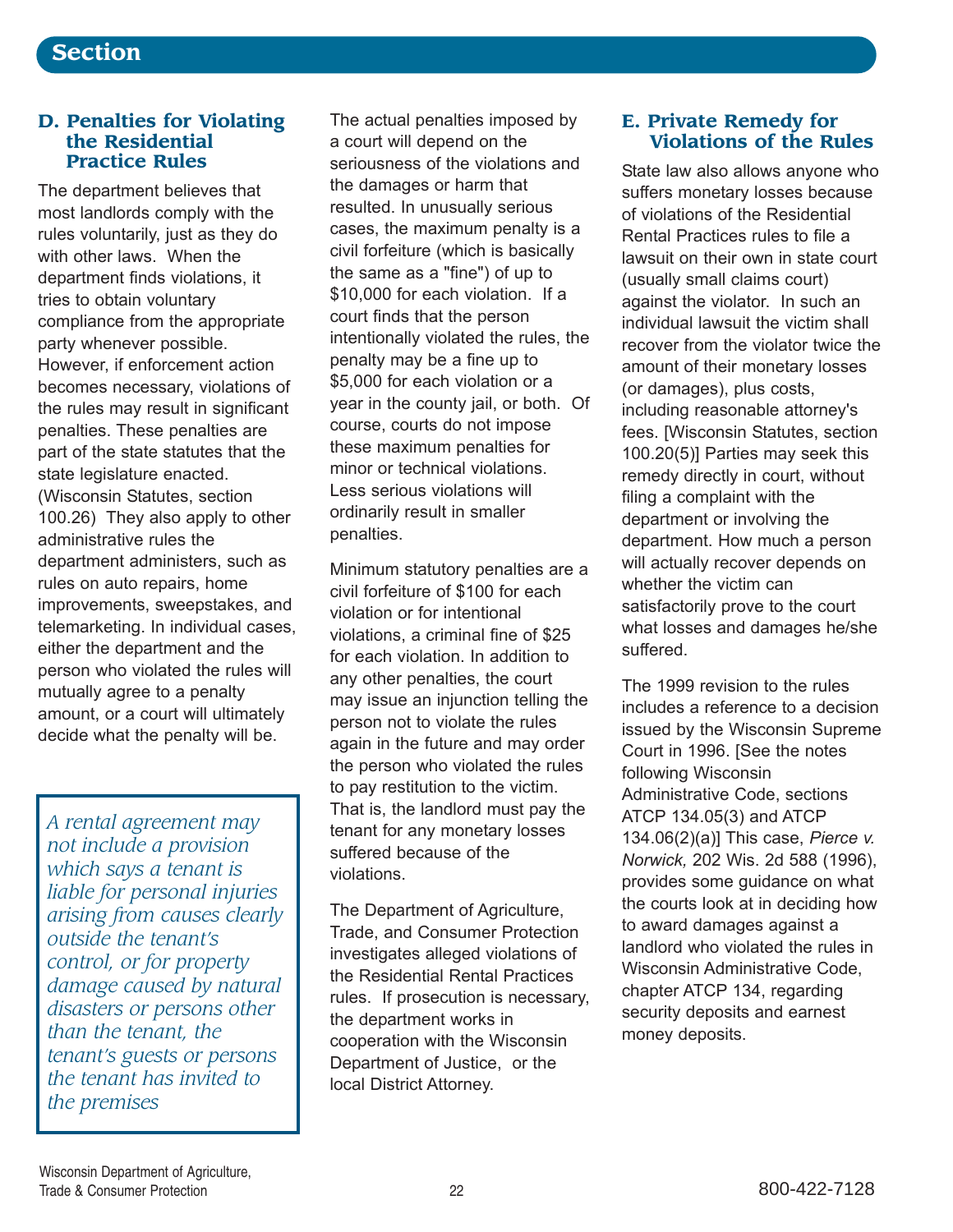# **Section III: Text of Wisconsin Administrative Code, Chapter ATCP 134**

*Residential Rental Practices (revised, effective 1/1/99)*

- ATCP 134.01 Scope and application.
- ATCP 134.02 Definitions.
- ATCP 134.03 Rental agreements and receipts.
- ATCP 134.04 Disclosure requirements.
- ATCP 134.05 Earnest money deposits and credit check fees.
- ATCP 134.06 Security deposits.
- ATCP 134.07 Promises to repair.
- ATCP 134.08 Prohibited rental agreement provisions.
- ATCP 134.09 Prohibited practices.
- ATCP 134.10 Effect of rules on local ordinances.

Note: Chapter Ag 134 was renumbered chapter ATCP 134 under s. 13.93 (2m) (b) 1., Stats., Register. April, 1993, No. 448.

Note: This chapter is adopted under authority of s. 100.20 (2), Stats., and is administered by the Wisconsin department of agriculture, trade and consumer protection. Violations of this chapter may be prosecuted under s. 100.20 (6), 100.26 (3) or (6), Stats. A person who suffers a monetary loss because of a violation of this chapter may sue the violator directly under s.100.20 (5), Stats., and may recover twice the amount of the loss, together with costs and reasonable attorneys' fees.

**ATCP 134.01** Scope and application. This chapter is adopted under authority of s. 100.20, Stats. This chapter applies to the rental of dwelling units located in this state, but does not apply to the rental or occupancy of any of the following:

(1) A dwelling unit operated by a public or private institution if occupancy is incidental to detention or the provision of medical, geriatric, educational, counseling, religious or similar services.

(2) A dwelling unit occupied by a member of a fraternal or social organization which operates that dwelling unit.

(3) A dwelling unit occupied, under a contract of sale, by the purchaser of the dwelling unit or the purchaser's successor in interest.

(4) A dwelling unit, such as a dwelling unit in a hotel, motel, or boarding house, that is being rented only by tourist or transient occupants.

(5) A dwelling unit which the landlord provides free of charge to any person, or which the landlord provides as consideration to a person whom the landlord currently employs to operate or maintain the premises.

(6) A dwelling unit occupied by a tenant who is engaged in commercial agricultural operations on the premises.

(7) [A dwelling unit] owned and operated by government, or a subdivision or agency of government.

History: Cr. Register, February, 1980, No. 290, eff. 5-1-80: am. (intro.), (1) to (6), Register, December, 1998, No. 516, eff. 1-1-99.

**ATCP 134.02** Definitions. (1) "Building and housing codes" means laws, ordinances, or governmental regulations concerning the construction, maintenance, habitability, operation, occupancy, use or appearance of any premises or dwelling unit.

(1m) "Consumer credit report" has the meaning given for "consumer report" in 15 USC 1681a(d).

(1r) "Consumer reporting agency that compiles and maintains files on consumers on a nationwide basis" has the meaning given in 15 USC 1681a(p), and includes the agency's contract affiliates.

(2) "Dwelling unit" means a structure or that part of a structure that is primarily used as a home, residence, or place of abode. The term includes a mobile home or mobile home site as defined in s. ATCP 125.01(1) and (7).

(3) "Earnest money deposit" means the total of any payments or deposits, however denominated or described, given by a prospective tenant to a landlord in return for the option of entering into a rental agreement in the future, or for having a rental agreement considered by a landlord. "Earnest money deposit" does not include a fee which a landlord charges for a credit check in compliance with s. ATCP 134.05(3).

(5) "Landlord" means the owner or lessor of a dwelling unit under any rental agreement, and any agent acting on the owner's or lessor's behalf. The term includes sublessors, other than persons subleasing individual units occupied by them.

(6) "Lease" means a lease as defined in s. 704.01 (1), Stats.

(7) "Owner" means one or more persons, jointly or severally, vested with all or part of the legal title to the premises or all or part of the beneficial ownership and right to present use and enjoyment of the premises. The term includes a mortgagee in possession.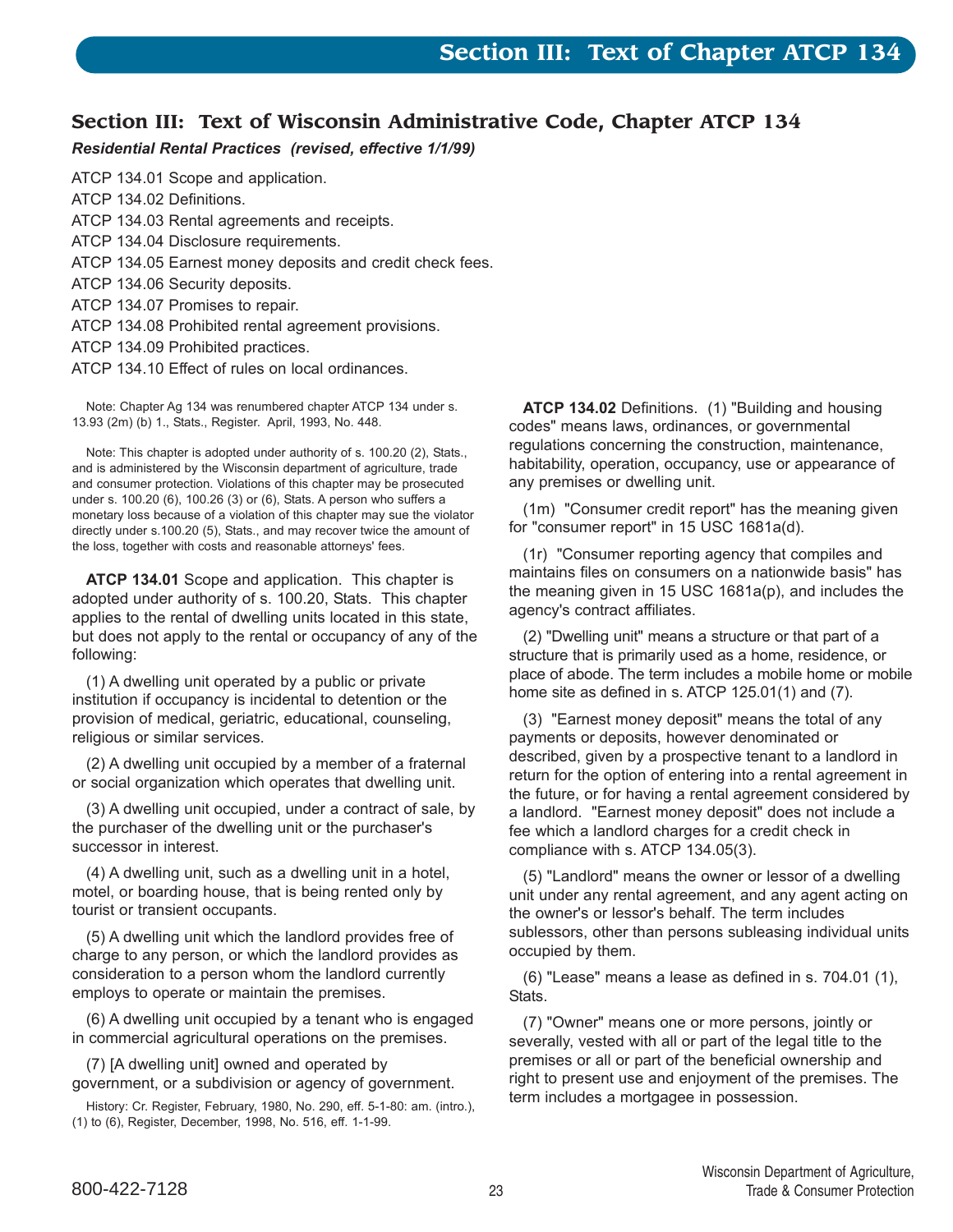(8) "Person" means an individual, partnership, corporation, association, estate, trust, and any other legal or business entity.

(9) "Premises" means a dwelling unit and the structure of which it is a part and all appurtenances, grounds, areas, furnishings and facilities held out for the use or enjoyment of the tenant or tenants generally.

(10) "Rental agreement" means an oral or written agreement, for the rental or lease of a specific dwelling unit or premises, in which the landlord and tenant agree on essential terms of tenancy such as rent. "Rental agreement" includes a lease. "Rental agreement" does not include an agreement to enter into a rental agreement in the future.

Note: By approving an individual as a prospective tenant, a landlord does not necessarily enter into a "rental agreement" with that individual, or vice-versa. A "rental agreement" (creating a tenancy interest in real estate) arises only after the parties agree on the essential terms of tenancy, including the specific dwelling unit which the tenant will occupy and the amount of rent which the tenant will pay for that dwelling unit.

(11) "Security deposit" means the total of all payments and deposits given by a tenant to the landlord as security for the performance of the tenant's obligations, and includes all rent payments in excess of 1 month's prepaid rent.

(12) "Tenant" means a person occupying, or entitled to present or future occupancy of a dwelling unit under a rental agreement, and includes persons occupying dwelling units under periodic tenancies and tenancies at will. The term applies to persons holding over after termination of tenancy until removed from the dwelling unit by sheriff's execution of a judicial writ of restitution issued under s. 799.44, Stats. It also applies to persons entitled to the return of a security deposit, or an accounting for the security deposit.

(13) "Tenancy" means occupancy, or a right to present occupancy under a rental agreement, and includes periodic tenancies and tenancies at will. The term does not include the occupancy of a dwelling unit without consent of the landlord after expiration of a lease or termination of tenancy under ch. 704, Stats.

(14) "Tourist or transient occupants" means tourists or other persons who occupy a dwelling unit for less than sixty (60) days while traveling away from their permanent place of residence.

History: Cr. Register, February, 1980, No. 290, eff. 5-1-80; am. (2), Register, February, 1987, No. 374, eff. 3-1-87; correction in (12) made under s. 13.93 (2m) (b) 7, Stats., Register, April, 1993, No. 448; cr.(1m), (1r) and (14), am. (3) and (10), r. (4), Register, December, 1998, No. 526, eff. 1-1-99.

**ATCP 134.03** Rental agreements and receipts. (1) COPIES OF RENTAL AGREEMENTS, RULES. Rental agreements and rules and regulations established by the landlord, if in writing, shall be furnished to prospective tenants for their inspection before a rental agreement is entered into, and before any earnest money or security deposit is accepted from the prospective tenant. Copies shall be given to the tenant at the time of agreement.

(2) RECEIPTS FOR TENANT PAYMENTS. (a) Immediately upon accepting any earnest money or security deposit, the landlord shall provide the tenant or prospective tenant with a written receipt for the deposit, stating the nature of the deposit and its amount. A receipt is not required where payment is made by check bearing a notation describing the purpose for which it was given, unless requested by the tenant.

(b) If a tenant pays rent in cash, the landlord upon receiving the cash payment shall provide the tenant with a written receipt stating the nature and amount of the payment. A landlord is not required to provide a receipt for rent payments made by check.

History: Cr. Register, February, 1980, No. 290, eff. 5-1-80; renum. (2) to be (2)(a), cr. (2)(b), Register, December, 1998, No. 516, eff. 1-1-99.

**ATCP 134.04** Disclosure requirements. (1) IDENTIFICATION OF LANDLORD OR AUTHORIZED AGENTS. (a) The landlord shall, except as provided under par. (c), disclose to the tenant in writing, at or before the time a rental agreement is entered into, the name and address of:

1. The person or persons authorized to collect or receive rent and manage and maintain the premises, and who can readily be contacted by the tenant; and

2. The owner of the premises or other person authorized to accept service of legal process and other notices and demands on behalf of the owner. The address disclosed under this subdivision shall be an address within the state at which service of process can be made in person.

(b) A landlord shall keep tenants informed of changes, if any, in the information required under par. (a). The landlord shall mail or deliver written notice of each change within 10 business days after the change occurs.(c) This subsection does not apply to an owner-occupied structure containing no more than 4 dwelling units.

(2) CODE VIOLATIONS AND CONDITIONS AFFECTING HABITABILITY. Before entering into a rental agreement or accepting any earnest money or security deposit from the prospective tenant, the landlord shall disclose to the prospective tenant:

(a) All uncorrected building and housing code violations of which the landlord has received notice from code enforcement authorities, and which affect the individual dwelling unit and common areas of the premises. Disclosure shall be made by exhibiting to the prospective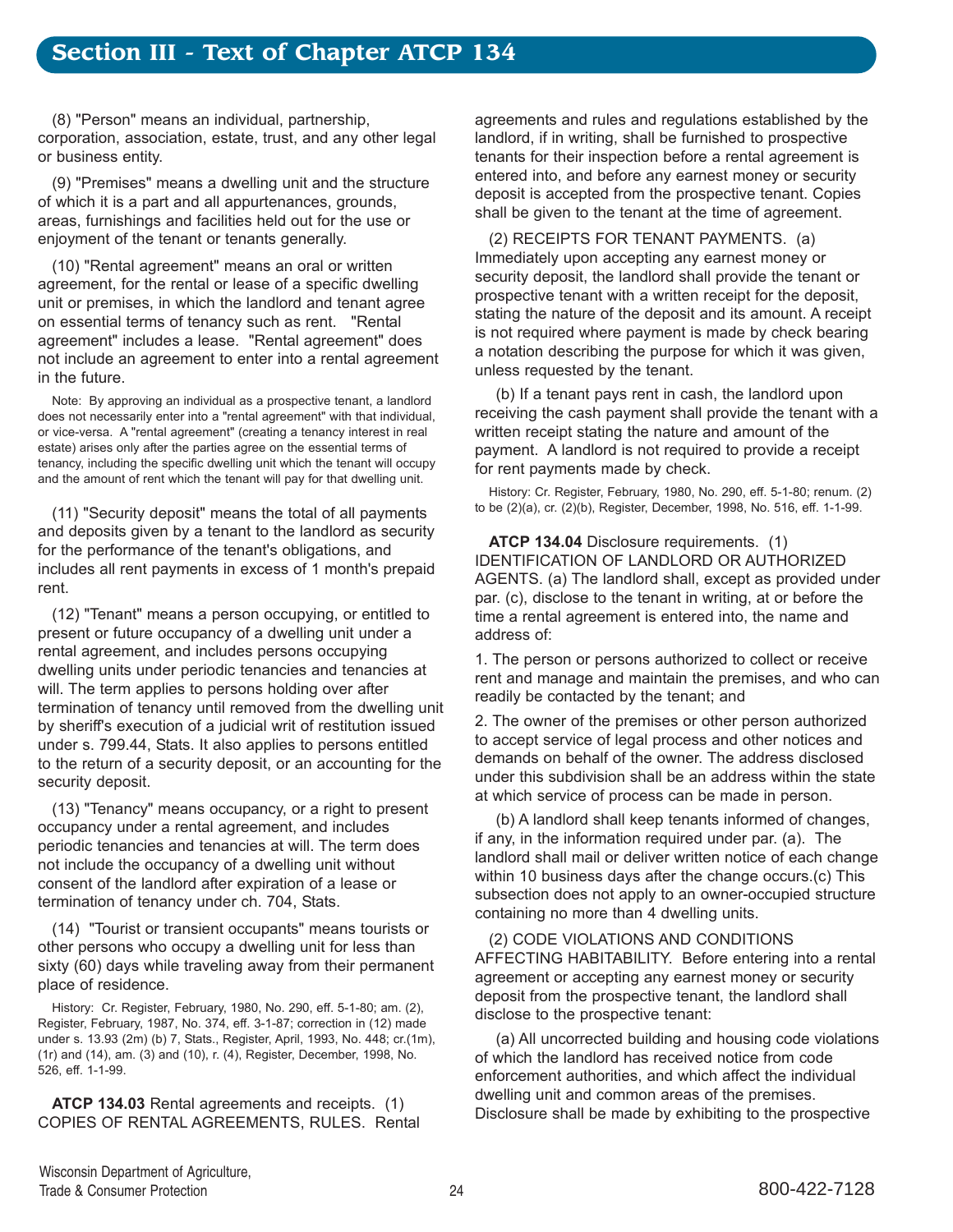tenant those portions of the building and housing code notices or orders which have not been fully complied with. Code violations shall not be considered corrected until their correction has been reported to code enforcement authorities.

(b) The following conditions affecting habitability, the existence of which the landlord knows or could know on basis of reasonable inspection, whether or not notice has been received from code enforcement authorities:

1. The dwelling unit lacks hot or cold running water.

2. Heating facilities serving the dwelling unit are not in safe operating condition, or are not capable of maintaining a temperature, in all living areas of the dwelling unit, of at least 67° F (19° C) during all seasons of the year in which the dwelling unit may be occupied. Temperatures in living areas shall be measured at the approximate center of the room, midway between floor and ceiling.

3. The dwelling unit is not served by electricity, or the electrical wiring, outlets, fixtures or other components of the electrical system are not in safe operating condition.

4. Any structural or other conditions in the dwelling unit or premises which constitute a substantial hazard to the health or safety of the tenant, or create an unreasonable risk of personal injury as a result of any reasonably foreseeable use of the premises other than negligent use or abuse of the premises by the tenant.

5. The dwelling unit is not served by plumbing facilities in good operating condition.

6. The dwelling unit is not served by sewage disposal facilities in good operating condition.

(3) UTILITY CHARGES. If charges for water, heat or electricity are not included in the rent, the landlord shall disclose this fact to the tenant before entering into a rental agreement or accepting any earnest money or security deposit from the prospective tenant. If individual dwelling units and common areas are not separately metered, and if the charges are not included in the rent, the landlord shall disclose the basis on which charges for utility services will be allocated among individual dwelling units.

Note: A sample form which landlords may use to make the disclosures required under s. ATCP 134.04 is contained in the department publication, "Landlords and Tenants -- The Wisconsin Way." You may obtain a copy of this publication by calling the department's tollfree Consumer Hotline, 1-800-422-7128, or by sending a written request to:

Division of Trade and Consumer Protection Department of Agriculture, Trade and Consumer Protection 2811 Agriculture Drive P.O. Box 8911 Madison, WI 53708-8911

History: Cr. Register, February, 1980, No. 290, eff. 5-1-80; am. (1)(b), (2)(b) 1. and 2., cc. (2)(b) 5. And 6., Register, December, 1998, No. 516, eff. 1-1-99.

**ATCP 134.05** Earnest money deposits and credit check fees. (1) ACCEPTING AN EARNEST MONEY DEPOSIT. A landlord may not accept an earnest money deposit or security deposit from a rental applicant until the landlord identifies to the applicant the dwelling unit or units for which that applicant is being considered for tenancy.

Note: A credit check fee authorized under sub. (4) is not an "earnest money deposit" or a "security deposit." See definition of "earnest money deposit" under s. ATCP 134.02(3).

(2) REFUNDING OR CREDITING AN EARNEST MONEY DEPOSIT. (a) A landlord who receives an earnest money deposit from a rental applicant shall send the full deposit to the applicant by first-class mail, or shall deliver the full deposit to the applicant, by the end of the next business day after any of the following occurs:

1. The landlord rejects the rental application or refuses to enter into a rental agreement with the applicant.

2. The applicant withdraws the rental application before the landlord accepts that application.

3. The landlord fails to approve the rental application by the end of the third business day after the landlord accepts the applicant's earnest money deposit, or by a later date to which the tenant agrees in writing. The later date may not be more than 21 calendar days after the landlord accepts the earnest money deposit.

(b) A landlord who receives an earnest money deposit from a rental applicant shall do one of the following if the landlord enters into a rental agreement with that applicant:

1. Apply the earnest money deposit as rent or as a security deposit.

2. Return the earnest money deposit to the tenant.

(c) A person giving an earnest money deposit to a landlord does not waive his or her right to the full refund or credit owed under par. (a) or (b) merely by accepting a partial payment or credit of that amount.

(3) WITHHOLDING AN EARNEST MONEY DEPOSIT.

(a) A landlord may withhold from a properly accepted earnest money deposit if the prospective tenant fails to enter into a rental agreement after being approved for tenancy, unless the landlord has significantly altered the rental terms previously disclosed to the tenant.

(b) A landlord may withhold from an earnest money deposit, under par. (a), an amount sufficient to compensate the landlord for actual costs and damages incurred because of the prospective tenant's failure to enter into a rental agreement. The landlord may not withhold for lost rents unless the landlord has made a reasonable effort to mitigate those losses, as provided under s. 704.29, Stats.

Note: See Pierce v. Norwick, 202 Wis. 2d 588 (1996), regarding the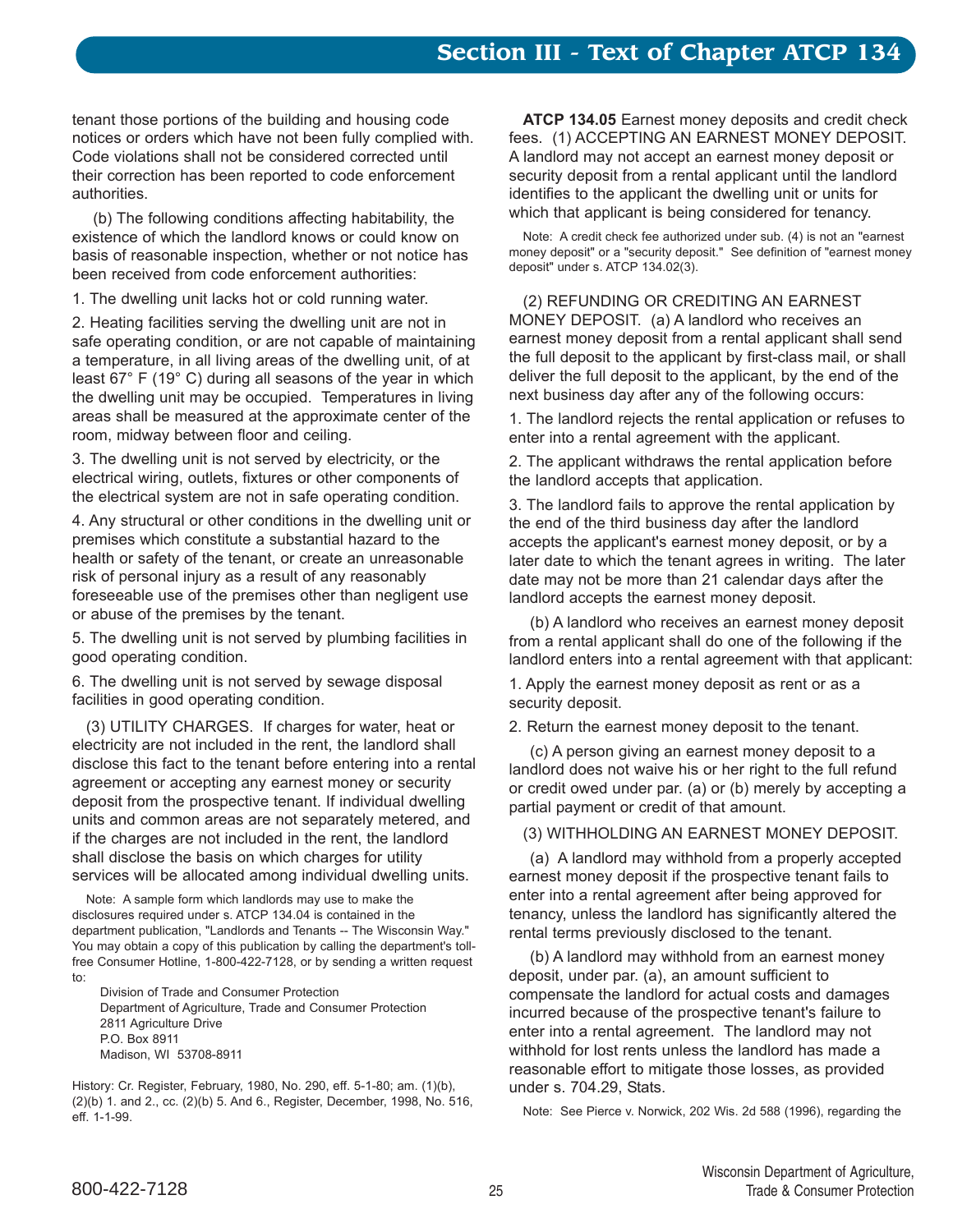award of damage claims for failure to comply with provisions of this chapter related to security deposits. The same method of computing a tenant's damages may apply to violations related to earnest money deposits.

(4) CREDIT CHECK FEE. (a) Except as provided under par. (b), a landlord may require a prospective tenant to pay the landlord's actual cost, up to \$20, to obtain a consumer credit report on the prospective tenant from a consumer reporting agency that compiles and maintains files on consumers on a nationwide basis. The landlord shall notify the prospective tenant of the charge before requesting the consumer credit report, and shall provide the prospective tenant with a copy of the report.

(b) A landlord may not require a prospective tenant to pay for a consumer credit report under par. (a) if, before the landlord requests a consumer credit report, the prospective tenant provides the landlord with a consumer credit report, from a consumer credit reporting agency that compiles and maintains files on consumers on a nationwide basis that is less than 30 days old.

Note: Paragraph (b) does not prohibit a landlord from obtaining a more current consumer credit check at the landlord's expense

History: Cr. Register, February, 1980, No. 290, eff. 5-1-80; reprinted to correct error in (1) (a), Register, March, 1984, No.339; r. and recr., Register, December, 1998, No. 516, eff. 1-1-99.

**ATCP 134.06** Security deposits. (1) CHECK-IN PROCEDURES; PRE-EXISTING DAMAGES. (a) Before a landlord accepts a security deposit, or converts an earnest money deposit to a security deposit under s. ATCP 134.05(1)(b), the landlord shall notify the tenant in writing that the tenant may do any of the following by a specified deadline date which is not less than 7 days after the start of tenancy:

1. Inspect the dwelling unit and notify the landlord of any preexisting damages or defects.

2. Request a list of physical damages or defects, if any, charged to the previous tenant's security deposit. The landlord may require the tenant to make this request, if any, in writing.

(b) If a tenant makes a request under par. (a)2., the landlord shall provide the tenant with a list of all physical damages or defects charged to the previous tenant's security deposit, regardless of whether those damages or defects have been repaired. The landlord shall provide the list within 30 days after the landlord receives the request, or within 7 days after the landlord notifies the previous tenant of the security deposit deductions, whichever occurs later. The landlord may explain that some or all of the listed damages or defects have been repaired, if that is the case. The landlord need not disclose the previous tenant's identity, or the amounts withheld from the previous tenant's security deposit.

(2) RETURNING SECURITY DEPOSITS. (a) Within 21 days after a tenant surrenders the rental premises, the landlord shall deliver or mail to the tenant the full amount of any security deposit held by the landlord, less any amounts properly withheld by the landlord under sub. (3).

Note: A rent payment in excess of one month's prepaid rent is considered a "security deposit" as defined under ATCP 134.02(11). This chapter does not prevent a landlord from collecting more than one month's prepaid rent. However, if the landlord holds any rent prepayment in excess of one month's prepaid rent when the tenant surrenders the premises, the landlord must treat that excess as a "security deposit" under sub. (2).

Note: See Pierce v. Norwick, 202 Wis. 2d 588 (1996), regarding the award of damage claims for failure to comply with provisions of this chapter related to security deposits and earnest money deposits.

(b) A tenant surrenders the premises under par. (a) on the last day of tenancy provided under the rental agreement, except that:

1. If the tenant vacates before the last day of tenancy provided under the rental agreement, and gives the landlord written notice that the tenant has vacated, surrender occurs when the landlord receives the written notice that the tenant has vacated. If the tenant mails the notice to the landlord, the landlord is deemed to receive the notice on the second day after mailing.

2. If the tenant vacates the premises after the last day of tenancy provided under the rental agreement, surrender occurs when the landlord learns that the tenant has vacated.

3. If the tenant is evicted, surrender occurs when a writ of restitution is executed, or the landlord learns that the tenant has vacated, whichever occurs first.

(c) If a tenant surrenders the premises without leaving a forwarding address, the landlord may mail the security deposit to the tenant's last known address.

(d) If a landlord returns a security deposit in the form of a check, draft or money order, the landlord shall make the check, draft or money order payable to all tenants who are parties to the rental agreement, unless the tenants designate a payee in writing.

(e) A tenant does not waive his or her right to the full amount owed under par. (a) merely by accepting a partial payment of that amount.

(3) SECURITY DEPOSIT WITHHOLDING; RESTRICTIONS. (a) A landlord may withhold from a tenant's security deposit only for the following:

1. Tenant damage, waste or neglect of the premises.

2. Unpaid rent for which the tenant is legally responsible, subject to s. 704.29, Stats.

3. Payment which the tenant owes under the rental agreement for utility service provided by the landlord but not included in the rent.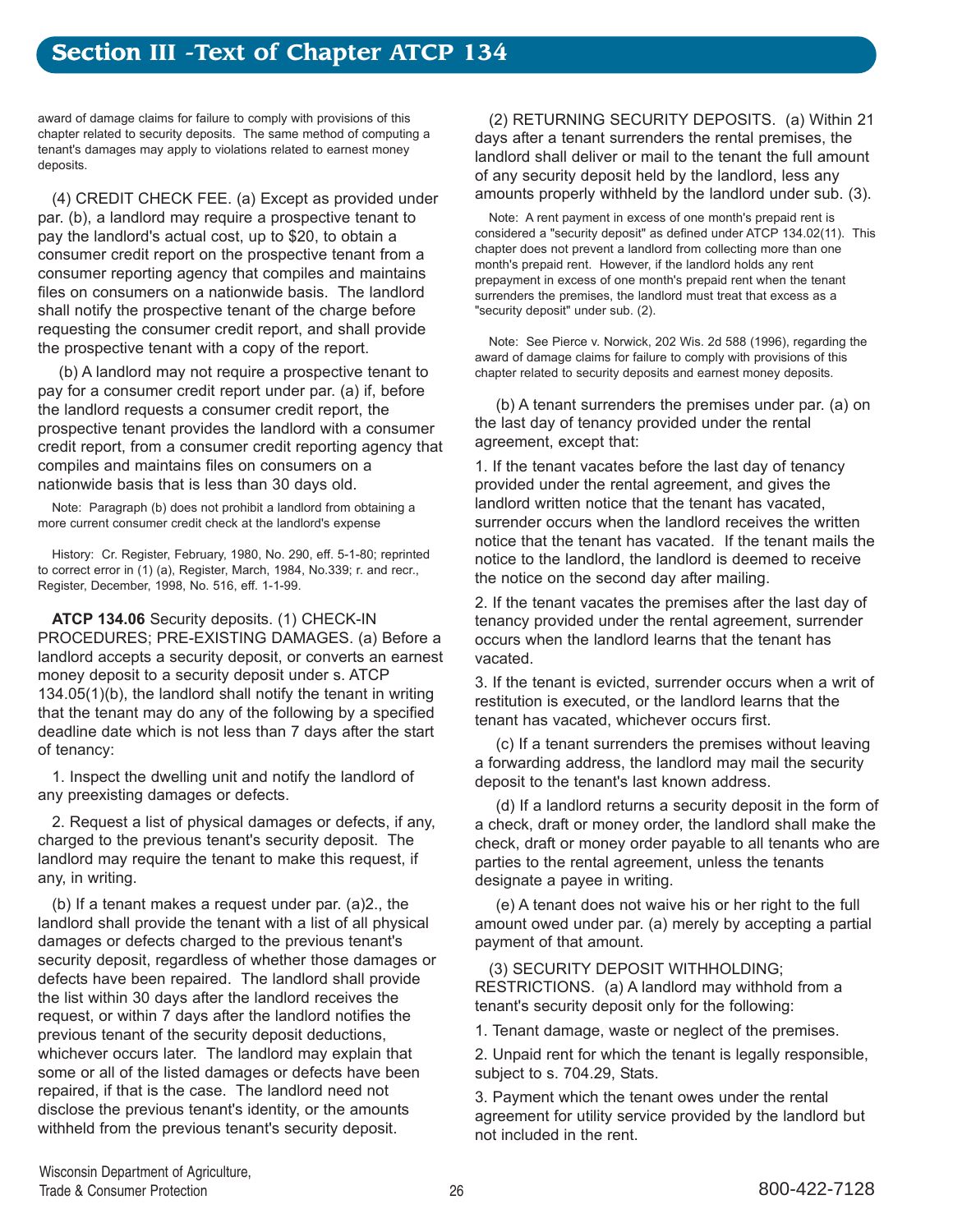4. Payment which the tenant owes for direct utility service provided by a government-owned utility, to the extent that the landlord becomes liable for the tenant's nonpayment.

5. Unpaid mobile home parking fees which a local unit of government has assessed against the tenant under s. 66.058 (3), Stats., to the extent that the landlord becomes liable for the tenant's nonpayment.

6. Other reasons authorized in the rental agreement according to par. (b).

(b) A rental agreement may include one or more nonstandard rental provisions which authorize a landlord to withhold from a tenant's security deposit for reasons not identified under par. (a). The landlord shall include the nonstandard provisions, if any, in a separate written document entitled "NONSTANDARD RENTAL PROVISIONS" which the landlord provides to the tenant. The landlord shall specifically identify and discuss each nonstandard provision with the tenant before the tenant enters into any rental agreement with the landlord. If the tenant signs or initials a nonstandard rental provision, it is rebutably presumed that the landlord has specifically identified and discussed that nonstandard provision with the tenant, and that the tenant has agreed to it.

Note: The separate written document under par. (b) may be preprinted.

(c) This subsection does not authorize a landlord to withhold a security deposit for normal wear and tear, or for other damages or losses for which the tenant cannot reasonably be held responsible under applicable law.

Note: For example, a landlord may not withhold from a tenant's security deposit for routine painting or carpet cleaning, where there is no unusual damage caused by tenant abuse.

(4) SECURITY DEPOSIT WITHHOLDING; STATEMENT OF CLAIMS. (a) If any portion of a security deposit is withheld by a landlord, the landlord shall, within the time period and in the manner specified under sub. (2), deliver or mail to the tenant a written statement accounting for all amounts withheld. The statement shall describe each item of physical damages or other claim made against the security deposit, and the amount withheld as reasonable compensation for each item or claim.

(b) No landlord may intentionally misrepresent or falsify any claim against a security deposit, including the cost of repairs, or withhold any portion of a security deposit pursuant to an intentionally falsified claim.

(5) TENANT FAILURE TO LEAVE FORWARDING ADDRESS. A landlord who has otherwise complied with this section shall not be considered in violation solely because the postal service has been unable to complete mail delivery to the person addressed. This subsection does not affect any other rights that a tenant may have under law to the return of a security deposit.

History: Cr. Register, February, 1980, No. 290, eff. 5-1-80; r. and recr. (1) to (3), Register, December, 1998, No. 516, eff. 1-1-99.

**ATCP 134.07** Promises to repair. (1) DATE OF COMPLETION. Every promise or representation made by a landlord to a tenant or prospective tenant to the effect that the dwelling unit or any other portion of the premises, including furnishings or facilities, will be cleaned, repaired or otherwise improved by the landlord shall specify the date or time period on or within which the cleaning, repairs or improvements are to be completed.

(2) INITIAL PROMISES IN WRITING. All promises made before the initial rental agreement shall be in writing with a copy furnished to the tenant.

(3) PERFORMANCE; UNAVOIDABLE DELAYS. No landlord shall fail to complete the promised cleaning, repairs or improvements on the date or within the time period represented under sub. (1), unless the delay is for reason of labor stoppage, unavailability of supplies or materials, unavoidable casualties, or other causes beyond the landlord's control. The landlord shall give timely notice to the tenant of reasons beyond the landlord's control for any delay in performance, and stating when the cleaning, repairs or improvements will be completed.

History: Cr. Register, February, 1980, No. 290, eff. 5-1-80.

**ATCP 134.08** Prohibited rental agreement provisions. No rental agreement may:

(1) Authorize the eviction or exclusion of a tenant from the premises, other than by judicial eviction procedures as provided under ch. 799 Stats.

(2) Provide for an acceleration of rent payments in the event of tenant default or breach of obligations under the rental agreement, or otherwise purport to waive the landlord's obligation to mitigate damages as provided under s. 704.29, Stats.

(3) Require payment, by the tenant, of attorney's fees or costs incurred by the landlord in any legal action or dispute arising under the rental agreement. This does not prevent the recovery of costs or attorney's fees by a landlord or tenant pursuant to a court order under ch. 799 or 814, Stats.

(4) Authorize the landlord or any agent of the landlord to confess judgment against the tenant in any action arising under the rental agreement.

(5) Relieve, or purport to relieve the landlord from liability for property damage or personal injury caused by negligent acts or omissions of the landlord. This does not affect ordinary maintenance obligations assumed by a tenant under a rental agreement, in accordance with sub. (7) and s.704.07 , Stats.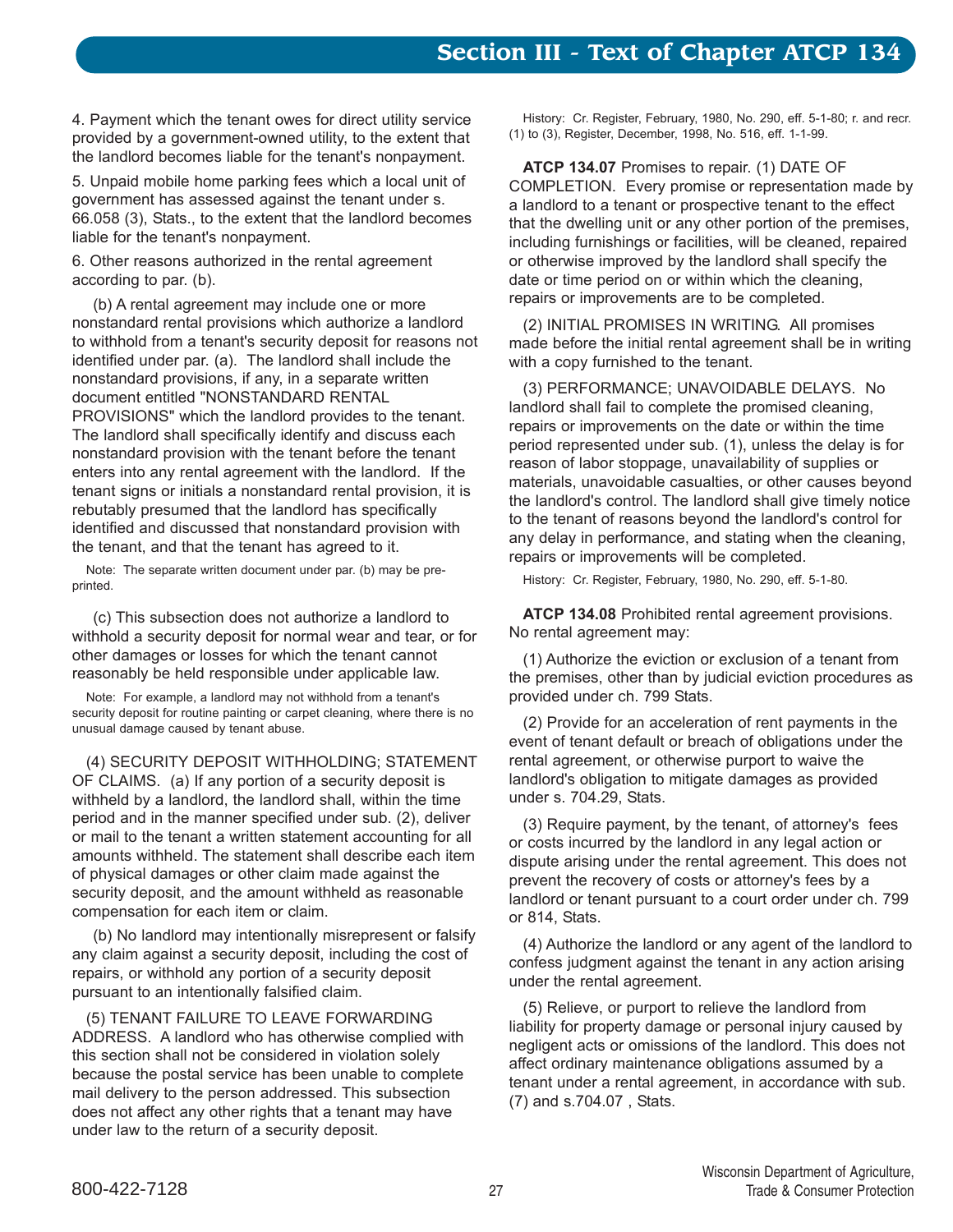(6) Impose, or purport to impose liability on a tenant for:

(a) Personal injury arising from causes clearly beyond the tenant's control.

(b) Property damage caused by natural disasters, or by persons other than the tenant or the tenant's guests or invitees. This does not affect ordinary maintenance obligations assumed by a tenant under the rental agreement, in accordance with sub. (7) and s. 704.07, Stats.

(7) Waive any statutory or other legal obligation on the part of the landlord to deliver the premises in a fit or habitable condition, or maintain the premises during tenancy.

History: Cr. Register, February, 1980, No. 290, eff. 5-1-80; correction in (1) and (3) made under s. 13.93 (2m), (b) 7, Stats., Register, August, 1990, No. 416, am. (7), Register, December, 1998.\, No. 516, eff. 1-1-99.

**ATCP 134.09** Prohibited practices. (1) ADVERTISING OR RENTAL OF CONDEMNED PREMISES. No landlord may rent or advertise for rent any premises which have been placarded and condemned for human habitation, or on which a notice of intent to placard and condemn, or an order to raze, or to rehabilitate or raze, or any similar order has been received under state or local laws or ordinances, until and unless all repairs required to bring the property into compliance with the laws or ordinances have been completed.

(2) UNAUTHORIZED ENTRY. (a) Except as provided under par. (b) or (c), no landlord may do any of the following:

1. Enter a dwelling unit during tenancy except to inspect the premises, make repairs, or show the premises to prospective tenants or purchasers, as authorized under s. 704.05(2), Stats. A landlord may enter for the amount of time reasonably required to inspect the premises, make repairs, or show the premises to prospective tenants or purchasers.

2. Enter a dwelling unit during tenancy except upon advance notice and at reasonable times. Advance notice means at least 12 hours advance notice unless the tenant, upon being notified of the proposed entry, consents to a shorter time period.

(b) Paragraph (a) does not apply to an entry if any of the following applies:

1. The tenant, knowing the proposed time of entry, requests or consents in advance to the entry.

2. A health or safety emergency exists.

3. The tenant is absent and the landlord reasonably believes that entry is necessary to protect the premises from damage.

(c) A rental agreement may include a nonstandard rental

provision authorizing a landlord to enter a tenant's dwelling unit at reasonable times, under circumstances not authorized under par. (a) or (b). The landlord shall include the nonstandard provision, if any, in a separate written document entitled "NONSTANDARD RENTAL PROVISIONS" which the landlord provides to the tenant. The landlord shall specifically identify and discuss the nonstandard provision with the tenant before the tenant enters into any rental agreement with the landlord. If the tenant signs or initials the nonstandard rental provision, it is reputably presumed that the landlord has specifically identified and discussed that nonstandard provision with the tenant, and that the tenant has agreed to it.

Note: The separate written document under par. (b) may be preprinted.

(d) No landlord may enter a dwelling unit during tenancy without first announcing his or her presence to persons who may be present in the dwelling unit, and identifying himself or herself upon request.

Note: For example, a landlord may announce his or her presence by knocking or ringing the doorbell. If anyone is present in the dwelling unit, the landlord must then identify himself or herself upon request.

(3) AUTOMATIC LEASE RENEWAL WITHOUT NOTICE. No landlord shall enforce, or attempt to enforce, an automatic renewal or extension provision in any lease unless, as provided under s.704.15, Stats., the tenant was given separate written notice of the pending automatic renewal or extension at least 15 days, but no more than 30 days before its stated effective date.

(4) CONFISCATING PERSONAL PROPERTY. (a) No landlord may seize or hold a tenant's personal property, or prevent the tenant from taking possession of the tenant's personal property, except as authorized under s. 704.05(5), Stats., or a written lien agreement between the landlord and tenant.

(b) A lien agreement under par. (a), if any, shall be executed in writing at the time of the initial rental agreement. The landlord shall include the lien agreement in a separate written document entitled "NONSTANDARD RENTAL PROVISIONS" which the landlord provides to the tenant. The landlord shall specifically identify and discuss the lien agreement with the tenant before the tenant enters into any rental agreement with the landlord. The lien agreement is not effective unless signed or initialed by the tenant.

Note: See s. 704.11, Stats.

(5) RETALIATORY EVICTION. No landlord shall terminate a tenancy or give notice preventing the automatic renewal of a lease, or constructively evict a tenant by any means including the termination or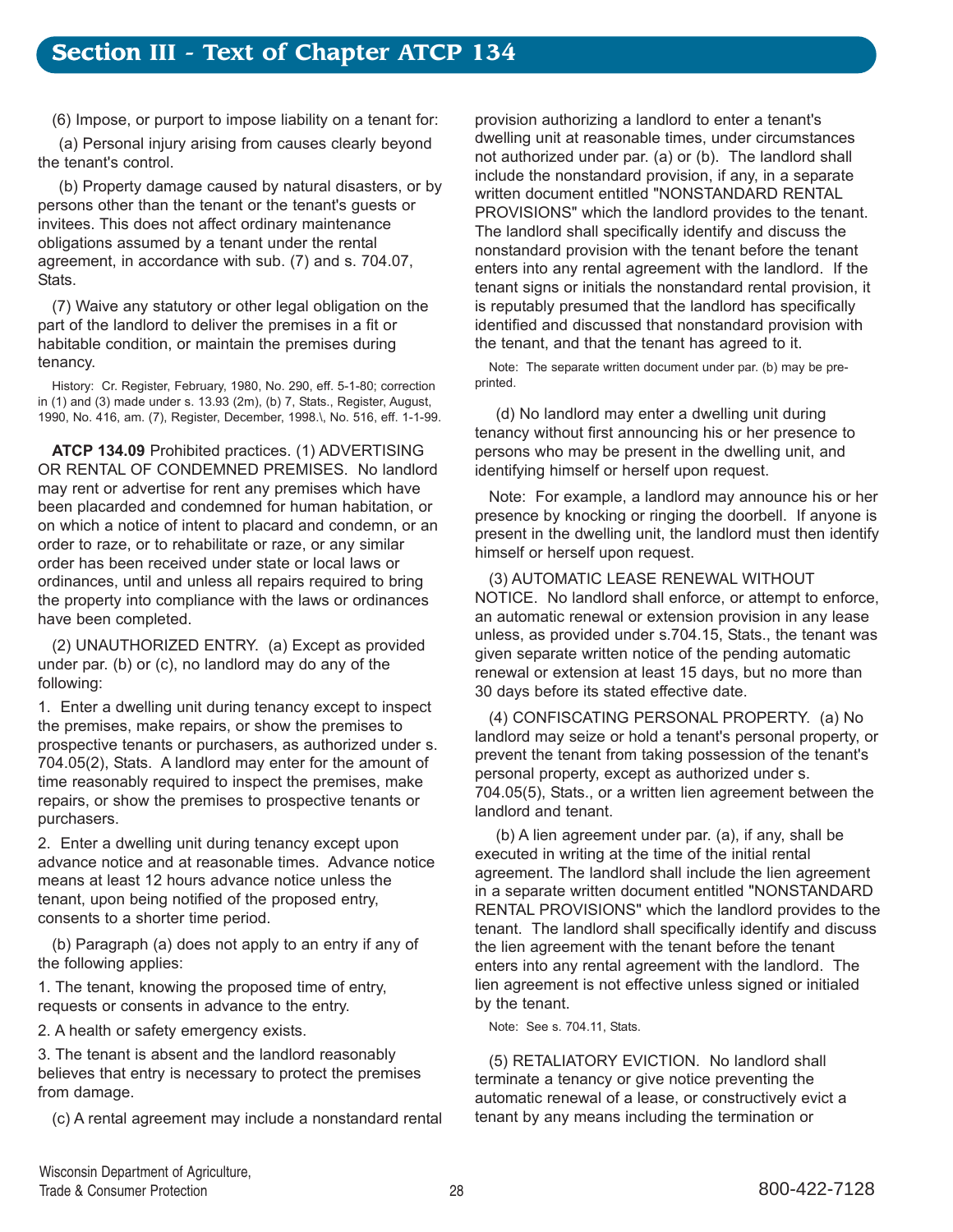# **Section III - Text of Chapter ATCP 134**

substantial reduction of heat, water or electricity to the dwelling unit, in retaliation against a tenant because the tenant has:

(a) Reported a violation of this chapter or a building or housing code to any governmental authority, or filed suit alleging such violation; or

(b) Joined or attempted to organize a tenant's union or association; or

(c) Asserted, or attempted to assert any right specifically accorded to tenants under state or local law.

(6) FAILURE TO DELIVER POSSESSION. No landlord shall fail to deliver possession of the dwelling unit to the tenant at the time agreed upon in the rental agreement, except where the landlord is unable to deliver possession because of circumstances beyond the landlord's control.

(7) SELF-HELP EVICTION. No landlord may exclude, forcibly evict or constructively evict a tenant from a dwelling unit, other than by an eviction procedure specified under ch. 799, Stats.

(8) LATE RENT FEES AND PENALTIES. (a) No landlord may charge a late rent fee or late rent penalty to a tenant, except as specifically provided under the rental agreement.

(b) Before charging a late rent fee or late rent penalty to a tenant, a landlord shall apply all rent prepayments received from that tenant to offset the amount of rent owed by the tenant.

(c) No landlord may charge any tenant a fee or penalty for nonpayment of a late rent fee or late rent penalty.

(9) MISREPRESENTATIONS. (a) No landlord may do any of the following for the purpose of inducing any person to enter into a rental agreement:

1. Misrepresent the location, characteristics or equivalency of dwelling units owned or offered by the landlord.

2. Misrepresent the amount of rent or non-rent charges to be paid by the tenant.

3. Fail to disclose, in connection with any representation of rent amount, the existence of any non-rent charges which will increase the total amount payable by the tenant during tenancy.

(b) No landlord may misrepresent to any person, as part of a plan or scheme to rent a dwelling unit to that person, that the person is being considered as a prospective tenant for a different dwelling unit.

Note: Paragraph (b) prohibits "bait and switch" rental practices by landlords. See also s. 100.18(9), Stats.

History: Cr. Register, February, 1980, No. 290, eff. 5-1-80, am. (2)

and (4), Register, December 1998, No. 516, eff. 1-1-99.

**ATCP 134.10** Effect of rules on local ordinances. (1) This chapter does not prohibit or nullify any local government ordinance with which it is not in direct conflict as provided in sub. (2).

(2) In the event of any direct conflict between this chapter and any local government ordinance, such that compliance with one can only be achieved by violating the other, this chapter shall be controlling.

(3) Compliance with local government ordinances shall not relieve any person from the duty of complying with this chapter.

History: Cr. Register, February, 1980, No. 290, eff. 5-1-80. \*\*\*\*\*

Note from DATCP: Effective date: The amended rules shall take effect on January 1, 1999.

Initial applicability: The amended rules apply to rental agreements entered into, renewed or extended after January 1, 1999, and to continuing periodic tenancies beginning with the first rent-paying period beginning after January 1, 1999.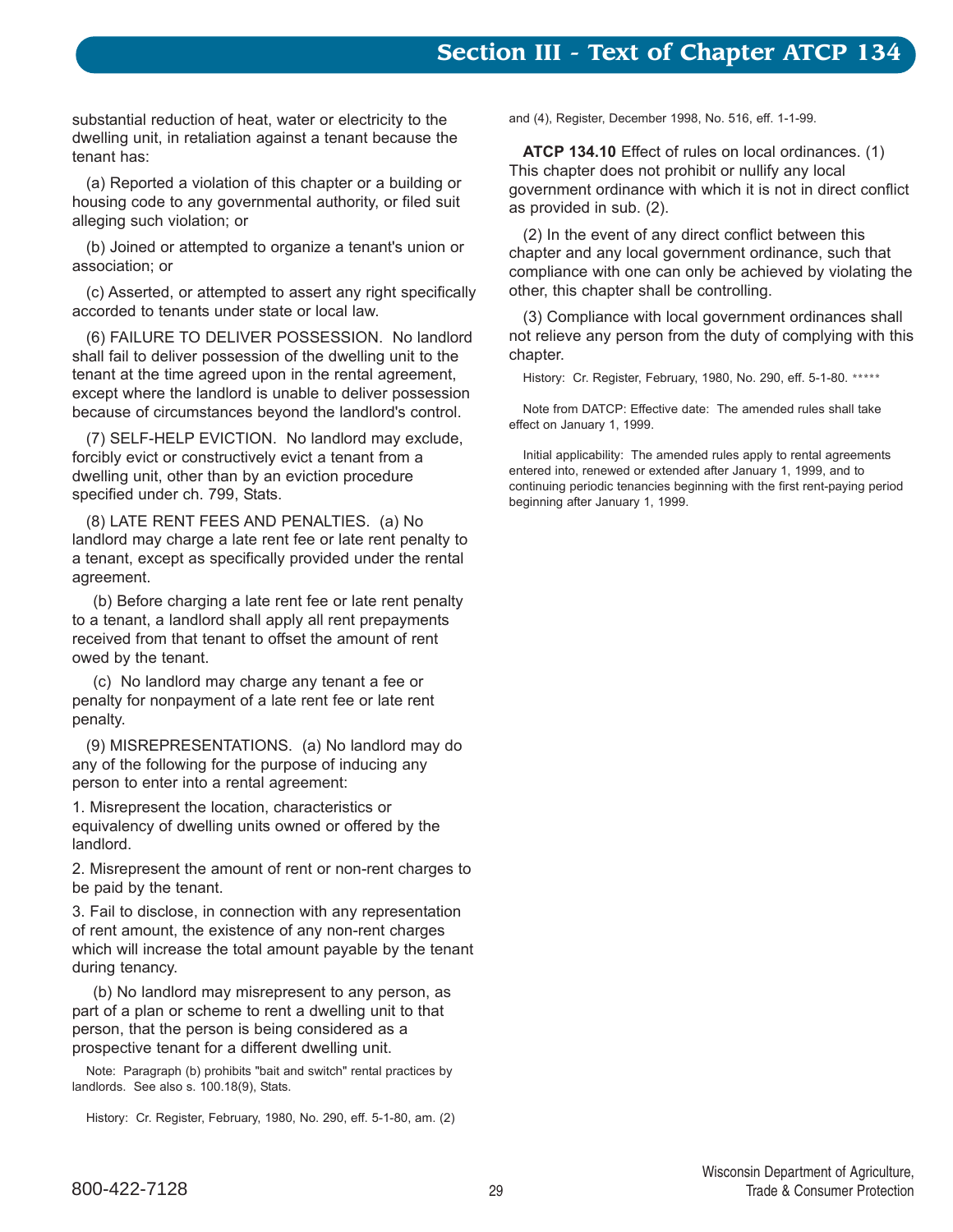# **Section IV: Text of Wisconsin Statutes, Chapter 704**

#### *Landlord and Tenant (Wisconsin Statutes 1997-98)*

704.01 Definitions. 704.03 Requirement of writing for rental agreements and termination. 704.05 Rights and duties of landlord and tenant in absence of written agreement to contrary 704.06 Water heater thermostat settings. 704.06 Repairs; untenantability. 704.09 Transferability; effect of assignment or transfer; remedies. 704.11 Lien of landlord. 704.13 Acts of tenant not to affect rights of landlord. 704.15 Requirement that landlord notify tenant of automatic renewal clause. 704.17 Notice terminating tenancies for failure to pay rent or other breach by tenant. 704.19 Notice necessary to terminate periodic tenancies and tenancies at will. 704.21 Manner of giving notice. 704.22 Service of process in residential tenancy on nonresident party. 704.23 Removal of tenant on termination of tenancy. 704.25 Effect of holding over after expiration of lease; removal of tenant. 704.27 Damages for failure of tenant to vacate at end of lease or after notice.

- 704.29 Recovery of rent and damages by landlord; mitigation.
- 704.31 Remedy on default in long terms; improvements.
- 704.40 Remedies available when tenancy dependent upon life of another terminates.
- 704.45 Retaliatory conduct in residential tenancies prohibited.

704.90 Self-service storage facilities.

**704.01** Definitions. In this chapter, unless the context indicates otherwise:

(1) "Lease," means an agreement, whether oral or written, for transfer of possession of real property, or both real and personal property, for a definite period of time. A lease is for a definite period of time if it has a fixed commencement date and a fixed expiration date or if the commencement and expiration can be ascertained by reference to some event, such as completion of a building. A lease is included within this chapter even though it may also be treated as a conveyance under ch. 706. An agreement for transfer of possession of only personal property is not a lease.

(2) "Periodic tenant" means a tenant who holds possession without a valid lease and pays rent on a periodic basis. It includes a tenant from day-to-day, weekto-week, month-to-month, year-to-year or other recurring interval of time, the period being determined by the intent of the parties under the circumstances, with the interval between rent-paying dates normally evidencing that intent.

(3) "Premises" mean the property covered by the lease, including not only the realty and fixtures, but also any personal property furnished with the realty.

(4) "Tenancy" includes a tenancy under a lease, a periodic tenancy or a tenancy at will.

(5) "Tenant at will" means any tenant holding with the permission of the tenant's landlord without a valid lease and under circumstances not involving periodic payment of rent; but a person holding possession of real property under a contract of purchase or an employment contract is not a tenant under this chapter.

History: 1983 a. 189; 1993 a. 486.

Landlords' liability for defective premises: caveat lessee, negligence, or strict liability? Love, 1975 WLR 19.

**704.03** Requirement of writing for rental agreements and termination. (1) ORIGINAL AGREEMENT. A lease for more than a year, or a contract to make such a lease, is not enforceable unless it meets the requirements of s. 706.02 and in addition sets forth the amount of rent or other consideration, the time of commencement and expiration of the lease and a reasonably definite description of the premises, or unless a writing signed by the landlord and the tenant sets forth the amount of rent or other consideration, the duration of the lease and a reasonably definite description of the premises and the commencement date is established by entry of the tenant into possession under the writing. Sections 704.05 and 704.07 govern as to matters within the scope of such sections and not provided for in such written lease or contract.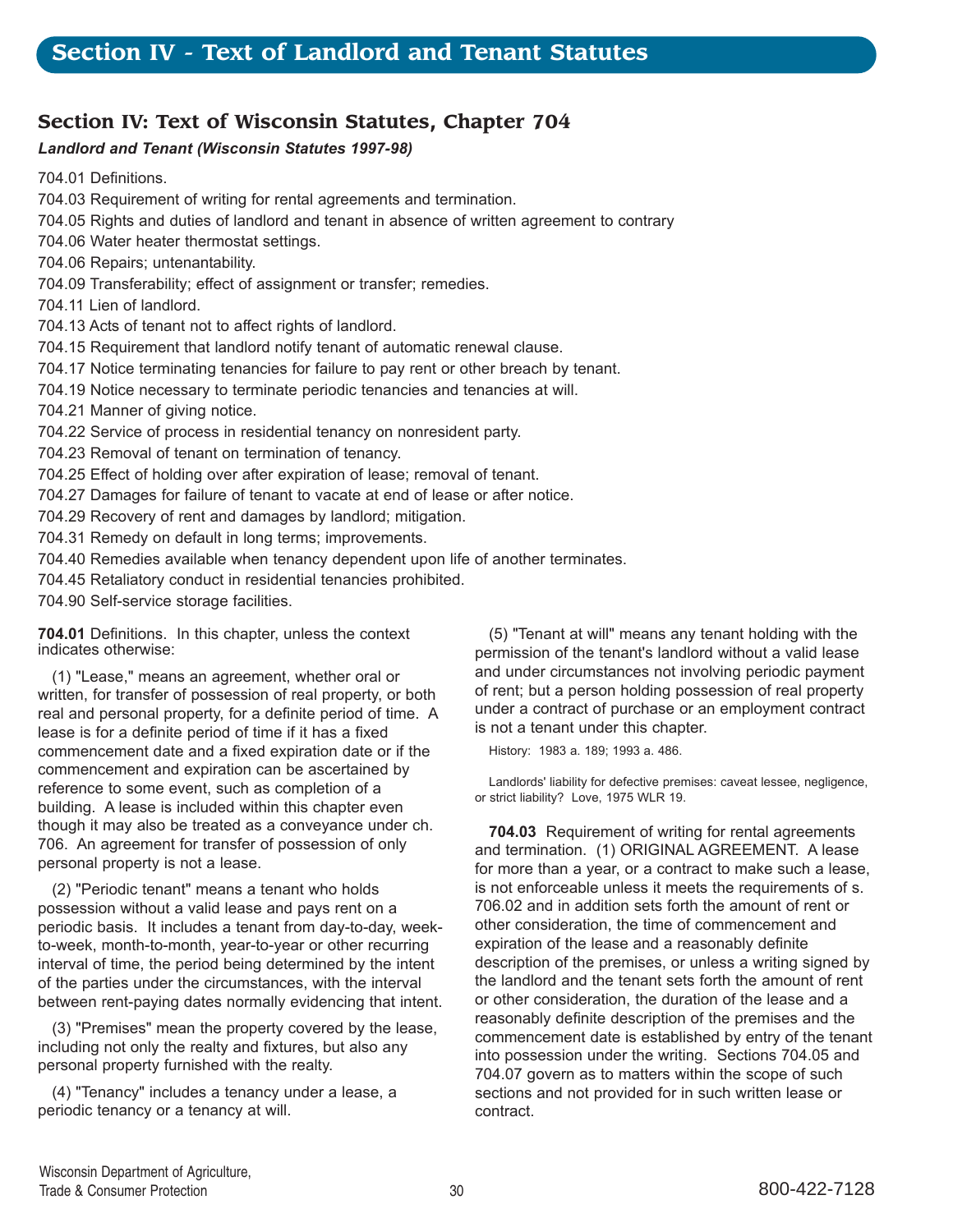(2) ENTRY UNDER UNENFORCEABLE LEASE. If a tenant enters into possession under a lease for more than one year which does not meet the requirements of sub. (1), and the tenant pays rent on a periodic basis, the tenant becomes a periodic tenant. If the premises in such case are used for residential purposes and the rent is payable monthly, the tenant becomes a month-to-month tenant; but if the use is agricultural or nonresidential, the tenant becomes a year-to-year tenant without regard to the rent-payment periods. Except for duration of the tenancy and matters within the scope of ss. 704.05 and 704.07, the terms and conditions govern the tenancy agreed upon. Notice as provided in s. 704.19 is necessary to terminate such a periodic tenancy.

(3) ASSIGNMENT. An assignment by the tenant of a leasehold interest which has an unexpired period of more than one year is not enforceable against the assignor unless the assignment is in writing reasonably identifying the lease and signed by the assignor; and any agreement to assume the obligations of the original lease which has an unexpired period of more than one year is not enforceable unless in writing signed by the assignee.

(4) TERMINATION OF WRITTEN LEASE PRIOR TO NORMAL EXPIRATION DATE. An agreement to terminate a tenancy more than one year prior to the expiration date specified in a valid written lease is not enforceable unless it is in writing signed by both parties. Any other agreement between the landlord and tenant to terminate a lease prior to its normal expiration date, or to terminate a periodic tenancy or tenancy at will without the statutory notice required by s. 704.19 may be either oral or written. Nothing herein prevents surrender by operation of law.

(5) PROOF. In any case where a lease or agreement is not in writing signed by both parties but is enforceable under this section, the lease or agreement must be proved by clear and convincing evidence.

History: 1993 a. 486.

**704.05** Rights and duties of landlord and tenant in absence of written agreement to contrary. (1) WHEN SECTION APPLICABLE. So far as applicable, this section governs the rights and duties of the landlord and tenant in the absence of any inconsistent provision in writing signed by both the landlord and the tenant. This section applies to any tenancy.

(2) POSSESSION OF TENANT AND ACCESS BY LANDLORD. Until the expiration date specified in the lease, or the termination of a periodic tenancy or tenancy at will, and so long as the tenant is not in default, the tenant has the right to exclusive possession of the premises, except as hereafter provided. The landlord may upon advance notice and at reasonable times inspect the

premises, make repairs and show the premises to prospective tenants or purchasers; and if the tenant is absent from the premises and the landlord reasonably believes that entry is necessary to preserve or protect the premises, the landlord may enter without notice and with such force as appears necessary.

(3) USE OF PREMISES, ADDITIONS, OR ALTERATIONS BY TENANT. The tenant can make no physical changes in the nature of the premises, including decorating, removing, altering, or adding to the structures thereon, without prior consent of the landlord. The tenant cannot use the premises for any unlawful purpose nor in such manner as to interfere unreasonably with use by another occupant of the same building or group of buildings.

(4) TENANT'S FIXTURES. At the termination of the tenancy, the tenant may remove any fixtures installed by the tenant if the tenant either restores the premises to their condition prior to the installation or pays to the landlord the cost of such restoration. Where such fixtures were installed to replace similar fixtures which were part of the premises at the time of the commencement of the tenancy, and the original fixtures cannot be restored the tenant may remove fixtures installed by the tenant only if the tenant replaces them with fixtures at least comparable in condition and value to the original fixtures. The tenant's right to remove fixtures is not lost by an extension or renewal of a lease without reservation of such right to remove. This subsection applies to any fixtures added by the tenant for convenience as well as those added for purposes of trade, agriculture or business; but this subsection does not govern the rights of parties other than the landlord and tenant.

(5) STORAGE OR DISPOSITION OF PERSONALTY LEFT BY TENANT. (a) Procedure. If a tenant removes from the premises and leaves personal property, the landlord may do all of the following:

1. Store the personalty, on or off the premises, with a lien on the personalty for the actual and reasonable cost of removal and storage or, if stored by the landlord, for the actual and reasonable value of storage. The landlord shall give written notice of the storage to the tenant within 10 days after the charges begin. The landlord shall give the notice either personally or by ordinary mail addressed to the tenant's last-known address and shall state the daily charges for storage. The landlord may not include the cost of damages to the premises or past or future rent due in the amount demanded for satisfaction of the lien. The landlord may not include rent charged for the premises in calculating the cost of storage. Medicine and medical equipment are not subject to the lien under this subdivision, and the landlord shall promptly return them to the tenant upon request.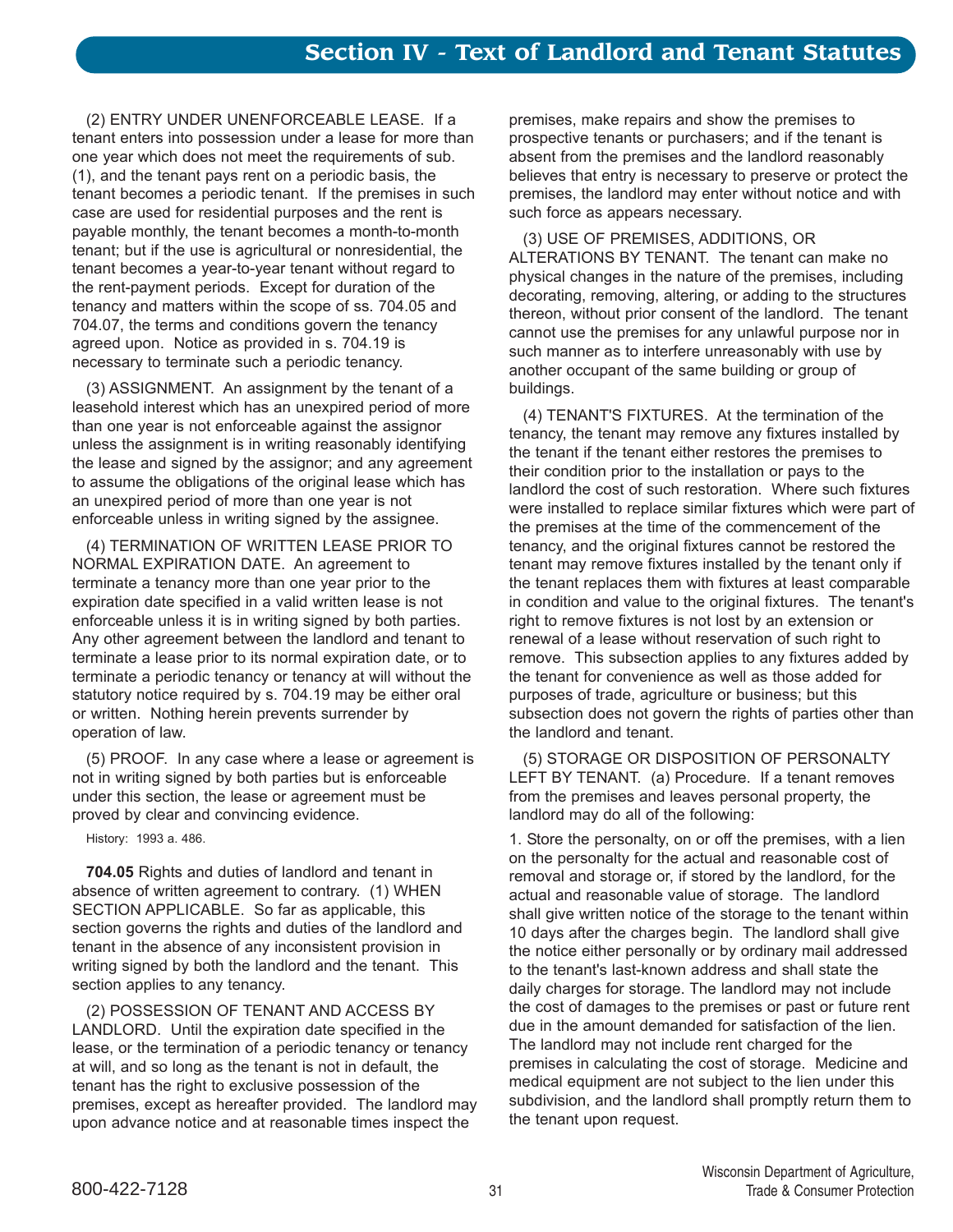2. Give the tenant notice, personally or by ordinary mail addressed to the tenant's last-known address, of the landlord's intent to dispose of the personalty by sale or other appropriate means if the property is not repossessed by the tenant. If the tenant fails to repossess the property within 30 days after the date of personal service or the date of the mailing of the notice, the landlord may dispose of the property by private or public sale or any other appropriate means. The landlord may deduct from the proceeds of sale any costs of sale and any storage charges if the landlord has first stored the personalty under subd.1. If the proceeds minus the costs of sale and minus any storage charges are not claimed within 60 days after the date of the sale of the personalty, the landlord is not accountable to the tenant for any of the proceeds of the sale or the value of the property. The landlord shall send the proceeds of the sale minus the costs of the sale and minus any storage charges to the department of administration for deposit in the appropriation under s. 20.505(7)(gm)

3. Store the personalty without a lien and return it to the tenant.

(c) Rights of third persons. The landlord's lien and power to dispose as provided by this subsection apply to any property left on the premises by the tenant, whether owned by the tenant or by others. That lien has priority over any ownership or security interest, and the power to dispose under this subsection applies notwithstanding rights of others existing under any claim of ownership or security interest. The tenant or any secured party has the right to redeem the property at any time before the landlord has disposed of it or entered into a contract for its disposition by payment of the landlord's charges under par. (a) for removal, storage, disposition and arranging for the sale.

(d) Other procedure. The remedies of this subsection are not exclusive and shall not prevent the landlord from resorting to any other available judicial procedure.

History: 1993 a. 374, 486.

Constructive eviction discussed. First Wis. Trust Co. v. L. Wiemann Co. 93 W (2d) 258, 286 NW (2d) 360 (1980).

Allegation in lessee's complaint that premises were undamaged did not relieve lessor of burden to prove damages. Rivera v. Eisenberg, 95 W (2d) 384, 290 NW (2d) 539 (Ct. App. 1980).

Landlords' liability for defective premises: caveat lessee, negligence, or strict liability? Love, 1975 WLR 19.

**704.06** Water heater thermostat settings. A landlord of premises which are subject to a residential tenancy and served by a water heater serving only that premises shall set the thermostat of that water heater at no higher than 125 degrees Fahrenheit before any new tenant occupies

that premises or at the minimum setting of that water heater if the minimum setting is higher that 125 degrees Fahrenheit.

History: 1987 a. 102.

**704.07** Repairs; untenantability. (1) APPLICATION OF SECTION. This section applies to any nonresidential tenancy if there is no contrary provision in writing signed by both parties and to all residential tenancies. An agreement to waive the requirements of this section in a residential tenancy is void. Nothing in this section is intended to affect rights and duties arising under other provisions of the statutes.

(2) DUTY OF LANDLORD. (a) Unless the repair was made necessary by the negligence or improper use of the premises by the tenant, the landlord is under duty to:

1. Keep in reasonable state of repair portions of the premises over which the landlord maintains control;

2. Keep in a reasonable state of repair all equipment under the landlord's control necessary to supply services which the landlord has expressly or impliedly agreed to furnish to the tenant, such as heat, water, elevator or air conditioning;

3. Make all necessary structural repairs;

4. Except for residential premises subject to a local housing code, repair or replace any plumbing, electrical wiring, machinery or equipment furnished with the premises and no longer in reasonable working condition, except as provided in sub. (3)(b).

5. For a residential tenancy, comply with local housing code applicable to the premises.

(b) If the premises are part of a building, other parts of which are occupied by one or more other tenants, negligence or improper use by one tenant does not relieve the landlord from the landlord's duty as to the other tenants to make repairs as provided in par. (a).

(c) If the premises are damaged by fire, water or other casualty, not the result of the negligence or intentional act of the landlord, this subsection is inapplicable and either sub. (3) or (4) governs.

(3) DUTY OF TENANT. (a) If the premises are damaged by the negligence or improper use of the premises by the tenant, the tenant must repair the damage and restore the appearance of the premises by redecorating. However, the landlord may elect to undertake the repair or redecoration, and in such case the tenant must reimburse the landlord for the reasonable cost thereof; the cost to the landlord is presumed reasonable unless proved otherwise by the tenant.

(b) Except for residential premises subject to a local housing code, the tenant is also under a duty to keep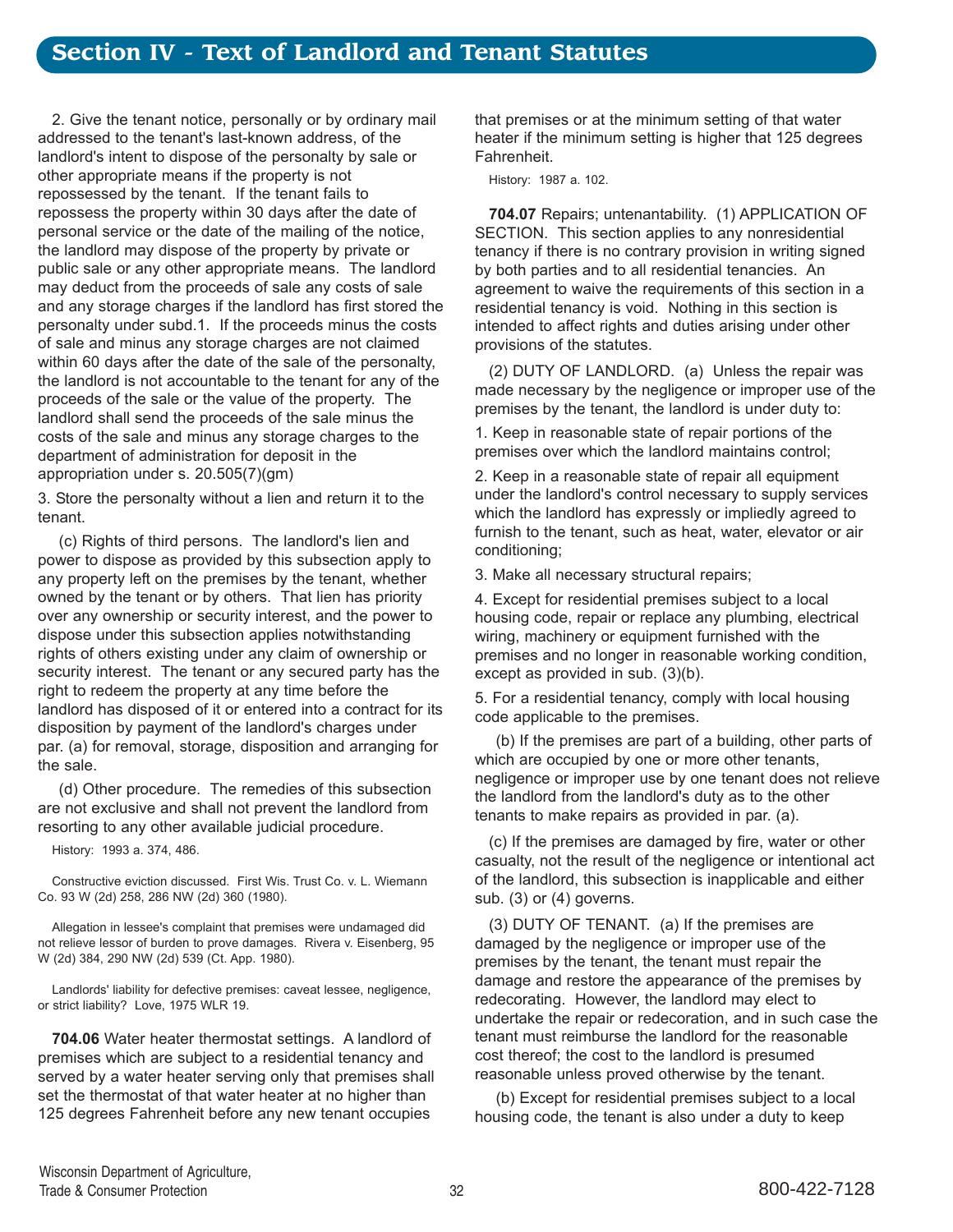plumbing, electrical wiring, machinery and equipment furnished with the premises in reasonable working order if repair can be made at cost which is minor in relation to the rent.

(c) A tenant in a residential tenancy shall comply with a local housing code applicable to the premises.

(4) UNTENANTABILITY. If the premises become untenantable because of damage by fire, water or other casualty or because of any condition hazardous to health, or if there is a substantial violation of sub. (2) materially affecting the health or safety of the tenant, the tenant may remove from the premises unless the landlord proceeds promptly to repair or rebuild or eliminate the health hazard or the substantial violation of sub. (2) materially affecting the health or safety of the tenant; or the tenant may remove if the inconvenience to the tenant by reason of the nature and period of repair, rebuilding or elimination would impose undue hardship on the tenant. If the tenant remains in possession, rent abates to the extent the tenant is deprived of the full normal use of the premises. This section does not authorize rent to be withheld in full, if the tenant remains in possession. If the tenant justifiably moves out under this subsection, the tenant is not liable for rent after the premises become untenantable and the landlord must repay any rent paid in advance apportioned to the period after the premises become untenantable. This subsection is inapplicable if the damage or condition is caused by negligence or improper use by the tenant.

History: 1981 c. 286; 1993 a 213, 486, 491.

The remedy provided by (3) does not exclude diminution of market value as an alternative method of computing such damages, and although the former is to be preferred where the property is easily repairable and the latter where the injury does not destroy the property, evidence of each method may be introduced by either party with the lesser amount awardable as the proper measure of damages. Laska v. Steinpreis, 69 W (2d) 307, 231 NW (2d) 196.

Landlord must exercise ordinary care toward tenant and others on premise with permission. Pagelsdorf v. Safeco Ins. Co. of America, 91 W (2d) 734, 284 NW (2d) 55 (1979).

Sub. (3)(a) requires a tenant to pay for damage which the tenant negligently causes to a landlord's property regardless of whether the landlord or landlord's insurer initially pays for the damage. Bennett v. West Bend Mutual Ins. Co. 200 W (2d) 313, 546 NW (2d) 204 (Ct. App. 1996).

Landlord and tenant law-the implied warranty of habitability in residential leases. 58 MLR 191.

Landlord no longer immune form tort liability for failure to exercise reasonable care in maintaining premises. 64 MLR 563 (1981).

**704.09** Transferability; effect of assignment or transfer; remedies. (1) TRANSFERABILITY OF INTEREST OF TENANT OR LANDLORD. A tenant under a tenancy at will or any periodic tenancy less than year-to-year may not assign or sublease except with the agreement or consent of the landlord. The interest of any other tenant or the interest of any landlord may be transferred except as the lease expressly restricts power to transfer. A lease restriction on transfer is construed to apply only to voluntary transfer unless there is an express restriction on transfer by operation of law.

(2) Effect of transfer on liability of transferor. In the absence of an express release or a contrary provision in the lease, transfer or consent to transfer does not relieve the transferring party of any contractual obligations under the lease, except in the special situation governed by s. 704.25 (5).

(3) Covenants which apply to transferee. All covenants and provisions in a lease which are not either expressly or by necessary implication personal to the original parties are enforceable by or against the successors in interest of any party to the lease. However, a successor in interest is liable in damages, or entitled to recover damages, only for a breach which occurs during the period when the successor holds his or her interest, unless the successor has by contract assumed greater liability; a personal representative may also recover damages for a breach for which the personal representative's decedent could have recovered.

(4) Same procedural remedies. The remedies available between the original landlord and tenant are also available to or against any successor in interest to either party.

(5) Consent as affecting subsequent transfers. If a lease restricts transfer, consent to a transfer or waiver of a breach of the restriction is not a consent or waiver as to any subsequent transfers. History: 1971 c. 211 s. 126; 1993 a. 486.

**704.11** Lien of landlord. Except as provided in ss. 704.05 (5), 704.90 and 779.43 or by express agreement of the parties, the landlord has no right to a lien on the property of the tenant; the common-law right of a landlord to distrain for rent is abolished.

History: 1979 c. 32 s. 92 (9); 1987 a. 23 s. 2.

**704.13** Acts of tenant not to affect rights of landlord. No act of a tenant in acknowledging as landlord a person other than the tenant's original landlord or the latter's successors in interest can prejudice the right of the original landlord or the original landlord's successors to possession of the premises. History: 1993 a. 486.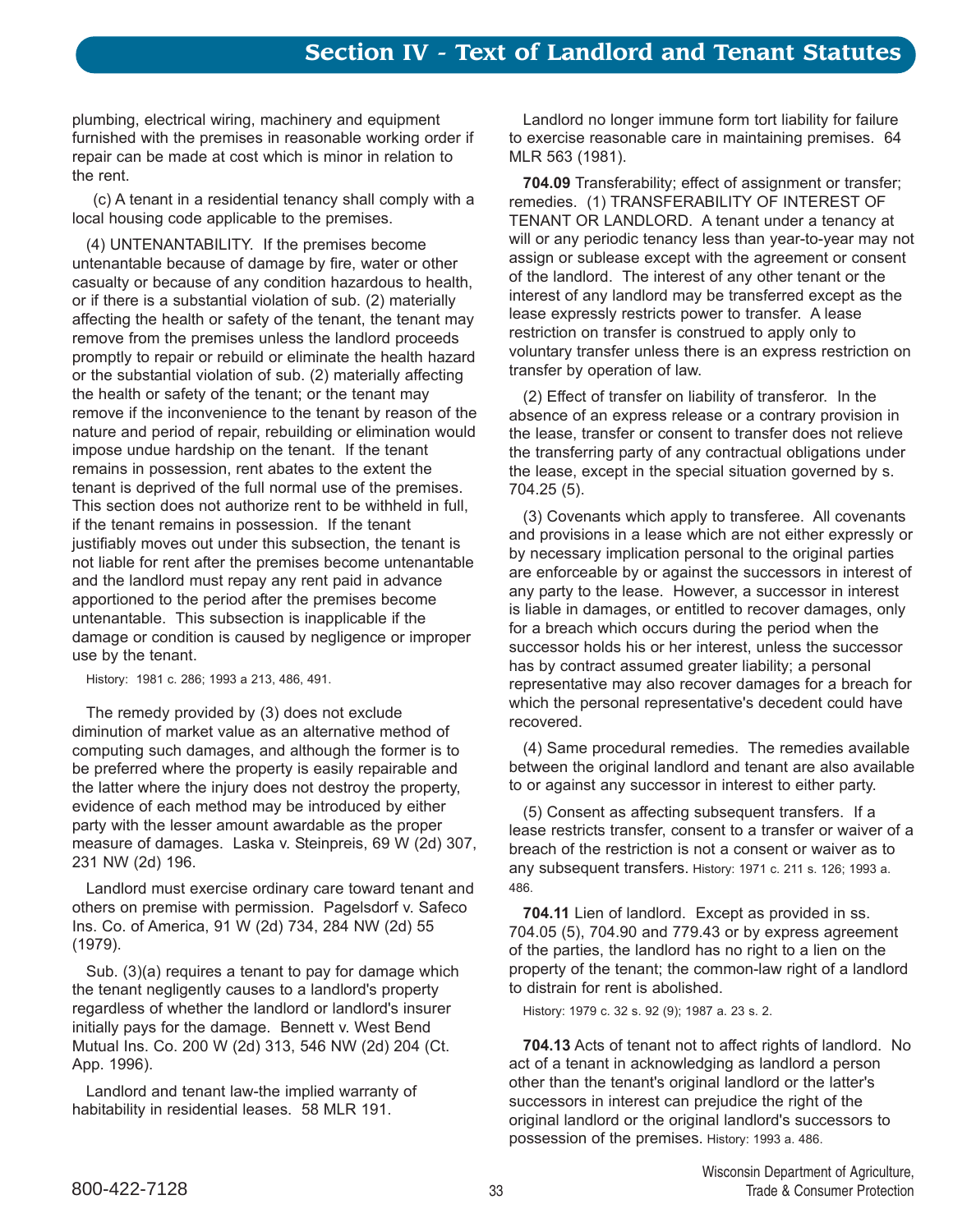**704.15** Requirement that landlord notify tenant of automatic renewal clause. A provision in a lease of residential property that the lease shall be automatically renewed or extended for a specified period unless the tenant or either party gives notice to the contrary prior to the end of the lease is not enforceable against the tenant unless the lessor, at least 15 days but not more than 30 days prior to the time specified for the giving of such notice to the lessor, gives to the tenant written notice in the same manner as specified in s. 704.21 calling the attention of the tenant to the existence of the provision in the lease for automatic renewal or extension.

History: 1993 a. 486.

**704.17** Notice terminating tenancies for failure to pay rent or other breach by tenant. (1) MONTH-TO-MONTH AND WEEK-TO-WEEK TENANCIES. (a) If a month-tomonth tenant or a week-to-week tenant fails to pay rent when due, the tenant's tenancy is terminated if the landlord gives the tenant notice requiring the tenant to pay rent or vacate on or before a date at least 5 days after the giving of the notice and if the tenant fails to pay accordingly. A month-to-month tenancy is terminated if the landlord, while the tenant is in default in payment of rent, gives the tenant notice requiring the tenant to vacate on or before a date at least 14 days after the giving of the notice.

(b) If a month-to-month tenant commits waste or a material violation of s. 704.07 (3) or breaches any covenant or condition of the tenant's agreement, other than for payment of rent, the tenancy can be terminated if the landlord gives the tenant notice requiring the tenant to vacate on or before a date at least 14 days after the giving of the notice.

(c) A property owner may terminate the tenancy of a week-to-week or month-to-month tenant if the property owner receives written notice from a law enforcement agency of a city, town or village that a nuisance under s. 823.113 (1) or (1m) (b) exists in that tenant's rental unit or was caused by that tenant on the property owner's property and if the property owner gives the tenant written notice requiring the tenant to vacate on or before a date at least 5 days after the giving of the notice. The notice shall state the basis for its issuance and the right of the tenant to contest the termination of tenancy in an eviction action under ch. 799. If the tenant contests the termination of tenancy, the tenancy may not be terminated without proof by the property owner by the greater preponderance of the credible evidence of the allegation in the notice from the law enforcement agency of a city, town or village that a nuisance under s. 823.113 (1) or (1m) (b) exists in that tenant's rental unit or was caused by that tenant.

(2) TENANCIES UNDER A LEASE FOR ONE YEAR

OR LESS, AND YEAR-TO-YEAR TENANCIES. (a) If a tenant under a lease for a term of one year or less, or a year-to-year tenant, fails to pay any installment of rent when due, the tenant's tenancy is terminated if the landlord gives the tenant notice requiring the tenant to pay rent or vacate on or before a date at least 5 days after the giving of the notice and if the tenant fails to pay accordingly. If a tenant has been given such a notice and has paid the rent on or before the specified date, or been permitted by the landlord to remain in possession contrary to such notice, and if within one year of any prior default in payment of rent for which notice was given the tenant fails to pay a subsequent installment of rent on time, the tenant's tenancy is terminated if the landlord, while the tenant is in default in payment of rent, gives the tenant notice to vacate on or before a date at least 14 days after the giving of the notice.

(b) If a tenant under a lease for a term of one year or less, or a year-to-year tenant, commits waste or a material violation of s. 704.07 (3) or breaches any covenant or condition of the tenant's lease, other than for payment of rent, the tenant's tenancy is terminated if the landlord gives the tenant a notice requiring the tenant to remedy the default or vacate the premises on or before a date at least 5 days after the giving of the notice, and if the tenant fails to comply with such notice. A tenant is deemed to be complying with the notice if promptly upon receipt of such notice the tenant takes reasonable steps to remedy the default and proceeds with reasonable diligence, or if damages are adequate protection for the landlord and the tenant makes a bona fide and reasonable offer to pay the landlord all damages for the tenant's breach. If within one year from the giving of any such notice, the tenant again commits waste or breaches the same or any other covenant or condition of the tenant's lease, other than for payment of rent, the tenant's tenancy is terminated if the landlord, prior to the tenant's remedying the waste or breach, gives the tenant notice to vacate on or before a date at least 14 days after the giving of the notice.

(c) A property owner may terminate the tenancy of a tenant who is under a lease for a term of one year or less or who is a year-to-year tenant if the property owner receives written notice from a law enforcement agency of a city, town or village that a nuisance under s. 823.113 (1) or (1m) (b) exists in that tenant's rental unit or was caused by that tenant on the property owner's property and if the property owner gives the tenant written notice requiring the tenant to vacate on or before a date at least 5 days after the giving of the notice. The notice shall state the basis for its issuance and the right of the tenant to contest the termination of tenancy in an eviction action under ch. 799. If the tenant contests the termination of tenancy, the tenancy may not be terminated without proof by the property owner by the greater preponderance of the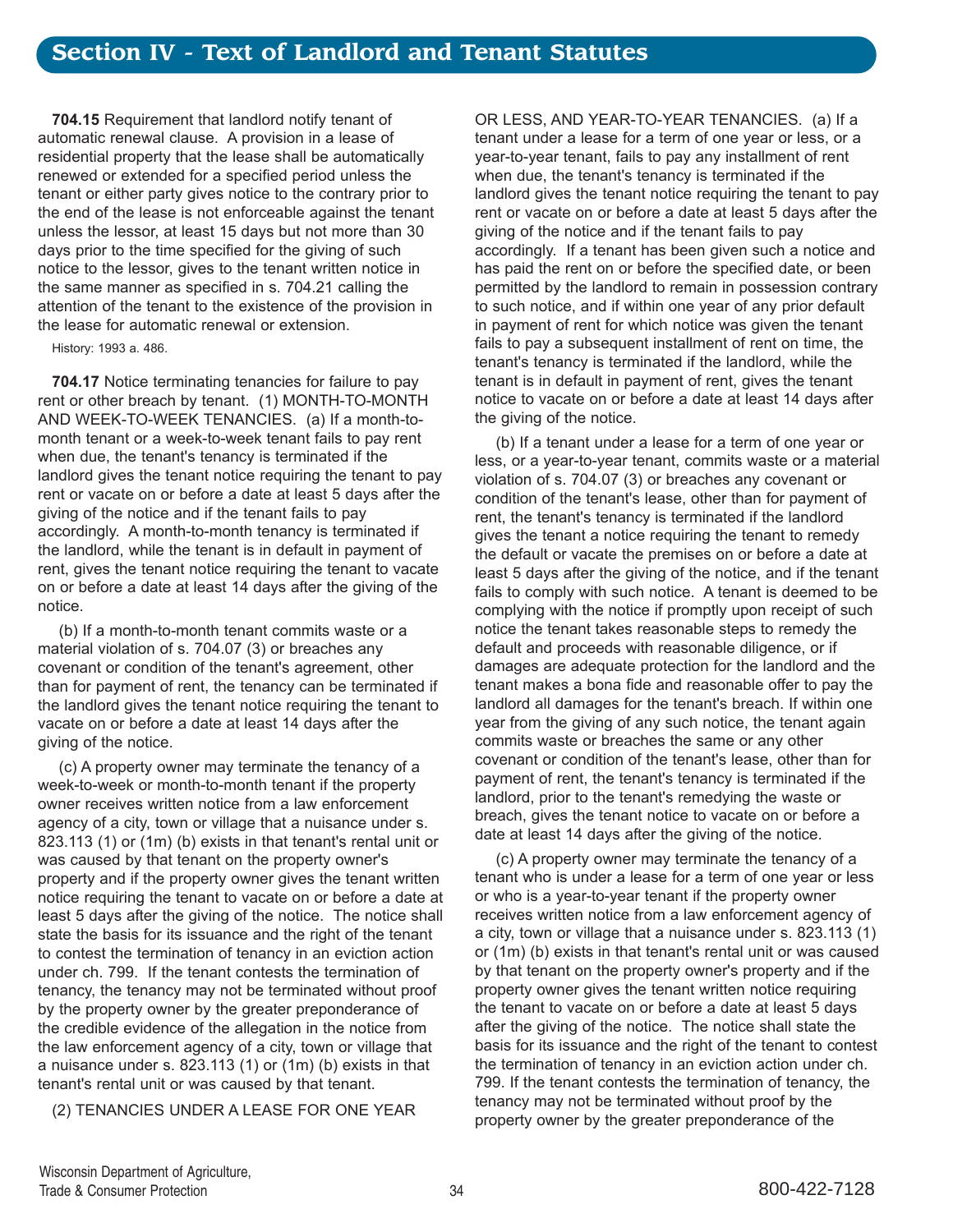credible evidence of the allegation in the notice from the law enforcement agency of a city, town or village that a nuisance under s. 823.113 (1) or (1m) (b) exists in that tenant's rental unit or was caused by that tenant.

(3) LEASE FOR MORE THAN ONE YEAR. (a) If a tenant under a lease for more than one year fails to pay rent when due, or commits waste, or breaches any other covenant or condition of the tenant's lease, the tenancy is terminated if the landlord gives the tenant notice requiring the tenant to pay the rent, repair the waste, or otherwise comply with the lease on or before a date at least 30 days after the giving of the notice, and if the tenant fails to comply with the notice. A tenant is deemed to be complying with the notice if promptly upon receipt of the notice the tenant takes reasonable steps to remedy the default and proceeds with reasonable diligence, or if damages are adequate protection for the landlord and the tenant makes a bona fide and reasonable offer to pay the landlord all damages for the tenant's breach; but in case of failure to pay rent, all rent due must be paid on or before the date specified in the notice.

(b) A property owner may terminate the tenancy of a tenant who is under a lease for a term of more than one year if the property owner receives written notice from a law enforcement agency of a city, town or village that a nuisance under s. 823.113 (1) or (1m) (b) exists in that tenant's rental unit or was caused by that tenant on the property owner's property and if the property owner gives the tenant written notice to vacate on or before a date at least 5 days after the giving of the notice. The notice shall state the basis for its issuance and the right of the tenant to contest the termination of tenancy in an eviction action under ch. 799. If the tenant contests the termination of tenancy, the tenancy may not be terminated without proof by the property owner by the greater preponderance of the credible evidence of the allegation in the notice from the law enforcement agency of a city, town or village that a nuisance under s. 823.113 (1) or (1m) (b) exists in that tenant's rental unit or was caused by that tenant.

(4) FORM OF NOTICE AND MANNER OF GIVING. Notice must be in writing and given as specified in s. 704.21. If so given, the tenant is not entitled to possession or occupancy of the premises after the date of termination specified in the notice.

(5) CONTRARY PROVISION IN THE LEASE. Provisions in the lease or rental agreement for termination contrary to this section are invalid except in leases for more than one year.

History: 1981 c. 286; 1993 a. 139, 486; 1995 a. 267.

Only a limited number of defenses may be raised in an eviction action, including such defenses as the landlord's title to the premises and whether the eviction was in retaliation for the tenant's reporting housing

violations, but not including those raised by defendants as to violation of federal antitrust and state franchise laws-as well as public policy defenses. Clark Oil & Refining Corp. v. Leistikow, 69 Wis. 2d 226, 230 N.W.2d 736.

Absent notice of termination, the violation of the terms of a lease that required landlord permission for long term guests did not result in the tenants losing their rights to possession of the property. Consequently the tenants' guests were on the premises with the legal possessor's permission and were not trespassers. Johnson v. Blackburn, 220 Wis. 2d 260, 582 N.W.2d 488 (Ct. App. 1998).

**704.19** Notice necessary to terminate periodic tenancies and tenancies at will. (1) SCOPE OF SECTION. The following types of tenancies, however created, are subject to this section:

(a) A periodic tenancy, whether a tenancy from year-toyear, from month-to-month, or for any other periodic basis according to which rent is regularly payable; and

(b) A tenancy at will.

(2) REQUIREMENT OF NOTICE. (a) A periodic tenancy or a tenancy at will can be terminated by either the landlord or the tenant only by giving to the other party written notice complying with this section, unless any of the following conditions is met:

1. The parties have agreed expressly upon another method of termination and the parties' agreement is established by clear and convincing proof.

2. Termination has been effected by a surrender of the premises.

3. Subsection (6) applies.

(b) A periodic tenancy can be terminated by notice under this section only at the end of a rental period. In the case of a tenancy from year-to-year the end of the rental period is the end of the rental year even though rent is payable on a more frequent basis. Nothing in this section prevents termination of a tenancy for nonpayment of rent or breach of any other condition of the tenancy, as provided in s. 704.17.

(3) LENGTH OF NOTICE. At least 28 days' notice must be given except in the following cases: If rent is payable on a basis less than monthly, notice at least equal to the rent-paying period is sufficient; all agricultural tenancies from year-to-year require at least 90 days' notice.

(4) CONTENTS OF NOTICE. Notice must be in writing, formal or informal, and substantially inform the other party to the landlord-tenant relation of the intent to terminate the tenancy and the date of termination. A notice is not invalid because of errors in the notice which do not mislead, including omission of the name of one of several landlords or tenants.

(5) EFFECT OF INACCURATE TERMINATION DATE IN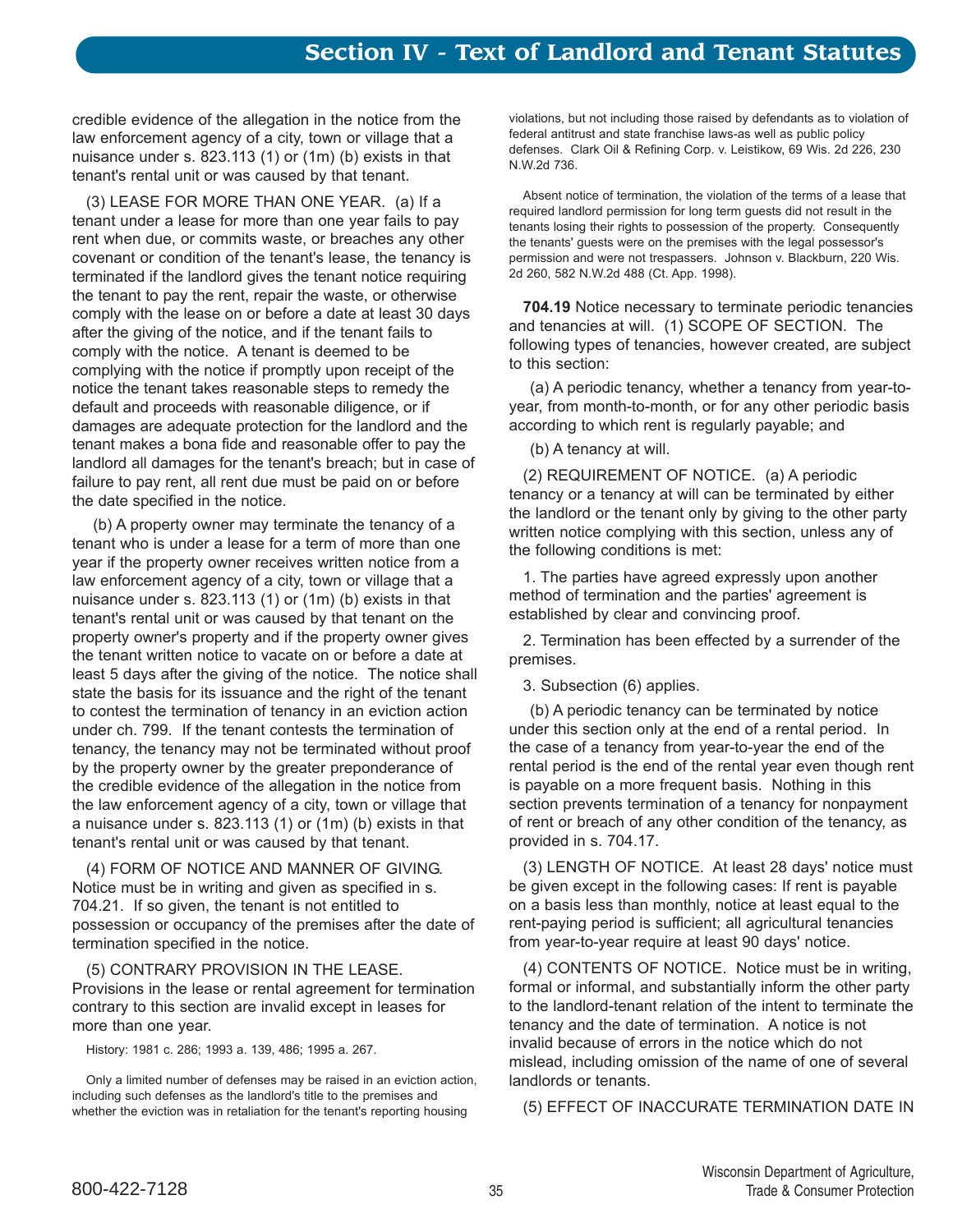NOTICE. If a notice provides that a periodic tenancy is to terminate on the first day of a succeeding rental period rather than the last day of a rental period, and the notice was given in sufficient time to terminate the tenancy at the end of the rental period, the notice is valid; if the notice was given by the tenant, the landlord may require the tenant to remove on the last day of the rental period, but if the notice was given by the landlord the tenant may remove on the last day specified in the notice. If a notice specified any other inaccurate termination date, because it does not allow the length of time required under sub. (3) or because it does not correspond to the end of a rental period in the case of a periodic tenancy, the notice is valid but not effective until the first date which could have been properly specified in such notice subsequent to the date specified in the notice, but the party to whom the notice is given may elect to treat the date specified in the notice as the legally effective date. If a notice by a tenant fails to specify any termination date, the notice is valid but not effective until the first date which could have been properly specified in such notice as of the date the notice is given.

(6) TENANT MOVING OUT WITHOUT NOTICE. If any periodic tenant vacates the premises without notice to the landlord and fails to pay rent when due for any period, such tenancy is terminated as of the first date on which it would have terminated had the landlord been given proper notice on the day the landlord learns of the removal.

(7) WHEN NOTICE GIVEN. Notice is given on the day specified below, which is counted as the first day of the notice period:

(a) The day of giving or leaving under s. 704.21 (1) (a) and  $(2)$   $(a)$  and  $(b)$ ;

(b) The day of leaving or affixing a copy or the date of mailing, whichever is later, under s. 704.21 (1) (b) and (c);

(c) The 2nd day after the day of mailing if the mail is addressed to a point within the state, and the 5th day after the day of mailing in all other cases, under s. 704.21 (1) (d) and (2) (c);

(d) The day of service under s.  $704.21$  (1) (e) and (2) (d).

(e) The day of actual receipt by the other party under s. 704.21 (5).

(8) EFFECT OF NOTICE. If a notice is given as required by this section, the tenant is not entitled to possession or occupancy of the premises after the date of termination as specified in the notice.

History: 1993 a. 486; 1995 a. 225.

A landlord cannot evict a tenant solely because the tenant has reported building code violations. Dickhut v. Norton, 45 Wis. 2d 389, 173 N.W.2d 297.

Retaliatory eviction as a defense. 54 MLR 239.

Landlords' liability for defective premises: caveat lessee, negligence, or strict liability? Love, 1975 WLR 19.

**704.21** Manner of giving notice. (1) NOTICE BY LANDLORD. Notice by the landlord or a person in the landlord's behalf must be given under this chapter by one of the following methods:

(a) By giving a copy of the notice personally to the tenant or by leaving a copy at the tenant's usual place of abode in the presence of some competent member of the tenant's family at least 14 years of age, who is informed of the contents of the notice;

(b) By leaving a copy with any competent person apparently in charge of the rented premises or occupying the premises or a part thereof, and by mailing a copy by regular or other mail to the tenant's last-known address;

(c) If notice cannot be given under par. (a) or (b) with reasonable diligence, by affixing a copy of the notice in a conspicuous place on the rented premises where it can be conveniently read and by mailing a copy by regular or other mail to the tenant's last-known address;

(d) By mailing a copy of the notice by registered or certified mail to the tenant at the tenant's last-known address;

(e) By serving the tenant as prescribed in s. 801.11 for the service of a summons.

(2) NOTICE BY TENANT. Notice by the tenant or a person in the tenant's behalf must be given under this chapter by one of the following methods:

(a) By giving a copy of the notice personally to the landlord or to any person who has been receiving rent or managing the property as the landlord's agent, or by leaving a copy at the landlord's usual place of abode in the presence of some competent member of the landlord's family at least 14 years of age, who is informed of the contents of the notice;

(b) By giving a copy of the notice personally to a competent person apparently in charge of the landlord's regular place of business or the place where the rent is payable;

(c) By mailing a copy by registered or certified mail to the landlord at the landlord's last-known address or to the person who has been receiving rent or managing the property as the landlord's agent at that person's lastknown address;

(d) By serving the landlord as prescribed in s. 801.11 for the service of a summons.

(3) CORPORATION OR PARTNERSHIP. If notice is to be given to a corporation notice may be given by any method provided in sub. (1) or (2) except that notice under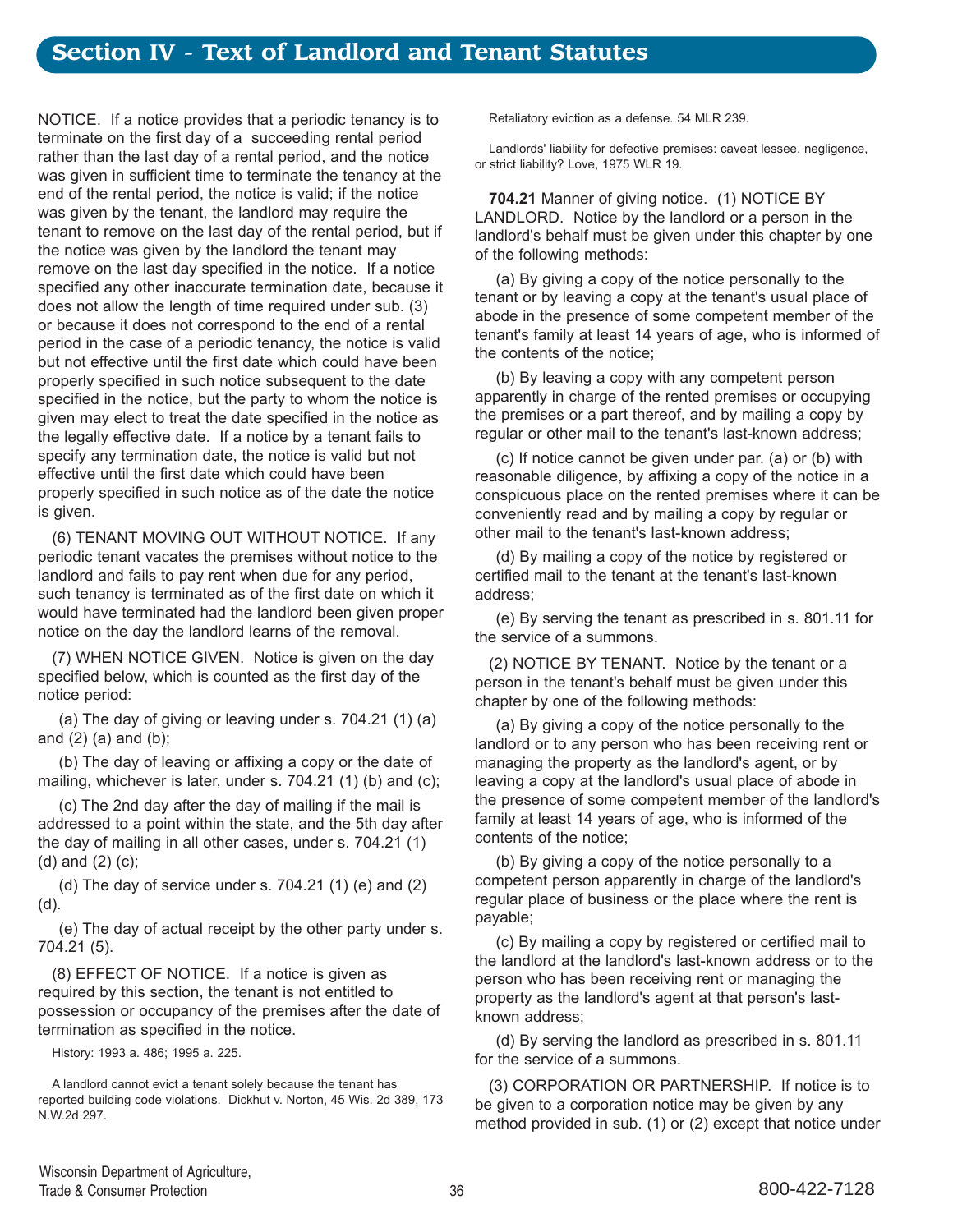sub. (1) (a) or (2) (a) may be given only to an officer, director, registered agent or managing agent, or left with an employe in the office of such officer or agent during regular business hours. If notice is to be given to a partnership, notice may be given by any method in sub.  $(1)$  or  $(2)$  except that notice under sub.  $(1)$   $(a)$  or  $(2)$   $(a)$ may be given only to a general partner or managing agent of the partnership, or left with an employe in the office of such partner or agent during regular business hours, or left at the usual place of abode of a general partner in the presence of some competent member of the general partner's family at least 14 years of age, who is informed of the contents of the notice.

(4) NOTICE TO ONE OF SEVERAL PARTIES. If there are 2 or more landlords or 2 or more cotenants of the same premises, notice given to one is deemed to be given to the others also.

(5) EFFECT OF ACTUAL RECEIPT OF NOTICE. If notice is not properly given by one of the methods specified in this section, but is actually received by the other party, the notice is deemed to be properly given; but the burden is upon the party alleging actual receipt to prove the fact by clear and convincing evidence.

History: Sup. Ct. Order, 67 Wis. 2d 585, 777 (1975); 1993 a. 486.

**704.22** Service of process in residential tenancy on nonresident party. (1) A party to a residential tenancy in this state who is not a resident of this state shall designate an agent to accept service of process in this state for an action involving the tenancy. The agent shall be a resident of this state or a corporation authorized to do business in this state. If a party is a corporation, the agent is the corporation's registered agent.

(2) Designation of an agent under sub. (1) shall be in writing and filed with the department of financial institutions.

History: 1981 c. 300; 1995 a. 27.

**704.23** Removal of tenant on termination of tenancy. If a tenant remains in possession without consent of the tenant's landlord after termination of the tenant's tenancy, the landlord may in every case proceed in any manner permitted by law to remove the tenant and recover damages for such holding over.

History: 1993 a. 486.

**704.25** Effect of holding over after expiration of lease; removal of tenant. (1) REMOVAL AND RECOVERY OF DAMAGES. If a tenant holds over after expiration of a lease, the landlord may in every case proceed in any manner permitted by law to remove the tenant and recover damages for such holding over.

(2) CREATION OF PERIODIC TENANCY BY HOLDING OVER. (a) Nonresidential leases for a year or longer. If premises are leased for a year or longer primarily for other than private residential purposes, and the tenant holds over after expiration of the lease, the landlord may elect to hold the tenant on a year-to-year basis.

(b) All other leases. If premises are leased for less than a year for any use, or if leased for any period primarily for private residential purposes, and the tenant holds over after expiration of the lease, the landlord may elect to hold the tenant on a month-to-month basis; but if such lease provides for a weekly or daily rent, the landlord may hold the tenant only on the periodic basis on which rent is computed.

(c) When election takes place. Acceptance of rent for any period after expiration of a lease or other conduct manifesting the landlord's intent to allow the tenant to remain in possession after the expiration date constitutes an election by the landlord under this section unless the landlord has already commenced proceedings to remove the tenant.

(3) TERMS OF TENANCY CREATED BY HOLDING OVER. A periodic tenancy arising under this section is upon the same terms and conditions as those of the original lease except that any right of the tenant to renew or extend the lease, or to purchase the premises, or any restriction on the power of the landlord to sell without first offering to sell the premises to the tenant, does not carry over to such a tenancy.

(4) EFFECT OF CONTRARY AGREEMENT. This section governs except as the parties agree otherwise either by the terms of the lease itself or by an agreement at any subsequent time.

(5) HOLDOVER BY ASSIGNEE OR SUBTENANT. If an assignee or subtenant hold over after the expiration of the lease, the landlord may either elect to:

(a) Hold the assignee or subtenant or, if he or she participated in the holding over, the original tenant as a periodic tenant under sub. (2); or

(b) Remove any person in possession and recover damages from the assignee or subtenant or, if the landlord has not been accepting rent directly from the assignee or subtenant, from the original tenant.

(6) NOTICE TERMINATING A TENANCY CREATED BY HOLDING OVER. Any tenancy created pursuant to this section is terminable under s. 704.19.

History: 1983 a. 36.

**704.27** Damages for failure of tenant to vacate at end of lease or after notice. If a tenant remains in possession without consent of the tenant's landlord after expiration of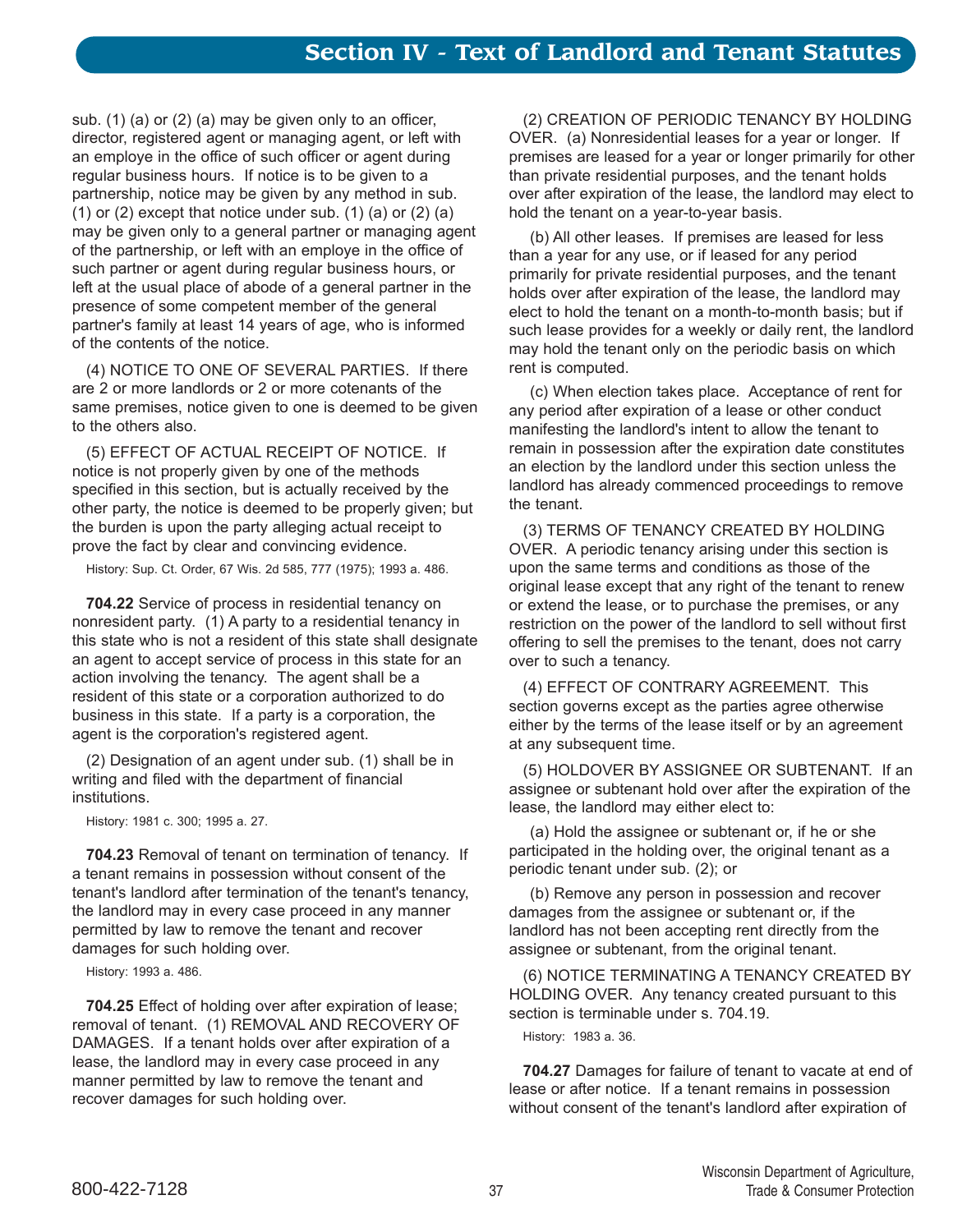a lease or termination of a tenancy by notice given by either the landlord or the tenant, or after termination by valid agreement of the parties, the landlord may recover from the tenant damages suffered by the landlord because of the failure of the tenant to vacate within the time required. In absence of proof of greater damages, the landlord may recover as minimum damages twice the rental value apportioned on a daily basis for the time the tenant remains in possession. As used in this section, rental value means the amount for which the premises might reasonably have been rented, but not less than the amount actually paid or payable by the tenant for the prior rental period, and includes the money equivalent of any obligations undertaken by the tenant as part of the rental agreement, such as payment of taxes, insurance and repairs.

History: 1993 a. 486.

This section requires a minimum award of double rent where greater damages have not been proved. Vincenti v. Stewart, 107 Wis. 2d 651, 321 N.W.2d 340 (Ct. App. 1982).

"Rental value" includes only those obligations tenant is required to pay during holdover period regardless of whether or not tenant uses premises. Univest Corp. v. General Split Corp. 148 Wis. 2d 29, 435 N.W.2d 234 (1989).

**704.29** Recovery of rent and damages by landlord; mitigation. (1) Scope of section. If a tenant unjustifiably removes from the premises prior to the effective date for termination of the tenant's tenancy and defaults in payment of rent, or if the tenant is removed for failure to pay rent or any other breach of a lease, the landlord can recover rent and damages except amounts which the landlord could mitigate in accordance with this section, unless the landlord has expressly agreed to accept a surrender of the premises and end the tenant's liability. Except as the context may indicate otherwise, this section applies to the liability of a tenant under a lease, a periodic tenant, or an assignee of either.

(2) MEASURE OF RECOVERY. In any claim against a tenant for rent and damages, or for either, the amount of recovery is reduced by the net rent obtainable by reasonable efforts to rerent the premises. Reasonable efforts mean those steps which the landlord would have taken to rent the premises if they had been vacated in due course, provided that such steps are in accordance with local rental practice for similar properties. In the absence of proof that greater net rent is obtainable by reasonable efforts to rerent the premises, the tenant is credited with rent actually received under a rerental agreement minus expenses incurred as a reasonable incident of acts under sub. (4), including a fair proportion of any cost of remodeling or other capital improvements. In any case the landlord can recover, in addition to rent and other

elements of damage, all reasonable expenses of listing and advertising incurred in rerenting and attempting to rerent (except as taken into account in computing the net rent under the preceding sentence). If the landlord has used the premises as part of reasonable efforts to rerent, under sub. (4) (c), the tenant is credited with the reasonable value of the use of the premises, which is presumed to be equal to the rent recoverable from the defendant unless the landlord proves otherwise. If the landlord has other similar premises for rent and receives an offer from a prospective tenant not obtained by the defendant, it is reasonable for the landlord to rent the other premises for the landlord's own account in preference to those vacated by the defaulting tenant.

(3) BURDEN OF PROOF. The landlord must allege and prove that the landlord has made efforts to comply with this section. The tenant has the burden of proving that the efforts of the landlord were not reasonable, that the landlord's refusal of any offer to rent the premises or a part thereof was not reasonable, that any terms and conditions upon which the landlord has in fact rerented were not reasonable, and that any temporary use by the landlord was not part of reasonable efforts to mitigate in accordance with sub. (4) (c); the tenant also has the burden of proving the amount that could have been obtained by reasonable efforts to mitigate by rerenting.

(4) ACTS PRIVILEGED IN MITIGATION OF RENT OR DAMAGES. The following acts by the landlord do not defeat the landlord's right to recover rent and damages and do not constitute an acceptance of surrender of the premises:

(a) Entry, with or without notice, for the purpose of inspecting, preserving, repairing, remodeling and showing the premises;

(b) Rerenting the premises or a part thereof, with or without notice, with rent applied against the damages caused by the original tenant and in reduction of rent accruing under the original lease;

(c) Use of the premises by the landlord until such time as rerenting at a reasonable rent is practical, not to exceed one year, if the landlord gives prompt written notice to the tenant that the landlord is using the premises pursuant to this section and that the landlord will credit the tenant with the reasonable value of the use of the premises to the landlord for such a period;

(d) Any other act which is reasonably subject to interpretation as being in mitigation of rent or damages and which does not unequivocally demonstrate an intent to release the defaulting tenant.

History: 1993 a. 486.

Sale of property constituted acceptance of surrender of premises and termination of lease. First Wis. Trust Co. v. L. Wiemann Co. 93 Wis. 2d 258, 286 N.W.2d 360 (1980).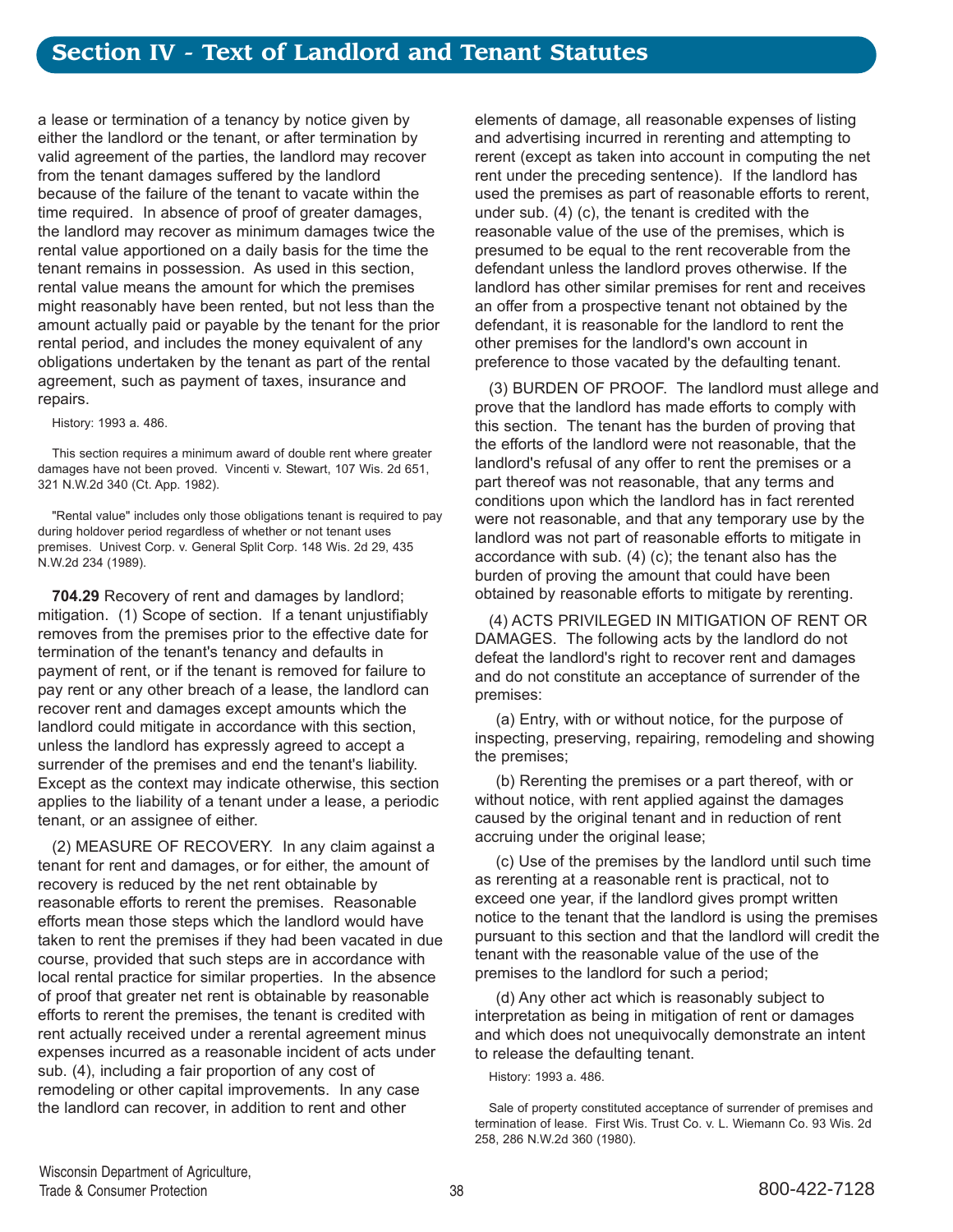Court's retention of jurisdiction to determine damages for rents not yet due is permitted. Mitigation expenses which may be recovered are limited to necessary expenses incurred and does not include compensation for time spent in mitigating damages. Kersten v. H.C. Prange Co. 186 Wis. 2d 49, 520 NW(2d) 99 (Ct. App. 1994).

Landlord has obligation to rerent when tenant breaches lease; specific performance is not proper remedy. Chi-Mil. Corp. v. W. T. Grant Co. 422 F. Supp. 46.

**704.31** Remedy on default in long terms; improvements. (1) If there is a default in the conditions in any lease or a breach of the covenants thereof and such lease provides for a term of 30 years or more and requires the tenant to erect or construct improvements or buildings upon the land demised at the tenant's own cost and exceeding in value the sum of \$50,000, and such improvements have been made and the landlord desires to terminate the lease and recover possession of the property described therein freed from all liens, claims or demands of such lessee, the landlord may, in case of any breach or default, commence an action against the tenant and all persons claiming under the tenant to recover the possession of the premises leased and proceed in all respects as if the action was brought under the statute to foreclose a mortgage upon real estate, except that no sale of the premises shall be ordered.

(2) The judgment shall determine the breach or default complained of, fix the amount due the landlord at such time, and state the several amounts to become due within one year from the entry thereof, and provide that unless the amount adjudged to be due from the tenant, with interest thereon as provided in the lease or by law, shall be paid to the landlord within one year from the entry thereof and the tenant shall, within such period, fully comply with the judgment requiring the tenant to make good any default in the conditions of the lease, that the tenant and those claiming under the tenant shall be forever barred and foreclosed of any title or interest in the premises described in the lease and that in default of payment thereof within one year from the entry of the judgment the tenant shall be personally liable for the amount thereof. During the one-year period ensuing the date of the entry of the judgment the possession of the demised premises shall remain in the tenant and the tenant shall receive the rents, issues and profits thereof; but if the tenant fails to comply with the terms of the judgment and the same is not fully satisfied, and refuses to surrender the possession of the demised premises at the expiration of said year, the landlord shall be entitled to a writ of assistance or execution to be issued and executed as provided by law.

(3) This section does not apply to a lease to which a local professional baseball park district created under subch. III of ch. 229 is a party.

History: 1993 a. 486; 1995 a. 56.

**704.40** Remedies available when tenancy dependent upon life of another terminates. (1) Any person occupying premises as tenant of the owner of a life estate or any person owning an estate for the life of another, upon cessation of the measuring life, is liable to the owner of the reversion or remainder for the reasonable rental value of the premises for any period the occupant remains in possession after termination of the life estate. Rental value as used in this section has the same meaning as rental value defined in s. 704.27.

(2) The owner of the reversion or remainder can remove the occupant in any lawful manner including eviction proceedings under ch. 799 as follows:

(a) If the occupant has no lease for a term, upon terminating the occupant's tenancy by giving notice as provided in s. 704.19;

(b) If the occupant is in possession under a lease for a term, upon termination of the lease or one year after written notice to the occupant given in the manner provided by s. 704.21 whichever occurs first, except that a farm tenancy can be terminated only at the end of a rental year.

(3) The occupant must promptly after written demand give information as to the nature of the occupant's possession. If the occupant fails to do so, the reversioner or remainderman may treat the occupant as a tenant from month-to-month.

History: 1979 c. 32 s. 92 (16); 1993 a. 486.

**704.45** Retaliatory conduct in residential tenancies prohibited. (1) Except as provided in sub. (2), a landlord in a residential tenancy may not increase rent, decrease services, bring an action for possession of the premises, refuse to renew a lease or threaten any of the foregoing, if there is a preponderance of evidence that the action or inaction would not occur but for the landlord's retaliation against the tenant for doing any of the following:

(a) Making a good faith complaint about a defect in the premises to an elected public official or a local housing code enforcement agency.

(b) Complaining to the landlord about a violation of s. 704.07 or a local housing code applicable to the premises.

(c) Exercising a legal right relating to residential tenancies.

(2) Notwithstanding sub. (1), a landlord may bring an action for possession of the premises if the tenant has not paid rent other than a rent increase prohibited by sub. (1).

(3) This section does not apply to complaints made about defects in the premises caused by the negligence or improper use of the tenant who is affected by the action or inaction.

History: 1981 c. 286.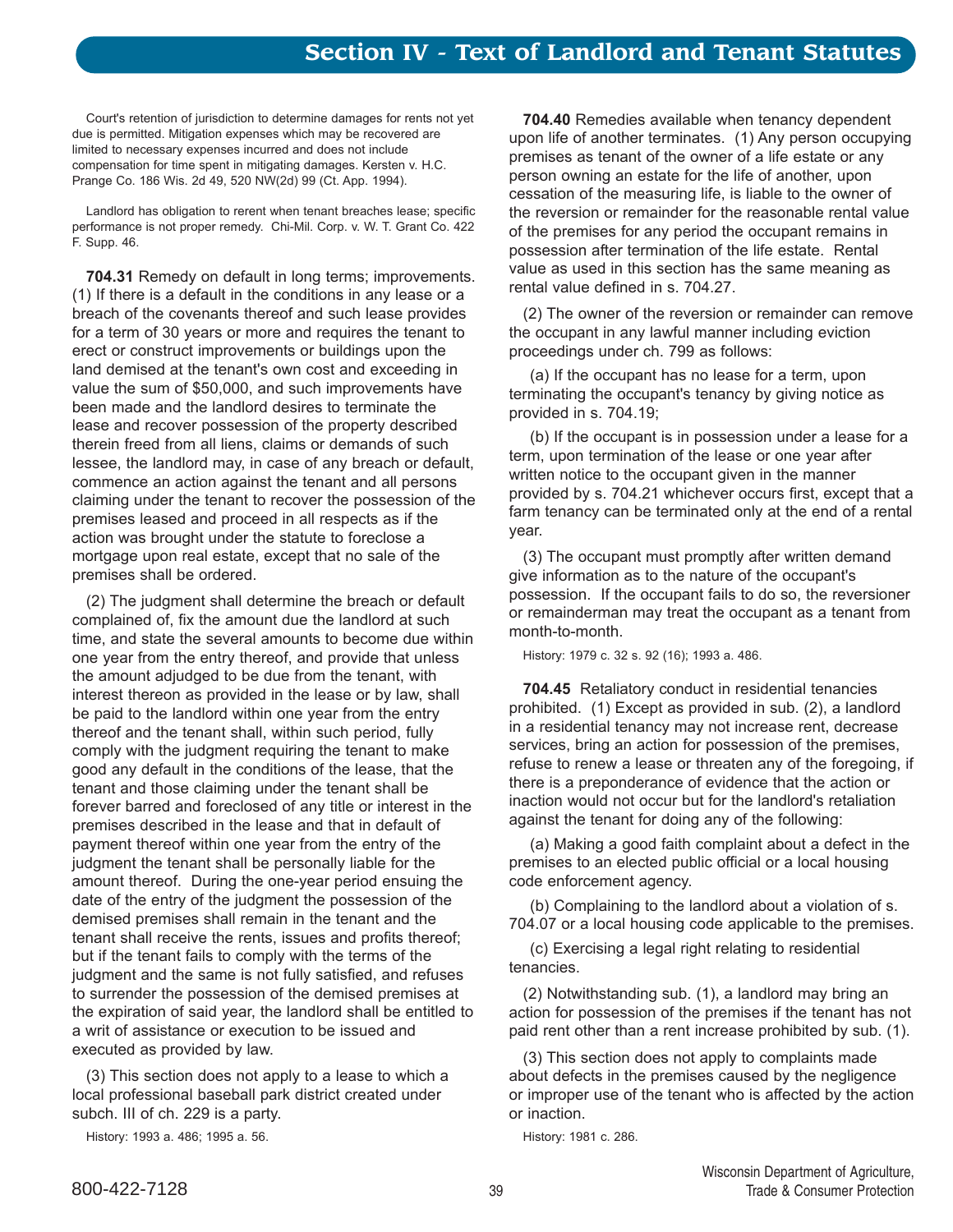**704.90** Self-service storage facilities. (1) DEFINITIONS. In this section:

(a) "Default" means the lessee fails to pay rent or other charges due under a rental agreement for a period of 7 consecutive days after the due date under the rental agreement.

(am) "Last-known address" means the address provided by a lessee to an operator in the most recent rental agreement between the lessee and the operator or the address provided by a lessee to an operator in a written notice of a change of address, whichever address is provided later.

(b) "Leased space" means space located within a selfservice storage facility that a lessee is entitled to use for the storage of personal property on a self-service basis pursuant to a rental agreement and that is not rented or provided to the lessee in conjunction with property for residential use by the lessee.

(c) "Lessee" means a person entitled to the use of a leased space, to the exclusion of others, under a rental agreement, or the person's sublessee, successor or assign.

(d) "Operator" means the owner, lessor or sublessor of a self-service storage facility, an agent of any of them or any other person who is authorized by the owner, lessor or sublessor to manage the self-service storage facility or to receive rent from a lessee under a rental agreement.

(e) "Personal property" means movable property not affixed to land, including goods, wares, merchandise, motor vehicles, watercraft, household items and furnishings.

(f) "Rental agreement" means a lease or agreement between a lessee and an operator that establishes or modifies any provisions concerning the use of a leased space, including who is entitled to the use of the leased space.

(g) "Self-service storage facility" means real property containing leased spaces but does not include a warehouse or other facility if the operator of the warehouse or facility issues a warehouse receipt, bill of lading or other document of title for personal property stored in the leased spaces.

(2) USE OF LEASED SPACE. (a) An operator may not knowingly permit a leased space to be used for residential purposes.

(b) A lessee may not use a leased space for residential purposes.

(2m) Written rental agreement. Every rental agreement shall be in writing and shall contain a provision allowing the lessee to specify the name and last-known address of a person who, in addition to the lessee, the operator is

required to notify under sub. (5) (b) 1.

(3) LIEN AND NOTICE IN RENTAL AGREEMENT. (a) An operator has a lien on all personal property stored in a leased space for rent and other charges related to the personal property, including expenses necessary to the preservation, removal, storage, preparation for sale and sale of the personal property. The lien attaches as of the first day the personal property is stored in the leased space and is superior to any other lien on or security interest in the personal property except for a statutory lien or a security interest that is perfected by filing prior to the first day the personal property is stored in the leased space, a security interest in a vehicle perfected under ch. 342 or a security interest in a boat perfected under ch. 30.

(b) A rental agreement shall state in boldface type that the operator has a lien on personal property stored in a leased space and that the operator may satisfy the lien by selling the personal property, as provided in this section, if the lessee defaults or fails to pay rent for the storage of personal property abandoned after the termination of the rental agreement.

(4) CARE AND CUSTODY. Except as provided in the rental agreement and in this section, a lessee has exclusive care, custody and control of personal property stored in the lessee's leased space.

(4g) DEFAULT OR FAILURE TO PAY AFTER TERMINATION. A lessee who defaults or fails to pay rent for the storage of personal property abandoned after the termination of the rental agreement is subject to the procedures and remedies in subs. (4r) to (9) and (12).

(4r) DENIAL OF ACCESS; REMOVAL AND STORAGE.

(a) If a lessee defaults, an operator may deny the lessee access to the personal property until the lessee redeems the personal property under sub. (5) (a).

(b) After the termination, by expiration or otherwise, of a rental agreement for the use of a leased space by a lessee, an operator may remove personal property remaining in the leased space and store the personal property at another site within or outside the self-service storage facility or the operator may continue to store the personal property in the leased space, and the operator may deny the former lessee access to the personal property until the lessee redeems the personal property under sub. (5) (a). The operator may charge a reasonable rent for storage of the personal property, whether at another site or in the leased space. A former lessee who fails to pay the rent is subject to all procedures and remedies set forth in this section for default.

(5) REDEMPTION AND NOTICE OF OPPORTUNITY TO REDEEM. (a) At any time prior to sale under sub. (6),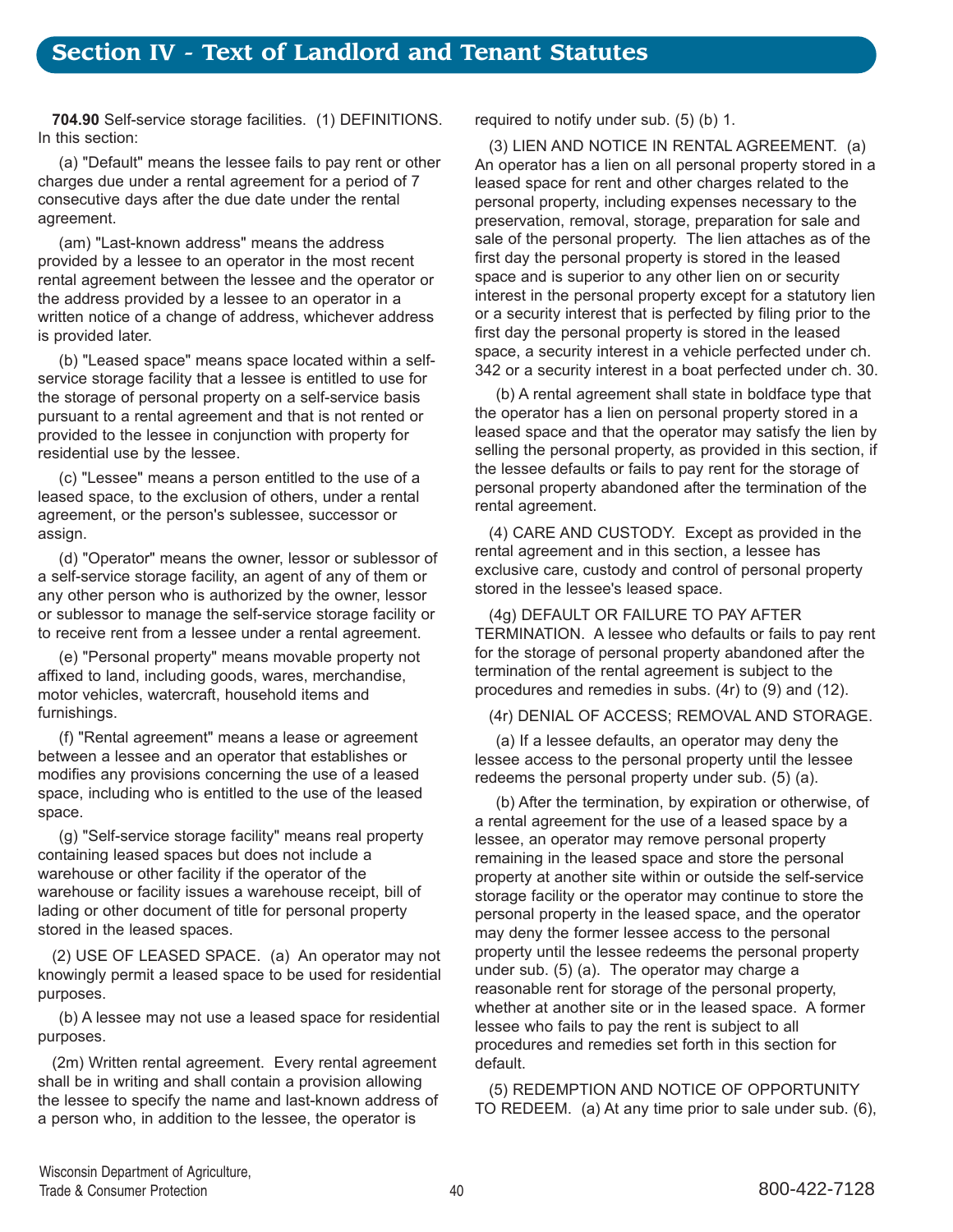# **Section IV - Text of Landlord and Tenant Statutes**

a lessee may redeem personal property by paying the operator any rent and other charges due. Upon receipt of such payment, the operator shall return the personal property, and thereafter the operator shall have no liability to any person with respect to such personal property.

(b) An operator may not sell personal property under sub. (6) unless the operator first delivers the following 2 notices:

1. A first notice sent by regular mail to the last-known address of the lessee and the person, if any, specified in the rental agreement under sub. (2m) containing all of the following:

a. Notification that the lessee is in default or has failed to pay rent for the storage of personal property abandoned after the termination of the rental agreement or both.

b. A brief and general description of the personal property subject to the lien that is reasonably adequate to permit the lessee to identify it, except that any container including, but not limited to, a trunk, valise or box that is locked, fastened, sealed or tied in a manner which deters immediate access to its contents may be described as such without describing its contents.

c. A notice of denial of access to the personal property if such denial is permitted under the terms of the rental agreement or under sub. (4r).

d. The name, street address and telephone number of the operator whom the lessee may contact to redeem the personal property by paying the rent and other charges due.

2. A 2nd notice sent by certified mail to the last-known address of the lessee containing all of the following:

a. A statement that the operator has a lien on personal property stored in a leased space.

ag. A brief and general description of the personal property subject to the lien that is reasonably adequate to permit the lessee to identify it, except that any container including, but not limited to, a trunk, valise or box that is locked, fastened, sealed or tied in a manner which deters immediate access to its contents may be described as such without describing its contents.

am. A notice of denial of access to the personal property if such denial is permitted under the terms of the rental agreement or under sub. (4r).

b. An itemized statement of the operator's claim for rent and other charges due as of the date of the notice and of additional rent and other charges that will become due prior to sale and the dates when they will become due.

c. A demand for payment of the rent and other charges due within a time period not sooner than 14 days after the date of the notice.

d. A statement that unless the rent and other charges are paid within the time period under subd. 2. c., the personal property will be sold, a specification of the date, time and place of sale and a statement that if the property is sold the operator shall apply the proceeds of the sale first to satisfy the lien and shall report and deliver any balance to the state treasurer as provided under ch. 177.

e. The name, street address and telephone number of the operator whom the lessee may contact to redeem the personal property by paying the rent and other charges due.

(6) SALE, NOTICE OF SALE AND PROCEEDS OF SALE. (a) After the expiration of the time period given in the 2nd notice under sub. (5) (b) 2. c., an operator may sell personal property that was stored in a lessee's leased space to satisfy the lien under sub. (3) (a) in the manner set forth in pars. (b) and (c) if all of the following conditions are met:

2. The operator has complied with the notice requirements under sub. (5) (b).

3. The lessee has failed to redeem the personal property under sub. (5) (a) within the time period specified in the notice under sub. (5) (b) 2. c.

4. An advertisement of the sale is published once a week for 2 consecutive weeks in a newspaper of general circulation where the self-service storage facility is located.

5. The advertisement under subd. 4. contains all of the following:

a. A brief and general description of the personal property reasonably adequate to permit its identification, as provided in the notices under sub. (5) (b).

b. The address of the self-service storage facility, the number, if any, of the space where the personal property is located and the name of the lessee.

6. The sale takes place not sooner than 15 days after the first publication under subd. 4.

7. The sale is conducted in a commercially reasonable manner and conforms to the terms of the notices under sub. (5) (b).

8. The sale is held at the self-service storage facility or at the nearest suitable place to the place where the personal property is stored.

(b) The operator shall apply the proceeds of the sale first to satisfy the lien under sub. (3) (a). The operator shall report and deliver any balance to the state treasurer as provided under ch. 177.

(c) A purchaser in good faith of personal property sold takes the personal property free and clear of any rights of any person against whom the lien under sub. (3) (a) was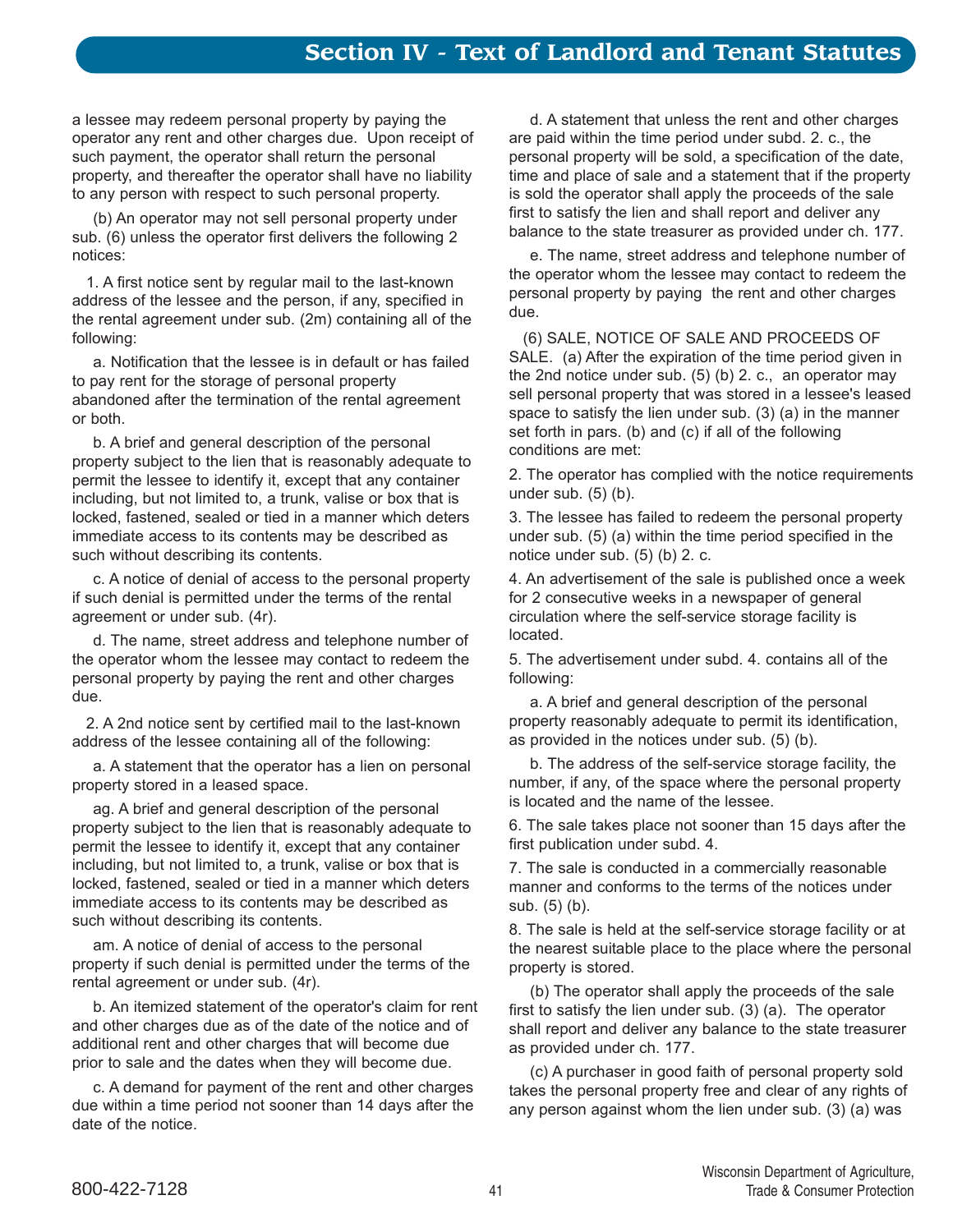# **Section IV - Text of Landlord and Tenant Statutes**

valid and any rights of any other lienholder, regardless of any noncompliance with the requirements of this section by any person.

(7) NOTICE; PRESUMPTION OF DELIVERY. Notice by mailing under sub. (5) (b) is presumed delivered if deposited with the U.S. postal service, properly addressed to the last-known address of the lessee or person specified in the rental agreement under sub. (2m) with postage prepaid.

(8) SUPPLEMENTAL NATURE OF SECTION. This section does not impair or affect in any way the right of parties to create liens by special contract or agreement, nor does it impair or affect any lien not arising under this section, whether the other lien is statutory or of any other nature.

(9) RULES. The department of agriculture, trade and consumer protection may promulgate rules necessary to carry out the purposes of this section.

(10) PENALTIES. (a) Except as provided in par. (b), any person who violates this section or any rule promulgated under this section may be required to forfeit not more than \$1,000 for the first offense and may be required to forfeit not more than \$3,000 for the 2nd or any later offense within a year. Each day of continued violation constitutes a separate offense. The period shall be measured by using the dates of the offenses which resulted in convictions.

(b) Paragraph (a) does not apply to a lessee who violates sub. (4g) or (4r) (b) because he or she defaults or fails to pay rent for the storage of personal property abandoned after the termination of the rental agreement.

(c) Forfeitures under par. (a) shall be enforced by action on behalf of the state by the department of justice or by the district attorney of the county where the violation occurs.

(11) DUTIES OF THE DEPARTMENT OF AGRICULTURE, TRADE AND CONSUMER PROTECTION. (a) Except as provided in par. (c), the department of agriculture, trade and consumer protection shall investigate alleged violations of this section and rules promulgated under sub. (9). To facilitate its investigations, the department may subpoena persons and records and may enforce compliance with the subpoenas as provided in s. 885.12.

(b) Except as provided in par. (a), the department may, on behalf of the state, bring an action for temporary or permanent injunctive or other relief in any court of competent jurisdiction for any violation of this section or any rule promulgated under sub. (9).

(c) This subsection does not apply to a lessee who violates sub. (4g) or (4r) (b) because he or she defaults or fails to pay rent for the storage of personal property abandoned after the termination of the rental agreement.

(12) RIGHT TO ACTION FOR VIOLATION. In addition to the remedies otherwise provided by law, any person injured by a violation of this section or any rule promulgated under sub. (9) may bring a civil action to recover damages together with costs, disbursements and reasonable attorney fees, notwithstanding s. 814.04 (1), and any equitable relief as may be determined by the court.

History: 1987 a. 23; 1991 a. 39; 1995 a. 27.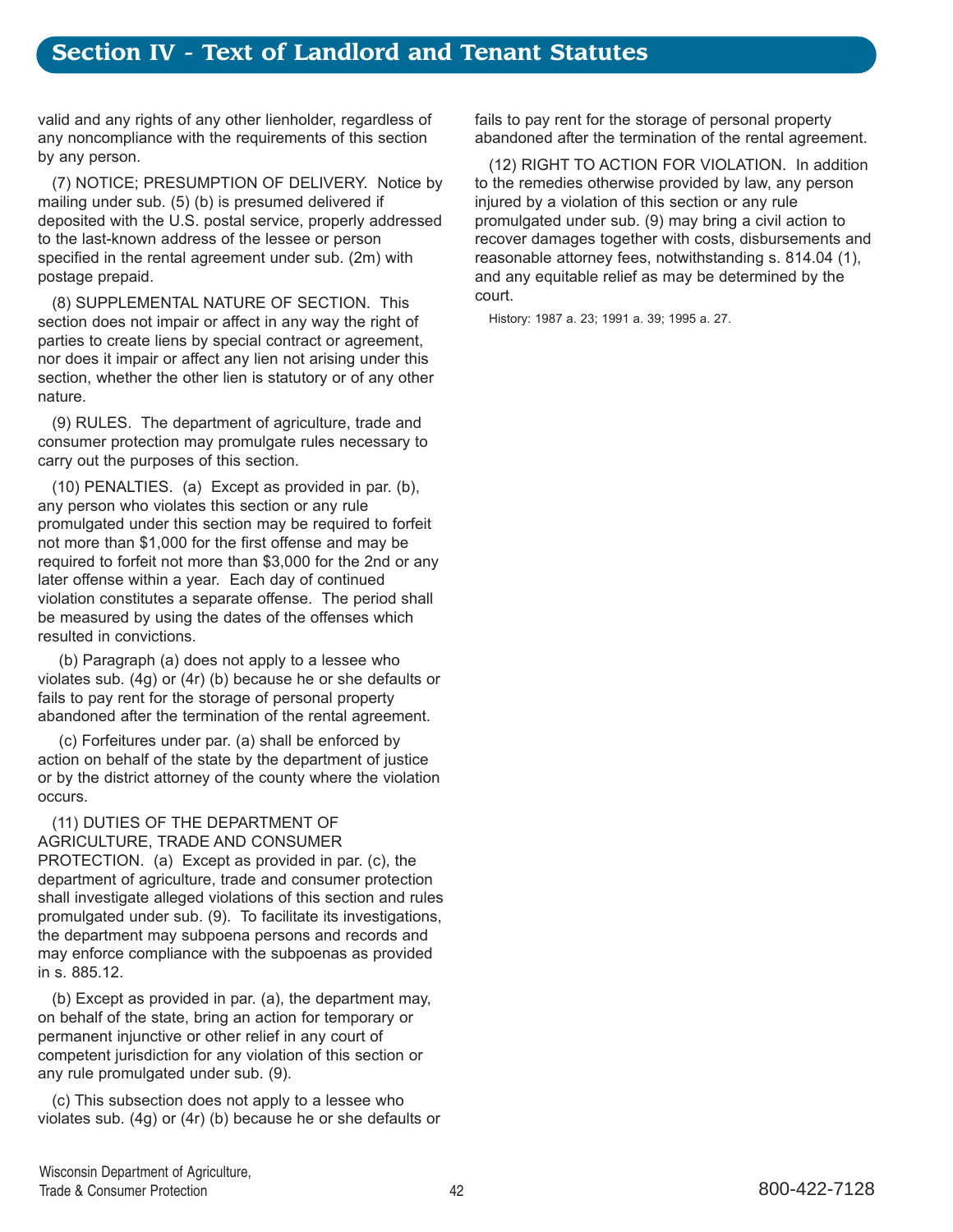#### **Section V: Analysis of Wisconsin Act 317**

#### Wisconsin Legislative Council Staff July 15, 1998

#### Information Memorandum 98-24\*

*Relating to the Removal and Storage of a Tenantís Property Upon Eviction (1997 Wisconsin Act 317)*

This Information Memorandum describes recent changes to the law governing the removal and storage of a tenant's property upon eviction of the tenant set forth in s. 799.45, Stats. These changes were passed into law as 1997 Wisconsin Act 317, which was signed by Governor Tommy G Thompson on June 30, 1998. The Act takes effect on July 15, 1998 The Act originated as 1997 Assembly Bill 872, which was introduced by Representative Grothman and others; cosponsored by Senator Weeden and others.

The provisions of the Act first apply to writs of restitution (i.e., orders of eviction) issued on July 15, 1998.

Copies of 1997 Wisconsin Act 317 may be obtained from the Documents Room, Lower Level, One East Main Street, Madison, Wisconsin 53702; telephone; (608) 266-2400

#### **A. Authority of a landlord to move and store or dispose of property left in the premises by a tenant who has been evicted.**

Under prior law, a landlord was not authorized to remove and store or dispose of any property left in the premises which were the subject of an eviction action by a tenant who had been evicted. Rather, only the sheriff was permitted to remove and store or dispose of such property.

Act 317 provides that in counties *other* than counties with a population of 500,000 or more, that is, in *any county other than Milwaukee County,* if certain conditions are met, the landlord may choose to remove and store or dispose of property found in the premises by a tenant who has been evicted. *Section B* of this Information Memorandum describes the responsibilities of the sheriff if the landlord chooses to remove and store or dispose of property found in the premises. If the landlord does not choose to remove and store or dispose of the property left in the premises, then the sheriff must do so. *Section C* of this Information Memorandum describes the procedures followed by the sheriff when the sheriff removes and stores or disposes of property found in the premises.

Because Act 317 does not apply to Milwaukee County, the procedure for removal and storage of property found in the premises upon eviction in Milwaukee County are unchanged; the sheriff must remove and store or dispose of the property. That procedure is set forth in Section C of this Information Memorandum.

The conditions which must be met in order for a landlord to remove and store or dispose of property found in the premises from which a tenant has been evicted are the following:



.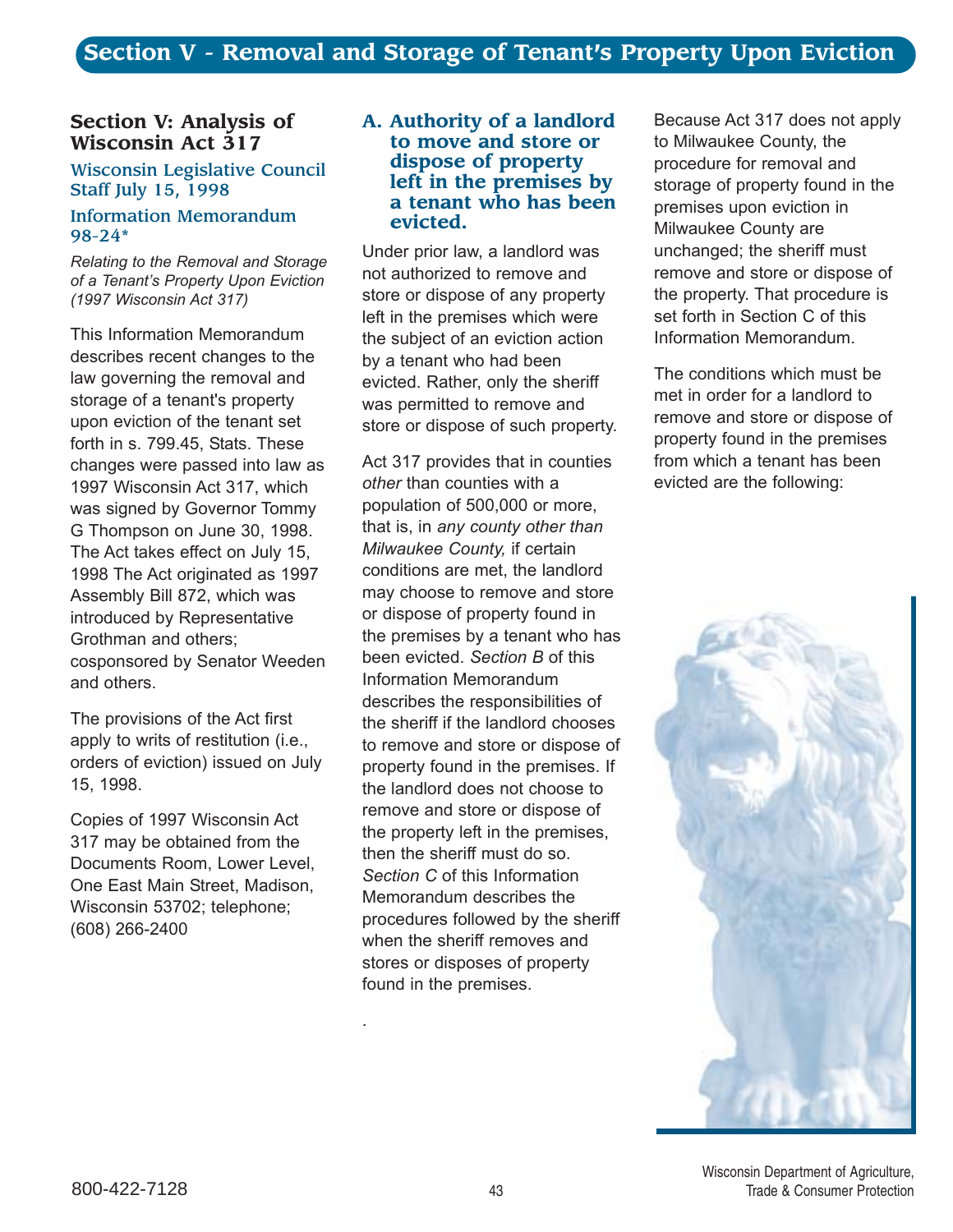1. Notifying the sheriff. The landlord or his or her attorney or agent must notify the sheriff that the landlord or his or her agent will be responsible for the removal and storage or disposal of the property that is found in the premises, and which does not belong to the landlord, when the writ of restitution is delivered to the sheriff. The writ of restitution is the court order issued in an eviction action which requires the sheriff to remove the tenant from the premises.

2. File with the clerk of court.

The landlord or the landlord's attorney or agent must file with the clerk of court that issued the writ of restitution a bond or an insurance policy to pay the departing tenant and indemnify the sheriff for any damages to the property removed fro m the premises that is handled or stored with less than ordinary care.

If the landlord notifies the sheriff that the landlord or his or her agent will remove and store or dispose of property found in the premises, the landlord is not required to provide the sheriff with a deposit for the cost of removal of the property, as is required when the sheriff removes the property.

If the landlord or landlord's agent removes and stores any property left on the premises by a tenant who has been evicted, the landlord or the landlord's agent must do all of the following:

1.Notify the sheriff not later

than the date on which the sheriff executes the writ of restitution of the address of the premises where the former tenant's property will be stored.

2. Notify the sheriff not later than the date on which the sheriff executes the writ of restitution of the name, address and telephone number of the person the former tenant may contract to obtain possession of the property.

3. Exercise ordinary care in removing the property from the premises and in the handling and storage of all property removed from the premises.

4. Have warehouse or other receipts issued with respect to the property stored issued in the name of the former tenant.

5. Obtain a bond or insurance policy to pay the former tenant and indemnify the sheriff

for any damages to the property removed from the premises that is handled or stored with less than ordinary care.

6. Impose charges for the removal and storage of the property removed from the premises that do not exceed the rate determined by the sheriff to be the average rate for such services available in the county.

7. Within three days after the removal of the property, notify the former tenant of the charges imposed for removal and storage of the former tenant's property and of any receipt or other document required for the tenant to obtain possession of the property which has been removed and stored. The Act specifies that this notice must be in writing and must be personally served upon the former tenant or mailed to the former tenant at his or her lastknown address even if that address is the address of the premises from which the former tenant has been evicted.

As set forth in Section B., below, the sheriff may prevent the landlord or his or her agent from removing property from the premises if the landlord or his or her agent; (1) fail to exercise ordinary care in the removal and handling of the property; and (2) fail to comply with items 1., 2., 5. or 6., immediately above.

If, in the exercise of ordinary care, the sheriff determines the property to be removed from the premises is without monetary value, the landlord may deliver the property, or have it delivered, to some appropriate place established for the collection, storage and disposal of refuse. In determining that the property to be removed is without monetary value, the sheriff is not required to search apparently valueless property for hidden or secreted articles of value.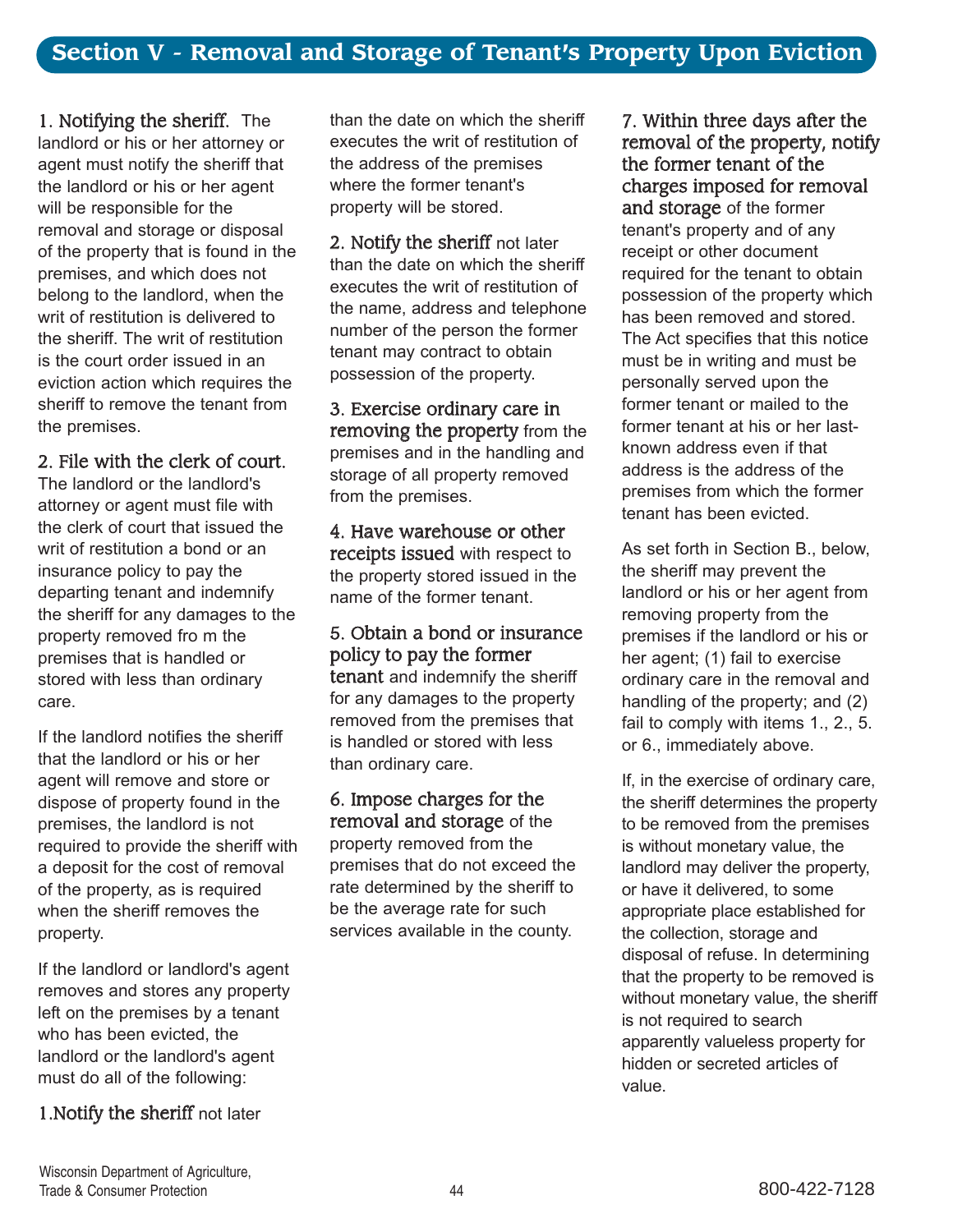If any property has been delivered to a place for collection, storage and disposal of refuse, the sheriff must notify the former tenant of the place to where the goods have been delivered within three days of removal of the goods.

The Act does not require the landlord or his or her agent to store property removed from the premises in any certain place. The Act permits the landlord to store the property in his or her premises. The Act specifies that a landlord who stores property received under a writ of restitution is not required to be licensed as a public warehousekeeper under ch. 99, Stats.

All expenses incurred by the landlord for storage and other like charges after delivery of the property to a place of safekeeping are the responsibility of the former tenant.

#### **B. Responsibilities of the Sheriff if the Landlord Chooses to Remove and Store Property Left on the Premises**

The Act provides that if the landlord chooses to remove and store property left in the premises by a tenant who has been evicted, the sheriff must:

## 1. Assist the landlord or his or her agent in the removal of all personal property found

in the premises which is not the property of the landlord, using such reasonable force as may be necessary.

2. Supervise the removal and handling of property by the landlord or his or her agent.

3. Exercise ordinary care in the removal or supervision of removal, handling and storage of property removed from the premises.



In addition, the sheriff may prevent the landlord or his or her agent from removing property if the landlord or his or her agent fails to exercise ordinary care in the removal and handling of the property. The sheriff may also prevent the landlord or his or her agent from removing property if the landlord or his or her agent fails to do any of the following:

1. Notify the sheriff not later than the date on which the sheriff executes the writ of restitution of the address of the premises where the former tenant's property will be stored.

2. Notify the sheriff not later than the date on which the sheriff executes the writ of restitution of the name, address and telephone number of the person the former tenant may contract to obtain possession of the property.

3. Obtain a bond or insurance policy to pay the former tenant and indemnify the sheriff for any damages to the property removed from the premises that is handled or stored with less than ordinary care.

4. Impose charges for the removal and storage of the property removed from the premises that do not exceed the rate determined by the sheriff to be the average rate for such services available in the county.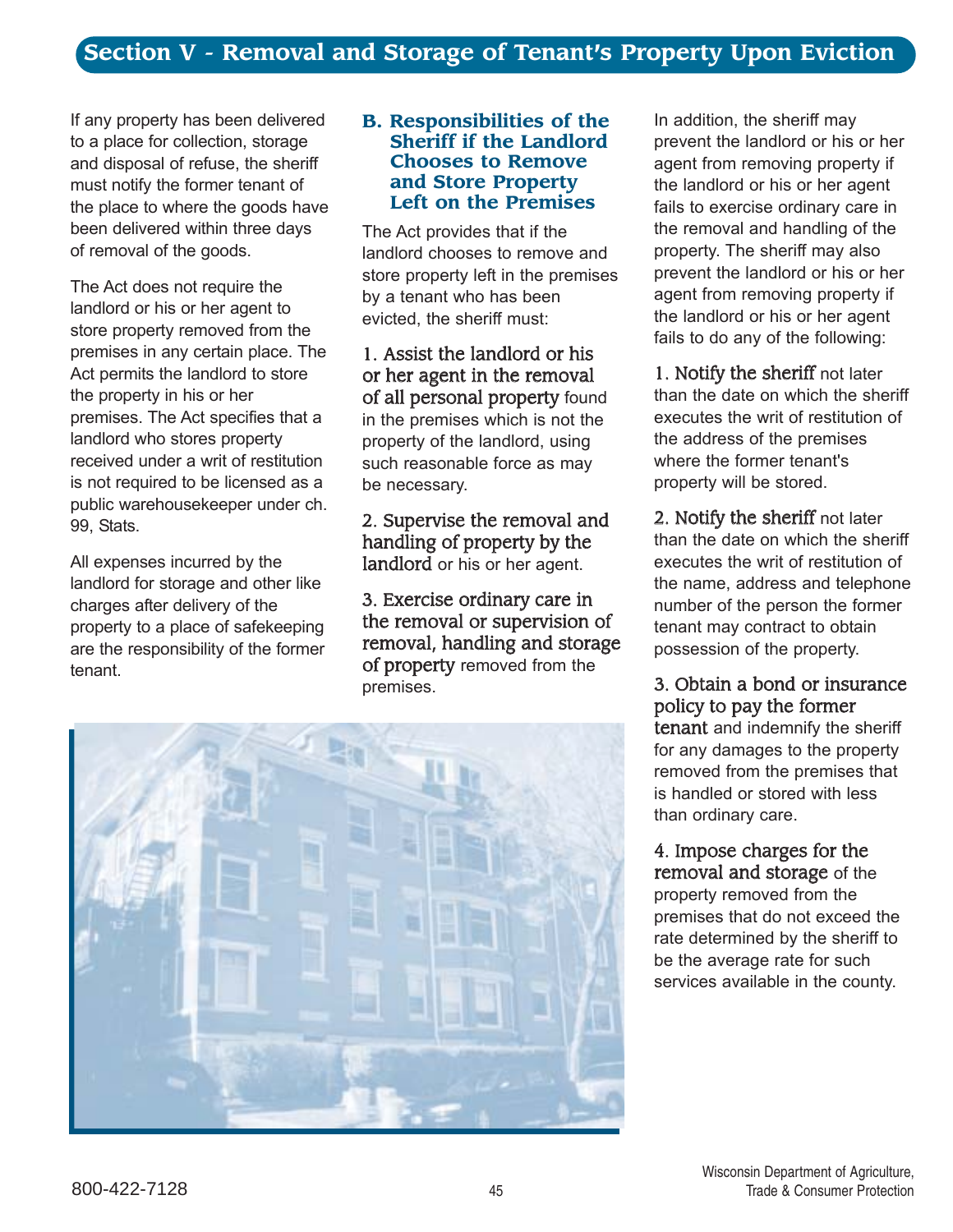#### **C. Procedures Followed by Sheriff in Removing and Storing Property Remaining in Premises Upon Eviction of Tenant**

When a sheriff executes a writ of restitution and the landlord does not notify the sheriff that the landlord or his or her agent will be responsible for the removal and storage or disposal of the property, or if the eviction occurs in Milwaukee County, the sheriff is required to remove any personal property left on the premises by the tenant who has been evicted. The procedures to be followed by the sheriff are set forth below. Act 317 did not amend these procedures; they remain the same as under prior law.

The sheriff is required to take any property removed from the premises which are the subject of an eviction action to a place of safekeeping within the county selected by the sheriff. The sheriff may engage the services of a mover or trucker for these purposes. The sheriff must exercise ordinary care in the removal of the property.

If the sheriff determines, in the exercise of ordinary care, that property which has been left on the premises by the former tenant is without monetary value, the sheriff may deliver or arrange for the delivery of the property to an appropriate place established for the collection, storage and disposal of refuse. In determining



that property which has been left on the premises is without monetary value, the sheriff is not required to search apparently valueless property for hidden or secreted articles of value.

Within three days of the removal of the property, the sheriff must mail to the former tenant a notice stating where the former tenant's property is being kept. The sheriff must provide to the former tenant any receipt or other document required to obtain possession of the property.

All expenses incurred for storage of the property and other similar charges after delivery by the sheriff to a place of safekeeping are the responsibility of the former tenant. However, prior to executing the writ of restitution, the sheriff may require the landlord to deposit a reasonable sum representing the probable cost of removing the property left on the premises by the tenant who is to be evicted. The costs which the sheriff may require the landlord to deposit include an hourly charge for the services of each deputy assigned to inventory the property and all other necessary expenses incurred in executing the writ of restitution and all necessary expenses incurred in taking possession and storing the property.

• This Information Memorandum was prepared by Mary Matthias, Senior Staff Attorney, Legislative Council Staff

Information Memorandum 98-24

Wisconsin Department of Agriculture, Trade & Consumer Protection **800-422-7128** 46 800-422-7128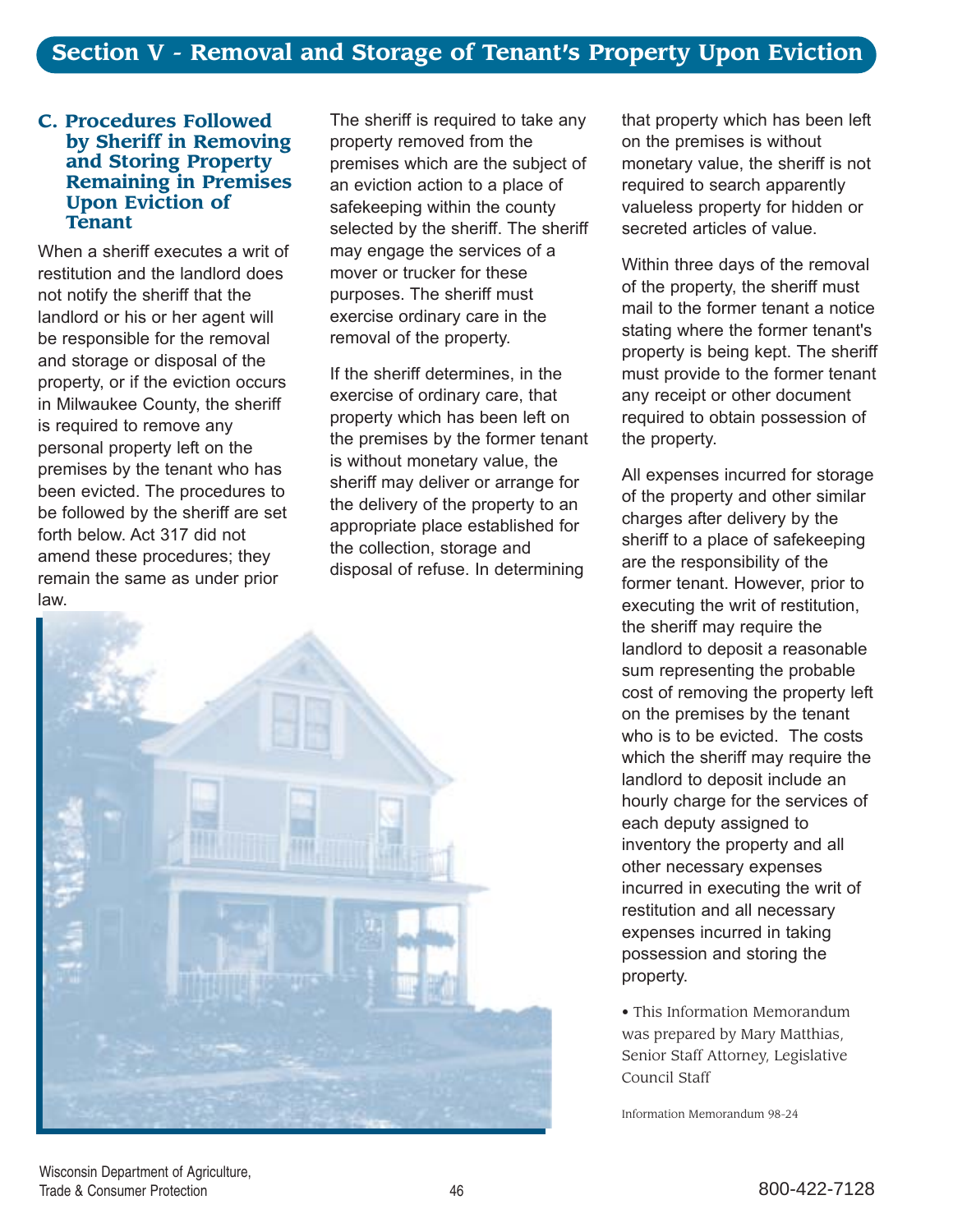# **Section VI: Wisconsin Statutes, Chapter 799 (Sections 799.40 to 799.45)**

*"Evictions" (Wisconsin Statutes, 1997-98)*

**799.40** Eviction actions. (1) WHEN COMMENCED. A civil action of eviction may be commenced by a person entitled to the possession of real property to remove therefrom any person who is not entitled to either the possession or occupancy of such real property.

(2) JOINDER OF OTHER CLAIMS. The plaintiff may join with the claim for restitution of the premises any other claim against the defendant arising out of the defendant's possession or occupancy of the premises.

(3) EXCEPTION. Nothing in this section shall affect ss. 704.09 (4) and 704.19.

(4) STAY OF PROCEEDING. The court shall stay the proceedings in a civil action of eviction if the tenant applies for emergency assistance under s. 49.138. The tenant shall inform the court of the outcome of the determination of eligibility for emergency assistance. The stay remains in effect until the tenant's eligibility for emergency assistance is determined and, if the tenant is determined to be eligible, until the tenant receives the emergency assistance.

History: 1979 c. 32 s. 66; 1979c. 176; Stats. 1979 s. 799.40; 1991 a. 39; 1995 a. 289.

Constructive eviction discussed. First Wis. Trust Co. v. L. Wiemann Co. 93 W (2d) 258, 286 NW (2d) 360 (1980).

Eviction practice in Wisconsin. Boden, 54 MLR 298.

Burden of proof required to establish defense of retaliatory eviction. 1971 WLR 939.

Tenant eviction protection and takings clause. Manheim. 1989 WLR 925 (1989).

**799.41** Complaint in eviction actions. The complaint shall be in writing and subscribed by the plaintiff or attorney in accordance with s. 802.05. The complaint shall identify the parties and the real property which is the subject of the action and state the facts which authorized the removal of the defendant. The description of real property is sufficient, whether or not it is specific, if it reasonably identifies what is described. A description by street name and number is sufficient. If the complaint relates only to a portion of described real estate, that portion shall be identified. If a claim in addition to the claim for restitution is joined under s. 799.40 (2), the claim shall be separately stated. The prayer shall be for the removal of the defendant or the property or both and, if an additional claim is joined, for the other relief sought by the plaintiff.

History: Sup. Ct. Order, 67 W (2d) 585, 766 (1975): 1975 c. 218: 1979 c. 32 ss. 66, 92(16); Stats. 1979 s. 799.41; 1987 a. 403.

799.42 Service and filing in eviction actions. The complaint shall be served with the summons when personal or substituted service is had under s. 799.12(1).

History: 1979 c. 32 ss. 66, 92(16); Stats. 1979 s. 799.42; 1987 a. 208.

**799.43** Defendant's pleading in eviction actions. The defendant may plead to the complaint orally or in writing, except that if the plaintiff's title is put in issue by the defendant, the answer shall be in writing and subscribed in the same manner as the complaint. Within the limitation of s. 799.02 the defendant may counterclaim provided that in construing s. 799.02 as applied to eviction actions, any claim related to the rented property shall be considered as arising out of the transaction or occurrence which is the subject matter of the plaintiff's claim.

History: Sup. Ct. Order, 67 W (2d) 585, 766 (1975); 1975 c. 218; 1979 c. 32 ss. 66, 92(16); Stats. 1979 s. 799.43.

Counterclaims relating to oral agreements to pay increased rent, unfair trade practices, oral guarantees and interference with quiet enjoyment were properly dismissed as extrinsic to the lease. Scalzo v. Anderson, 87 W (2d) 834, 275 NW (2d) 894 (1979).

**799.44** Order for judgment; writ of restitution. (1) ORDER FOR JUDGMENT. In an eviction action, if the court finds that the plaintiff is entitled to possession, the order for judgment shall be for the restitution of the premises to the plaintiff and, if an addition cause of action is joined under s. 799.40(2) and plaintiff prevails thereon, for such other relief as the court orders. Judgment shall be entered accordingly as provided in s. 799.24.

(2) WRIT OF RESTITUTION. At the time of ordering judgment for the restitution of premises, the court shall order that a writ of restitution be issued, and the writ may be delivered to the sheriff for execution in accordance with s. 799.45. No writ shall be executed if received by the sheriff more than 30 days after its issuance.

(3) STAY OF WRIT OF RESTITUTION. At the time of ordering judgment, upon application of the defendant with notice to the plaintiff, the court may, in cases where it determines hardship to exist, stay the issuance of the writ by a period not to exceed 30 days from the date of the order for judgment. Any such stay shall be conditioned upon the defendant paying all rent or other charges due and unpaid at the entry of judgment and upon the defendant paying the reasonable value of the occupancy of the premises, including reasonable charges, during the period of the stay upon such terms and at such times as the court directs. The court may further require the defendant, as a condition of such stay, to give a bond in such amount and with such sureties as the court directs, conditioned upon the defendant's faithful performance of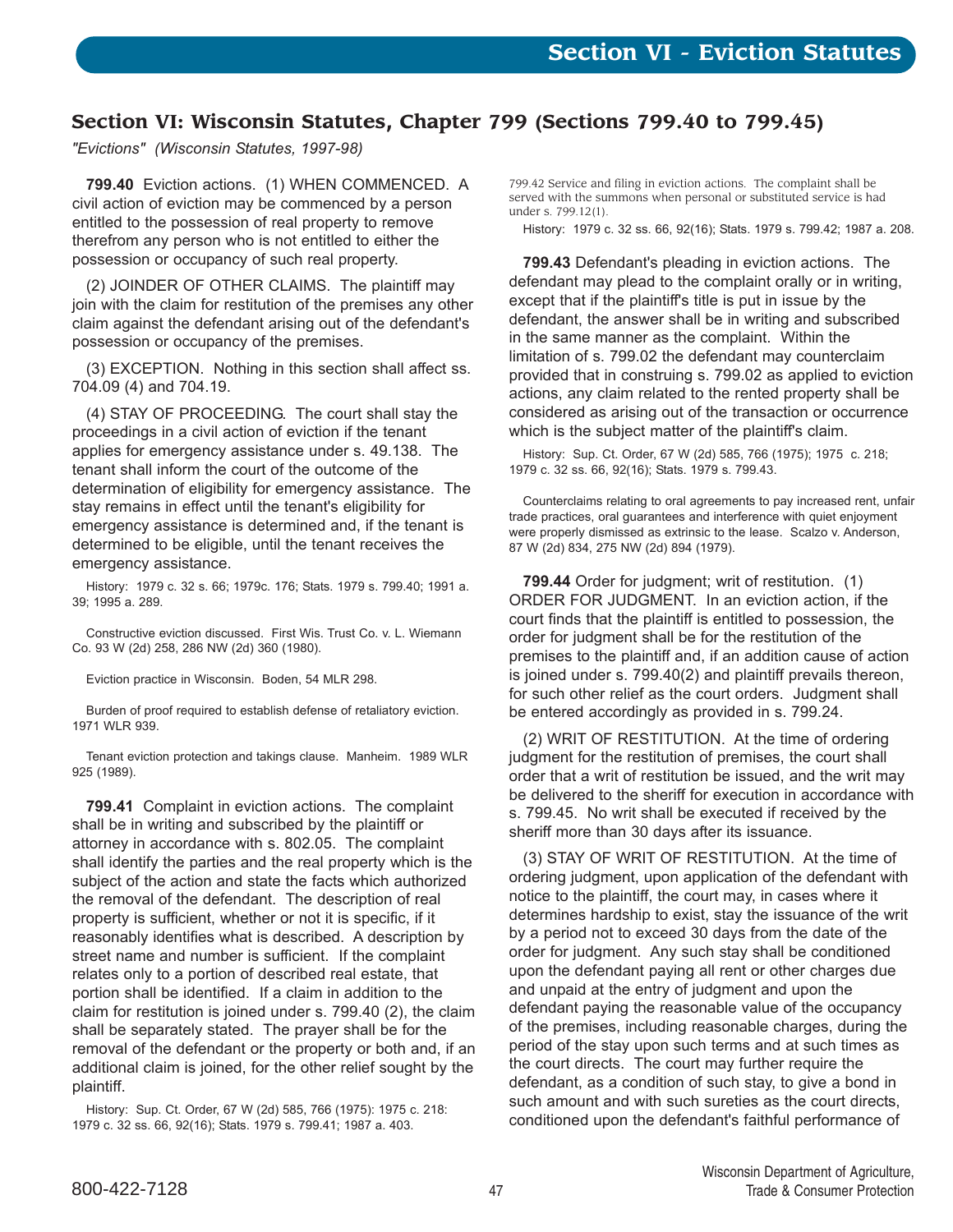# **Section VI - Eviction Statutes**

the conditions of the stay. Upon the failure of the defendant to perform any of the conditions of the stay, the plaintiff may file an affidavit executed by the plaintiff or attorney, stating the facts of such default, and the writ of restitution may forthwith be issued.

(4) WRIT OF RESTITUTION; FORM AND CONTENTS. The writ of restitution shall be in the name of the court, sealed with its seal, signed by its clerk, directed to the sheriff of the county in which the real property is located, and in substantially the following form:

(Venue and caption)

THE STATE OF WISCONSIN To the Sheriff of .... County:

The plaintiff, ...., of .... recovered a judgment against the defendant,  $...,$  of  $...,$  in an eviction action in the Circuit Court of  $\dots$  County, on the  $\dots$  Day of  $\dots$ ,  $\dots$ (year), to have restitution of the following described premises:

.... (description as in complaint), located in .... County, Wisconsin.

YOU ARE HEREBY COMMANDED To immediately remove the defendant, ..., from the said premises and to restore the plaintiff, ...., to the possession thereof. You are further commanded to remove from said premises all personal property not the property of the plaintiff, and to store and dispose of the same according to law, and to make due return of this writ within ten days.

Witness the Honorable .........., Judge of the said Circuit Court, this day of  $...,$   $...,$   $(year)$ 

…………. Clerk History: 1977 c. 449 s. 497; 1979 c. 32 ss. 66, 92(16); 1979 c. 176; Stats. 1979 s. 799.44; 1997 a. 250.

**799.445** Appeal. An appeal in an eviction action shall be initiated within 15 days of the entry of judgment or order as specified in s. 808.04(2). An order for judgment for restitution of the premises under s. 799.44(1) or for denial of restitution is appealable as a matter of right under s. 808.03(1) within 15 days after the entry of the order for judgment for restitution or for denial of restitution. An order for judgment for additional causes of action is appealable as a matter of right under s. 808.03(1) within 15 days after the entry of the order for judgment for the additional causes of action. No appeal by a defendant of an order for judgment for restitution of the premises may stay proceedings on the judgment unless the appellant serves and files with the notice of appeal an undertaking to the plaintiff, in an amount and with surety approved by the judge who ordered the entry of judgment. The undertaking shall provide that the appellant will pay all costs and disbursements of the appeal which may be taxed against the appellant, obey the order of the

appellate court upon the appeal and pay all rent and other damages accruing to the plaintiff during the pendency of the appeal. Upon service and filing of this undertaking, all further proceedings in enforcement of the judgment appealed from are stayed pending the determination of the appeal. Upon service by the appellant of a copy of the notice and appeal and approved undertaking upon the sheriff holding an issued but unexecuted writ of restitution or of execution, the sheriff shall promptly cease all further proceedings pending the determination of the appeal. If the tenant fails to pay rent when due, or otherwise defaults in the terms of the undertaking, the payment guaranteed by the undertaking with surety shall be payable immediately to the plaintiff and shall not be held in escrow by the court. Upon the failure of the tenant to pay rent when due, or upon other default by the tenant in the terms of the undertaking, the stay of proceedings shall be dismissed and the sheriff shall immediately execute the writ of restitution.

History: 1983 a. 219 s. 39; 1993 a. 466.

Judicial Council Note, 1983: This section is renumbered from s. 808.07(7), and amended to replace the appeal deadline of 10 days after mailing notice of entry of judgment by the time period specified in s. 808.04(2), for greater uniformity. The appeal deadline established by that statute applies regardless of whether the action has been tried to a 12-person jury. [Bill 151-S]

**799.45** Execution of writ of restitution. (1) WHEN EXECUTED. Upon delivery of a writ of restitution to the sheriff, and after payment to the sheriff of the fee required by s. 814.70(8), the sheriff shall execute the writ. If the plaintiff, or the plaintiff's attorney or agent, does not notify the sheriff under sub. (3)(am) that the plaintiff or his or her agent will remove and store or dispose of the property, the sheriff may require that prior to the execution of any writ of restitution the plaintiff deposit a reasonable sum representing the probable cost of removing the defendant's property chargeable to the plaintiff under s. 814.70(8) and (10) and of the services of deputies under s. 814.70(8). In case of dispute as to the amount of the required deposit, the amount of that deposit shall be determined by the court under s. 814.70(10).

(2) HOW EXECUTED; DUTIES OF SHERIFF. In executing the writ of restitution the sheriff shall:

(a) Remove from the premises described in the writ the person of the defendant and all other persons found upon the premises claiming under the defendant, using such reasonable force as is necessary.

(b) Remove or supervise removal from the premises described in the writ, using such reasonable force as may be necessary, all personal property found in the premises not the property of the plaintiff.

(bg) Assist the plaintiff or his or her agent in the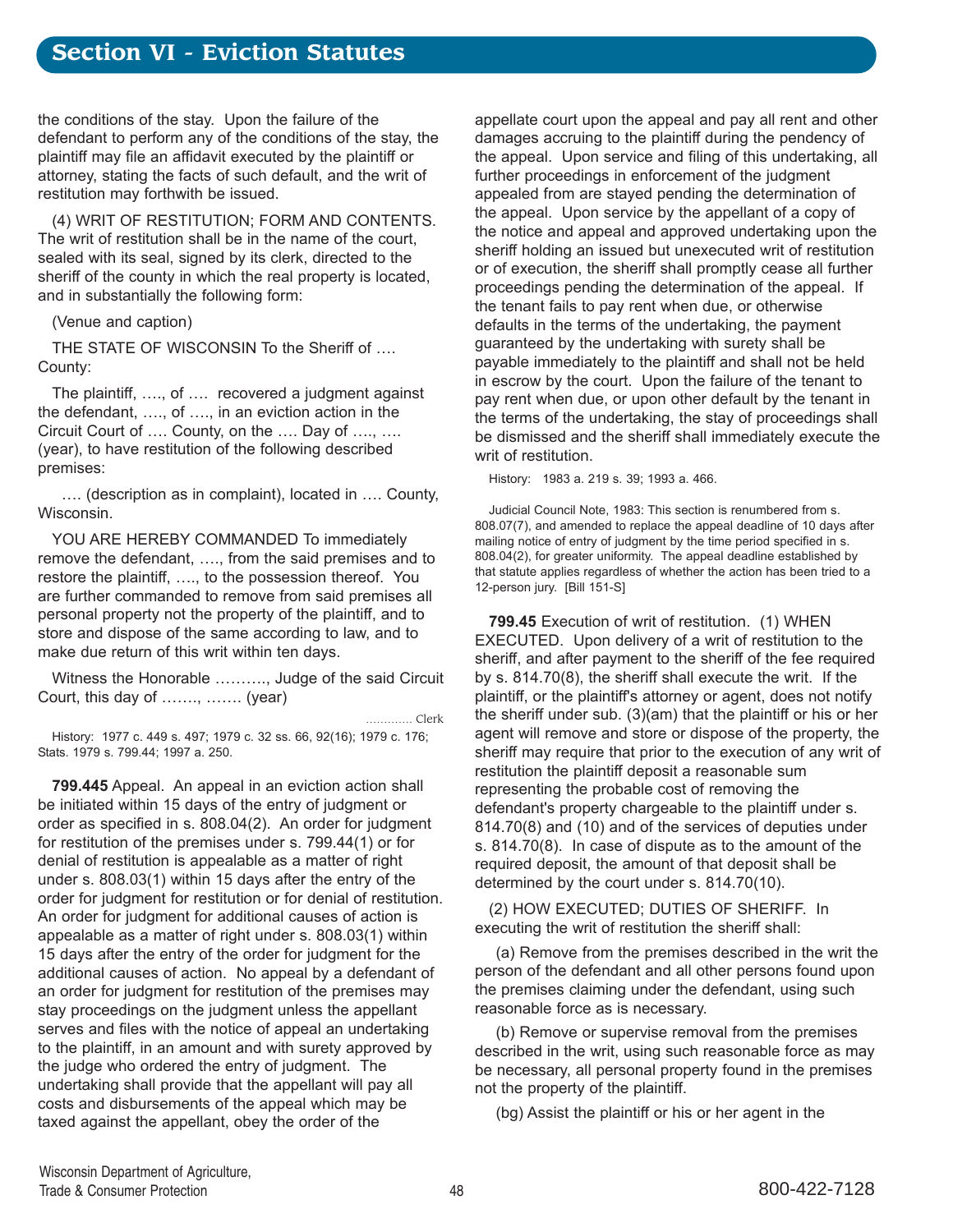removal, under sub. (3)(am), of all personal property found in the premises described in the writ, not the property of the plaintiff, using such reasonable force as may be necessary.

(c) Exercise ordinary care in the removal or supervision of removal of all persons and property from the premises and in the handling and storage of all property removed from the premises.

(3) MANNER OF REMOVAL AND DISPOSITION OF REMOVED GOODS. (a) In accomplishing the removal of property from the premises described in the writ, the sheriff is authorized to engage the services of a mover or trucker unless the plaintiff notifies the sheriff under par. (am) that the plaintiff will remove and store or dispose of the property.

(am) When delivering a writ of restitution to the sheriff in counties other than counties with a population of 500,000 or more, the plaintiff or his or her attorney or agent may notify the sheriff that the plaintiff or the plaintiff's agent will be responsible for the removal and storage or disposal of the property that is found in the premises described in the writ and that does not belong to the plaintiff. When notifying the sheriff that the plaintiff or the plaintiff's agent will remove the property, the plaintiff or his or her attorney or agent shall file the bond or insurance policy required under subd. 5. with the clerk of court that issued the writ of restitution. If the sheriff is notified that the plaintiff or the plaintiff's agent will be responsible for the removal and storage or disposal of the property under this paragraph, the sheriff shall, in executing the writ of restitution, supervise the removal and handling of the property by the plaintiff or the plaintiff's agent. The sheriff may prevent the plaintiff or the plaintiff's agent from removing property under this paragraph if the plaintiff or the plaintiff's agent fails to comply with subd. 1., 2., 5. or 6. or if the plaintiff or the plaintiff's agent fails to exercise ordinary care in the removal and handling of the property as required under subd. 3. If the plaintiff or the plaintiff's agent remove and store the property under this paragraph, the plaintiff or the plaintiff's agent shall do all of the following:

1. Notify the sheriff not later than the date on which the sheriff executes the writ or restitution of the address of the premises where the defendant's property will be stored.

2. Notify the sheriff not later than the date on which the sheriff executes the writ of restitution of the name, address and telephone number of the person the defendant may contact to obtain possession of the property.

3. Exercise ordinary care in removing the property from the premises and in the handling and storage of all property removed from the premises.

4. Have warehouse or other receipts issued with respect to the property stored under this paragraph issued in the name of the defendant.

5. Obtain a bond or insurance policy to pay the defendant and indemnify the sheriff for any damages to the property removed from the premises that is handled or stored with less than ordinary care.

6. Impose charges for the removal and storage of the property removed from the premises that do not exceed the rate determined by the sheriff to be the average rate for such services available in the county.

7. Within 3 days of the removal of the property, notify the defendant under sub. (4) of the charges imposed under subd. 6. and of any receipt or other document required to obtain possession of the property.

(b) Except as provided in pars. (am) and (c), the property removed from such premises shall be taken to some place of safekeeping within the county selected by the sheriff. Within 3 days of the removal of the goods, the sheriff shall mail a notice to the defendant as specified in sub. (4) stating the place where the goods are kept and, if the plaintiff had not removed the property under par. (am), shall deliver to the defendant any receipt or other document required to obtain possession of the goods. Warehouse or other similar receipts issued with respect to goods stored by the sheriff under this subsection shall be taken in the name of the defendant. All expenses incurred for storage and other like charges after delivery by the sheriff or by the plaintiff to a place of safekeeping shall be the responsibility of the defendant. Any person accepting goods from the sheriff or the plaintiff for storage under this subsection, or the plaintiff, if he or she stores the property in his or her premises, shall have all of the rights and remedies accorded by law against the defendant personally and against the property stored for the collection of such charges, including the lien of a warehouse keeper under s. 407.209. Risk of damages t or loss of such property shall be borne by the defendant after delivery by the sheriff to the place of safekeeping.

(c) When, in the exercise of ordinary care, the sheriff determines that property to be removed from premises described in the writ is without monetary value, the sheriff or the plaintiff, if he or she has agreed to remove the property under par.(am), may deliver or cause the same to be delivered to some appropriate place established for the collection, storage and disposal of refuse. In such case the sheriff shall notify the defendant as specified in sub. (4) of the place to which the goods have been delivered within 3 days of the removal of the goods. The exercise of ordinary care by the sheriff under this subsection does not include searching apparently value less property for hidden or secreted articles of value.

(d) All of the rights and duties of the sheriff under this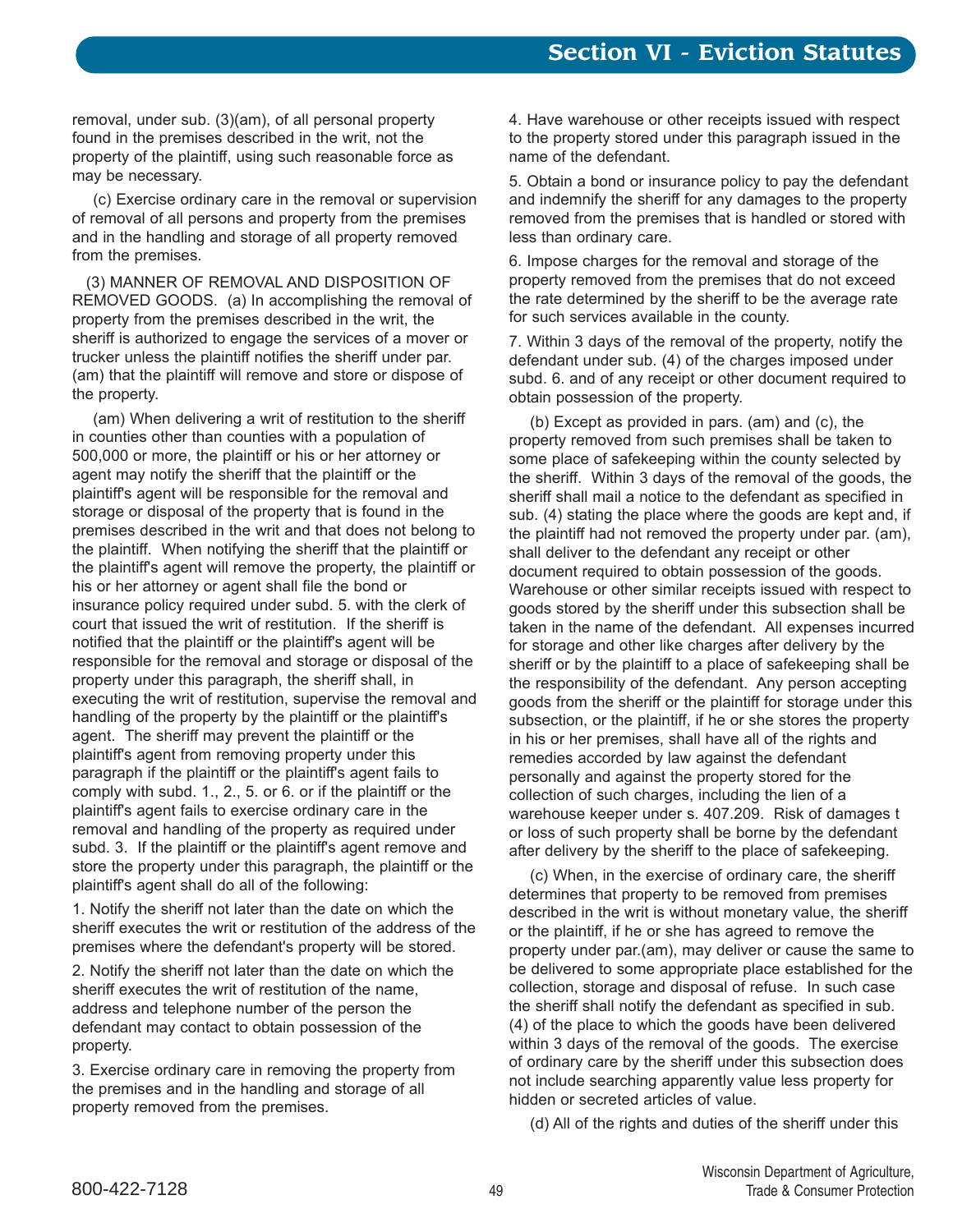# **Section VI - Eviction Statutes**

section may be exercised by or delegated to any of the deputies.

(4) MANNER OF GIVING NOTICE TO DEFENDANT. All notices required by sub. (3) to be given to the defendant by the sheriff or by the plaintiff shall be in writing and shall be personally served upon the defendant or mailed to the defendant at the last-known address, even if such address be the premises which are the subject o f the eviction action.

(5) RETURN OF WRIT; TAXATION OF ADDITIONAL COSTS. (a) Within 10 days of the receipt of the writ, the sheriff shall execute the writ and perform all of the duties required by this section and return the same to the court with the sheriff's statement of the expenses and charges incurred in the execution of the writ and paid by the plaintiff.

(b) Upon receipt of the returned writ and statement from the sheriff, the clerk shall tax and insert in the judgment as prescribed by s. 799.25 the additional costs incurred by the plaintiff.

History: 1979 c. 32 ss. 66, 92(16); 1979 c. 176; Stats. 1979 s. 799.45; 1981 c. 317 s. 2202; 1983 a. 500 s. 43; 1993 a. 486; 1997 a. 317.

Sheriff was liable in official capacity for actions of deputy executing untimely writ of restitution. Wolf-Lillie v. Sonquist, 699 F (2d) 864 (1983).

See note to 407.210, citing Wegwart v. Eagle Movers, Inc. 441 F Supp. 872.

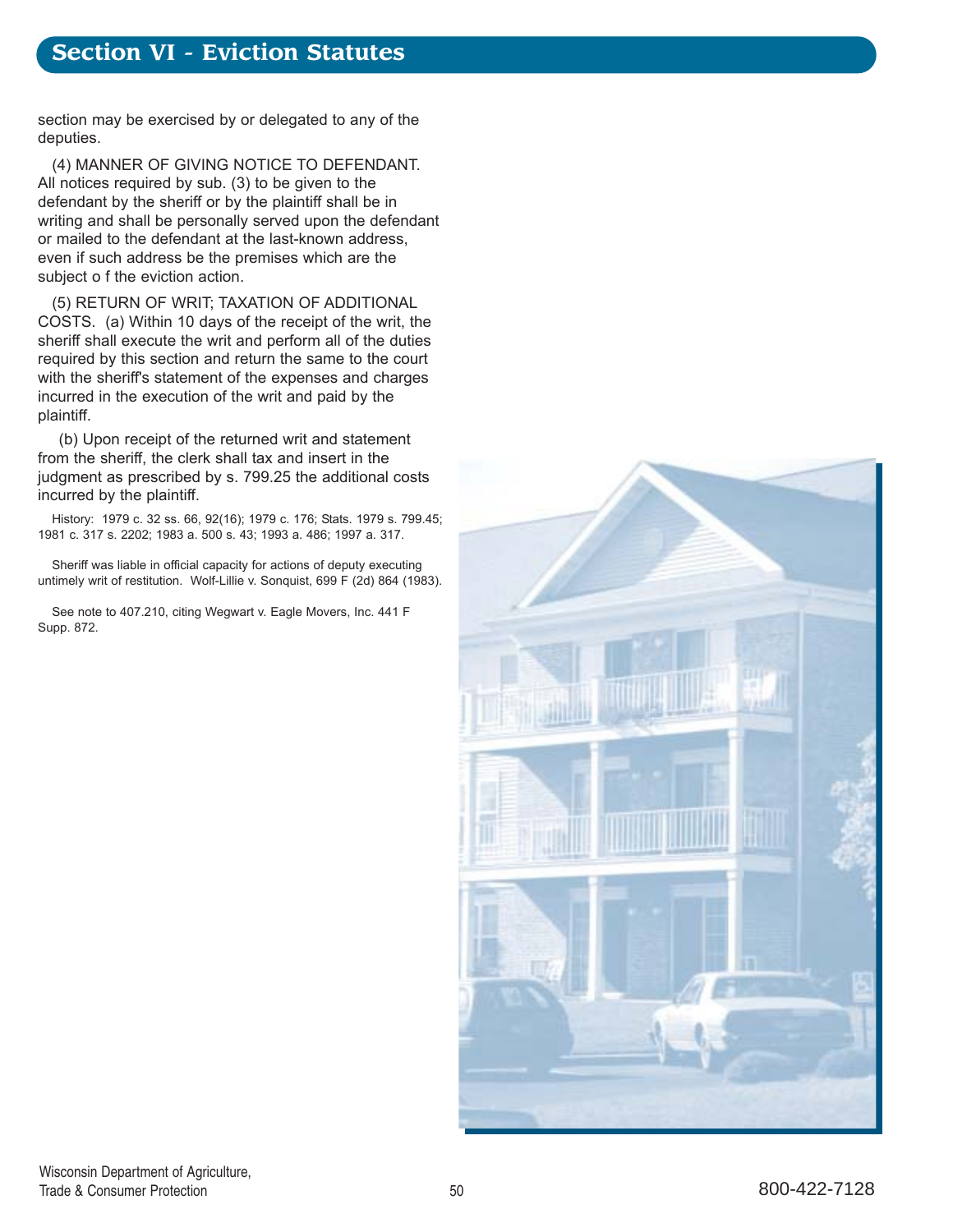#### **Section VII: Tenants' Guide to Waste Reduction and Recycling**

More than one million people live in apartments throughout Wisconsin and they create 700 thousand tons of garbage every year! If everyone in a 100-unit apartment complex or condominium recycled all of the items required by law, each month they would help the environment in the following ways:

- By producing 12,150 fewer pounds of trash
- By saving 9 cubic yards of landfill space
- By preventing 26 pounds of air pollution

#### *What needs to be recycled?*

By law, the following items must be recycled in Wisconsin:

- Newspapers, magazines and cardboard
- Clear, brown and green glass jars and bottles
- Plastic containers (#1 & #2)
- Aluminum cans
- Steel and tin cans

By separate collection or drop off:

- ï Grass clippings, leaves, sticks and brush
- Motor oil
- Tires
- Vehicle batteries
- Appliances

# **Your responsibilities:**

- Separate recyclables from garbage in your apartment. (If your building's dumpsters contain recyclables, your waste hauler can and will stop collection.)
- Prepare recyclables so they are clean and free of contamination.
- Try to reduce the amount of waste you generate.
- Reuse products and containers as much as possible.
- Notify the local unit of government that enforces the recycling ordinance for your area if apartments or businesses are not fulfilling their responsibilities.

#### **Your landlord's responsibilities:**

- Provide adequate, separate containers for recyclables.
- Arrange for recyclables to be collected and transported to a recycling or processing facility.
- Notify apartment residents in writing about the recycling program when they move in, and at least semi-annually remind them about it.
- Comply with local recycling ordinances.

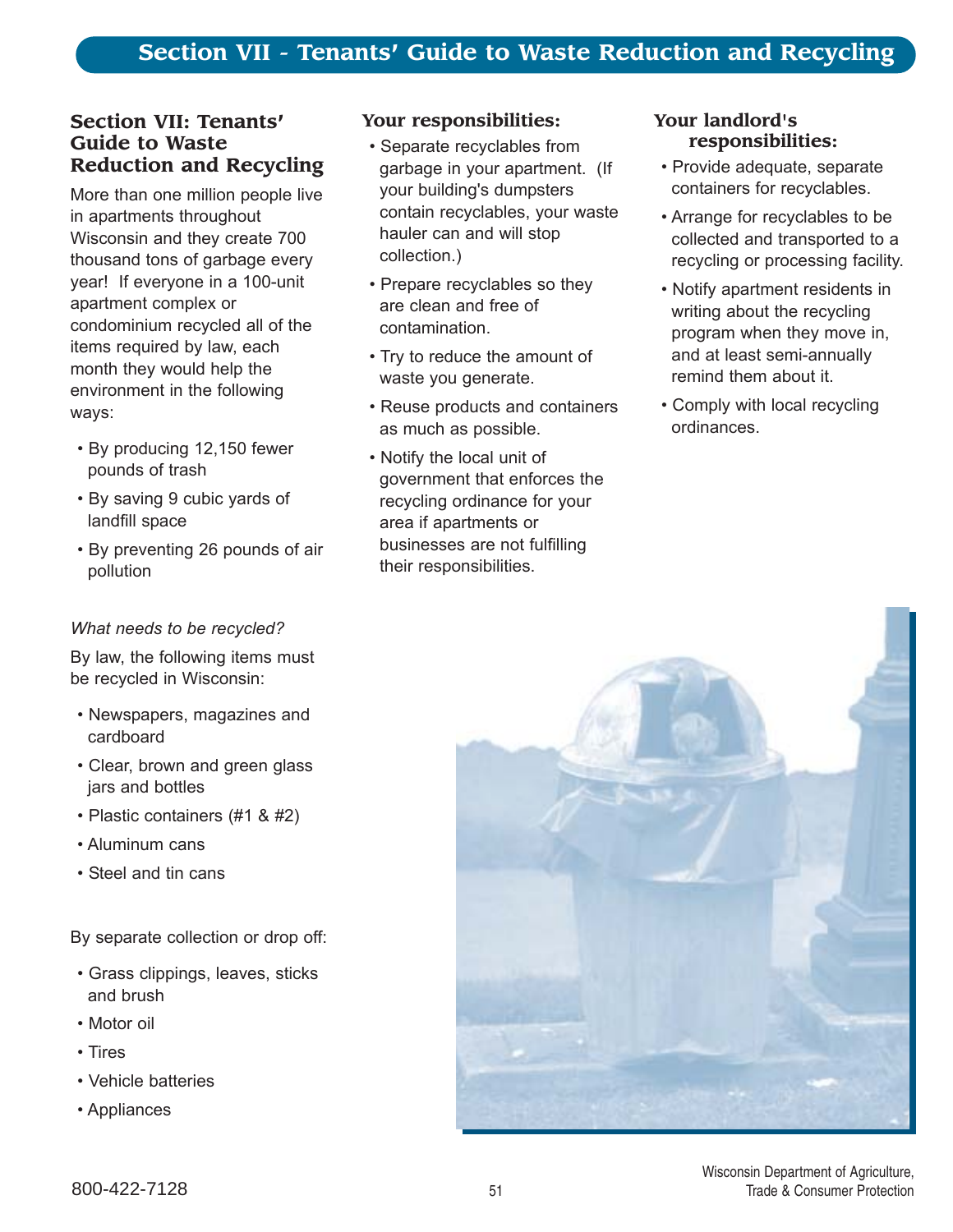# **Section VIII - Sample Disclosure Form for Landlords**

#### *This Checklist is for Landlords to use when renting residential dwelling units.*

| Prospective Tenants' Names: | Unit Applied For: |
|-----------------------------|-------------------|
|                             | Unit Number:      |
|                             | Building:         |
|                             | Address:          |

# *When the tenant(s) applied to rent the dwelling unit:*

#### **1. Copies of the Rental Agreements and Rules and Regulations:**

\_\_\_\_\_\_\_\_\_\_ I gave the tenant(s) a copy of the rental agreement.

\_\_\_\_\_\_\_\_\_\_ I gave the tenant(s) a copy of the current rules and regulations.

#### **2. Promises to Repair:**

\_\_\_\_\_\_\_\_\_\_ I made no promises to repair the unit.

\_\_\_\_\_\_\_\_\_\_ I promised to repair the items noted on the attached list and I gave a copy of the list to the tenant(s).

#### **3. Condition of the Property:**

*I told the tenant(s) the following information about the specific unit/apartment they want to rent:*

#### **Check all statements that apply:**

- I gave the tenant(s) a list of any uncorrected building and housing code violation notices I have received which affect the dwelling unit and common areas of the premises.
- \_\_\_\_\_\_\_\_\_\_ The unit does not have hot running water.
- \_\_\_\_\_\_\_\_\_\_ The unit does not have cold running water.
- \_\_\_\_\_\_\_\_\_\_ The unit's plumbing facilities (sinks, water faucets) are not in good operating condition.
- \_\_\_\_\_\_\_\_\_\_ The unit's sewage disposal facilities (toilet, garbage disposal) are not in good operating condition.
- \_\_\_\_\_\_\_\_\_\_ The heating facilities in the unit are not in safe operating condition or cannot keep the temperature in the unit at  $67^{\circ}F$  (19 $^{\circ}C$ ) during all the seasons of the year in the living areas of the unit. (The 67°F is measured at the center of the room, half way between the ceiling and the floor.)
- The unit does not have electricity or the electrical wiring, outlets, fixtures and other parts of the electrical system in the unit are not in safe operating condition.
- There are structural problems or other conditions in the dwelling unit or premises which present a substantial health or safety hazard or which create an unreasonable risk of personal injury.

#### **4. Charges. I gave the tenant(s) the following information:**

| are included.                                                                                                                                              |  |  |
|------------------------------------------------------------------------------------------------------------------------------------------------------------|--|--|
| are included in the rent.                                                                                                                                  |  |  |
| are separately metered.                                                                                                                                    |  |  |
| The charges for electricity: _______ are included in the rent.                                                                                             |  |  |
| are separately metered.                                                                                                                                    |  |  |
| If all utility services are not included in the rent or are not separately metered,<br>I explained how the tenants' share of the costs will be calculated. |  |  |
| The charge(s) for rent and all non-refundable fees.                                                                                                        |  |  |
| 5. Earnest Money Deposits:<br>The tenant(s) gave me an Earnest Money Deposit with the application form and I:                                              |  |  |
| Gave the tenant(s) a receipt for the Deposit.                                                                                                              |  |  |
| The tenant(s) paid with a check that says it's for an Earnest Money Deposit and the tenant(s) didn't<br>ask for a receipt.                                 |  |  |
|                                                                                                                                                            |  |  |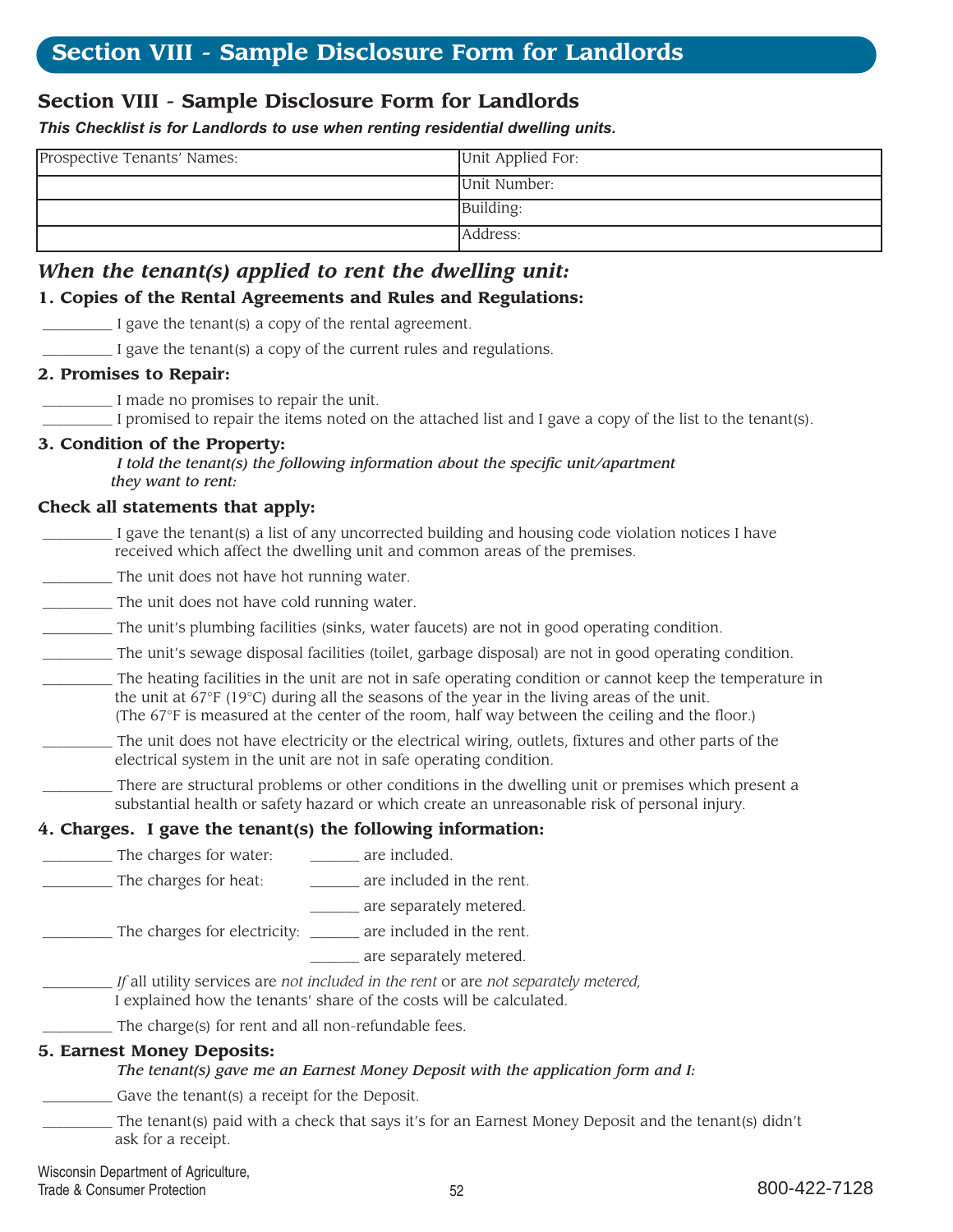# *When the landlord accepts a Security Deposit:*

#### **6. Right to Inspect for Pre-Existing Damages:**

I told the tenants they have a right to inspect the dwelling unit and notify me of any damages or defects which exist before they move in.

#### **7. Check-In Form:**

\_\_\_\_\_\_\_\_\_\_ I will give the tenants a written check-in/check-out sheet either before they move in or at the time they move in.

#### **8. Right to List of Damages and Defects from the Previous Tenant(s):**

\_\_\_\_\_\_\_\_\_\_ I told the tenants they have the right to request a written list of the physical damages and defects for which I deducted money from the previous tenant's security deposit.

\_\_\_\_\_\_\_\_\_\_ The tenants requested the list of damages and defects and I provided the list.

#### **9. Receipt for Security Deposit:**

\_\_\_\_\_\_\_\_\_\_ I gave the tenant(s) a receipt for the security deposit.

- \_\_\_\_\_\_\_\_\_\_ The tenant(s) paid the security deposit by check, with a note on the check stating the purpose of the check, and the tenant did not request a receipt.
	- \_\_\_\_\_\_\_\_\_\_ I applied the earnest money deposit to the security deposit.

#### *When the Tenant(s) sign the Lease/Rental Agreement:*

#### **10. Copies of Lease or Rental Agreements, Rules and Regulations, and Nonstandard Rental Provisions:**

I gave the tenant(s) a signed copy of the rental agreement and a copy of the current rules and regulations.

I gave the tenant(s) a copy of any separate Nonstandard Rental Provisions that they signed.

#### **11. Unit Identification:**

I gave the tenant the location and address of the dwelling unit(s) the tenant(s) will be renting (as shown at the top of this form).

#### **12. Written Notice of Contact Persons for Payment of Rent, Maintenance & Management, or Service of Legal Papers:**

\_\_\_\_\_\_\_\_\_\_ I gave the tenant, in writing, the names and addresses of:

- \_\_\_\_\_\_\_\_\_\_ The person or persons to whom the tenant should pay rent;
- \_\_\_\_\_\_\_\_\_\_ The persons the tenant should contact regarding management and maintenance of the premises; and
- \_\_\_\_\_\_\_\_\_\_ The owner or some other person who is located in the state of Wisconsin and who is authorized to accept personal service of legal papers and notices on behalf of the owner.

| (Landlord's Signature) | (Date) | (Tenants' Signature) | (Date) |
|------------------------|--------|----------------------|--------|
|                        |        | (Tenants' Signature) | (Date) |
|                        |        | (Tenants' Signature) | (Date) |
|                        |        | (Tenants' Signature) | (Date) |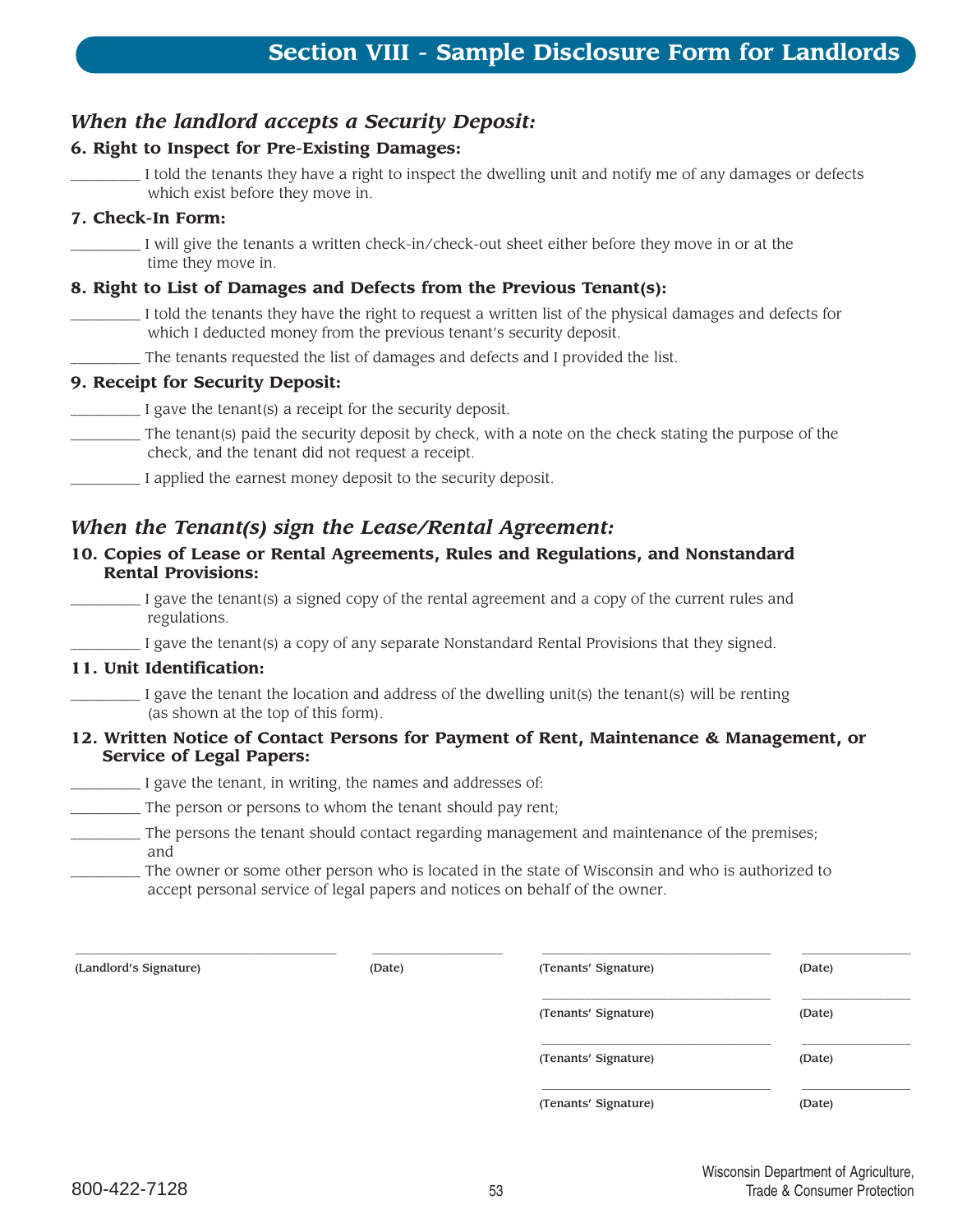# BUREAU **ConsumerFacts**

Wisconsin Department of Agriculture, Trade and Consumer Protection • P.O. Box 8911 • Madison, WI 53708-8911 • 1-800-422-7128

# **Tenants' Rights & Responsibilities**

As a tenant in Wisconsin, you have rights and responsibilities. To avoid problems, it is important that you know what these rights and responsibilities are:

#### **What You Should Know Before You Rent**

- Landlords may not advertise or rent condemned property.
- Landlords must disclose housing code violations they have been notified of but have not corrected. They must also reveal structural defects, a lack of hot or cold running water, serious plumbing, or electrical problems, and other hazards.
- Landlords must also disclose:
	- If the heating unit cannot maintain a temperature of at least 67°F.
	- If you are required to pay utilities.
	- How utility charges will be divided if the dwelling is one of several not individually metered.
	- The total amount of rent and other non-refundable fees. The highest amount payable during any rent paying period must be disclosed in any form of advertising.

You have the right to inspect the unit before you rent it. We recommend you take along a flashlight, light bulb, hairdryer, pen, and the following checklist:

- ✓ *Turn on each light switch to see if it works.*
- ✓ *Check outlets (use hairdryer) and sockets (use light bulb). Defects could cause fires.*
- ✓ *Turn on sink and bathtub faucets check for leaks, proper drainage and water temperature.*
- ✓ *Flush toilets check for leaks.*
- ✓ *Look for smoke detectors.*
- ✓ *Check ceilings and walls for cracks and water stains.*
- ✓ *Are there deadbolts on apartment and exterior doors?*
- ✓ *Push on the windows. Are they secure? Are latches in good working order?*
- ✓ *Check for window storms and screens.*
- ✓ *Check condition of furnace. Even in summer, turn up thermostat to make sure it actually works.*
- ✓ *Look at water heater to see if it is leaking.*

Promises of repairs by a landlord should be provided to you in writing, including a completion date, before you agree to rent the property.

Rental agreements are not required to be in writing. However, if there is a written rental agreement, the landlord must give you an opportunity to read it before you decide to rent. When renting, you must be furnished with a copy of the agreement.

If an earnest money deposit is required with your rental application, the landlord must return the entire deposit by the end of the next business day if your application is rejected. If for some reason you decide not to rent, the landlord may withhold from your deposit actual costs or damages.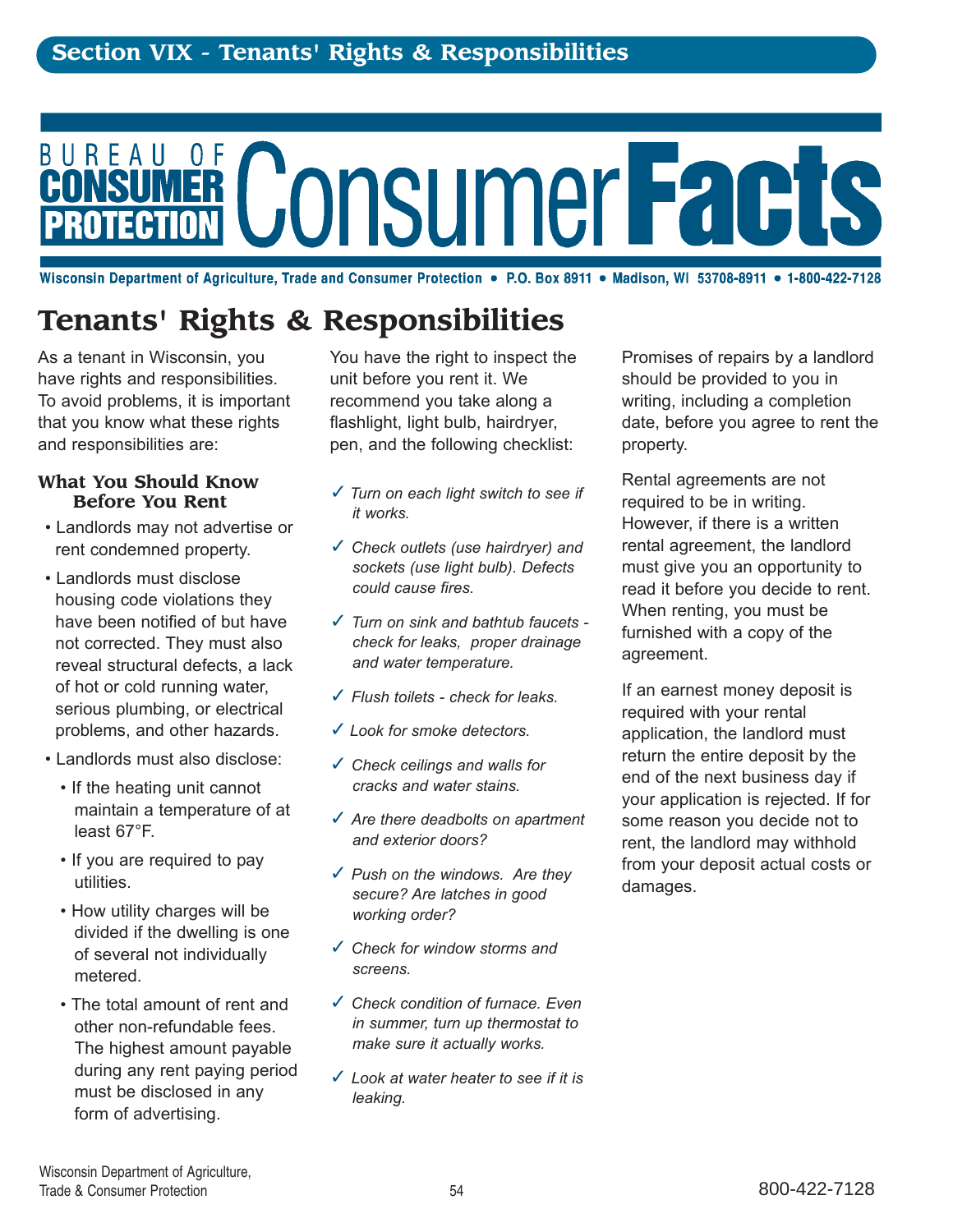If a security deposit is required, you have 7 days from the first rental date to inspect the premises and notify the landlord of any defects so that they will not be unfairly charged to you. You should notify the landlord in writing and keep a copy for your own records. In addition, before accepting your security deposit, the landlord must notify you that you have the right to request a list of damages charged to the previous tenant.

The landlord may charge you the actual cost, up to \$20, to obtain a credit report from one of the three nationwide credit reporting agencies (not credit information resellers), provided the landlord has notified you in advance of the charge and also gives you a copy of the report. If you have a credit report that is less than 30 days old, you may give this report to the landlord to avoid paying for a new report.

#### **What You Should Know While Renting**

At the start of a tenancy, the landlord must provide you with the name and address of a person who can be readily contacted regarding maintenance problems.

The landlord is responsible for making any repairs that are necessary to comply with local housing codes and to keep the premises safe. If the landlord refuses to repair major building defects, you may report the defect to your local building or health inspector. The landlord may not retaliate by evicting you.

Unless otherwise agreed, tenants are usually responsible for routine minor repairs. You are also required to comply with any maintenance and sanitation requirements imposed on tenants

by local housing codes. You are financially responsible for any damages that you or your guests have caused.

A landlord has the right to inspect, repair, and show the premises at reasonable times. Except for emergency situations, the landlord may enter only after a 12-hour advance notice unless you allow entry on shorter notice.

If you are a tenant renting by the month, the landlord may raise your rent by giving you written notice at least 28 days before the next rent due date. There are no state laws limiting the amount of a rent increase.

If you have a written lease, the rent may not be increased during that time period, unless specifically stated in the lease.



*A landlord has the right to inspect, repair, and show the premises at reasonable times*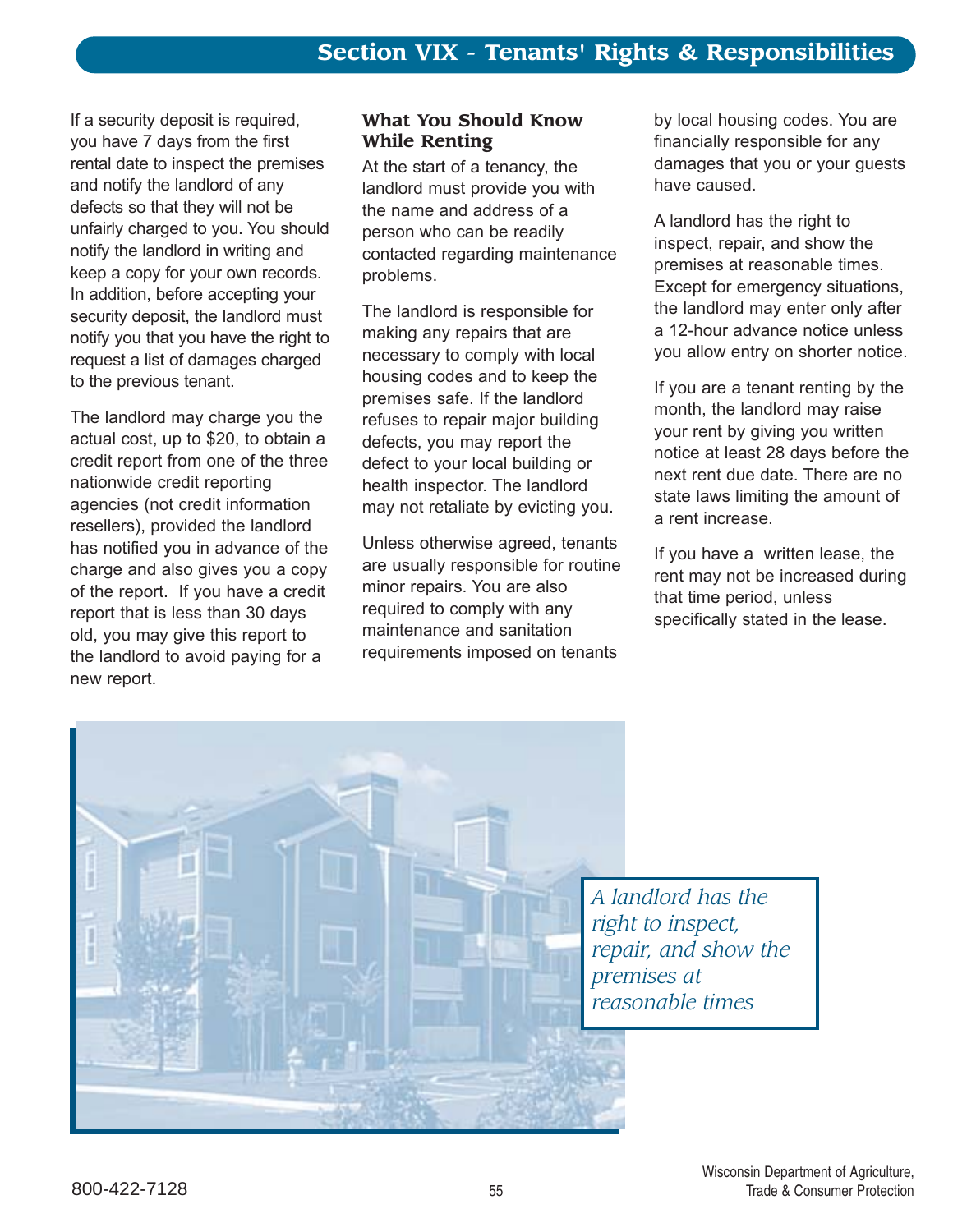#### **What You Should Know About Terminating a Tenancy**

If you are renting by the month, the landlord may terminate the rental agreement by giving you a written termination notice at least 28 days before the next rent due date. You must use the same procedure in notifying the landlord of your intent to terminate the rental agreement. Tenants may serve the written notice in person or by certified or registered mail.

A six-month or one-year lease usually terminates automatically at the end of the lease, unless the rental agreement specifies otherwise. If the lease provides that it will be automatically renewed or extended unless you give advance notice of termination, the landlord must "remind" you of the provision at least 15-30 days in advance of the notice deadline. Otherwise, the landlord may not attempt to enforce the automatic renewal.

If you "break" a lease by moving out early, you may be obligated to pay for the remainder of the term unless another suitable tenant is found. However, the landlord must make reasonable efforts to find a substitute tenant and minimize any rent losses. Also, if you move out early, *you must notify the landlord in writing of your departure after you have vacated* the dwelling unit in order to "start the 21 day clock" for the return or accounting of your security deposit.

When moving out, it is always a good idea to contact your landlord to arrange for a final checkout inspection. If your landlord does not agree, find someone to be a witness to inspect the premises with you.

If you paid a security deposit, the landlord must return it to you within 21 days after you move out. The landlord may deduct for unpaid rent or damages for which you are responsible.

On the other hand, a routine across-the-board deduction from the security deposit for cleaning or carpet shampooing, in the absence of abuse, waste, or neglect on your part, is prohibited. Deductions can also be made for your utility bills paid by the landlord.

If there are any deductions from the security deposit, the landlord must furnish you with a written statement itemizing the amounts withheld.

State law does not require payment of interest on security deposits.

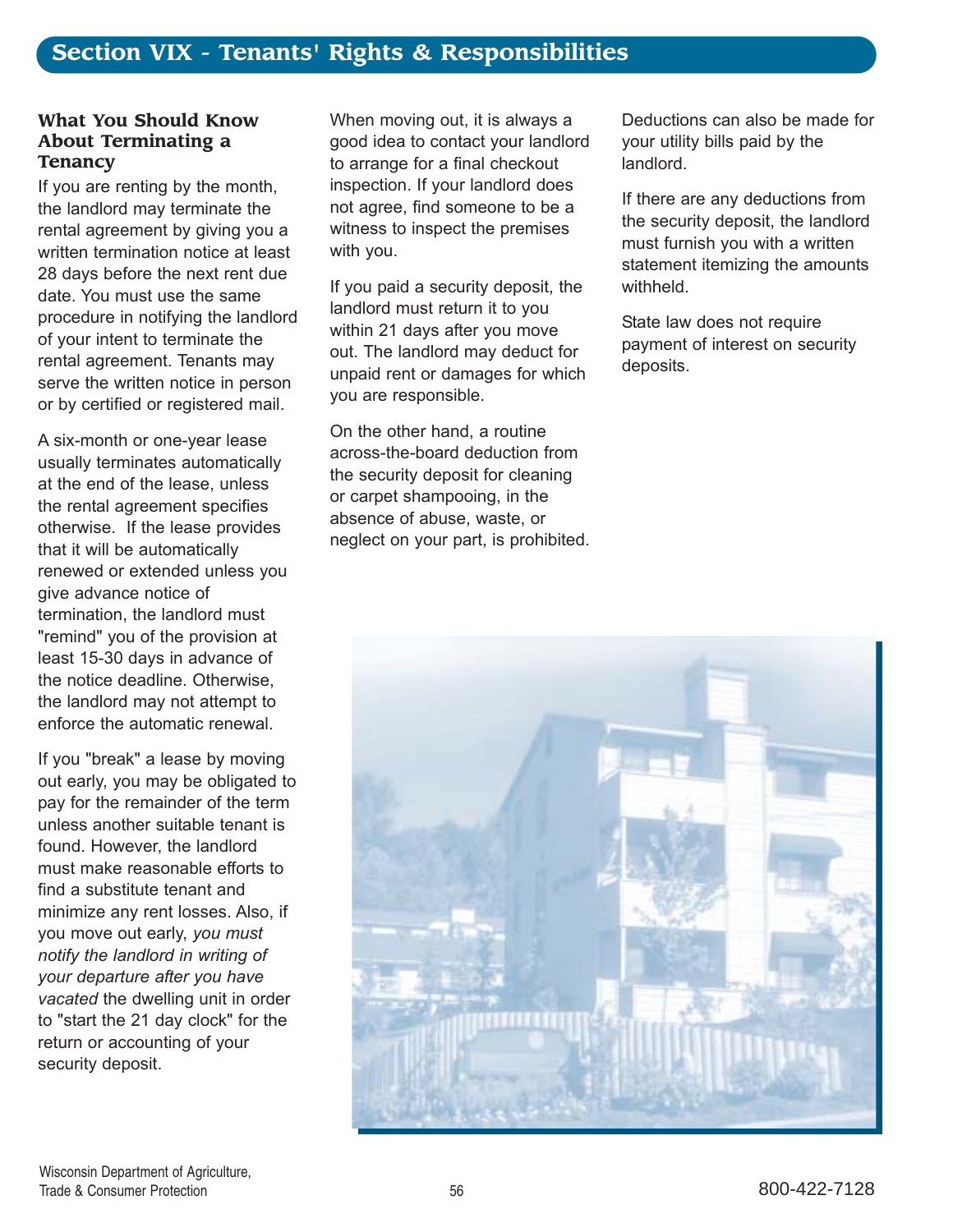# **Risk of Eviction**

Tenants who pay partial rent, no rent, or late rent (even one day late) put themselves at risk of eviction, as do tenants who break the rules or terms of the rental agreement or cause damage.

Month-to-month tenants may be given either a written "5-Day Quit or Pay Rent Notice" or a 14 day written notice to vacate the property.

- 5-day Notice. This written notice from the landlord gives the tenant five days to pay rent or move out within the five days. If the tenant pays, the tenancy continues.
- 14-day Notice. This written notice specifies that the tenancy has ended because the tenant failed to pay the rent, broke the agreement, or damaged the property. This notice does not offer the option of paying the rent and staying in the building. If the landlord wants you to leave the property for violations of the rental agreement, a 14-day notice to vacate the property is usually given.

#### **Termination Notices for Tenants on Leases**

When landlords don't receive the rent on time or believe the tenant has broken the rental agreement or caused damage, they may serve a 5-day written notice.

- If the tenant pays the rent within 5 days, the tenancy continues. If the tenant fails to pay the rent again within the following 12 months, the landlord may then give a 14 day termination notice for failure to pay rent without any other opportunity for the tenant to continue the tenancy.
- If tenants receive a 5-day notice for breaking the agreement, they may remain if they make a correction and comply. If tenants break any rule or cause damage within the following 12 months, the landlord may give a final 14 day termination notice specifying the breach or damage.

If you refuse to leave the premises after your tenancy has been terminated, the landlord may start an eviction action against you in Small Claims Court. You will be served a summons. This is your notice to appear in court, it does not mean you are evicted. In court, the judge asks you and the landlord to explain your sides and then will make a decision about your eviction. If you receive a summons for eviction, seek the help of a legal aid service (look up LEGAL AID in the yellow pages of your phone book) or

consult with a private attorney (call the State Bar of Wisconsin Lawyer Referral Service (800) 362-9082 or (608) 257-4666).

# **Removal from the Premises**

The landlord may not confiscate your personal belongings, turn off your utilities, lock you out of your apartment, or use force to remove you.

If the small claims court judge rules in the landlord's favor, the judge may issue a court order requiring you to leave the property. If you don't, the county sheriff may remove you and your belongings from the premises. These steps may only be taken after the small claims court hearing and after the judge orders the eviction. If the court determines that you have wrongfully overstayed, the landlord could be awarded twice the amount of rent, prorated on a daily basis, for each day you unlawfully occupy the premises.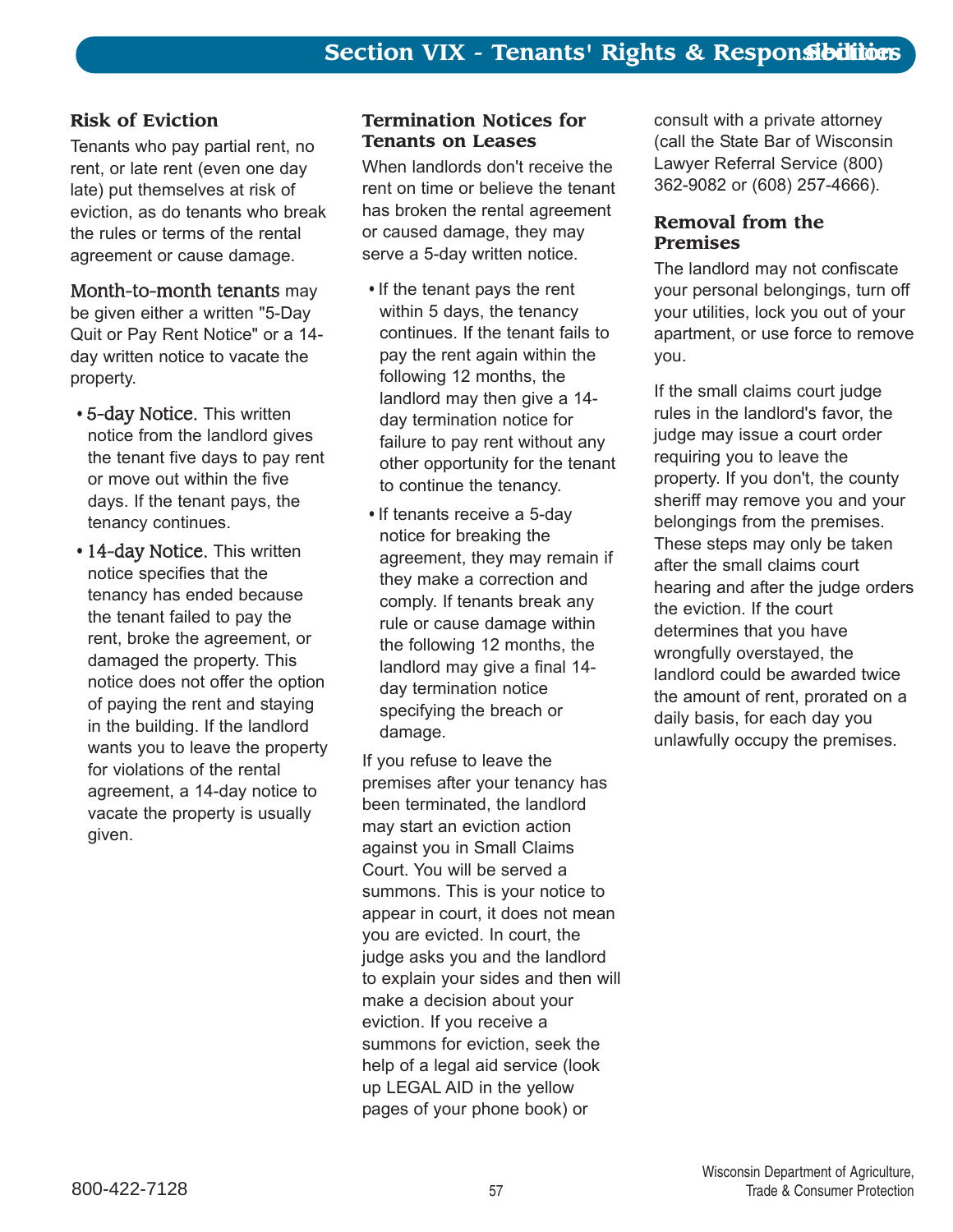#### **Unhealthy & Unsafe Conditions**

Sometimes rental units become unhealthy, unsafe, or unlivable due to a landlord's failure to maintain the property. It would be wise to get legal advice to learn if the tenant is able to legally abate (adjust) the rent. A lawyer may indicate how to document the condition, what agencies to contact, and what should be put in writing. If not done legally, rent abatement could result in eviction.

If conditions are so bad that tenants feel they can no longer safely live in a rental unit, a lawyer should be contacted before the tenants officially move out to prevent further financial obligation.

# **If a Problem Develops**

If a problem develops between you and your landlord, information and assistance may be available from various local groups and agencies, including housing code officials, landlord and tenant associations, and the Wisconsin Department of Agriculture, Trade and Consumer Protection.

Landlord-tenant relations in Wisconsin are regulated by Chapter 704, Wisconsin Statutes, and by Chapter ATCP 134, Wis. Adm. Code. In addition, Chapter ATCP 125, Wis. Adm. Code, further regulates mobile home park operator-tenant relations.

If a landlord violates Chapter ATCP 134, for example, by refusing to return or account for your security deposit, you may be able to start an action in Small Claims Court. Section 100.20(5), Wisconsin Statutes, enables you to recover twice the amount of any actual monetary loss, together with court costs and reasonable attorney fees. Copies of Chapter ATCP 134 may be obtained from the Department's Division of Trade and Consumer Protection.

#### **For more information, or to file a complaint, contact the**

**Bureau of Consumer Protection Toll-free in Wisconsin (800) 422-7128**

| <b>Milwaukee</b> | (414) 266-1231 |
|------------------|----------------|
| Madison          | (608) 224-4960 |
| <b>Green Bay</b> | (920) 448-5110 |
| <b>FAX:</b>      | (608) 224-4939 |
| TTY:             | (608) 224-5058 |

#### **E-MAIL:**

datcphotline@datcp.state.wi.us

#### **WEBSITE:**

www.datcp.state.wi.us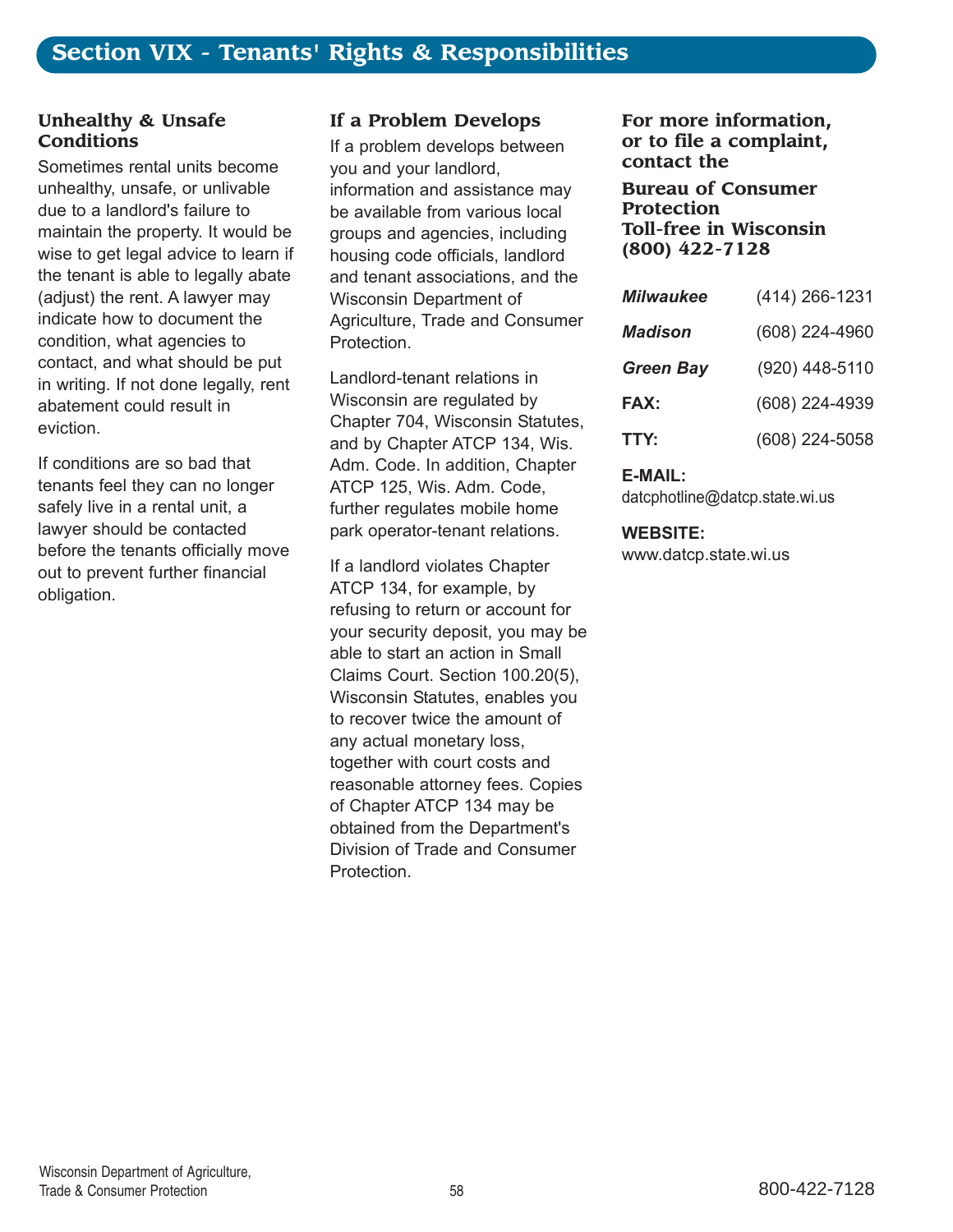# **Contact Us**

# **Copies of this booklet and other consumer protection brochures are available by contacting:**

Bureau of Consumer Protection Department of Agriculture, Trade & Consumer Protection PO Box 8911 Madison, WI 53708-8911

Toll-free Hotline: 800 422-7128 (WI only)

| Email:       | datcphotline@datcp.state.wi.us |
|--------------|--------------------------------|
| Website:     | www.datcp.state.wi.us          |
| Fax:         | $(608)$ 224-4939               |
| TTY:         | $(608)$ 224-5058               |
| Direct Line: | (608) 224-4976                 |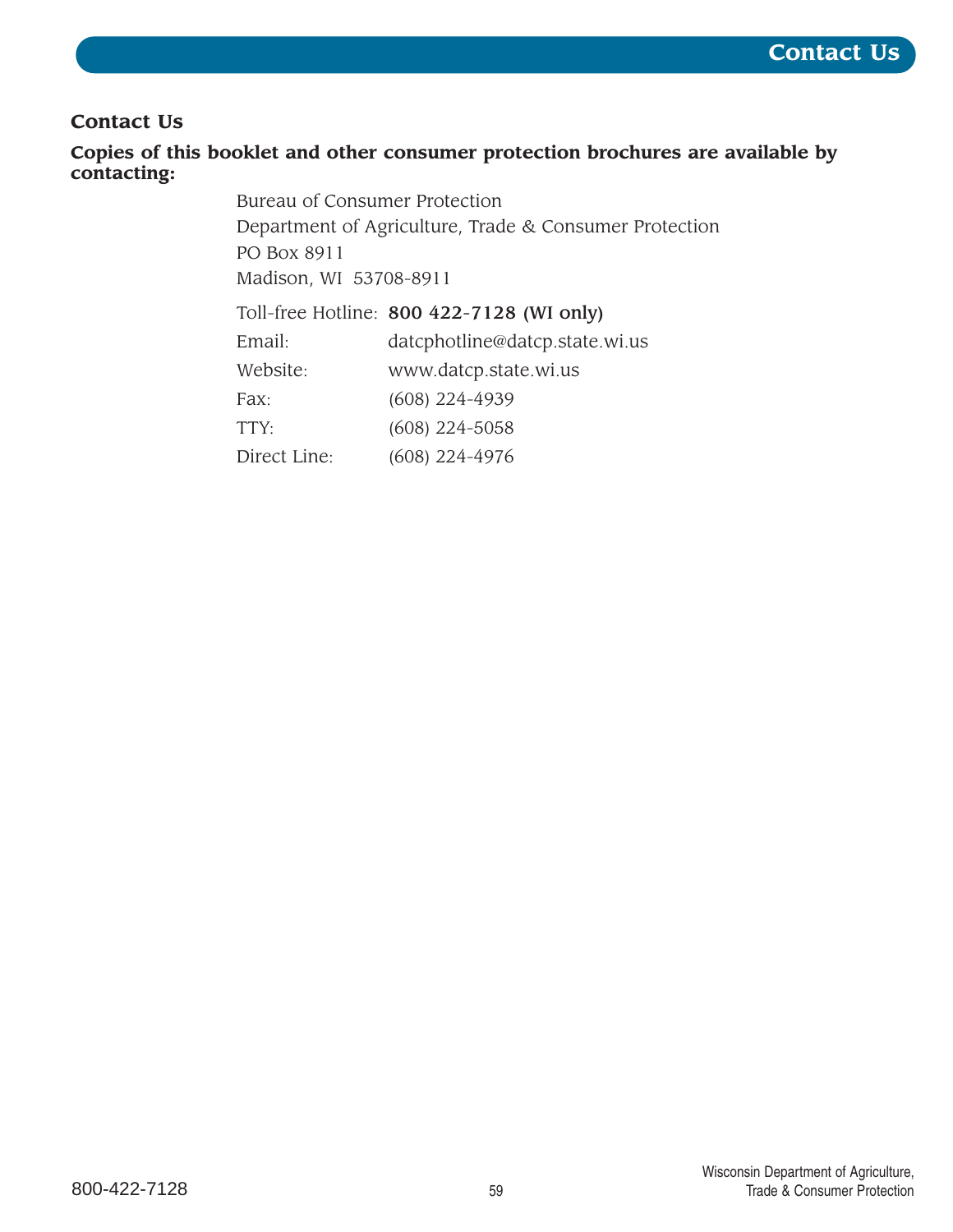## **Index**

# **A**

Abandoned property of tenant, Wis. Stat. ß 704.05(5): 31, 43

Abandonment by tenant, recovery for damages, mitigation, Wis. Stat. ß 704.29: 38

Abatement, *See: Rent Abatement*

Absconding without paying rent, \*Wis. Stat. ß 943.215 Terminates lease, Wis. Stat. ß 704.19(6): 36

Absence of written agreement, Wis. Stat. ß704.05: 31

Absentee landlords, ATCP 134.04: 8, 24

Access by landlord, *See: Entry*

Across-the-board deductions: 14

Address, ATCP 134.06(5): 16, 27

Advance notice, *See: Notice*

Advertising, ATCP 134.09(1): 18, 21, 28

Agreement, *See: Lease*

Agricultural leases, Croppers' contracts, *Generally,* \*Wis. Stat. ß 241.03 Removal of tenant, \*Wis. Stat. ß 710.10 *See also: Wis. Stat. ß 704.01(5)*

Agriculture work, ATCP 134.01(6): 6, 23

Air conditioning: 9

Alterations or additions by tenant, Wis. Stat. ß 704.05(3): 31

Application fees, *See: Earnest money deposit*

Arrest and conviction records: Contact local city attorney or Local fair housing agency

Assignment (sublease),

Effect of, Wis. Stat. ß 704.09: 33 Holdover, Wis. Stat. ß 704.25(5): 37 Waste by subtenant, \*Wis. Stat. ß 844.06 Writing required, Wis. Stat. ß 704.03(3): 31

ATCP 134, Residential Rental Practices: 6, 23

Attorney fees, ATCP 134.08(3): 17, 27

Authorized agents, ATCP 134.04(1): 8, 24

Automatic lease renewal provision, ATCP 134.09(3): 3, 19, 28

Automatic renewal clause, when enforceable, Wis. Stat. ß 704.15: 34

# **B**

Bait and switch, ATCP 134.09(9)(b): 1, 21, 29

Boarding house, ATCP 134.01(4): 6, 23

Boilerplate provisions, ATCP 134.08: 17, 27

Bond: 44, 45

Breach, Wis. Stat. ß 704.17: 34 Wis. Stat. ß 704.31: 39 ATCP 134.08(2): 27

Building defects, *See: Housing code*

Building Inspector, Contact local city clerk or WI Dept of Commerce (608) 266-3151

# **C**

Cable television, multiunit dwellings, landlord may not prevent connection, \*Wis. Stat. ß 66.0421

Carpet Cleaning, *See: Cleaning*

Change of owners, Contact private attorney *See: Foreclosure*

\*A copy of this statute or rule is not included in this booklet but is available at your local library or on the Internet at: www.legis.state.wi.us.rsb

Wisconsin Department of Agriculture,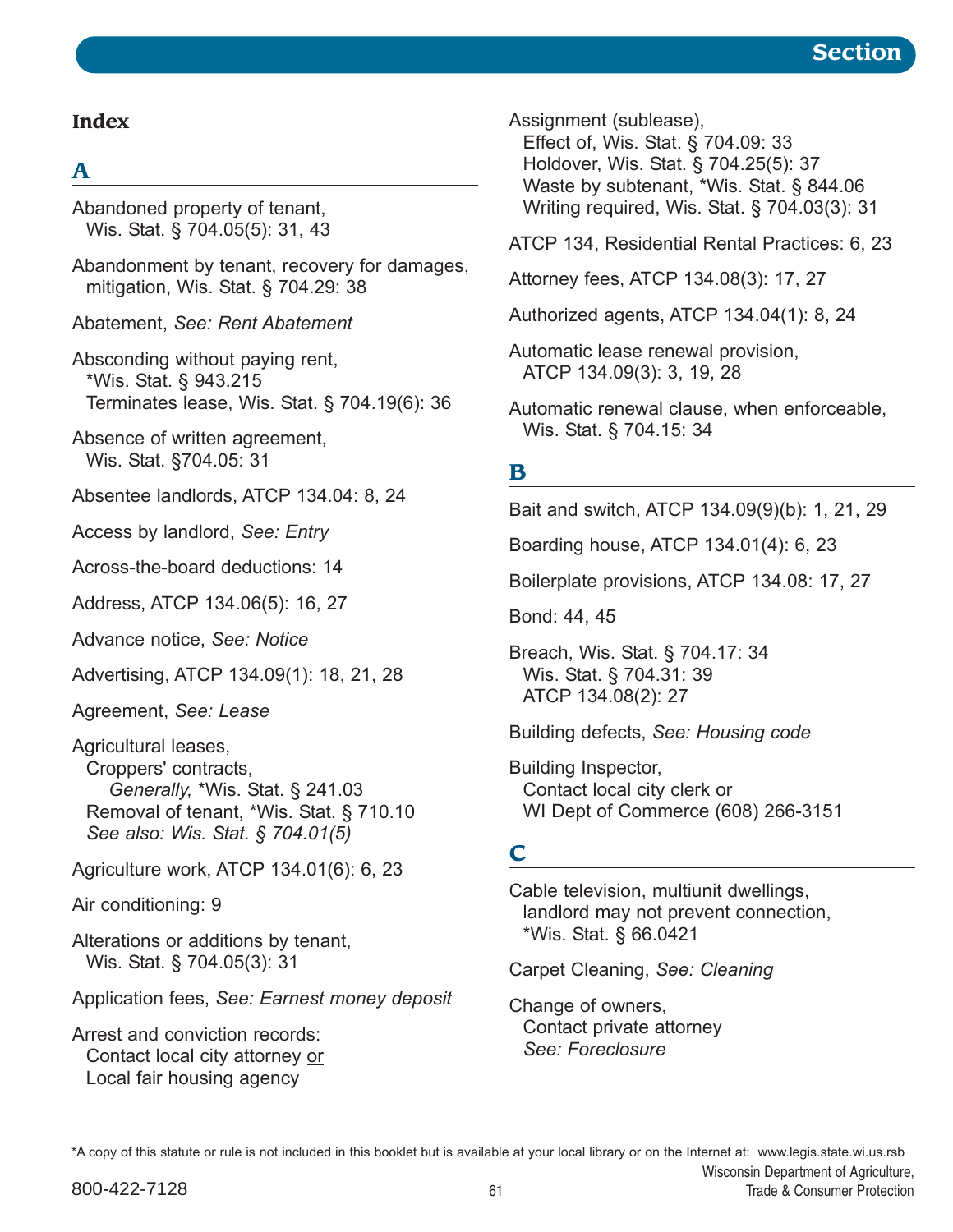Chapter 704, Wis. Stat., Landlord and Tenant: 30

Check-in list sample: 52

Check-in procedures, ATCP 134.06(1): 13, 26, 52

Check-out procedures, ATCP 134.06(2)(b): 26 Wis. Stat. ß 704.07: 32 Also contact city clerk regarding local ordinances related to check out sheet. *See also: Termination of tenancy*

Checklist inspection: 52

City ordinance, *See: Local ordinance*

Claims, *See: Damage and Security deposit withholding*

Cleaning, ATCP 134.06(3)(c): 4, 14, 15, 18, 27

Cockroaches, Contact building inspector

Code, *See: Housing code*

Compliance, *See: Penalties*

Condemnation, replacement housing, \*Wis. Stat. ß 32.29

Condemned premises, ATCP 134.09(1): 18, 21, 28

Condominium, conversion to, tenant's rights, \*Wis. Stat. ß 703.08

Confess judgment: 17, 28

Confiscating person property, ATCP 134.09(4): 28 Wis. Stat. ß 704.11: 33

Constructive eviction, *See: Self-help eviction*

Contents: ii

Contract of sale, ATCP 134.01(3): 6, 23

Contrary provision in lease, Wis. Stat. ß 704.17(5): 35 Wis. Stat. ß 704.25(4): 37

Costs, ATCP 134.08(3): 27

Co-tenancy, ATCP 134.06(2)(3)(d): 27 Contact a private attorney

Counseling service, Operating dwelling unit, ATCP 134.01(1): 23

Credit bureau/reporting agency, ATCP 134.05(4): 12, 26

Credit check fees, ATCP 134.05(4): 10, 11, 26

Credit report, ATCP 134.05(4): 2, 11, 26

Cropper contracts, *See: Agricultural leases*

# **D**

Damage, ATCP 134.05(3) note ATCP 134.06 (2)(a) note and (3): 2, 13, 14, 18, 22, 26 \*Wis. Stat. ß 100.20(5): 22

Damages for failure of tenant to vacate at end of lease or after notice, Wis. Stat. ß 704.27 and 704.29: 37, 38

Damages, pre-existing, *See: Check-in procedures*

Death of tenant, Wis. Stat. ß 704.40: 39

Deductions, *See: Security deposit withholding*

Default, Wis. Stat. ß 704.31: 17, 39 ATCP 134.08(2): 27

Definitions, Wis. Stat. ß 704.01: 30 ATCP 134.02: 23

Deliver possession, *See: Possession*

Deposit, *See: Earnest money deposit* or *Security deposit*

#### Disaster,

Wisconsin Department of Agriculture, Trade & Consumer Protection **62** 62 800-422-7128 \*A copy of this statute or rule is not included in this booklet but is available at your local library or on the Internet at: www.legis.state.wi.us.rsb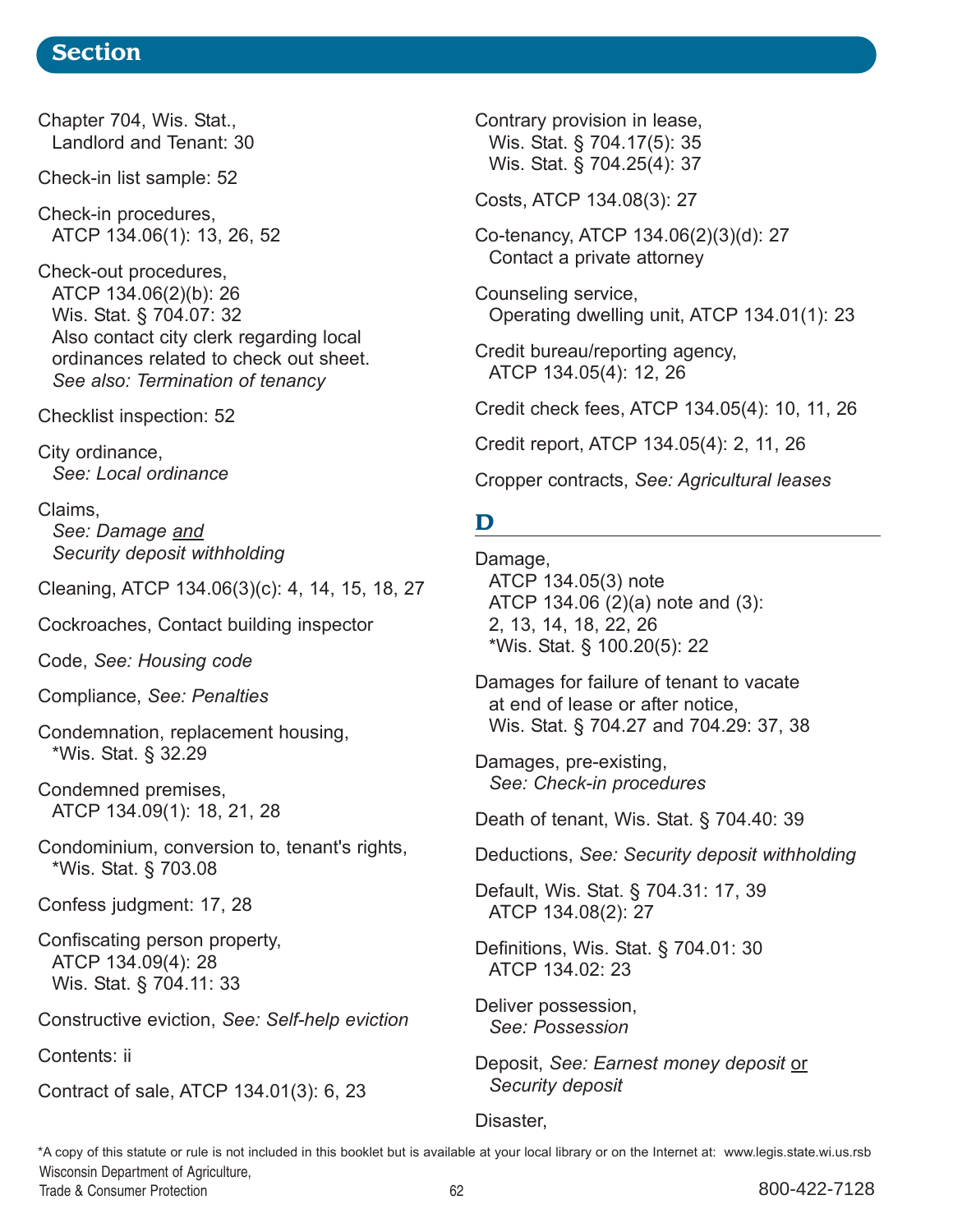*See: Natural disaster*

Disclosure form, sample of: 52 *See: Check-in*

Disclosure requirements, ATCP 134.04: 8, 24

Discrimination, Contact local or government housing authority

Dispose of property, *See: Abandoned property* 

Distrain for rent, *See: Personal property*

Dormitories, ATCP 134.01(7): 6, 23

Double damages, Wis. Stat. ß 704.27: 37 \*Wis. Stat. ß 100.20(5): 22 *See also: Damage*

Drugs, *See: Nuisance*

# **E**

Earnest money deposit, ATCP 134.05: 1, 9, 10, 11, 22, 25

Educational services, Operating dwelling unit, ATCP 134.01(1): 23

Electricity, ATCP 134.04(2)(b)(3): 1, 9, 25

E-mail (*datcphotline@datcp.state.wi.us*): ii

Employment to maintain premises, ATCP 134.01(5): 6, 23

Energy efficiency standards, \*Wis. Stat. ß101.122

Entry, Wis. Stat. ß 704.05(2): 18, 19, 31 ATCP 134.09(2): 28

Entry announcement, ATCP 134.09(2)(d): 28 *See: Notice*

#### **Eviction**

*See also: Termination of tenancies* Wis. Stat. ch. 799: 4, 5, 17, 20, 43-50 Adjournments, \*Wis. Stat. ß 799.27(1) Appeals, Wis. Stat. ß 799.445: 48 Attorneys fees, \*Wis. Stat. ß 799.25(10)(b) Commencement, Wis. Stat. ß 799.40(1): 47 Complaint, Wis. Stat. ß 799.41, 799.42: 47 Constructive eviction, *See: Self-help eviction* Damages, Wis. Stat. ß 704.27: 37 Defendant pleading, Wis. Stat. ß 799.43: 47 Order for judgment, Wis. Stat. ß 799.44: 47 Other claims, Wis. Stat. ß 799.40(2): 47 Procedure, Wis. Stat. ß 799.01 Prohibited practices, ATCP 134.08(1): 17, 28 Property removal/storage, 1997 Wisconsin Act 317: 43 Restitution writ, Wis. Stat. ß 799.44-45: 47 Retaliatory eviction, ATCP 134.09(5): 29 Return date, \*Wis. Stat. ß 799.05(3) Self-help, ATCP 134.09(7): 20, 29 Service, \*Wis. Stat. ß 799.05(3) No personal service, proceedings, \*Wis. Stat. ß 799.16 Sheriff responsibilities: 44-46 Trial by jury, \*Wis. Stat. ß 799.21(3)(a)

Exclusive possession of premises, *See: Entry*

Expiration of lease, *See: Eviction and Termination and Removal*

# **F**

Failure to deliver possessions, *See: Possession*

Failure to pay rent, notice terminating tenancies, Wis. Stat. ß 704.17: 34

Fair Housing: Contact local fair housing agency

Federally subsidized rental, ATCP 134.01(7): 6, 23

Fees,

Late rent, ATCP 134.09(8): 21, 29 Non-refundable, ATCP 134.09(9)(a): 7, 15, 21, 54

Fine,

*See: Penalties*

\*A copy of this statute or rule is not included in this booklet but is available at your local library or on the Internet at: www.legis.state.wi.us.rsb

Wisconsin Department of Agriculture,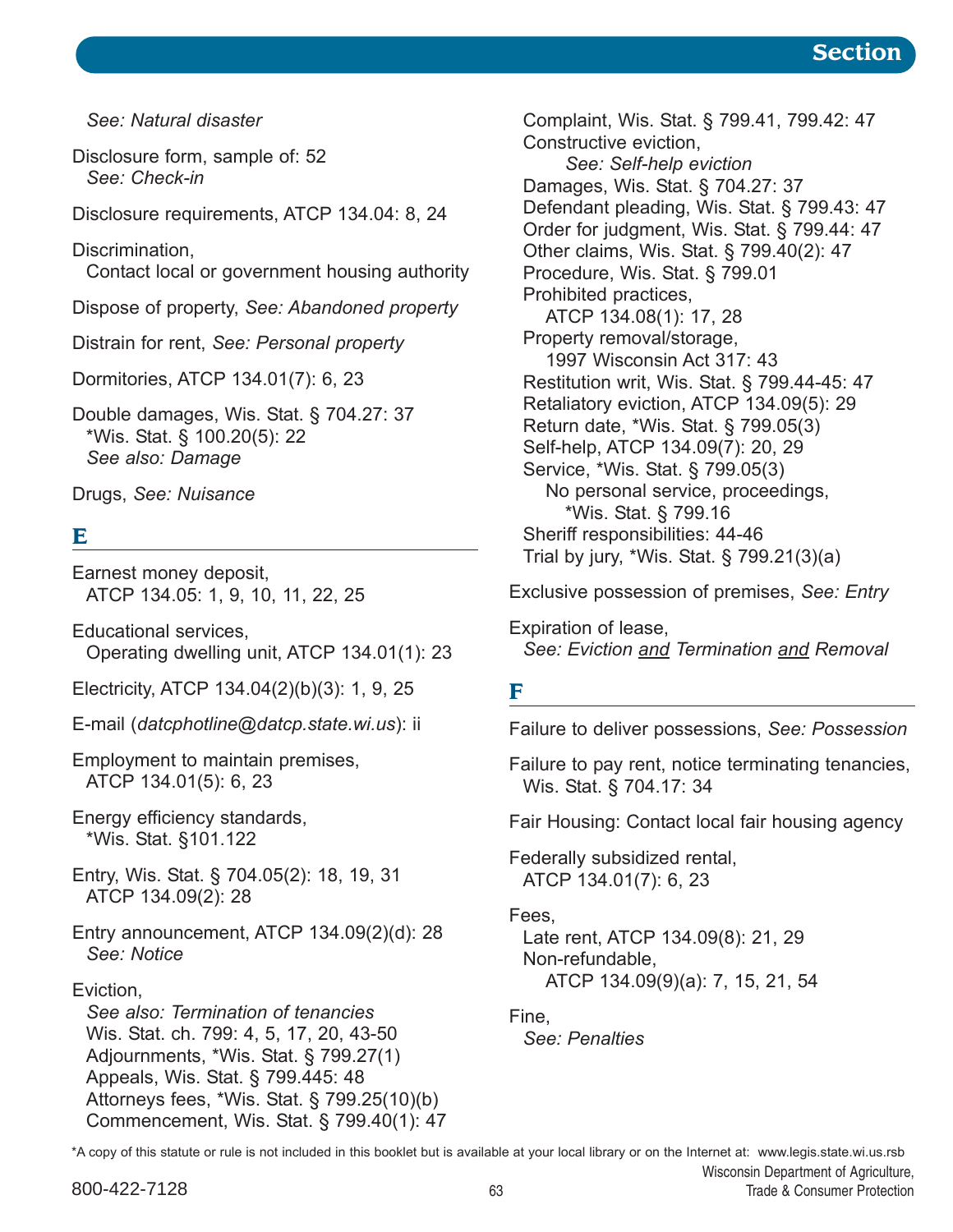Five-day notice, Wis. Stat. ß 704.17(1)(a): 4, 34, 57

Fixtures of tenant, Wis. Stat. ß 704.05(4): 31

Foreclosure, long-term lease, improvements, Wis. Stat. ß 704.31 39

Foreclosure against landlord: 5 \*Wis. Stat. ß 708.02 Contact private attorney

Forwarding address, *See: Address*

Fourteen-day notice, Wis. Stat. § 704.17(1)(b): 4, 5, 34, 57

Fraternity, ATCP 134.01(2): 6, 23

Free dwelling unit, ATCP 134. 01(5): 23

# **G**

Gambling operation by tenant, terminates lease, \*Wis. Stat. ß 823.20

General ordinance, *See: Local ordinance*

Geriatric services with dwelling unit, ATCP 134.01(1): 6, 23

Government owned dwelling unit, ATCP 134.01(7): 6, 23

Guests, ATCP 134.08(6)(b): 3, 18

# **H**

Habitability, ATCP 134.04(2): 1, 8, 18, 24 ATCP 134.07: 27 ATCP 134.08(7): 28 Wis. Stat. ß 704.07: 32

Hazard, ATCP 134.04(2)(b)(4): 8, 9, 25 \*Wis. Stat. ß 254.595

Health, *See: Hazard*

Heating, ATCP 134.04(2)(b)(2): 1, 9, 25

Holding over after termination of lease, *Generally, Wis. Stat. ß 704.25: 37* Damages, Wis. Stat. ß 704.27: 37 Tenant at sufferance, \*Wis. Stat. ß 710.10(2)

Homestead Tax Credit: Contact WI Dept of Revenue at (414) 227-3883 or (608) 266-8641

Hospital, ATCP 134.01(4): 6, 23

Hotel, ATCP 134.01(4): 6, 23

Hotline-DATCP*(1-800-422-7128, WI only)*: ii

Housing code, ATCP 134.04(2): 1, 2, 8, 20, 24 *See: Local ordinance*

HUD section 8, ATCP 134.01(7): 6, 23

Human health hazards, *See: Hazard*

# **I**

Identification of landlord, ATCP 134.04: 8, 24

Improvements, Wis. Stat. ß 704.31: 16, 27, 39

Injury, ATCP 134.08(6)(a): 9, 18, 28

Interest on security deposits: 4 Contact local city clerk

Internet (*www.datcp.state.wi.us*): i, ii

Interference with other tenants, Wis. Stat. ß 704.05(3): 31

**J**

Joint and several liability (co-tenancy), Contact private attorney

<u> 1989 - Johann Barn, mars eta bainar eta baina eta baina eta baina eta baina eta baina eta baina eta baina e</u>

# **K**

**L**

Landlord and tenant statute, Wis. Stat. ch. 704: 30

Wisconsin Department of Agriculture, Trade & Consumer Protection **64** 800-422-7128 \*A copy of this statute or rule is not included in this booklet but is available at your local library or on the Internet at: www.legis.state.wi.us.rsb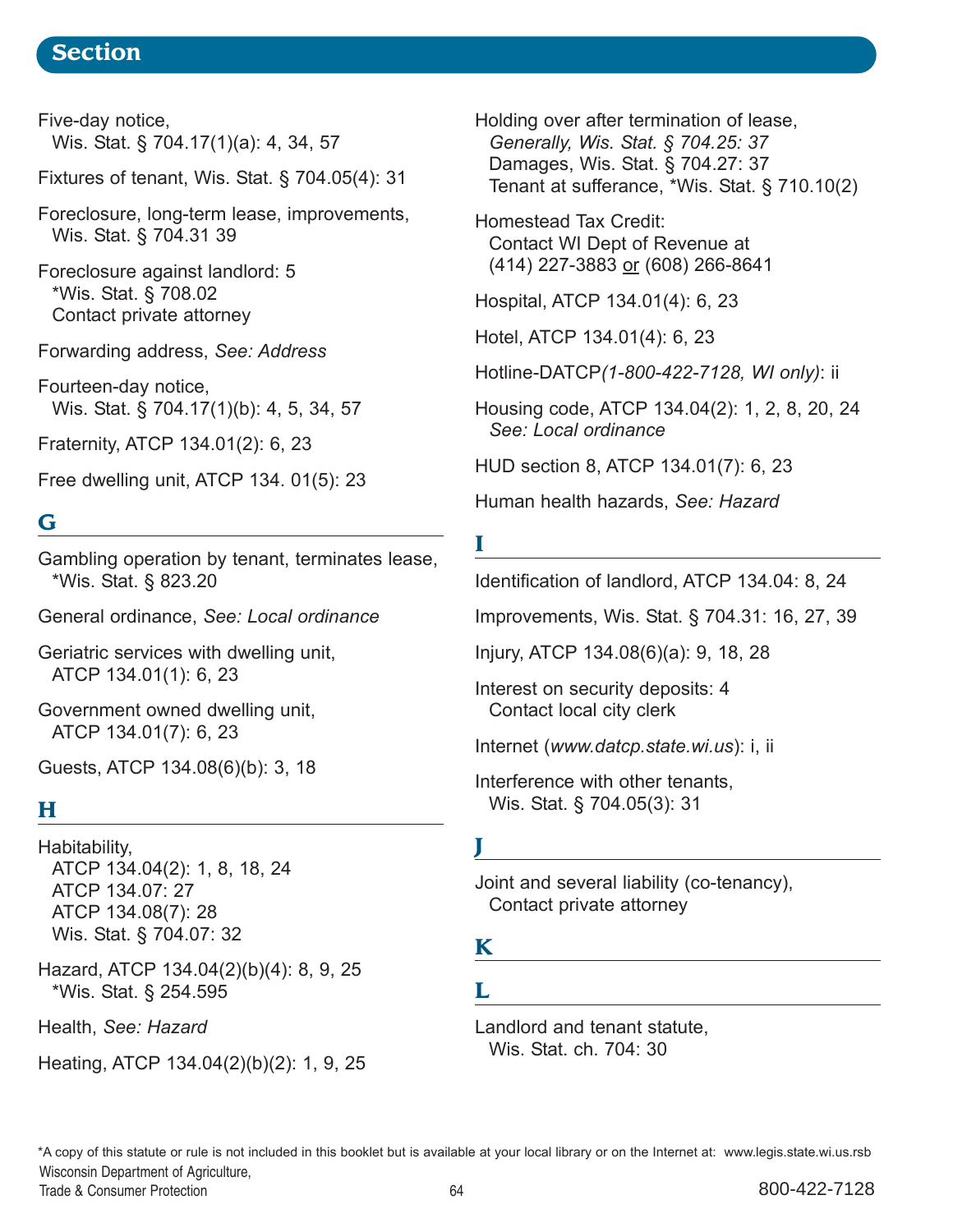Landlord identification, *See: Identification*

Landlord responsibilities, Wis. Stat. ß 704.07(2): 1, 2, 32 Fact sheet: 54

Landlord rights, Access, disposition of abandoned property, Wis. Stat. ß 704.05: 31 Acts of tenant not affecting, Wis. Stat. ß 704.13: 33 Retaliatory conduct by landlord prohibited, Wis. Stat. ß 704.45: 39

Last known address, *See: Address*

Late rent fee, ATCP 134.09(8): 21, 29

Late rent penalty, *See: Late rent fee*

Lead-bearing paint hazards in dwellings, Certificates of lead-free/lead-safe status, \*Wis. Stat. ß 254.181 Owner duties for children with elevated lead level, \*Wis. Stat. ß 254.171 Owner immunity, \*Wis. Stat. ß 254.173 Prevention and control, \*Wis. Stat. ß 254.18 Reduction of hazards in, \*Wis. Stat. ß 254.18 Rules for dwellings, \*Wis. Stat. ß 254.179

Lead poisoning violations, rent held in escrow, \*Wis. Stat. ß 254.30

#### Lease,

ATCP 134.03: 3, 5, 7, 10, 24 Wis. Stat. ßß 704.01 and 704.03: 30, 35 No written lease, Wis. Stat. ß 704.05: 31 *See also: Month-to-month, Week-to-week, Year-to-year, Written agreement-absence of*

Lease for more than one year, Wis. Stat. ß704.17(3): 35

Lease violation, Wis. Stat. ß 704.17: 34

Legal action, *See: Attorney fees*

Liability, ATCP 134.08(6): 28

Lien agreements, ATCP 134.09(4): 14, 28

Lien of landlord on tenant's property, Wis. Stat. ß 704.11: 33

Life estate leased, life tenant dies, remedies, Wis. Stat. ß 704.40: 39

List of damages or defects, *See: Damage*

Living conditions, ATCP 134.04(2): 8, 24

Local housing codes, *See: Housing Code*

Local ordinance, ATCP 134.10: 21, 29 Contact city attorney

Long term lease, remedy on default, Wis. Stat. ß 704.31: 39

Losses, *See: Damage*

#### **M**

Manager of dwelling unit, ATCP 134.01(5): 6, 23

Minor: 4

Misrepresentations, ATCP 134.09(9): 21, 29

Mitigate damages (re-renting), *See also: Damages* Wis. Stat. ß 704.29: 11, 17, 38 ATCP 134.08(2): 27

Mobile home park: 6 \*ATCP 125, Mobile Home Parks

Mobile home parking fees, ATCP 134.06(3)(a)(5): 14, 27

Model-showing of, ATCP 134.9(9)(a)(1): 20, 29

Month-to-month tenancy, Wis. Stat. ß 704.17: 3, 4, 34 Creation by deficient lease, Wis. Stat. ß 704.03(2): 31 Termination, Wis. Stat. ß 704.19: 35

Motel, ATCP 134.01(4): 6, 23

\*A copy of this statute or rule is not included in this booklet but is available at your local library or on the Internet at: www.legis.state.wi.us.rsb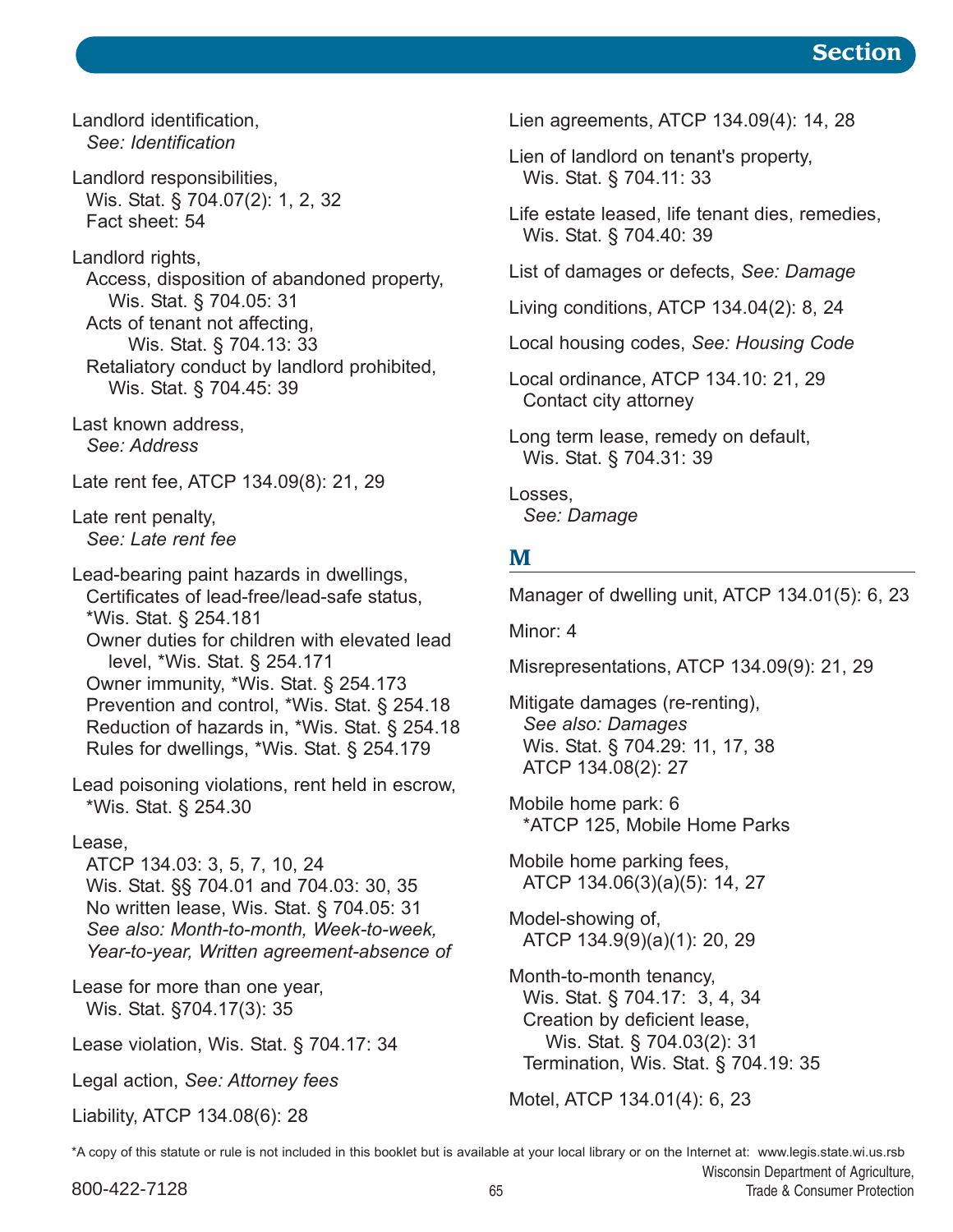# **N**

#### Natural disasters, ATCP 134.08(6): 18, 28

Neglect, ATCP 134.06(3): 4, 14, 26 *See also: Waste*

Neighbors, Contact local police

#### Noise,

*See: Nuisance* Contact police regarding noise ordinance Contact landlord regarding lease violation

Non-payment of rent, Wis. Stat. ß 704.17: 4, 5, 34 ATCP 134.06: 14, 26

Nonstandard rental provision, ATCP 134.09: 14, 15, 16, 28 *See: Rental agreement provision*

Normal wear and tear, ATCP 134.06(3)(c): 15, 27

#### Notice,

Wis. Stat. ß 704.17(4), (19), (20), and (21): 2, 19, 34, 35, 36 Entry announcement, ATCP 134.09(2)(d): 28 Notice by landlord, Wis. Stat. ß 704.15: 19, 34 Wis. Stat. ß 704.21(1): 36 Notice by tenant, Wis. Stat. ß 704.21(2): 36 Corporation or partnership, Wis. Stat. ß 704.21(3): 36 Notice to one of several parties, Wis. Stat. ß 704.21(4): 37 Receipt of notice, Wis. Stat. ß704.21(5): 37 *See also: Entry* Nuisance,

Wis. Stat. ß 704.17(2)(c) and (3)(b): 4, 34 \*Wis. Stat. ß 823.113(1) or (1m)(b)

Nursing home, ATCP 134.01(1): 6, 23

# **O**

Occupancy standards, Contact local building inspector

Office (DATCP) locations: I

Ordinance, *See: Local ordinance*

Owner change, Contact private attorney *See: Foreclosure*

Owner-occupied structures, ATCP 134.04(2)(c): 8, 24

# **P**

Painting, ATCP 134.06(3)(c): 4, 14, 27

Pay or vacate, Wis. Stat. ß 704.17: 34

Penalties, ATCP 134.09(8): 21, 22, 29 Unlawful tenancy: 5

Periodic tenancy,

Deficient lease, Wis. Stat. ß 704.03(2): 31 Holding over, Wis. Stat. ß 704.25(2): 37 Notice to terminate, Wis. Stat. ß 704.19: 35

Personal injury, ATCP 134.08(5) and (6): 18, 28

Personal property, Left by tenant, Wis. Stat. ß 704.05(5): 5, 20, 31 Confiscated by landlord, ATCP 134.09(4): 5, 29

Pets, *See: Lease violation*

Plumbing, ATCP 134.04(2)(b)(5): 1, 9, 25

Possession, Wis. Stat. ß 704.05(2): 18, 20, 32 Landlord failure to deliver possession, ATCP 134.09(6): 20, 29

Post-dating checks, Contact private attorney

Pre-existing damages, *See also: Damage and Check-in*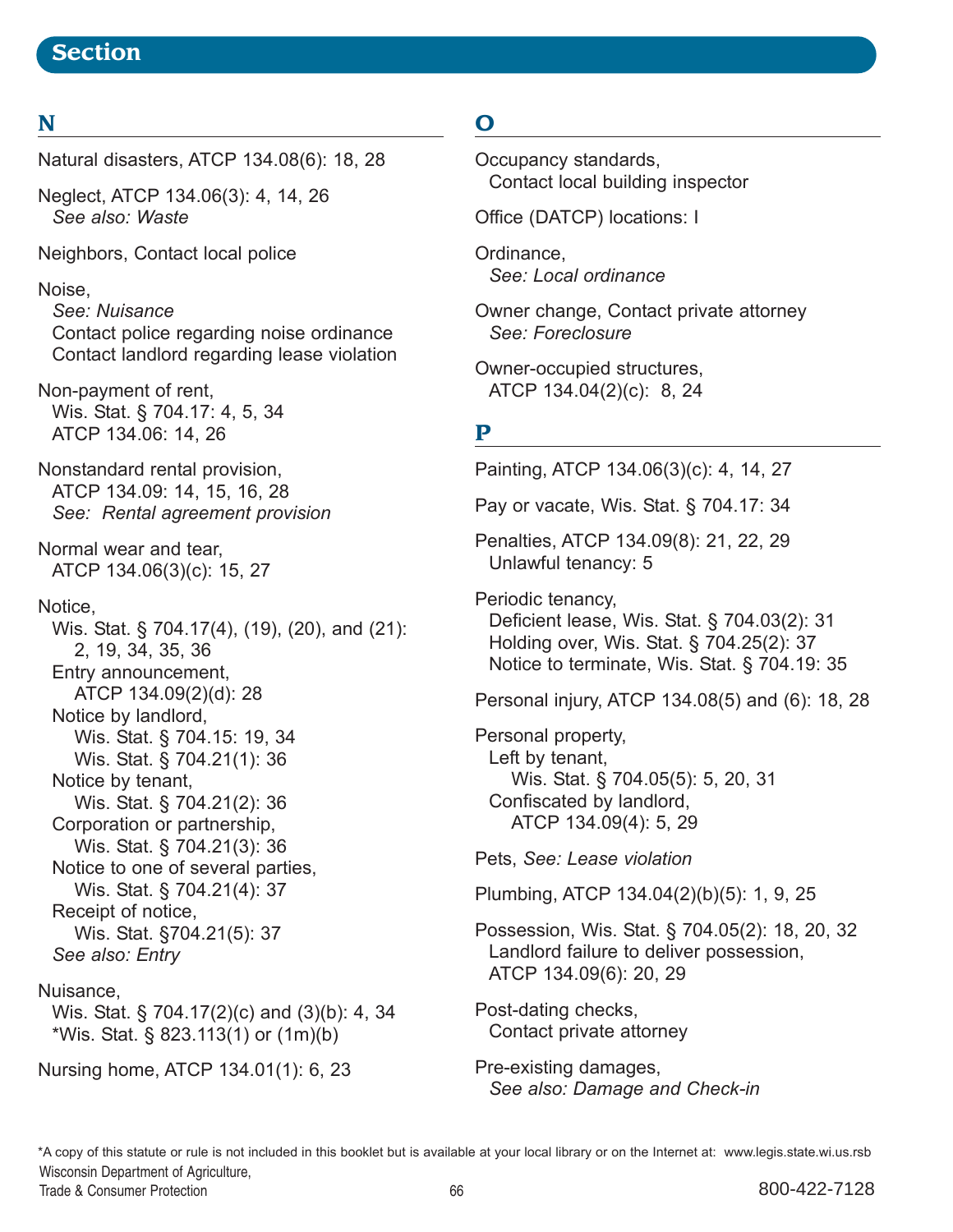Prepayment, ATCP 134.06(2): 13, 26

Private remedy: \*Wis. Stat. ß 100.20(5): 22

Process, See: *Service of process*

Prohibited practices, ATCP 134.09: 28

Prohibited rental agreement provisions, ATCP 134.08: 16, 27

Promises to repair, ATCP 134.07: 16, 27

Proof of rental agreement, Wis. Stat. ß 704.03(5): 31

Property: 20, 43, 45 *See: Eviction and Damage and Removal*

Prospective tenant, ATCP 134.03(1): 7, 24

Prostitution operation by tenant, Terminates lease, \*Wis. Stat. ß 823.16

Provision, *See: Rental agreement provision*

Public warehousekeeper: 45

# **Q**

Quiet enjoyment of premises, *See: Noise*

# **R**

Receipts, ATCP 134.03: 7, 24

Recycling guide: 51

Recovery of rent and damages by landlord, Mitigation, Wis. Stat. ß 704.29: 38

Regional map of Wisconsin: i

Religious services dwelling unit, ATCP 134.01(1): 6, 23

Removal and storage of tenant's property, Upon eviction (1997 Wisconsin Act 317): 43 Removal of possessor of property, Remedies available, \*Wis. Stat. ß 710.10

Removal of tenant on termination of tenancy, Wis. Stat. ß 704.23 and 704.25: 43, 45

Renewal, automatic, when clause enforceable, Wis. Stat. ß 704.15: 3, 34

Rent abatement, Wis. Stat. ß 704.07(4): 33 Refer to local ordinances Contact local building inspector Contact private attorney

Rent control, by municipality, prohibited, \*Wis. Stat. ß 66.1015

Rent increase: 3

Rent withholding, Contact building inspector

Rental agreement, Wis. Stat. ß 704.03: 1, 7, 30 ATCP 134.03: 7, 24 Absence of written agreement, Wis. Stat. ß 704.05: 31 Prohibited provisions, ATCP 134.08: 17, 27 *See also: Leases and Fees*

#### Repairs,

Duty to make, Wis. Stat. ß 704.07: 2, 16 Promises to repair, ATCP 134.07: 16, 27 Routine, minor repairs, ATCP 134.08(5): 3, 18, 27

Re-renting, *See: Mitigate damages*

Resident manager, ATCP 134.01(5): 6, 23

Residential rental practices, Wis. Adm. Code ch. ATCP 134: 23

Retaliatory conduct by landlord prohibited, Wis. Stat. ß 704.45: 2, 20, 39 Eviction, ATCP 134.09(5): 28

Right of entry by landlord: ATCP 134.09(2)(c) and (d): 14, 28 *See: Nonstandard Rental Provision*

Wisconsin Department of Agriculture, 800-422-7128 67 September 2000-422-7128 and the state of the state of the September 2000-422-7128 \*A copy of this statute or rule is not included in this booklet but is available at your local library or on the Internet at: www.legis.state.wi.us.rsb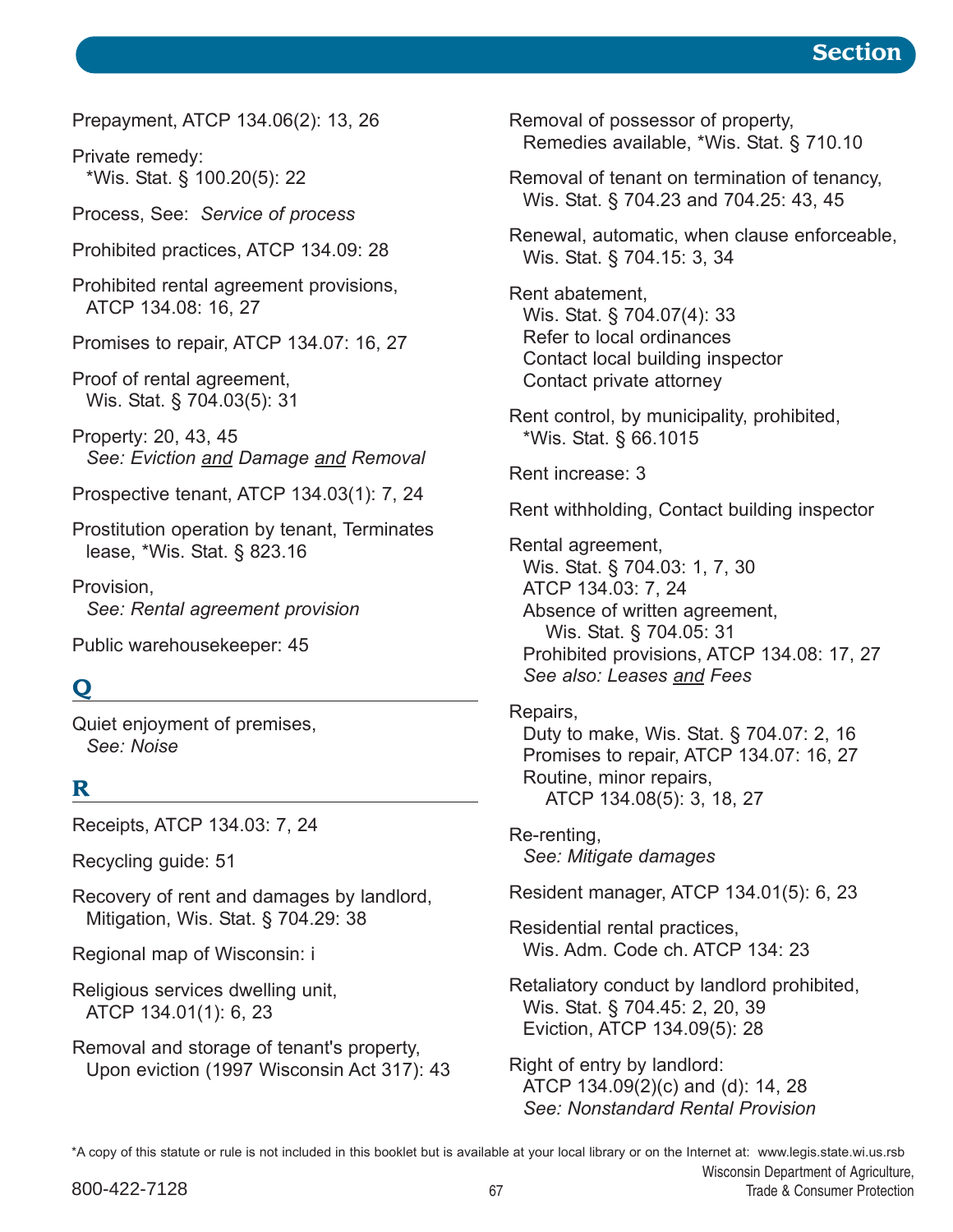Rooming house, ATCP 134.01(4): 6, 23

# **S**

67º Fahrenheit, ATCP 134.04(2)(b)(2): 1, 9, 25

Safety hazard, *See: Hazard*

Sample disclosure form: 52 *See: Check-in*

Section 799.40, Wis. Stat., Evictions: 47

Section 8, *See: HUD*

Security deposit, ATCP 134.06: 2, 4, 9, 12, 13, 14, 16, 26 Multiple tenants, ATCP 134.06(2)(b)(3)(d): 13, 27

Security deposit withholding, ATCP 134.06.(3) and (4): 14, 16, 26, 27

Self-help eviction, ATCP 134.09(5) and (7): 20, 29, 47 Wis. Stat. ß 799.40: 47

Self-service storage facilities, Wis. Stat. ß 704.90: 40

Service of process in residential tenancy, On nonresident, Wis. Stat. ß 704.22: 37

Sewage, ATCP 134.04(2)(b)(6): 9, 25

Sex offender registry information, Disclosure duty, immunity for providing, \*Wis. Stat. ß 704.50

Social organization dwelling unit, ATCP 134.01(2): 23

Structural defects, *See: Habitability*

Sublease, *See: Assignment and Transferability*

Surrender of the premises, ATCP 134.06: 14, 26 *See also: Security deposit*

**T** 3-day clock, *See: Three(3)day clock* 12-hours advance notice, *See: Twelve (12) hou*r 21-day clock, *See: Three (3) day or 21-day clock* 28-day notice, See: Twenty-eight (28) day notice Table of contents: iii Taxes paid by tenant, recovery, \*Wis. Stat. ß 74.73 Temperature, ATCP 134.04(2)(b)(2): 1, 9, 25 Tenancy, duration, Wis. Stat. ß 704.03(2): 31 Tenant, definition, ATCP 134.02(12): 24| Wis. Stat. ß 704.01(5): 30 Tenant responsibilities: 2, 3, 55 Tenants, multiple, *See: Security deposit* Tenant's rights and responsibilities, Fact sheet: 55 Tenant's rights and use of possession, Wis. Stat. ß 704.05: 31 Tenants' union: 20 Terminate a lease, Wis. Stat. ß 704.03: 4 Termination notice, Wis. Stat. ß 704.17: 3, 5, 34 Termination of tenancies: Agreement to terminate, writing required, Wis. Stat. ß 704.03(4): 31 Landlord immunity, Termination for nuisance, \*Wis. Stat. ß 893.34 Nonpayments, breach or nuisance, Wis. Stat. ß 704.17: 34 Notice required, Wis. Stat. ß 704.21: 36 Periodic tenancies and tenancies at will, Wis. Stat. ß 704.19: 35 Removal of tenants, Wis. Stat. ß704.23: 37

Wisconsin Department of Agriculture, Trade & Consumer Protection **68** 68 800-422-7128 \*A copy of this statute or rule is not included in this booklet but is available at your local library or on the Internet at: www.legis.state.wi.us.rsb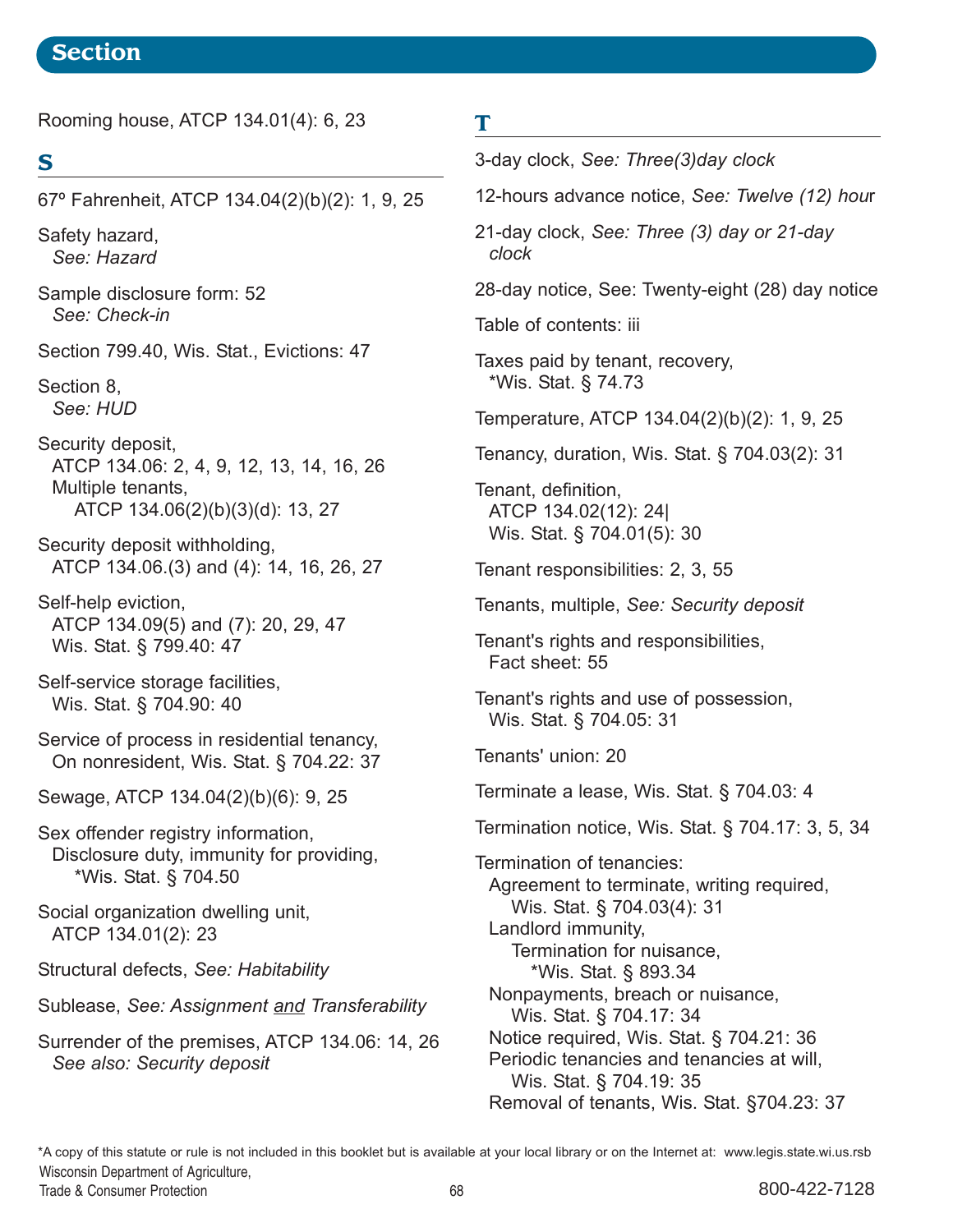Termination of tenancies (continued) ; Tenant moving out without notice, Wis. Stat. ß 704.19(6): 36 Termination date wrong in notice, Wis. Stat. ß 704.19(5): 35 *See also: Eviction*

Things to know before renting: 1

Three (3) day or 21-day clock: 4, 10, 14, 25, 56 For earnest money, ATCP 134.05(2): 25

Tourist rental, ATCP 134.01(4) and 134.02(14): 6, 23, 24

Transferability (sublease), Wis. Stat. ß 704.09: 33

Transient occupants, ATCP 134.01(4) and 134.02(14): 6, 23, 24

Twelve (12) hours advance notice, ATCP 134.09(2): 2, 19, 28

Twenty-eight (28) day notice, Wis. Stat. ß 704.19(3): 3, 35

Twenty-one (21) day clock, *See: Three (3) day or 21-day clock*

# **U**

Unauthorized entry, ATCP 134.09(2): 18, 28

Utility, ATCP 134.04(3): 1, 9, 14, 25

Untenantability, Wis. Stat. ß 704.07(4): 33

Use of premises, Wis. Stat. ß 704.05(3): 31

# **V**

Vacate, damages for failure to, Wis. Stat. ß 704.27 and 29: 38 *See: Damages*

Verbal rental agreement, ATCP 134.03: 7, 24

#### **W**

Warehousekeeper: 45

Warranty of habitability, *See: Habitability*

Waste, ATCP 134.06(3): 4, 14, 26 Wis. Stat. ß 704.07(3): 32 Wis. Stat. ß 704.17: 34

Waste reduction guide: 51

Water, ATCP 134.04(2)(b)(1): 1, 9, 25

Water heater thermostat settings, Wis. Stat. ß 704.06: 32

Week-to week tenancy, Wis. Stat. ß 704.17(1): 34

Wisconsin Act 317: 43

Withholding, Wis. Stat. ß 704.07(4): 14, 16, 26, 27, 33 *See: Rent abatement*

Without advance notice, *See: Entry and Noise*

Writ of restitution, Wis. Stat. ß 799.44: 43, 44, 46, 47

Written agreement-absence of, Wis. Stat. ß 704.05: 31

# **X**

# **Y**

Year-to-year tenancy, Wis. Stat. ß 704.17(2): 34 Creation by deficient lease, Wis. Stat. ß 704.03(2): 31 Termination, Wis. Stat. ß 704.17: 34 Wis. Stat. ß 704.19: 35

# **Z**

Zoning, Contact local building inspector

\*A copy of this statute or rule is not included in this booklet but is available at your local library or on the Internet at: www.legis.state.wi.us.rsb

Wisconsin Department of Agriculture,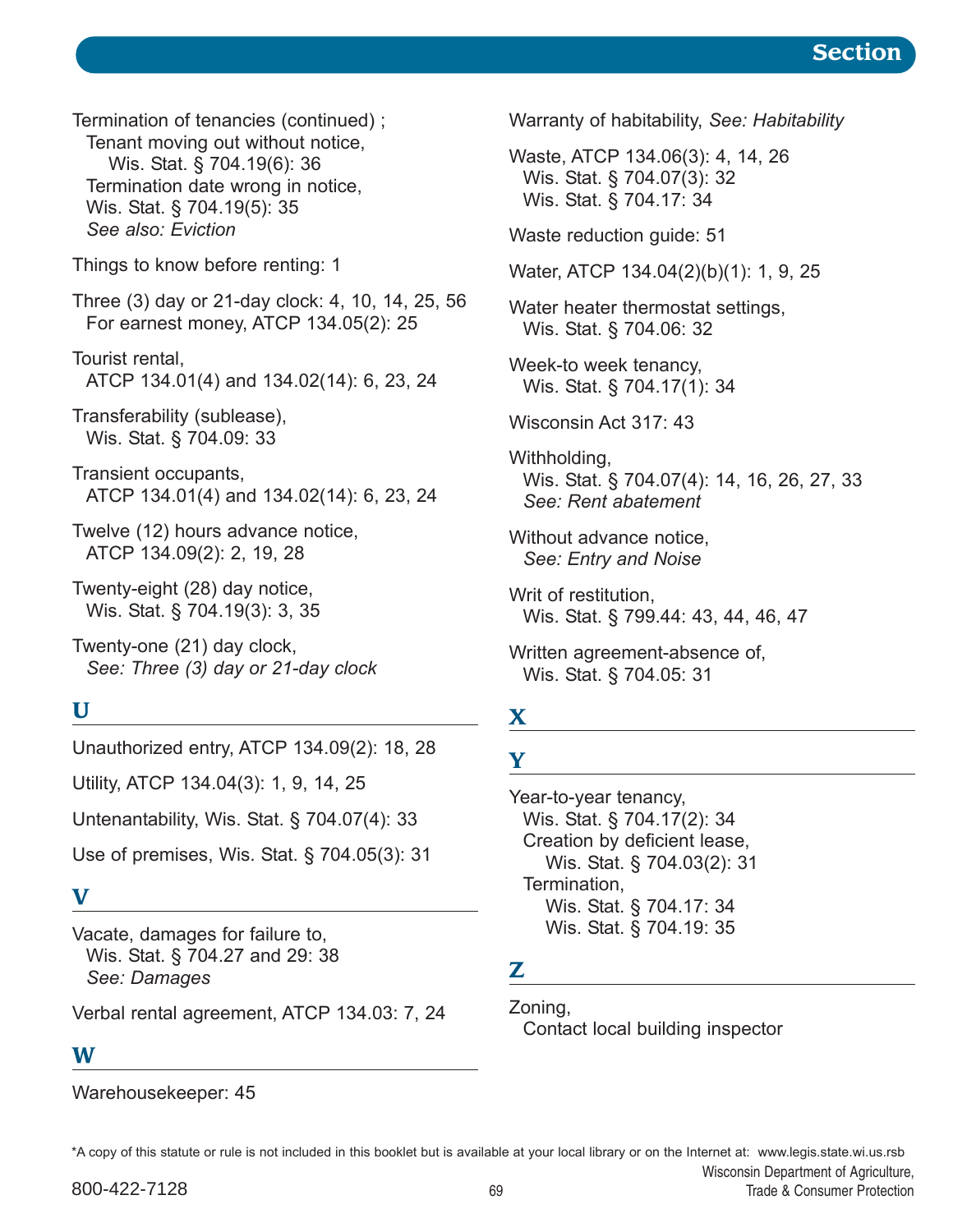| Notes: |  |
|--------|--|
|        |  |
|        |  |
|        |  |
|        |  |
|        |  |
|        |  |
|        |  |
|        |  |
|        |  |
|        |  |
|        |  |
|        |  |
|        |  |
|        |  |
|        |  |
|        |  |
|        |  |
|        |  |
|        |  |
|        |  |
|        |  |
|        |  |
|        |  |
|        |  |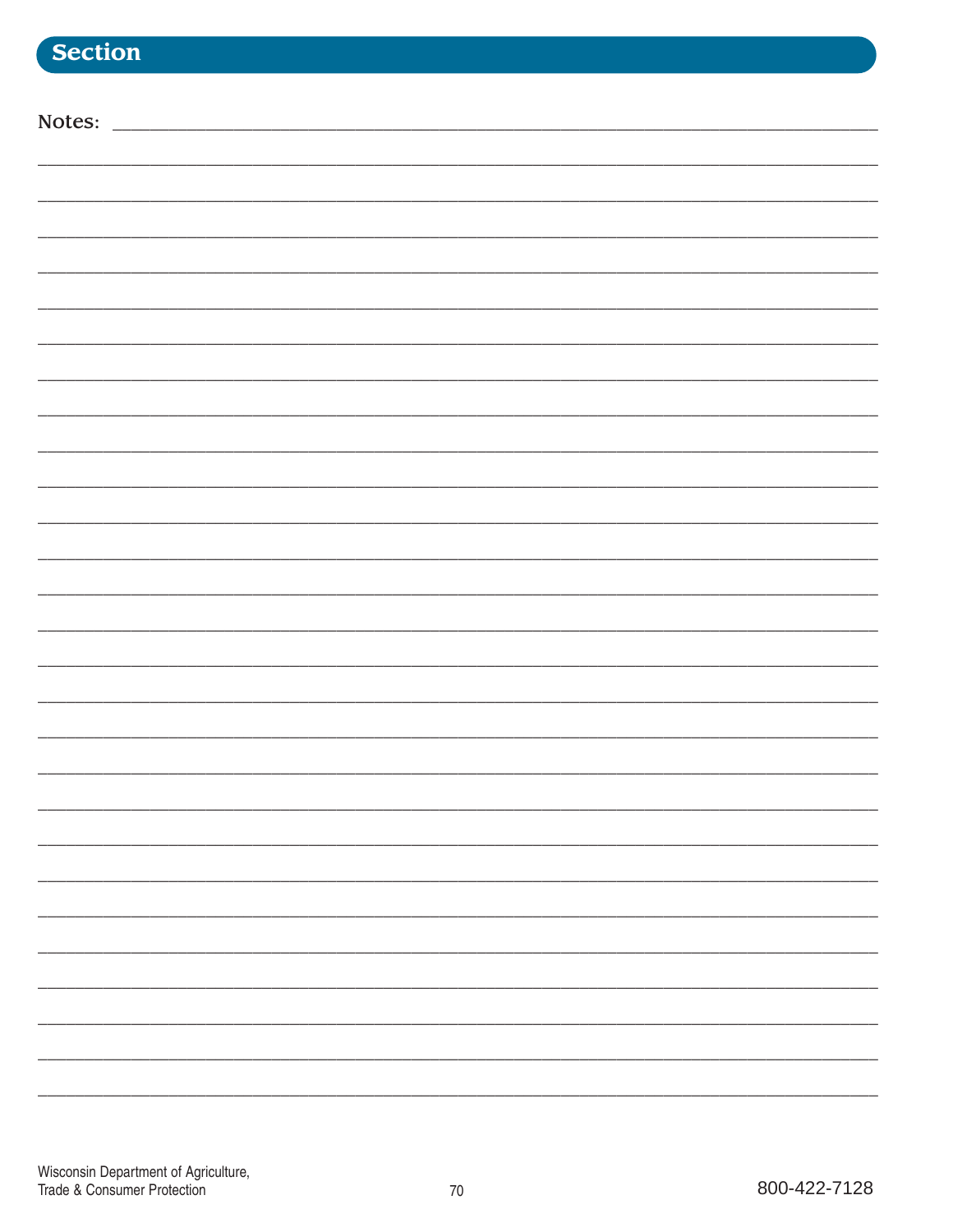**Notes** 

| Notes: |  |
|--------|--|
|        |  |
|        |  |
|        |  |
|        |  |
|        |  |
|        |  |
|        |  |
|        |  |
|        |  |
|        |  |
|        |  |
|        |  |
|        |  |
|        |  |
|        |  |
|        |  |
|        |  |
|        |  |
|        |  |
|        |  |
|        |  |
|        |  |
|        |  |
|        |  |
|        |  |
|        |  |
|        |  |
|        |  |
|        |  |
|        |  |
|        |  |
|        |  |
|        |  |
|        |  |
|        |  |
|        |  |
|        |  |
|        |  |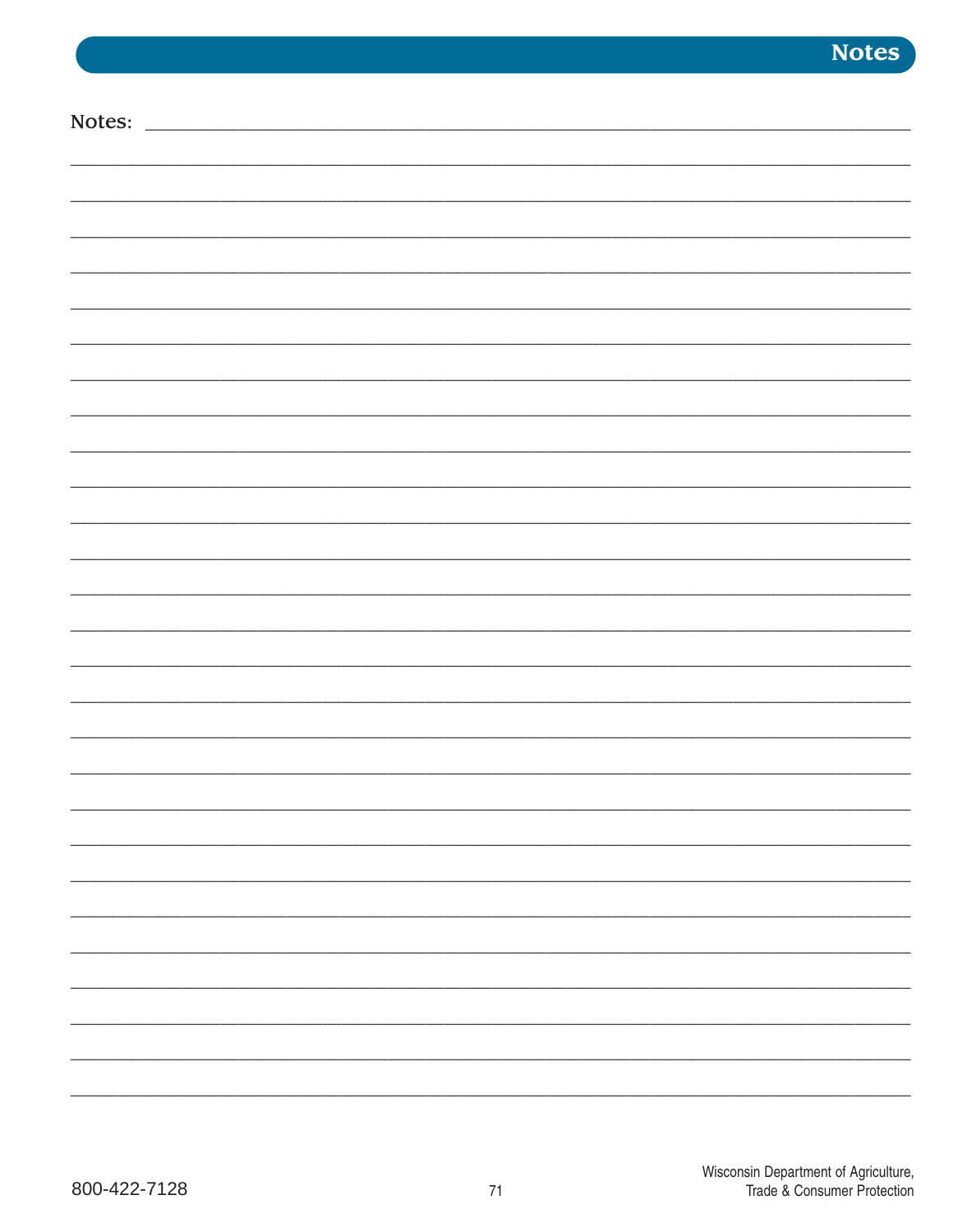## Section

| Notes: |  |
|--------|--|
|        |  |
|        |  |
|        |  |
|        |  |
|        |  |
|        |  |
|        |  |
|        |  |
|        |  |
|        |  |
|        |  |
|        |  |
|        |  |
|        |  |
|        |  |
|        |  |
|        |  |
|        |  |
|        |  |
|        |  |
|        |  |
|        |  |